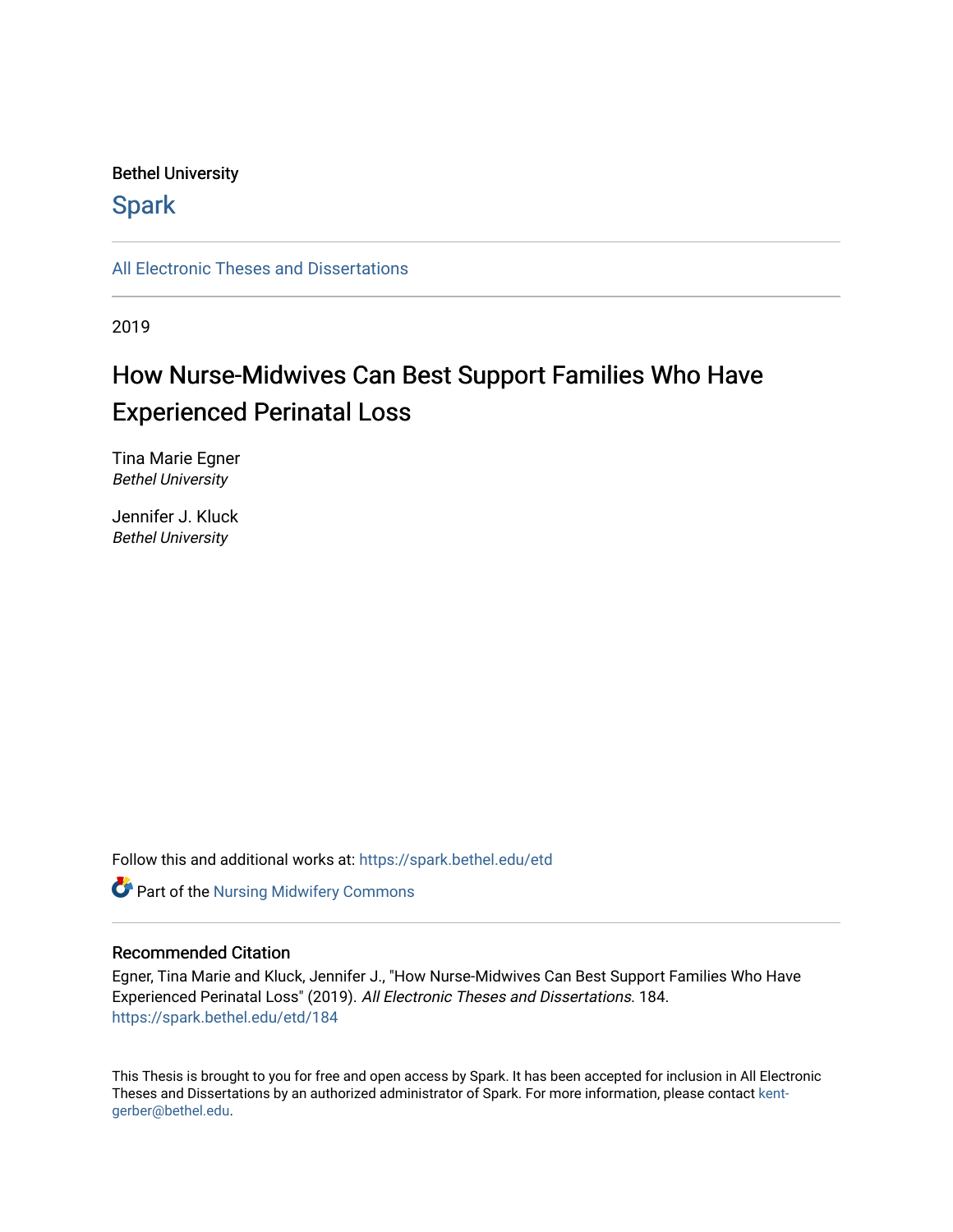# HOW NURSE-MIDWIVES CAN BEST SUPPORT FAMILIES WHO HAVE

## EXPERIENCED PERINATAL LOSS

# A MASTER'S PROJECT

## SUBMITTED TO THE GRADUATE FACULTY

OF THE GRADUATE SCHOOL

## BETHEL UNIVERSITY

BY

# TINA EGNER

# JENNIFER KLUCK

# IN PARTIAL FULFILLMENT OF THE REQUIREMENTS

# FOR THE DEGREE OF

# MASTER OF SCIENCE IN NURSE-MIDWIFERY

MAY 2019

# BETHEL UNIVERSITY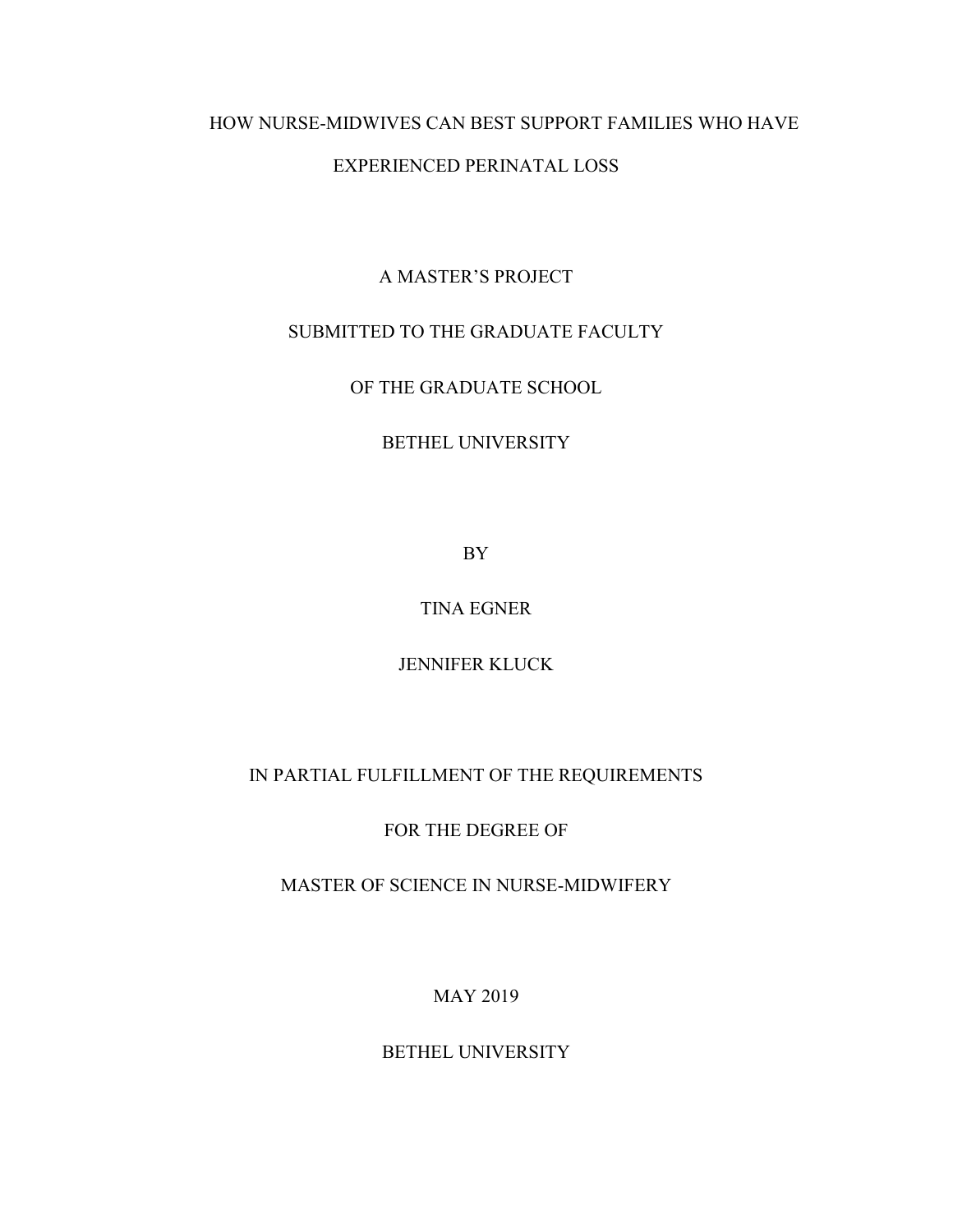How Nurse-Midwives Can Best Support Families

Who Have Experienced Perinatal Loss

Tina Egner

Jennifer Kluck

May 2019

Approvals: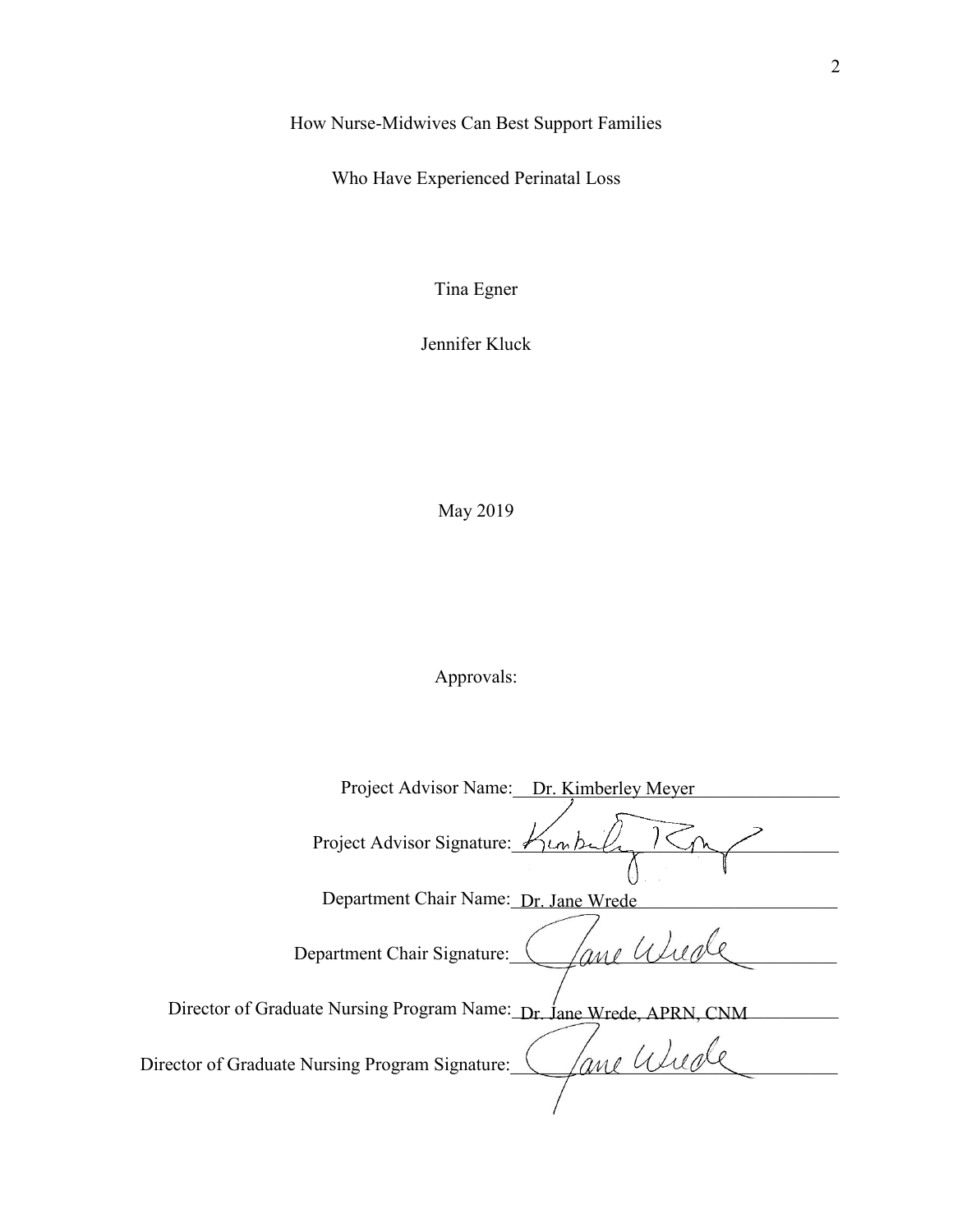### Acknowledgments

<span id="page-3-0"></span>It is with utmost appreciation that we acknowledge our dedicated project advisor, Dr. Kimberley Meyer. Without your support and guidance, this project would not have become what it is today. We thank you for your patience, tireless reading, constructive feedback, and rapid turnaround time.

We also want to acknowledge the help of our dedicated proofreaders, Martin Arend and Susan Weinberg. Your grammatical help and way with words renovated our many drafts into a fine polished product. We appreciate your suggestions, comments and support.

Lastly, thank you to our families. You all have sacrificed so much during the past three years, so we could accomplish our dream of becoming nurse-midwives. We thank you for your unconditional love, support, encouragement and perseverance during this journey.

Tina Egner and Jennifer Kluck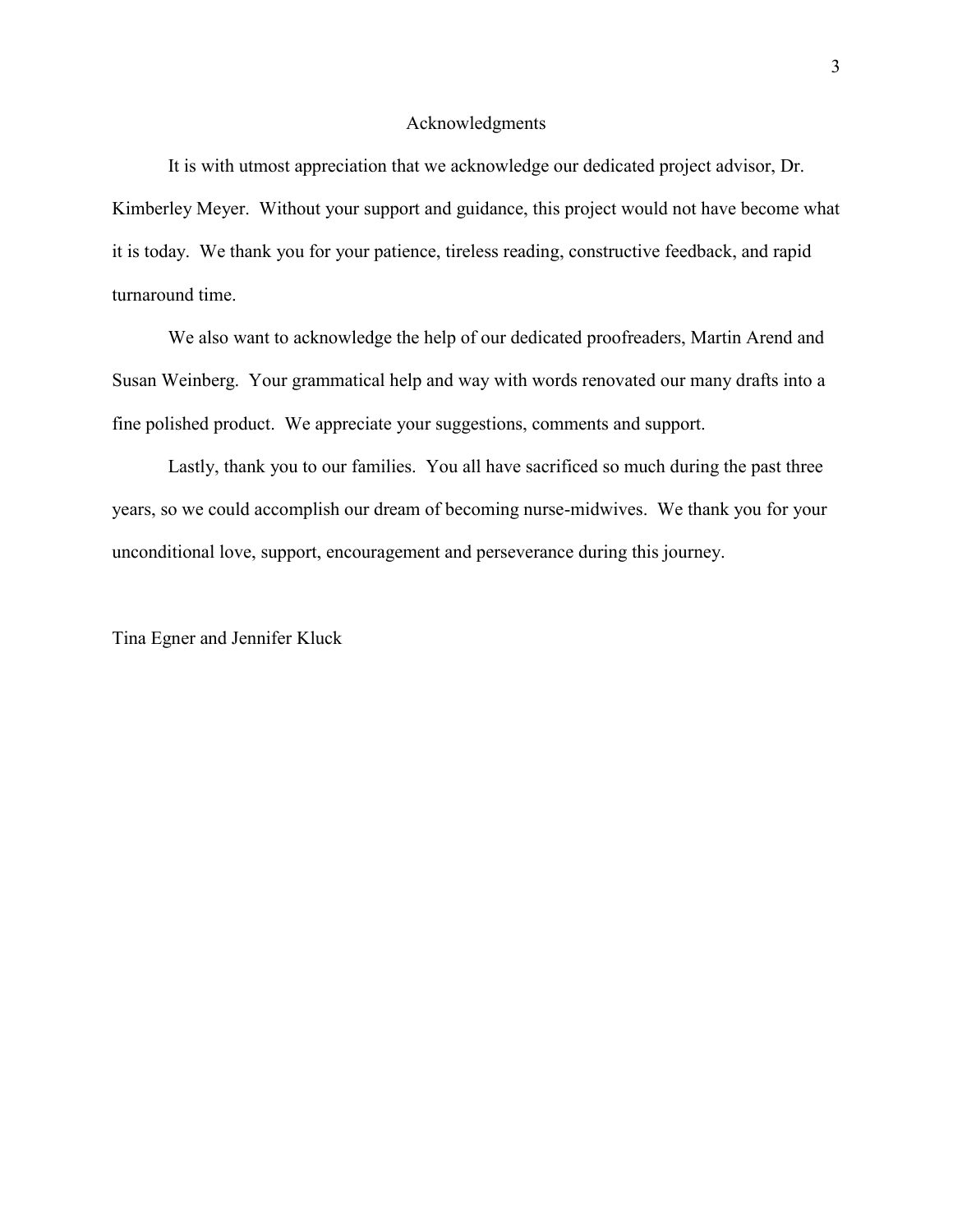#### Abstract

<span id="page-4-0"></span>**Background/Purpose:** Although perinatal loss remains a common occurrence and nursemidwives are instrumental in this care, the American College of Nurse-Midwives has yet to issue a position statement or professional care guidelines for providers. The purpose of the paper is to explore the literature to answer the research question: *how can nurse-midwives best support families who have experienced a perinatal loss?* The specific focal areas will examine best practices for providers based on current evidence.

**Theoretical Framework:** Kristen Swanson's (1991) Theory of Caring will serve as the conceptual framework to address the research question. Swanson's middle range nursing theory of caring was conceived using perinatal contexts, including pregnancy loss. The five processes that comprise the theory of caring are central to providing compassionate care and supporting women and families who are experiencing pregnancy loss.

**Methods:** Twenty-one scholarly articles were reviewed with the intent to assess what women and their families experience after a perinatal loss and determine what interventions are effective so nurse-midwives can best support families.

**Results/Findings:** Many women who have experienced a perinatal loss may feel intense emotions that may last for several years, and cause further grief into subsequent pregnancies. These emotions are individualized and may require various interventions. Findings failed to show that certain assessment tools or particular therapies were more successful or effective than others, but instead revealed the necessity for a personalized approach to bereavement care, further research, and provider training.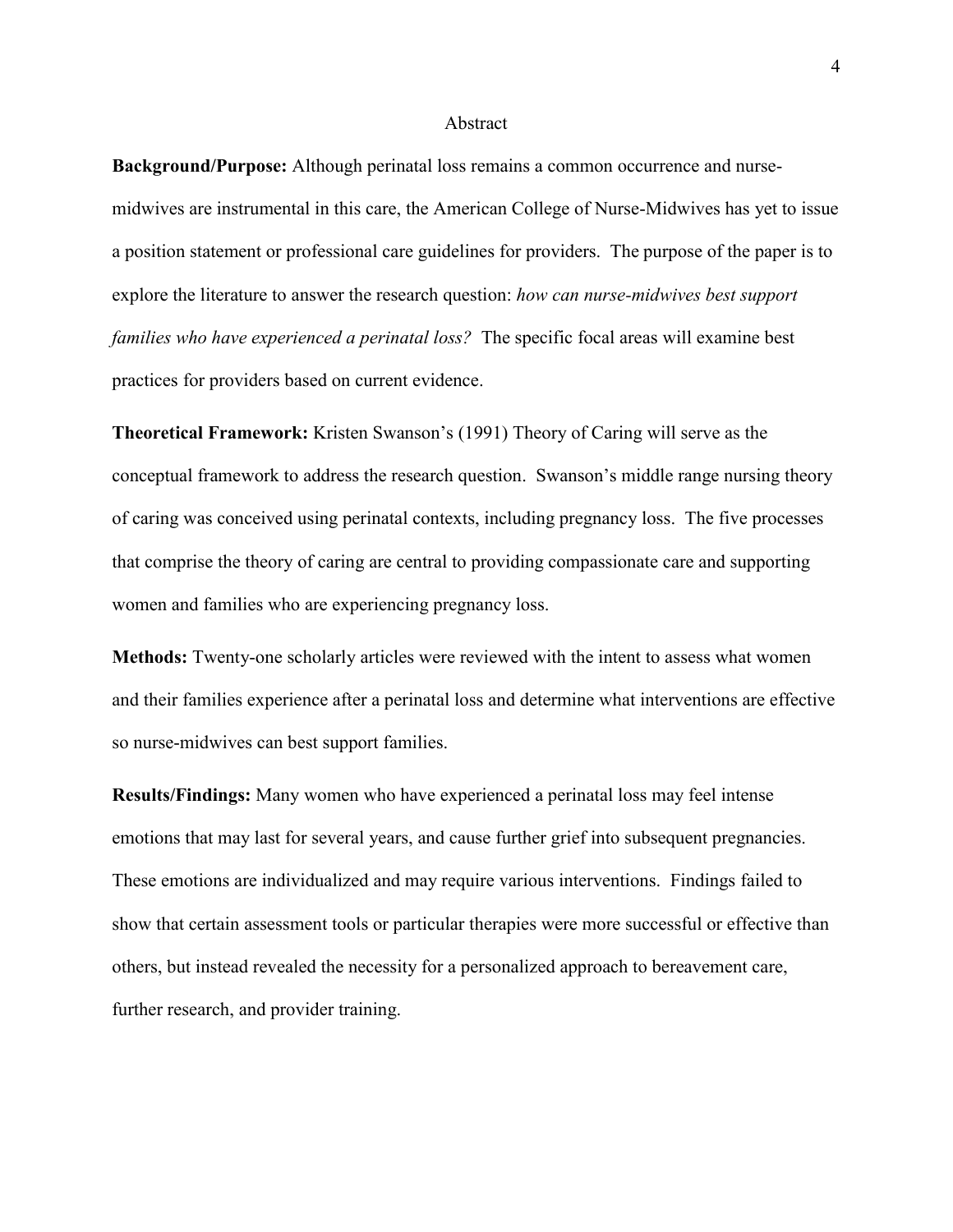**Implications for Research and Practice:** Further study is needed with more randomized clinical trials with larger samples and more diverse subjects over a greater period time in order to develop professional guidelines of care. Perinatal loss can be a complex issue for nursemidwives to navigate and a "one size fits all" approach will not work with all families. When working with families who have experienced loss; acknowledgement of the loss, open dialogue, therapeutic communication (i.e. active listening, empathy, and validation), and providing detailed information and reassurance are important parts of the support nurse-midwives can provide.

**Conclusion:** Perinatal loss is experienced differently by individuals and they may have unique needs in order to cope appropriately; therefore, a universal approach to care management will not work for everyone. By assessing for risk factors for psychological issues after a perinatal loss, using assessment tools tailored to perinatal loss, focusing on what is important to women and their families, and providing personalized interventions, nurse-midwives can honor families' perinatal losses and walk alongside them in their journey.

**Keywords:** miscarriage, perinatal loss, stillbirth, spontaneous abortion, bereavement support, perinatal loss support, past pregnancy loss, perinatal loss post-traumatic stress, perinatal loss grief, perinatal anxiety, perinatal depression, perinatal loss cognitive behavioral therapy, perinatal loss coping, perinatal loss support group, miscarriage treatment, pregnancy loss, perinatal loss on family, coping with fetal demise, provider perinatal loss support, and midwife perinatal loss support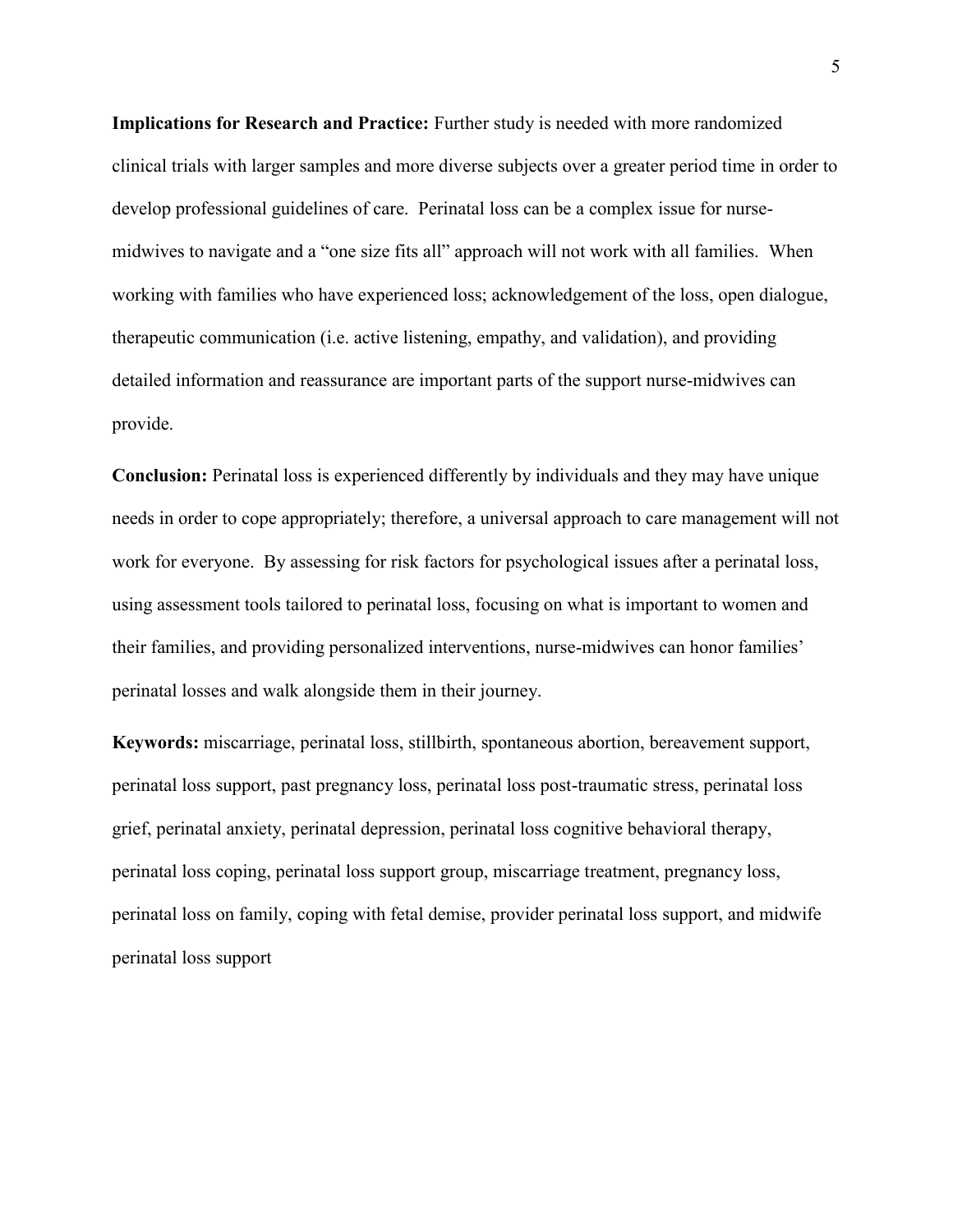| Table of Contents |  |
|-------------------|--|
|-------------------|--|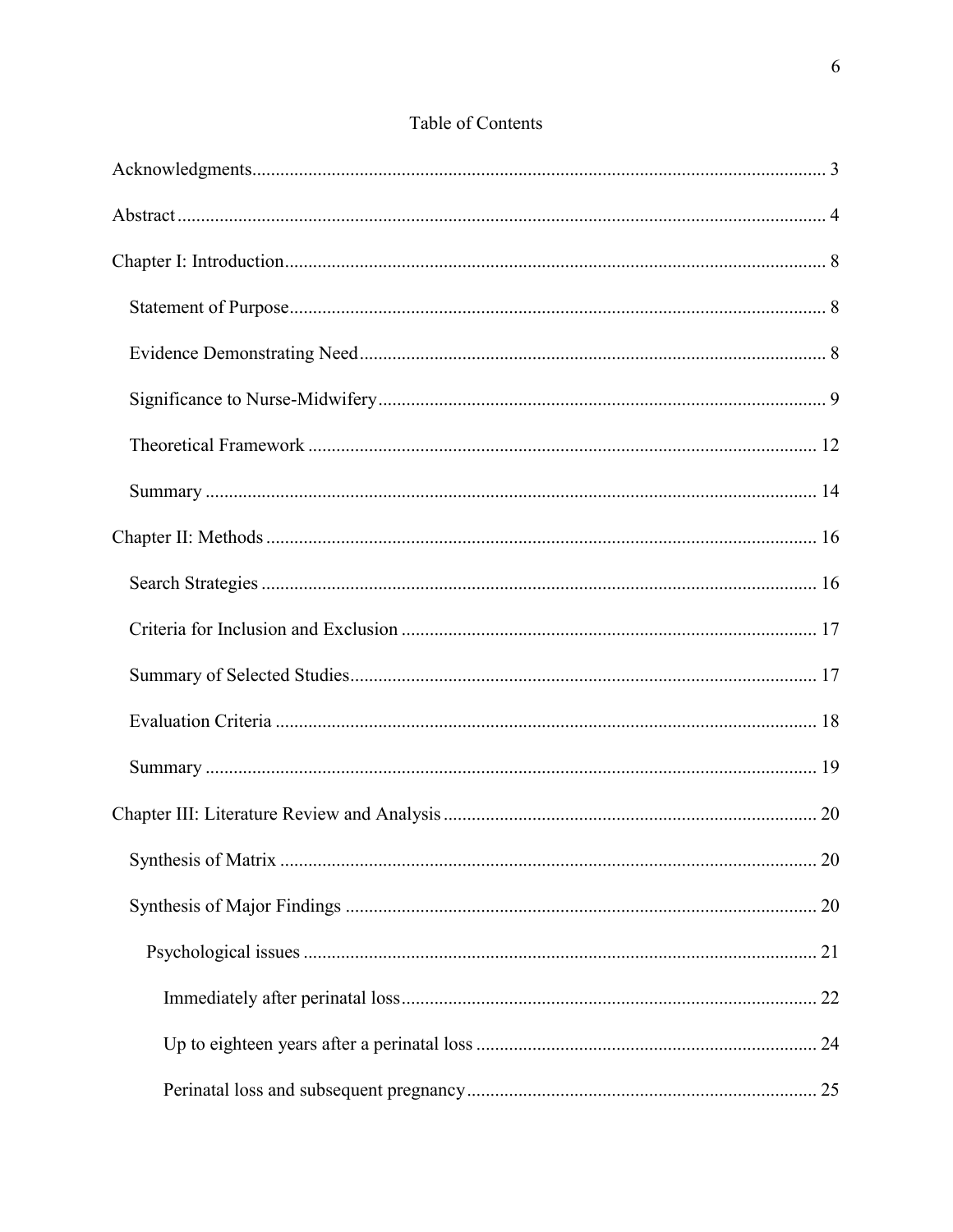| 47 |
|----|
|    |
|    |
|    |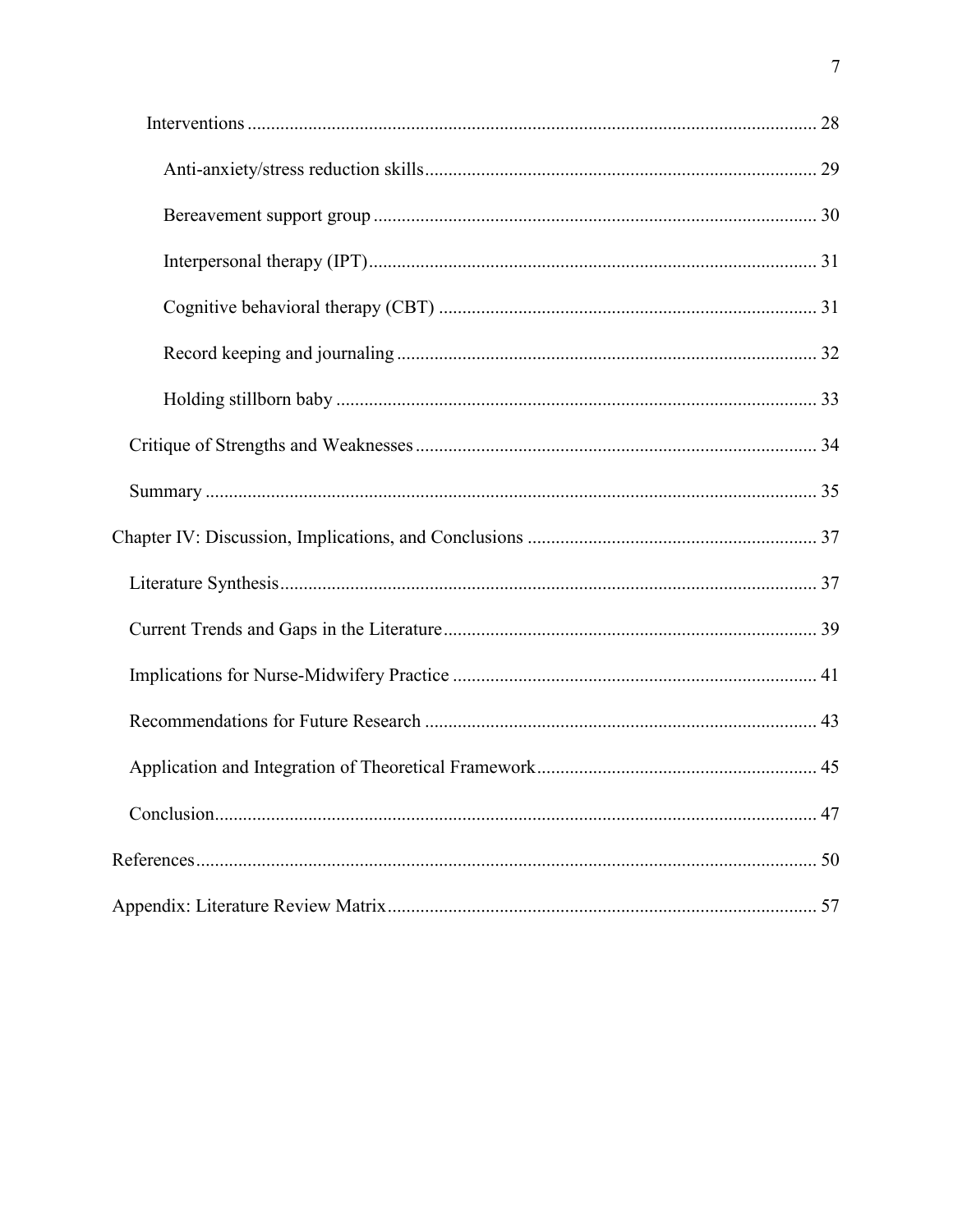#### **Chapter I: Introduction**

<span id="page-8-0"></span>For those who experience it, perinatal loss can be one of life's most traumatic events. The umbrella term of perinatal loss is used to describe death of an embryo, fetus or newborn due to spontaneous abortion (i.e. miscarriage), ectopic pregnancy, molar pregnancy, elective abortion (e.g. pregnancy termination, selective reduction), stillbirth, or neonatal death (Cohn, 2016). In the United States, about 25% of pregnancies end in perinatal loss (Hutti et al., 2016; Johnson & Langford, 2015; MacDorman & Gregory, 2015; Sapra et al., 2016). The mortality rate for fetuses 20 weeks' gestation or greater was 5.96 per 1,000 in 2013; whereas, perinatal mortality rate (i.e. stillbirths and neonatal deaths) was 6.24 per 1,000 for the same year (MacDorman & Gregory, 2015). Thus, perinatal loss could be considered the most common complication of pregnancy (Blackmore et al., 2011; Murphy & Philpin, 2010).

## <span id="page-8-1"></span>**Statement of Purpose**

The objective of the paper is to explore the literature to answer the research question: *how can nurse-midwives best support families who have experienced a perinatal loss?* The specific focal areas will examine best practices for providers based on current evidence. Kristen Swanson's Theory of Caring (1991) was conceived using perinatal contexts, including pregnancy loss. The five processes that comprise the theory of caring are central to providing compassionate care and supporting women and families who are experiencing pregnancy loss; hence, Swanson's theory of caring will serve as the conceptual framework to address the research question.

# <span id="page-8-2"></span>**Evidence Demonstrating Need**

Perinatal loss is a common and natural phenomenon. Nurse-midwives, as holistic providers of obstetric care, are uniquely positioned to support women and families enduring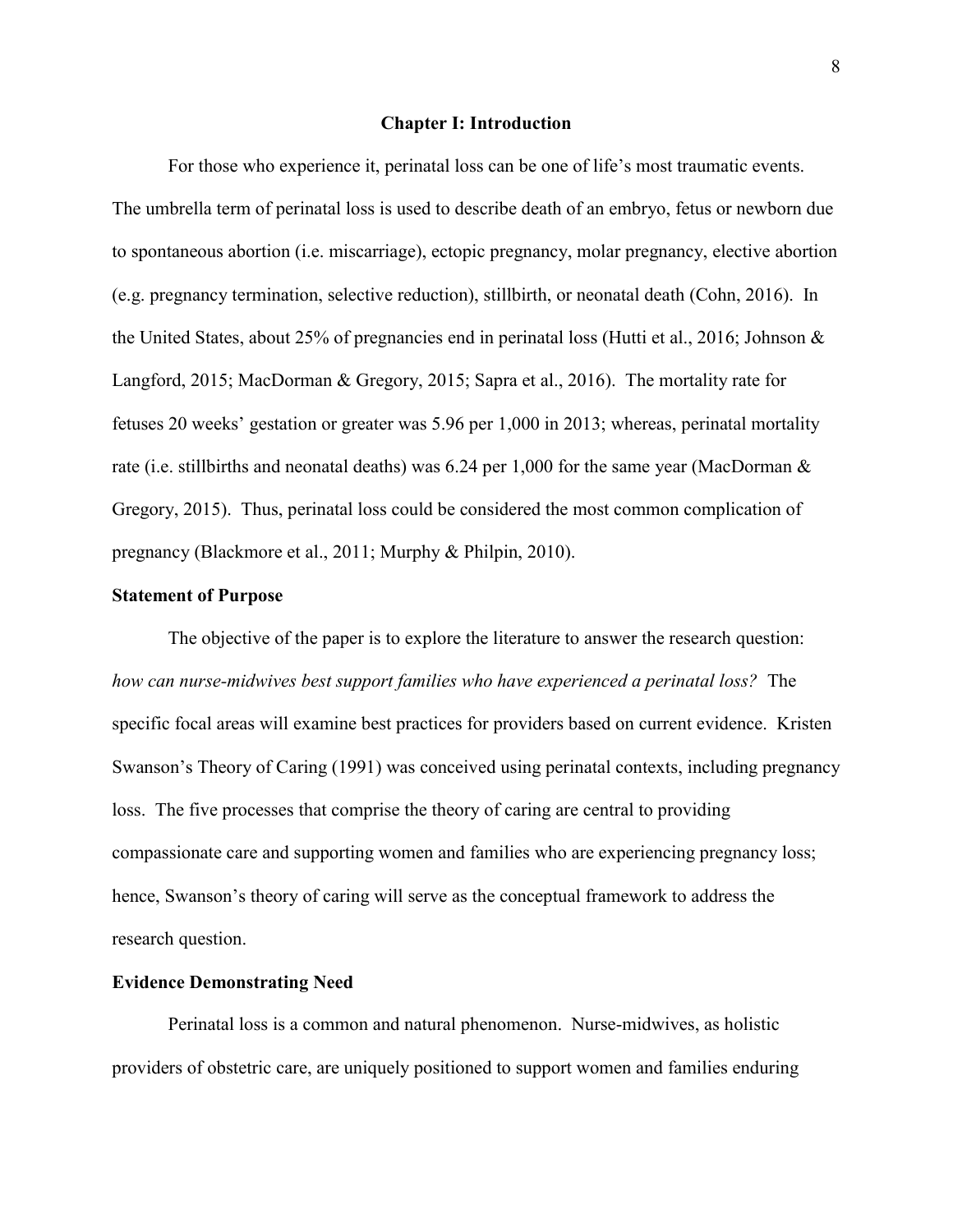perinatal loss. In addition to being a major public health issue, perinatal loss can have a profound effect on individuals and their families. Common reactions to perinatal loss include: grief, anxiety, depression, post-traumatic stress disorder, as well as negativity in intimate and family relationships (Heazell et al., 2016). Partners may cope very differently with grief, resulting in feeling unsupported or resentful. Couples who experience intense grief after a miscarriage or stillbirth are four times more likely to end their relationship than couples who have live births (Burden et al., 2016; Koopmans, Wilson, Cacciatore, & Flenady, 2013; Ogwulu, Jackson, Heazell, & Roberts, 2015).

Perinatal loss can be a very lonely journey to navigate, since grief may not be recognized by others or family and friends may not even be aware of the pregnancy, such as in the case of a miscarriage (Gold, Boggs, Mugisha, & Palladino, 2012). In other cases, family and friends may not know how to support the couple following the loss, so they chose to not say or do anything at all. Perinatal loss represents a different type of grief for bereaved families as little to no memories have been made. This results in a loss of dreams for the future combined with imagining what could have been (Wright, Shea, & Gallagher, 2014). Additionally, research shows that when women become pregnant again following a perinatal loss, they incur greater healthcare costs as they utilize more resources, including increased provider visits and ultrasound frequency due to higher pregnancy anxiety and the need for additional reassurance as compared to those whom have never suffered a perinatal loss (DeBackere, Hill, & Kavanaugh, 2008; Séjourné, Callahan, & Chabrol, 2010).

## <span id="page-9-0"></span>**Significance to Nurse-Midwifery**

In the United States, midwives care for about one out of ten women who give birth each year (American College of Nurse-Midwives [ACNM], 2016); consequently, nurse-midwives are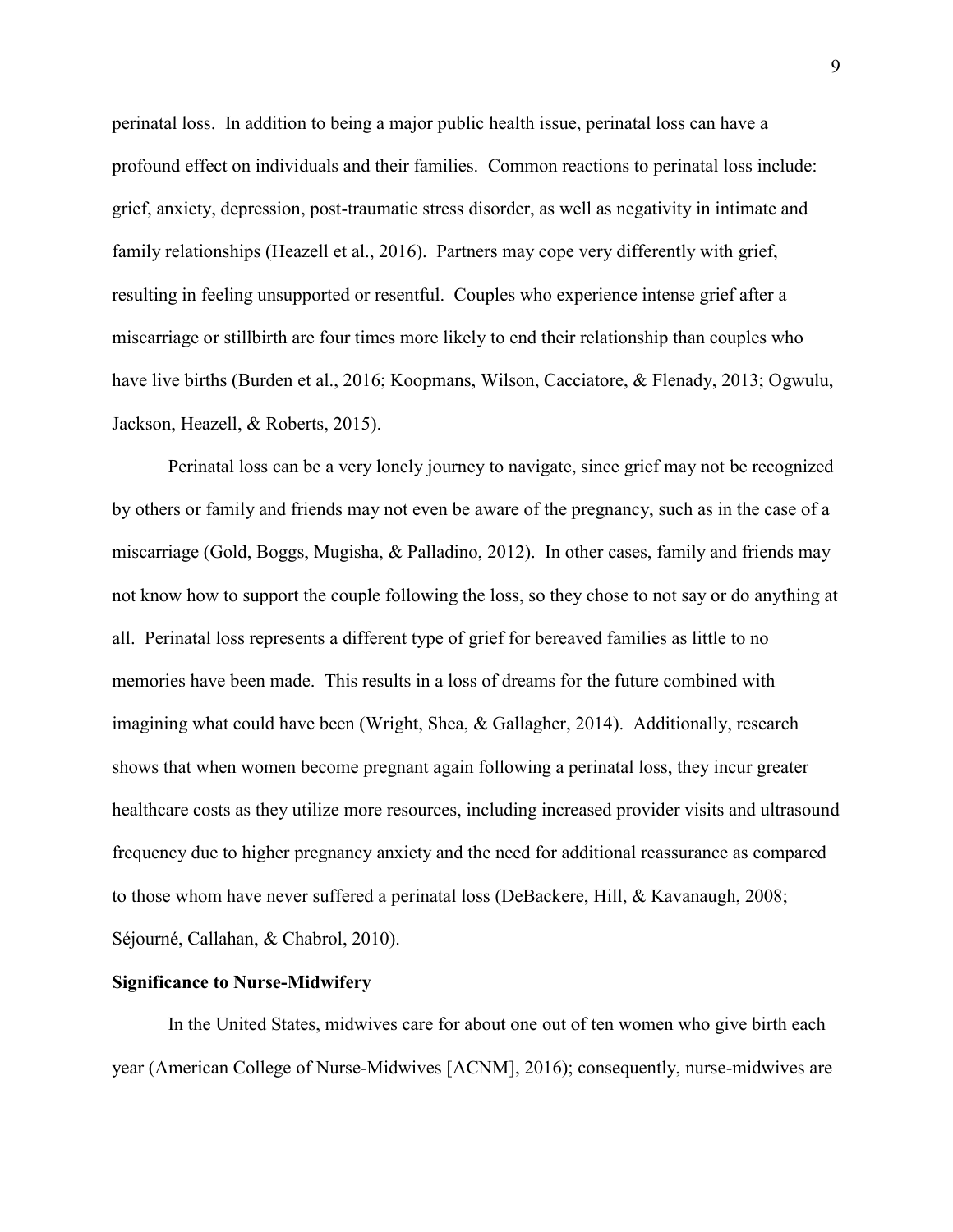at the frontline and care for women in all aspects of perinatal care, including perinatal loss. ACNM's (2012) hallmarks explicitly align with the needs of women and families who endure perinatal loss and place nurse-midwives in an ideal position to provide support during and after this sensitive period; pertinent hallmarks include:

(1) recognition of pregnancy, birth, and menopause as normal physiologic and developmental processes, (2) promotion of family-centered care, (3) empowerment of women as partners in health care, (4) facilitation of healthy family and interpersonal relationships, (5) promotion of a public health care perspective, (6) skillful communication, guidance, and counseling, and (7) therapeutic value of human presence. (p. 2)

Although perinatal loss remains a common occurrence and nurse-midwives are instrumental in this care, the American College of Nurse-Midwives has yet to issue a position statement or professional care guidelines for providers. In their book *Guidelines for Perinatal Care*, the American Academy of Pediatrics [AAP] and the American College of Obstetricians and Gynecologists [ACOG] (2012) acknowledge perinatal loss as a time of intense emotions for families and recommend to providers "every effort should be made to determine the cause of the loss, to understand the family's grief responses, and to facilitate healthy coping and adjustment" (p. 384). Bereavement support is central to coping; however, counseling should be tailored to meet the needs of the individual families enduring the loss and account for specific cultural, moral, religious, and family considerations (AAP & ACOG, 2012).

The systemic review by Koopmans, Wilson, Cacciatore & Flenady (2013) examined the outcomes that various interventions (medical, midwifery, psychological, nursing or social support) have on individuals and families who experience perinatal loss. Koopmans et al. (2013)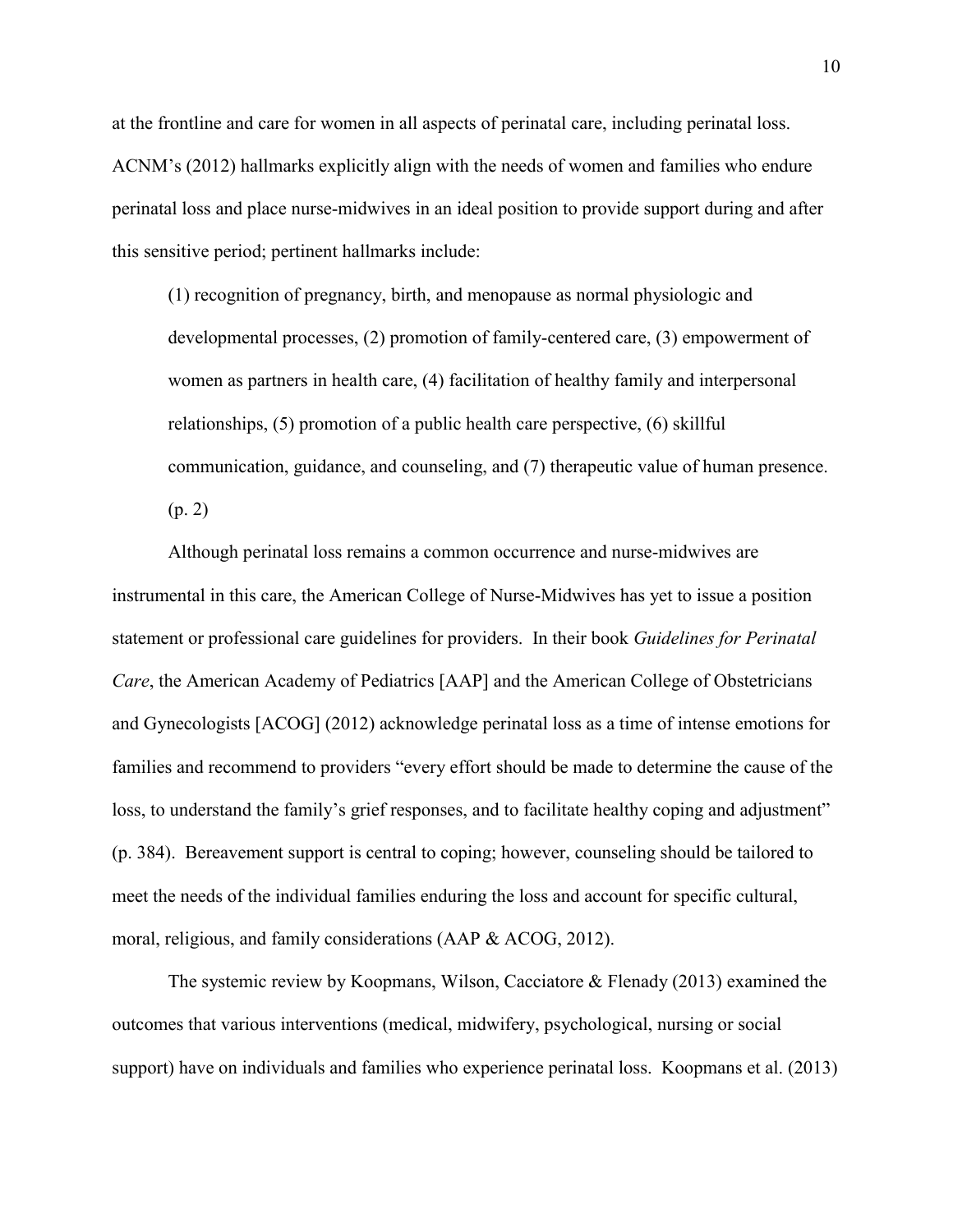found that even though pregnancy loss is common, limited randomized controlled studies have been done on this subject; therefore, they primarily looked at qualitative studies and identified that it is important that providers offer social support to families experiencing loss. Koopmans et al. (2013) concluded that based on the limited amount of randomized controlled trials and small study sizes, they could not make any recommendations for clinical guidelines for providing support for families experiencing perinatal loss. However, there were three recurring themes for providers in their research: (1) respect the patient and understand that grief looks different for each individual, (2) respect the baby that was lost, and (3) recognize resilience and the power of healing in humanity (Koopmans et al., 2013) which could be easily incorporated into all aspects of nurse-midwifery practice.

Information on the website, *UptoDate* provides similar information. Grunebaum and Chervenak (2018) reiterate the best approach to supporting families enduring perinatal loss remains unclear, since the effectiveness of different interventions has not been thoroughly evaluated (Koopmans et al., 2013). Nevertheless, provider recommendations by Grunebaum and Chervenak (2018) include providing patient-centered, holistic care through compassion and developing trusting provider-patient relationships. Crucial times in this care include: (1) at the time of diagnosis, (2) when making plans for delivery, (3) at delivery and immediately postpartum, (4) during the weeks after discharge and at the first postpartum visit, (5) at a "wrap up" meeting when all laboratory and pathology results are available, and (6) when the patient is considering another pregnancy (Grunebaum & Chervenak, 2018). When midwives give emotional support, it should be done with empathetic and honest communication that is inclusive of culture or spiritual practices and also reflects that family members grieve in different times and in different ways (Grunebaum & Chervenak, 2018). Contact should be maintained with the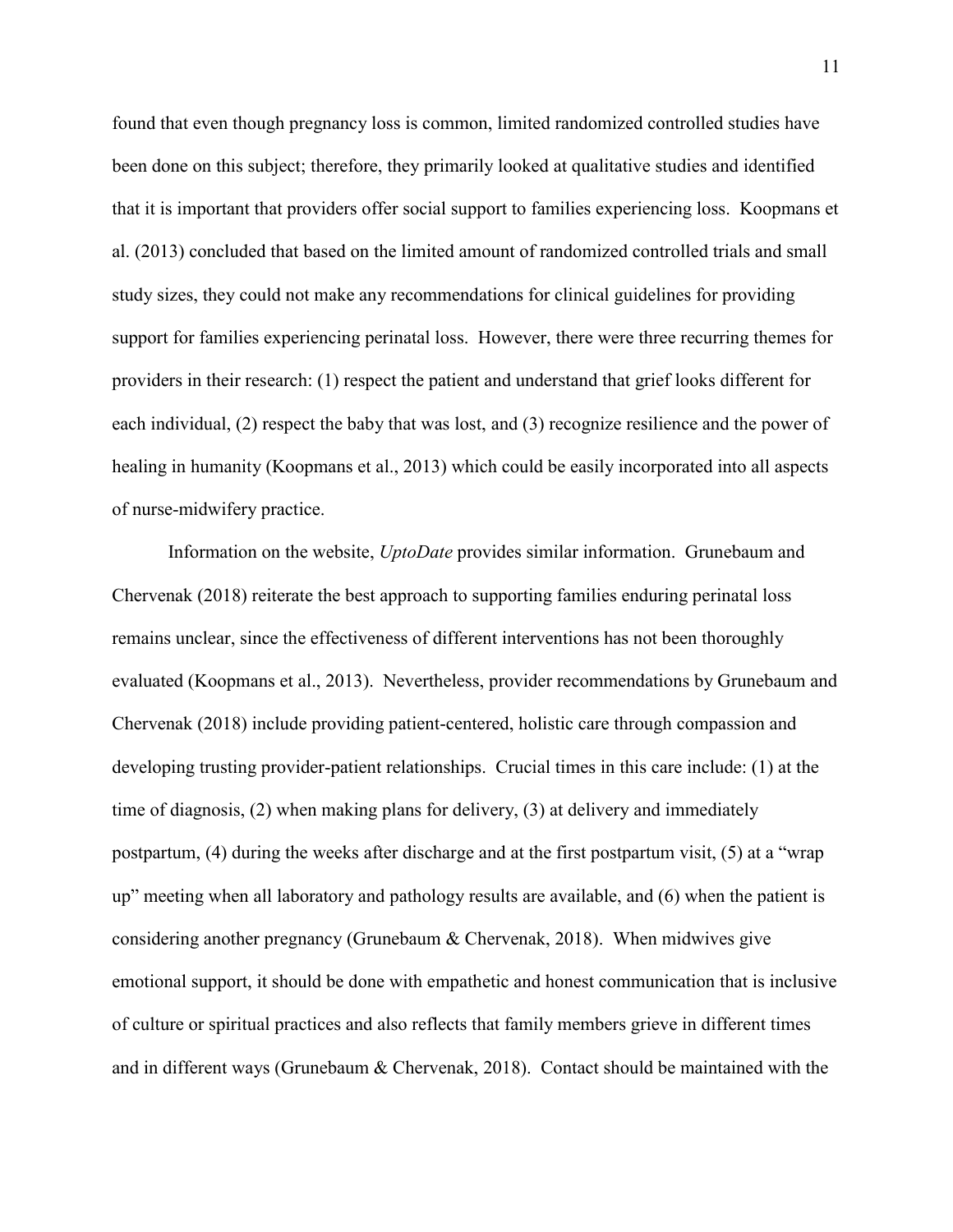parents to assess their emotional well-being, to assess if there are signs of depression, and if professional referral is needed for emotional help in anxiety, major depression, or post-traumatic stress disorder (Grunebaum & Chervenak, 2018).

Since perinatal losses are a common complication of pregnancy, all providers need to learn how to help patients who have experienced a perinatal loss. Midwives have a special ability to provide holistic continuity of care. They develop trusting and compassionate relationships with their patients. Grief from perinatal loss affects women physically, psychologically, emotionally, culturally, and spiritually. Midwives can offer care of the whole woman through pre-conception, during pregnancy, during a loss, after the loss, and through any additional pregnancies. When a woman and her family experience loss, it is a deeply profound time when a midwife's holistic and compassionate care can be most effective.

#### <span id="page-12-0"></span>**Theoretical Framework**

Inspired by the work and theory of human caring developed by Jean Watson, Kristen Swanson developed a middle-range nursing theory of caring based on her observations and the results of three phenomenological studies that covered caring within a perinatal context (Swanson, 1991; Andershed & Olsson, 2009). The first study examined the caring behaviors of others that were identified as helpful by twenty women who had recently suffered a miscarriage. The result of this study was Swanson's identification of five processes of caring that would later serve as the foundation for her theory of caring (Swanson, 1991). The second study investigated care experiences of nineteen care providers (healthcare providers and parents) on a newborn intensive care unit through observation and interviews. According to Swanson (1991), one of the products of this study was the validation of the five caring processes identified in the earlier miscarriage study and refinement of their descriptions to be more specific to a caring context. In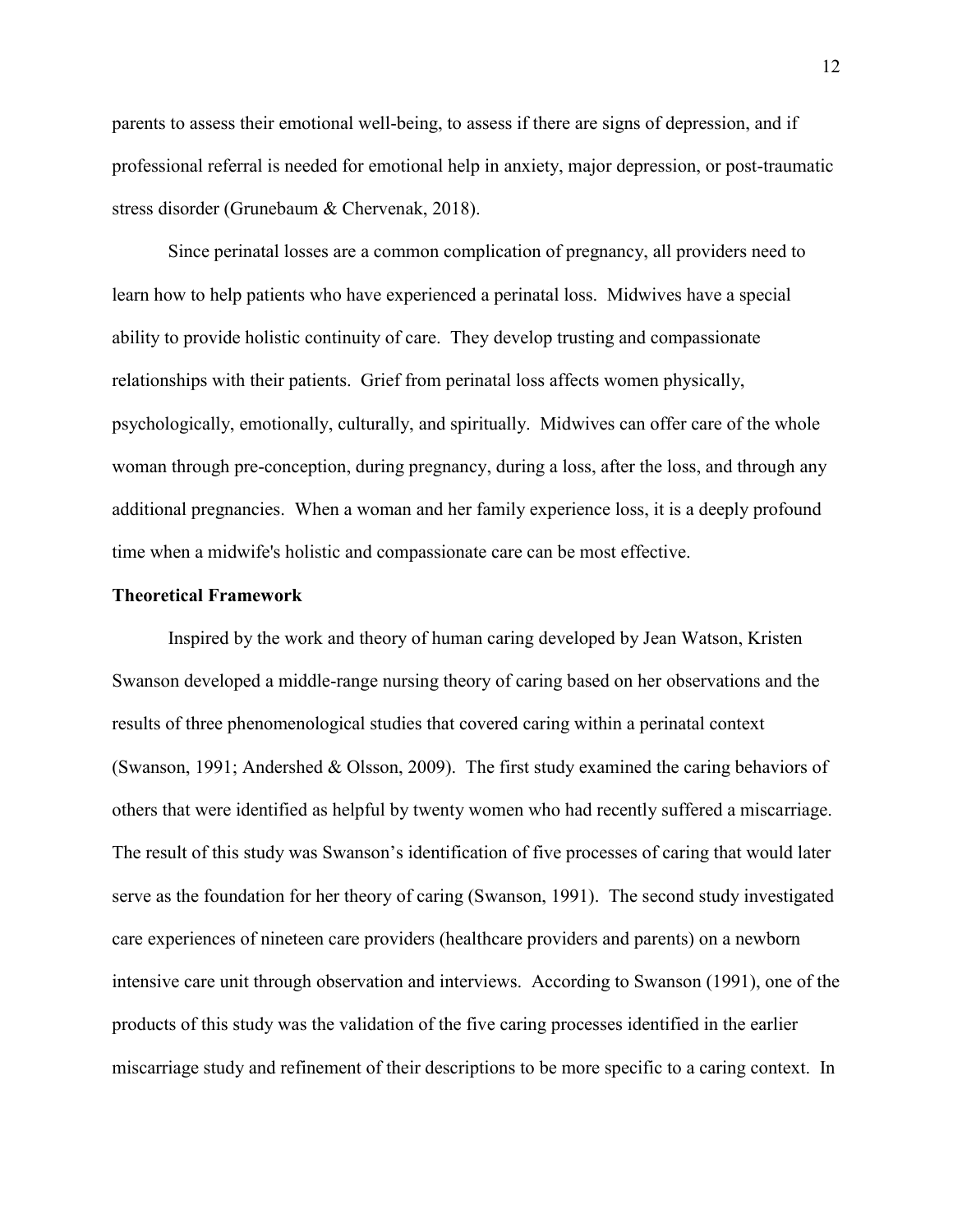the last study, Swanson explored the memories and experiences of the eight women who participated in a nurse-patient caring intervention four years earlier. The initial eighteen-month intervention was to empower pregnant women with high social risk to gain control of their lives and eventually provide care for their newborns (Andershed  $\&$  Olsson, 2009). By studying the recollections of these eight women four years after the initial intervention, Swanson was able to validate the five processes of caring, refine one of the processes, identify sub-dimensions of each of the caring processes, and develop and propose a definition for the concept of caring (Swanson, 1991). The five caring processes recognized by Swanson are: (1) *knowing,* (2) *being with,* (3) *doing for,* (4) *enabling,* and (5) *maintaining belief* (Swanson, 1991; Swanson, 1993; Andershed & Olsson, 2009).

Swanson (1991) defines *caring* as a "nurturing way of relating to a valued other toward whom one feels a personal sense of commitment and responsibility" (p. 165). Swanson (1999) explains *knowing* as trying to make sense of an event in the life of another individual, which is composed of the sub-dimensions of avoiding assumptions, centering on the one cared-for, assessing thoroughly, seeking cues and engaging the self of both. The process of *being with* refers to being emotionally present and available for an individual; it communicates caring and is comprised of the sub-dimensions of being there, conveying ability, sharing feelings, and notburdening (Swanson, 1991). *Doing for* is the process described by Swanson (1993) as doing for an individual what they would do for themselves if they were able. The components of *doing for* include: comforting, anticipating, performing skillfully/competently, protecting and preserving dignity (Swanson, 1991). *Enabling* is the process of facilitating an individual's journey through an unfamiliar event or time of transition; its purpose is to help the individual grow, so they are able to heal and assume self-care (Andershed & Olsson, 2009). Sub-dimensions of *enabling*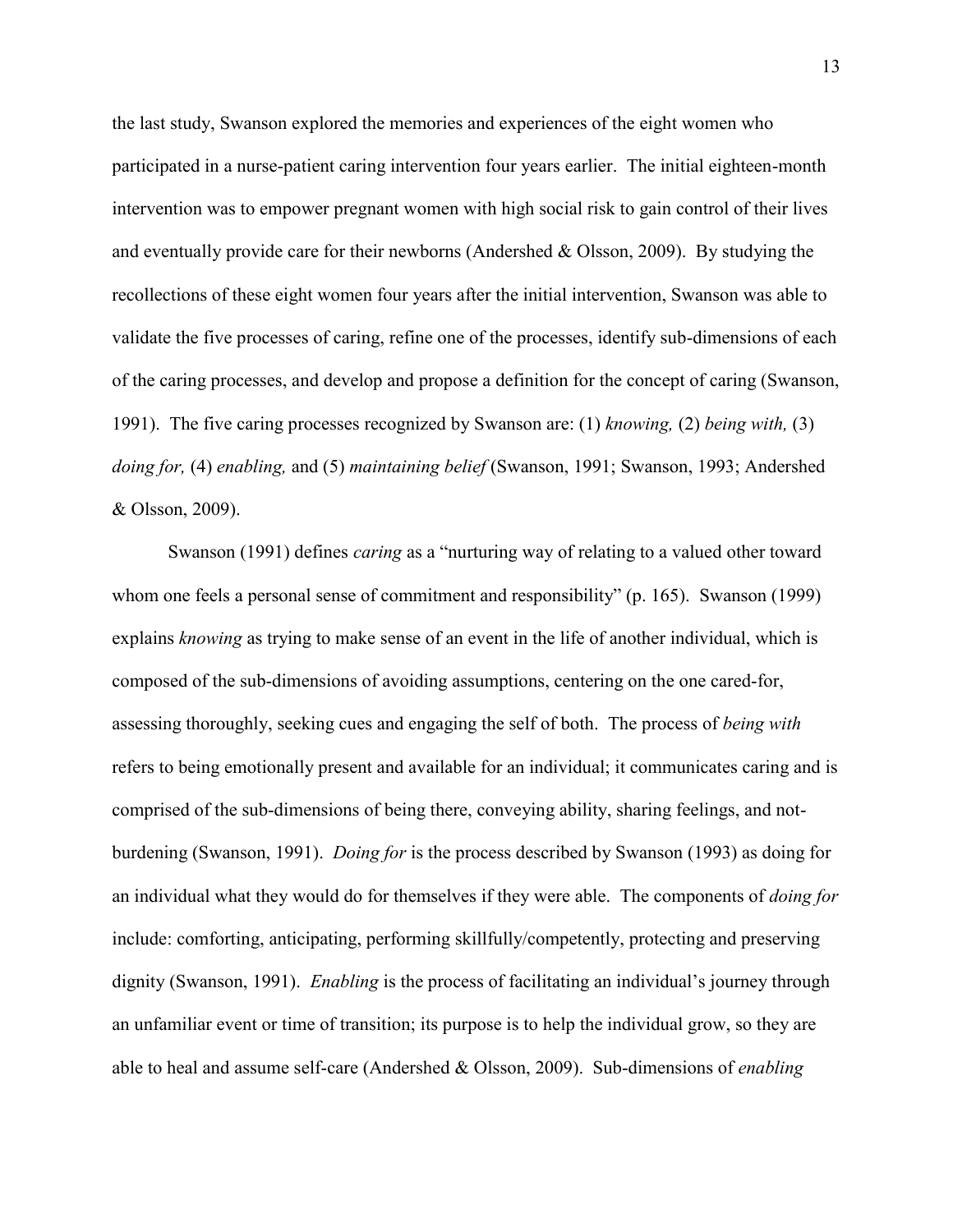include: informing/explaining, supporting/allowing, focusing, generating alternatives/thinking it through, and validating/giving feedback (Swanson, 1991). Lastly, the process of *maintaining belief* forms the basis of caring and refers to having faith that an individual is able to persevere through an event or transition (Swanson, 1993; Andershed & Olsson, 2009). *Maintaining belief* encompasses sub-dimensions of believing in/holding in esteem, maintaining a hope-filled attitude, offering realistic optimism, and "going the distance" (Swanson, 1991). The intended outcome of the combination of the processes of caring is ultimately, an individual's well-being (Swanson, 1993). The relationship of processes of caring could be thought of like steps on a ladder, where they all need to be present to reach the top or achieve client well-being. According to Swanson (1993) "the proposed structure for the theory depicts caring as grounded in maintenance of a basic belief in persons, anchored by knowing the other's reality, conveyed through being with, and enacted through the doing for and enabling" (p. 357).

When working with women experiencing pregnancy loss, it is essential for a nursemidwife to convey authenticity and caring. Swanson's Theory of Caring (1991) provides a theoretical framework for nurse-midwives to use in order to support women and facilitate their well-being during all aspects of their journey, especially pregnancy loss. Each of these areas as they relate to nurse-midwifery practice will be discussed further in chapter four.

#### <span id="page-14-0"></span>**Summary**

In summary, perinatal loss is a common obstetric ordeal many families face. Nursemidwifery principles which embrace life's natural processes and advocate patient- and familycentered care, align with the need bereaving families have for support; yet, the American College of Nurse-Midwives has not issued a professional position statement nor recommendations for best practice on how bereaving families should be supported. AAP and ACOG (2012) provider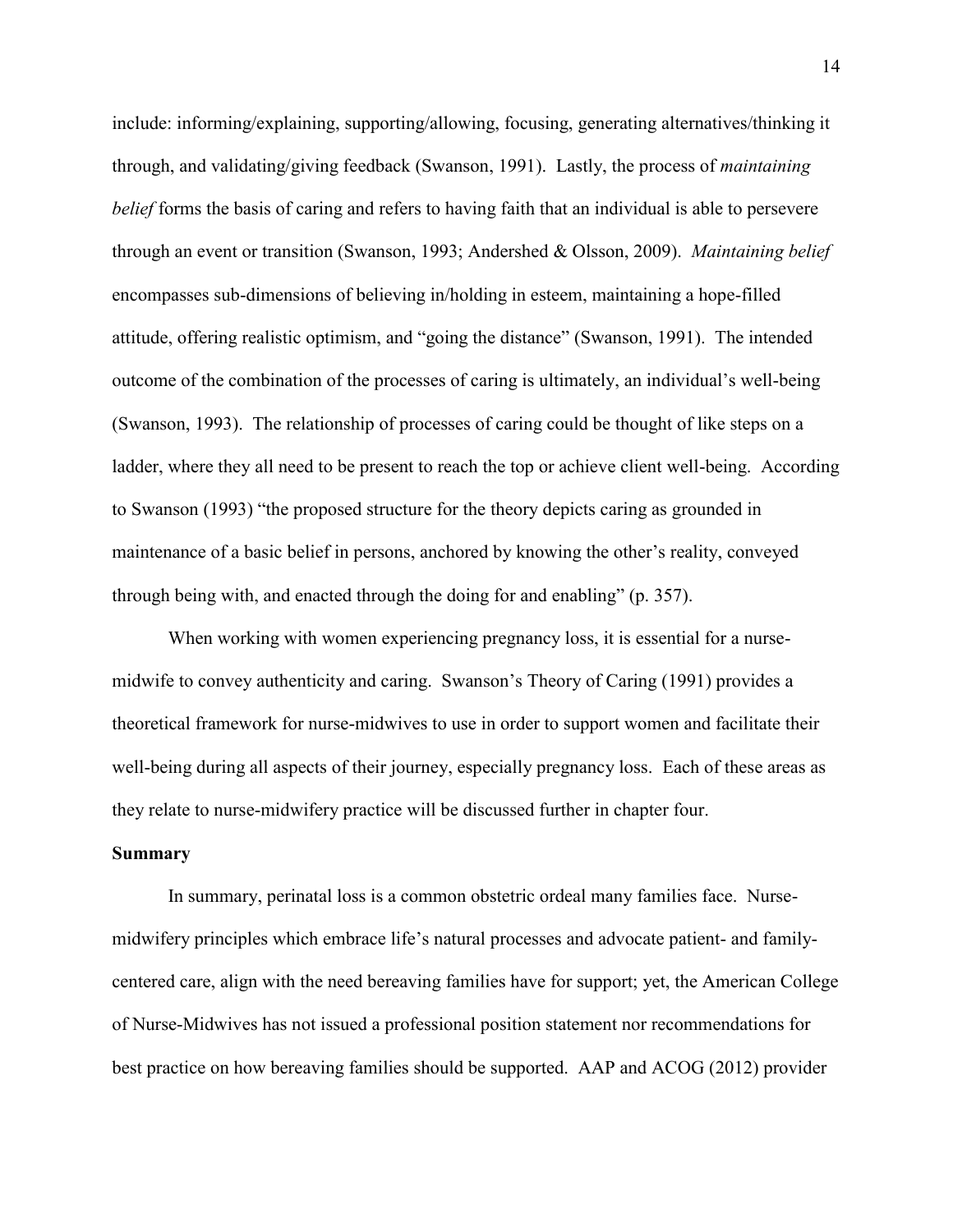guidelines for managing perinatal loss complement the recommendations of both Cochrane (Koopmans et al., 2013) and *UptoDate* (Grunebaum, & Chervenak, 2018) and the theoretical framework of Theory of Caring (Swanson, 1991). These sources may be invaluable for nursemidwives providing bereavement care for women and their families.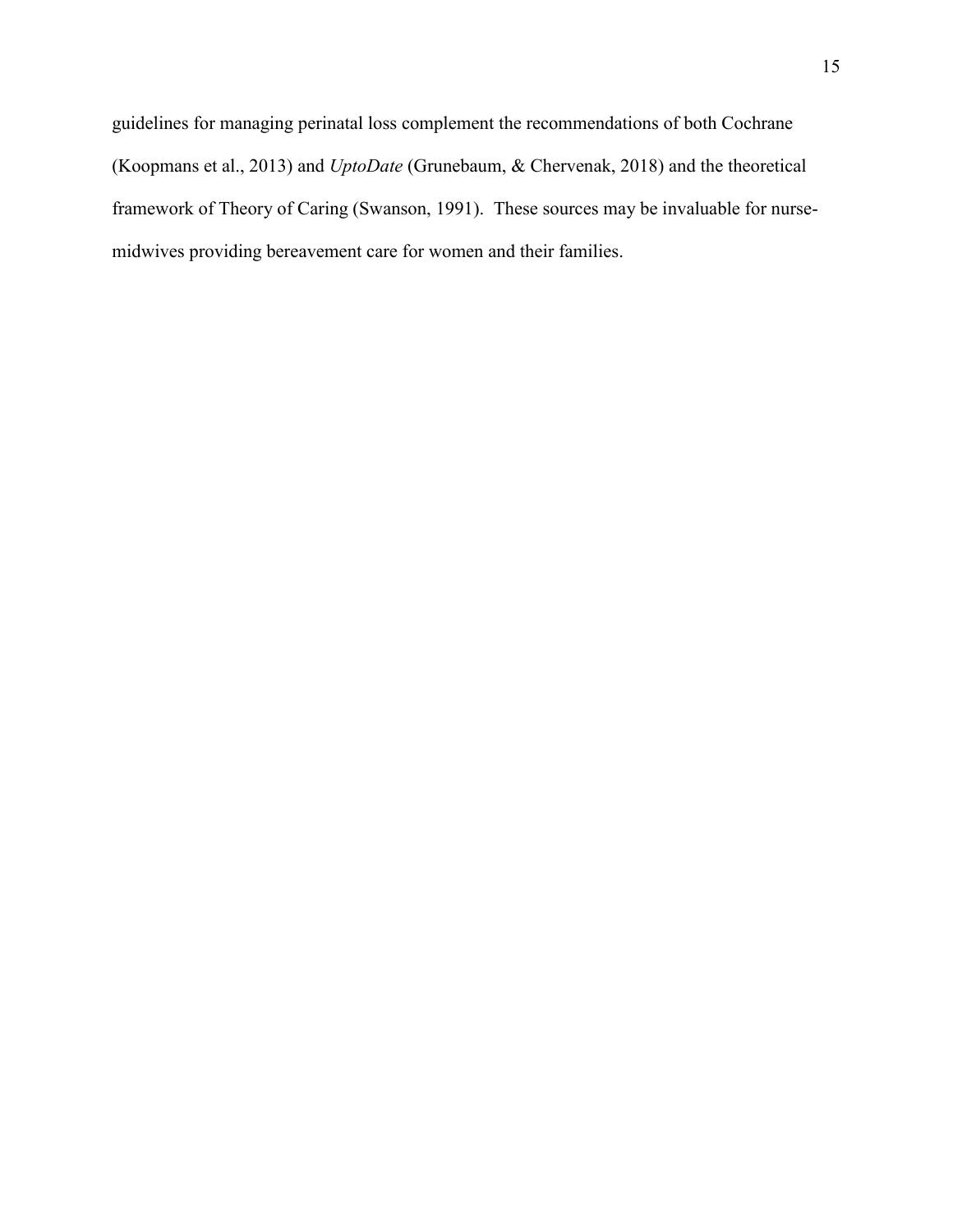### **Chapter II: Methods**

<span id="page-16-0"></span>This chapter provides an overview of methods utilized to critically review literature regarding how nurse-midwives can support those who have experienced perinatal loss. Included in these methods are search strategies used to find research studies, the criteria used for inclusion and exclusion in selection of research studies, a general summary of the selected studies, and the evaluation of the strength and quality of the articles. Studies addressed perinatal loss; the feelings associated with the loss; assessment of grief, loss, and depression; perceptions of patients' experience in their treatment during their loss; and support interventions. Patterns for the research results and conclusions were assessed and study references reviewed in order to obtain additional information for use in this review.

#### <span id="page-16-1"></span>**Search Strategies**

<span id="page-16-2"></span>When attempting to determine how to best support women who have experienced a perinatal loss, multiple sources must be considered to identify the maximum amount of literature available. Databases used to search for research on perinatal loss included Cumulative Index to Nursing and Allied Health Literature (CINAHL), PubMed, Google Scholar, and Cochrane Database of Systematic Review. Key words used to search these databases included: miscarriage, perinatal loss, stillbirth, spontaneous abortion, bereavement support, perinatal loss support, past pregnancy loss, perinatal loss post-traumatic stress, perinatal loss grief, perinatal anxiety, perinatal depression, perinatal loss psychotherapy, perinatal loss cognitive behavioral therapy, perinatal loss coping, perinatal loss support group, miscarriage treatment, pregnancy loss, perinatal loss on family, coping with fetal demise, provider perinatal loss support, and midwife perinatal loss support.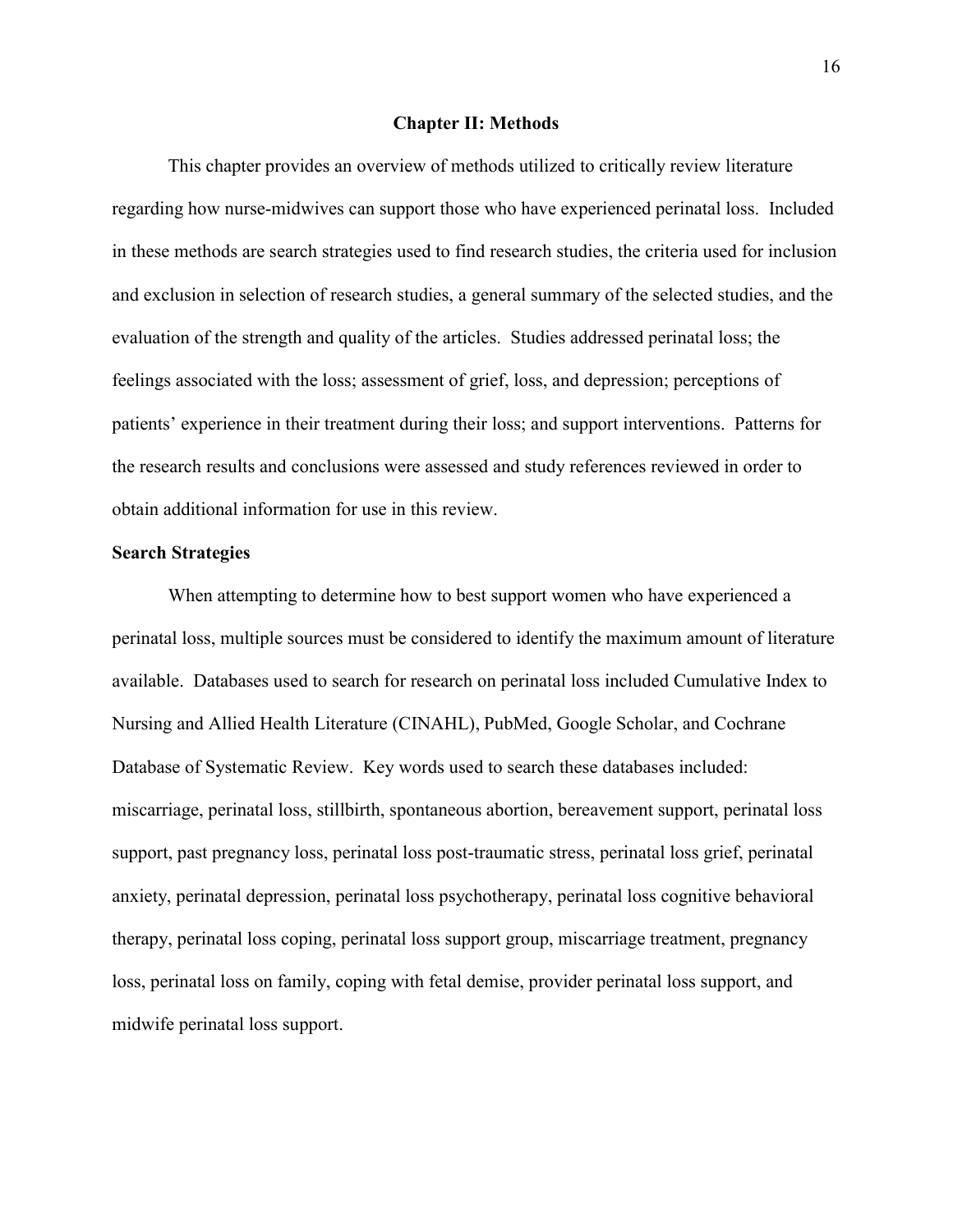## **Criteria for Inclusion and Exclusion**

Articles selected for literature review were incorporated based on inclusion of one or more of the following criteria: (1) research on perinatal loss, grief, anxiety, depression, posttraumatic stress disorder (PTSD) or postpartum depression (PPD) during or after the loss or during or after a subsequent pregnancy; and/or (2) research on interventions for women and/or families who have had a perinatal loss. Since nurse-midwives care for patients who experience all types of perinatal loss, miscarriage, abortion, fetal demise, and stillbirth were all included. Additionally, the review focused on non-pharmacological interventions and included: support groups, psychotherapy, cognitive behavioral therapy, or other coping mechanisms. All types of studies were included in the initial search. There were 175 articles identified that met the criteria for this research topic. Of the 175 articles that met the above criteria, 78 included an abstract, were free to review, and had conclusive findings.

Research studies excluded from this scholarly review included those not based on current research as well as articles published before 2013. Studies that were written in languages other than English were excluded. Studies were also excluded that did not meet the criteria for being at least of good quality according to the John Hopkins Nursing Evidence-Based Practice: Model and Guidelines Appraisal Tool (Dearholt & Dang, 2012). Further exclusion criteria included studies deemed to be not directly applicable to the topic of providing support to those experiencing perinatal loss. After including the above exclusion factors and considerable review of 78 abstracts, 21 research articles were selected for this review

## <span id="page-17-0"></span>**Summary of Selected Studies**

The scholarly articles included in this appraisal included: randomized control trials, mixed method studies, retrospective studies, qualitative comparison studies, interview studies,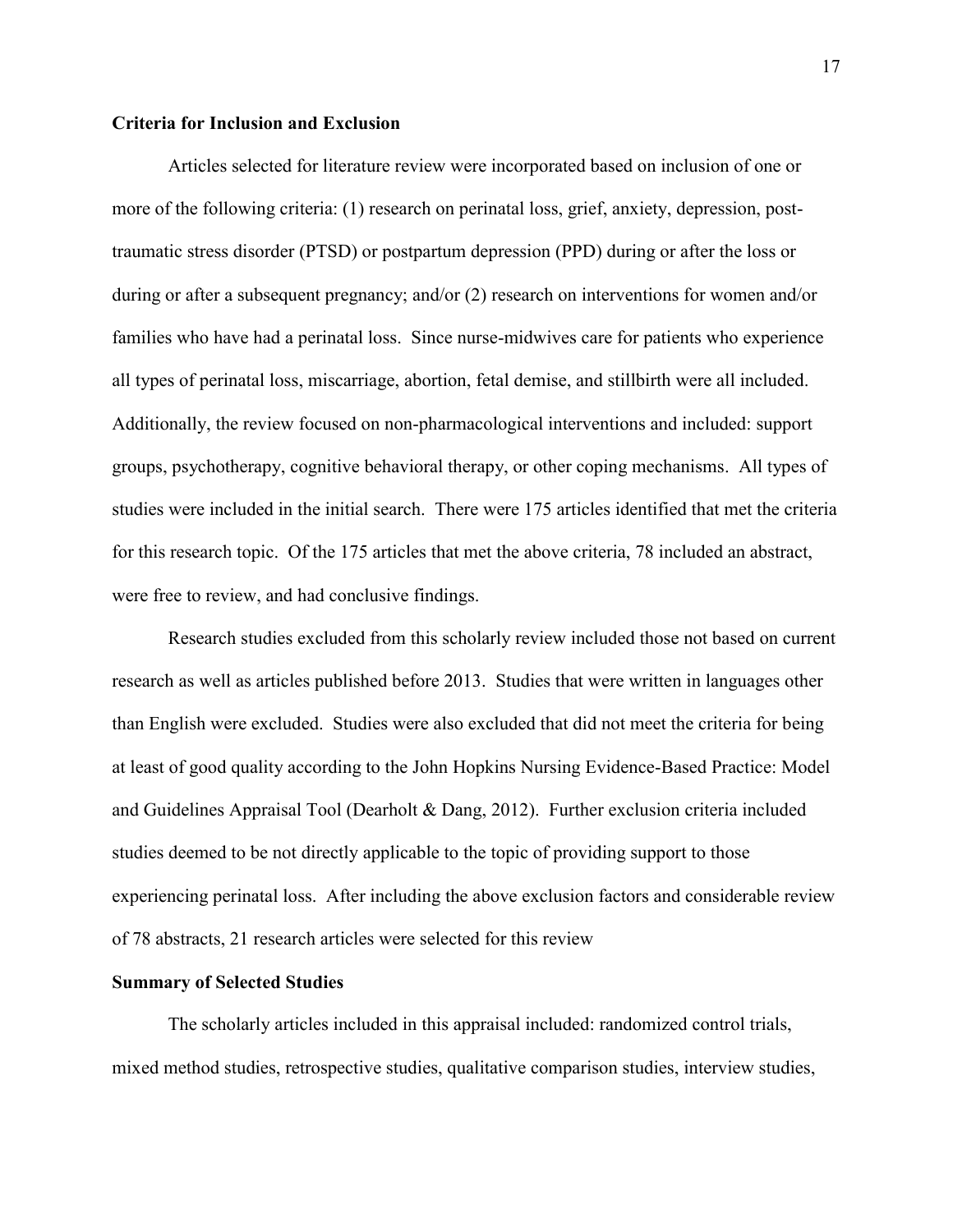prospective observational studies, and a case study. Most studies were conducted in person while others were conducted through mailed questionnaires or internet social media contact. Most of the research was conducted in the North America; however, a few studies also included areas in Europe, Australia, and South Africa.

## <span id="page-18-0"></span>**Evaluation Criteria**

The Johns Hopkins Research Evidence Appraisal Tool was used to evaluate the strength of research articles and the quality of their content; the specific tool is called the *Evidence Level and Quality Guide* listed in Appendix C (Dearholt & Dang, 2012). Each article is given an evidence level between  $I - IV$  depending on the type of study. Level I research is the highest form of evidence-based study and include experimental studies, randomized controlled trials, and systematic reviews of randomized control trials (Dearholt & Dang, 2012). Level II includes quasi-experimental studies, systematic reviews of a combination of randomized control trials and quasi-experimental studies, or systemic reviews of only quasi-experimental studies (Dearholt & Dang, 2012). Level III evidence includes non-experimental studies, systematic review of mixed method studies, qualitative studies, or systematic reviews of qualitative studies (Dearholt  $\&$ Dang, 2012). Level IV consists of evidence obtained from literature reviews, quality improvement, program evaluation, financial evaluation, case reports, and opinion-based articles from experts, committees, or panels based on scientific evidence (Dearholt & Dang, 2012).

After the level of evidence was determined, articles were then evaluated to determine either "High", "Good", or "Low quality or major flaws" (Dearholt & Dang, 2012). This quality is assessed based on the consistency, generalization of results, sample size for study design, control group, definitiveness of conclusions, and consistent recommendations based on scientific evidence (Dearholt & Dang, 2012). If an article meets these criteria it is considered high quality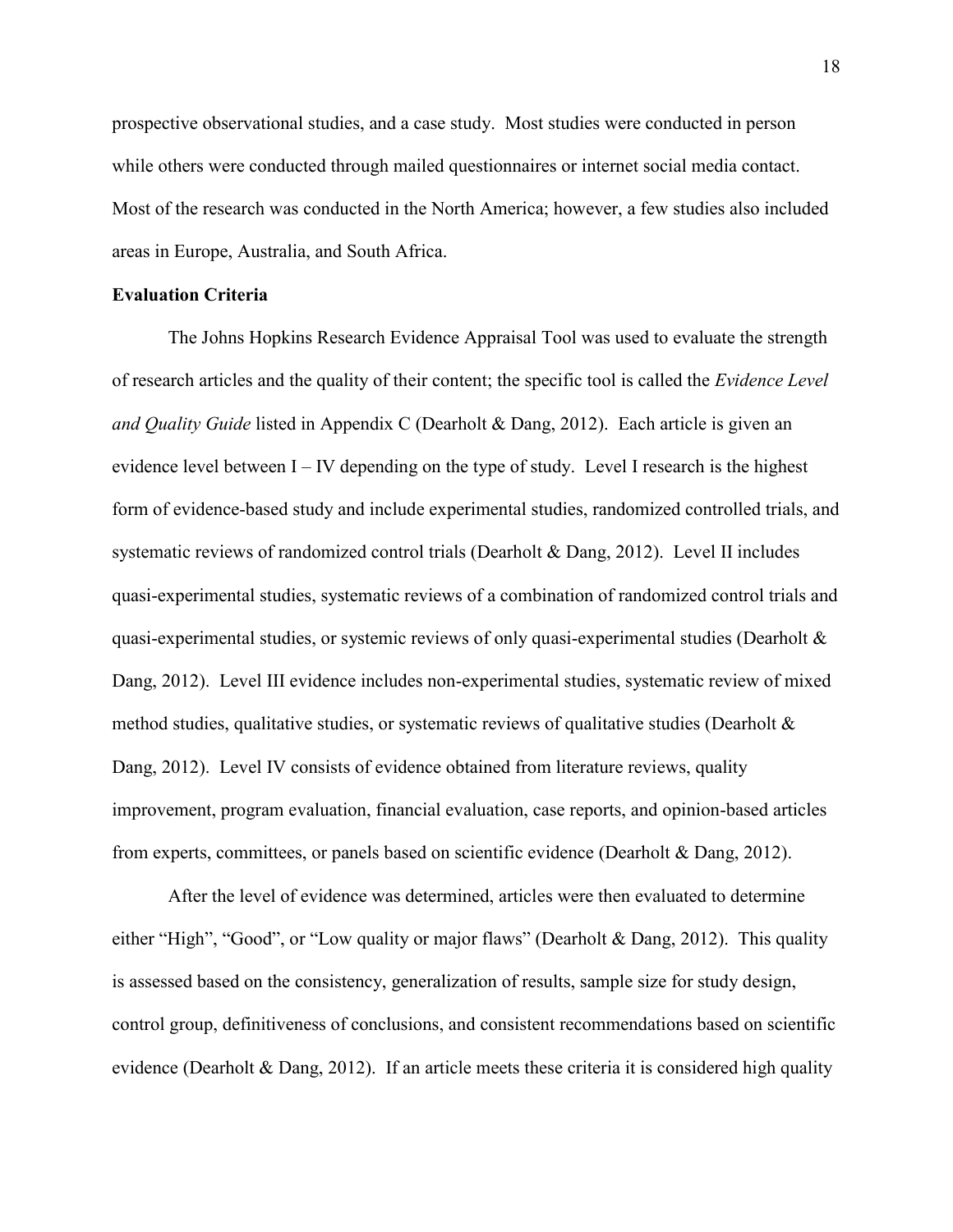(Dearholt & Dang, 2012). If an article meets most of these criteria, then it is considered good quality (Dearholt & Dang, 2012). If an article does not meet these guidelines or meets very little criteria, it is considered either low quality or containing major flaws (Dearholt & Dang, 2012).

The scholarly studies cited in this review were individually evaluated using the Johns Hopkins Research Evidence Appraisal Tool. Of the 21 articles selected, three articles met the criteria for being level I evidence and one study met criteria for level II evidence. Due to the qualitative nature of the topic of research surrounding perinatal loss, seventeen of the articles were level III evidence.

### <span id="page-19-0"></span>**Summary**

The search for this critical literature review employed many strategies, including utilizing multiple databases and numerous search keywords. Included in this search were all types of perinatal loss and their effect on families. Excluded were articles older than 2013 or articles not specific enough to this review based on their abstract. Final articles selected included various types of research styles; however, due to the qualitative manner of the research topic, many of the studies were level III. Finally, evaluation of study quality using the John Hopkins Research Appraisal Tool determined the research included in this critical literature review good quality.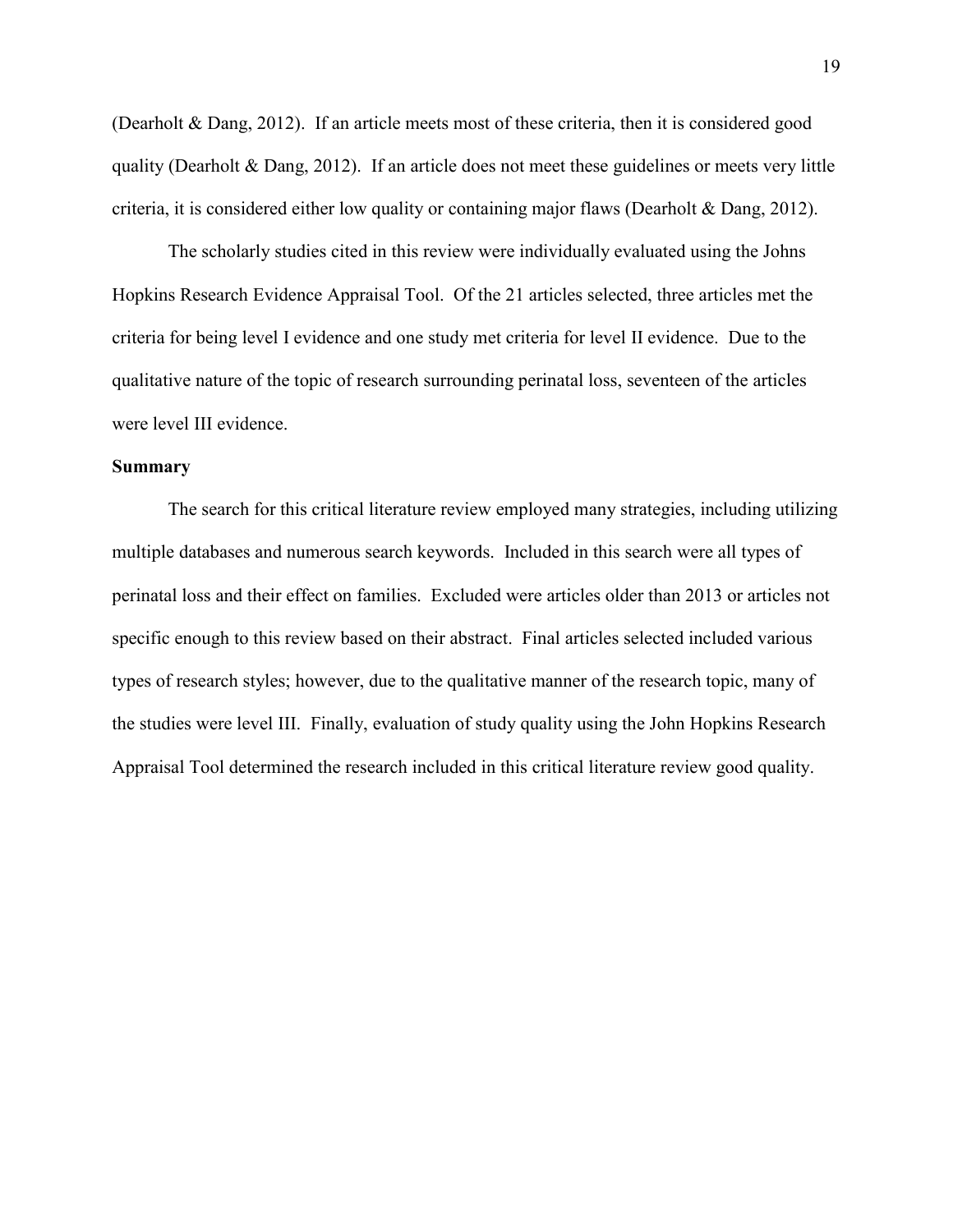#### **Chapter III: Literature Review and Analysis**

<span id="page-20-0"></span>The following chapter contains a literature appraisal and analysis regarding perinatal loss, specifically assessments and interventions that nurse-midwives can use to support families. Psychological issues associated with perinatal loss will be reviewed immediately after the loss, up to eighteen years after the loss and in a subsequent pregnancy. In addition, interventions that nurse-midwives can utilize to support families will also be examined. Lastly, a critique of strengths and weaknesses of the findings will be addressed.

#### <span id="page-20-1"></span>**Synthesis of Matrix**

Using a matrix system, the data from the scholarly articles was organized and common themes were identified. Each matrix contained key information from the article including: source, purpose, sample, study design (i.e. methods and instruments), results, strengths, limitations, author recommendations, practice implications, and level of evidence assigned (i.e. article strength and quality) using Johns Hopkins Research Evidence Appraisal Tool (Dearholt & Dang, 2012). The matrix is presented with the highest quality articles listed first, followed by those of lower quality and within the groupings of quality, articles were further organized alphabetically. The matrix is composed of three level I articles, one level II article, and seventeen level III articles. The studies' objectives, designs, and relevant findings were examined and the synthesis of this data is presented in the Appendix.

## <span id="page-20-2"></span>**Synthesis of Major Findings**

For this review, 21 scholarly articles were evaluated to assess the psychological effect perinatal loss had on women and their families and the interventions evaluated to reduce their psychological symptoms. In the psychological assessment category, four articles explored the effect perinatal loss had on women or families immediately after their loss. Two articles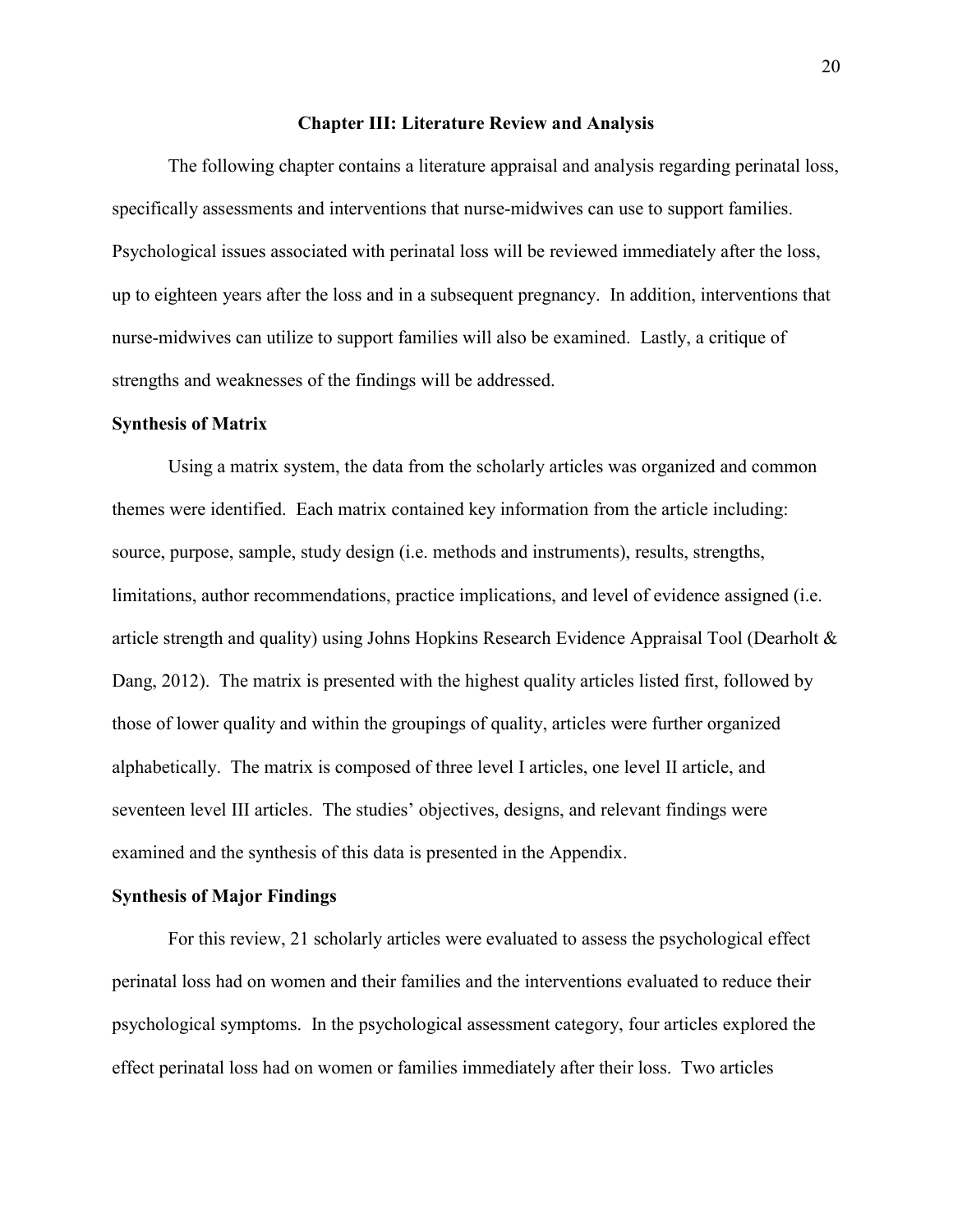assessed how the loss affected women up to five months after a loss. Six articles discussed how perinatal loss affected women and their families during a subsequent pregnancy. Nine articles specifically explored interventions to help women and their families cope with their loss. Interventions included anti-anxiety/stress reduction skills, bereavement support groups, interpersonal therapy (IPT), cognitive behavioral therapy (CBT), record keeping and journaling, and training of hospital staff in bereavement support. Within each of these, an evaluation of the effectiveness of the intervention will be discussed.

<span id="page-21-0"></span>**Psychological issues**. Perinatal loss is the loss of a pregnancy. This can include a loss at any time during the pregnancy, from first trimester miscarriages up to pregnancy term stillbirth. In the world, there are approximately two and a half million stillborn babies each year (Siassakos et al., 2018) with 6.05/1000 in the United States at 20 weeks or greater gestation and 6.24/1000 for all perinatal losses (Hutti et al., 2017). One in four pregnancies results in a miscarriage (Schreiber et al., 2016). The results of a perinatal loss can have long-term psychological effects on parents and the healthcare workers caring for bereaved parents (Nuzum, Meaney, & O'Donogue, 2018). Yet findings show one-third of care providers are not equipped to counsel patients after a loss, and fewer than half of patients felt they were allowed to be involved in their decision-making leading to a long-lasting negative experience (Siassakos et al., 2016). Some contributing factors from providers included lack of eye contact or empathy. There were also hesitations from healthcare professionals to confirm the baby's death and the desire of some women not to stay on the postnatal ward after the delivery (Gravensteen, 2013).

The psychological effect of experiencing the loss of a child is felt at various stages after the perinatal loss. Eleven studies discussed psychological concerns women and their families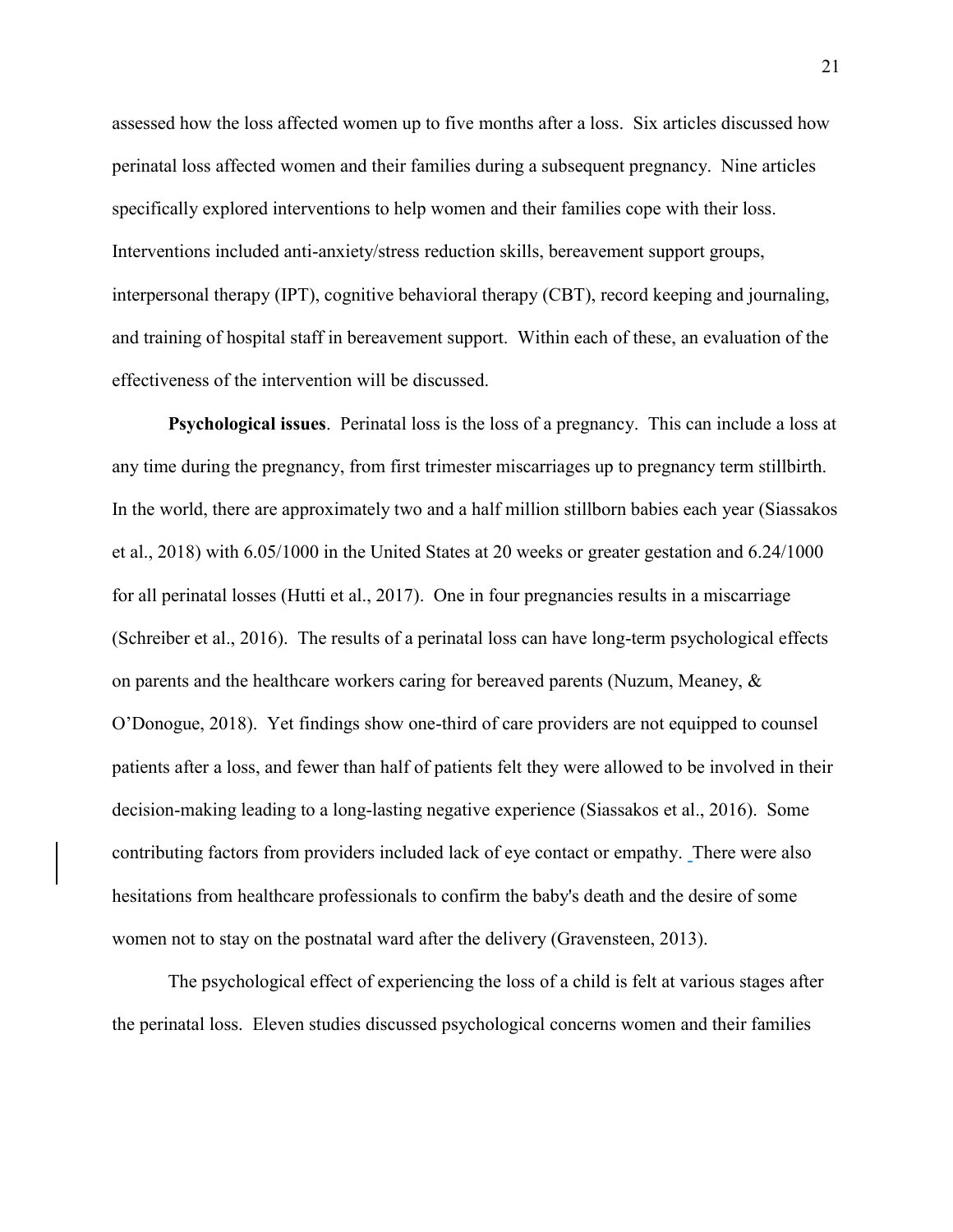feel immediately after the loss, up to eighteen years after the loss, and how the loss affects women during subsequent pregnancies.

<span id="page-22-0"></span>*Immediately after perinatal loss*. The immediate time period after a perinatal loss is the most critical time for caregivers to make a positive impact for the families facing a loss. In order to understand the experiences families have faced when experiencing a loss and to help the families make choices following their loss, qualitative studies were conducted. Three studies reviewed the experiences of families immediately after their perinatal loss (Nuzum, Meaney, & Donogue, 2018; Schreiber et al., 2016; Siassakos et al., 2017). In these studies, there were several themes regarding emotions families felt due to the loss and how they were treated by staff.

Women often have a sense that there is something wrong with their pregnancy prior to being diagnosed with their loss (Nuzum, Meaney, & O'Donogue, 2018). Women were told to come to the hospital if there was reduced fetal movement, yet when they arrived they often felt they were not treated with any sense of emergency (Siassakos et al., 2017). In a level III qualitative study, which included 17 participants, Nuzum, Meaney, and O'Donogue (2018) found that there was a great sense of confusion that parents expressed when they found out their baby had died, especially when they felt their pregnancy had been healthy up to that point. Some described hearing the news and having an "out of body experience", while others said they felt they may have been misdiagnosed or that they didn't believe the diagnosis to be true (Nuzum, Meaney, & Donogue, 2018).

Once women were able to come to terms with their loss they felt they were ready to find closure. To do this, they were forced to make some decisions. Some patients were given multiple choices, some were counseled into a preferred choice, and some were not given a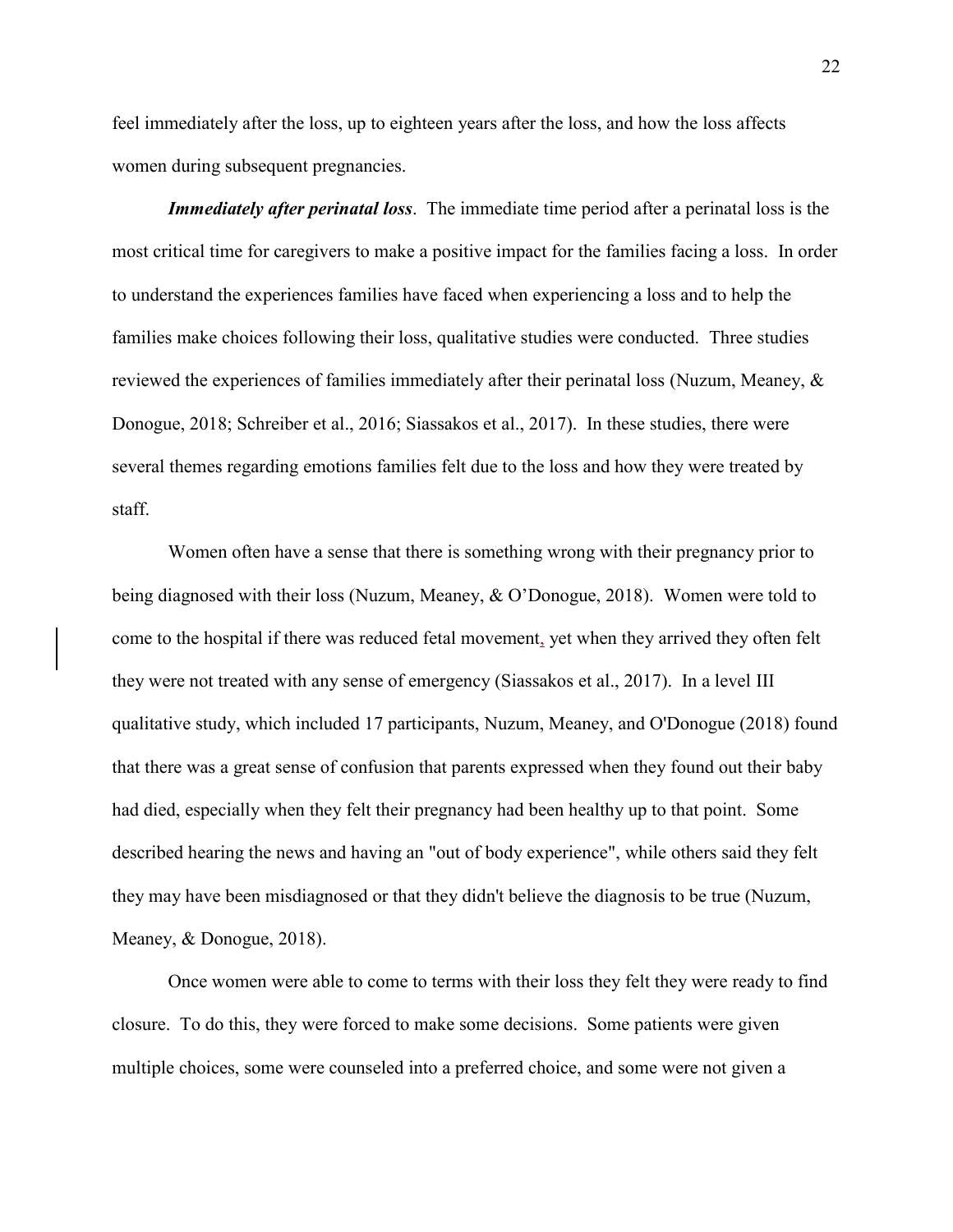choice. Some women felt forced into an induction when they asked to have a cesarean birth (Siassakos et al., 2017). In a level III, mixed-method design study which included 55 participants (n=55), Schreiber et al. (2016) analyzed both qualitative and quantitative data to determine who would be more likely to want medical, surgical, or expectant treatment in miscarriages. Of the participants, 55% wanted a surgical option for their miscarriage management with a significant portion ( $p<0.05$ ) of those educated beyond high school, with higher incomes, and lower depression rates (Schreiber et al., 2016). Moreover, when 33% stated their first choice was to have medical management and 13% said they wanted expectant management, they were counseled into surgical intervention and 62% of those counseled changed their choice to surgical management (Schreiber et al., 2016). Of the women who were multigravida and received counseling only 12% changed their mind to surgical, where 50% of women who were primigravida changed their choice to surgical (p=0.03). All women felt it was important to have control over what choice to make and where and when it would be handled (Schreiber et al., 2016).

To better understand care given to bereaving patients after stillbirth, a level III retrospective study by Siassakos et al. (2017) interviewed participants (women n=21; partners n=14; staff n=22) in a qualitative study. Major findings about care provided by staff showed that parents felt that communication with staff was not as sensitive as they would like it to be (Siassakos et al., 2017). Staff should be better trained in bereavement, since they tend to focus only on the physical needs of the mother; whereas, the parents were still focused on the loss of the baby (Siassakos et al., 2017). After discharge, parents were left wondering what to do next, follow up care was not consistent, and patients wanted to know when they would follow up at the hospital (Siassakos et al., 2017).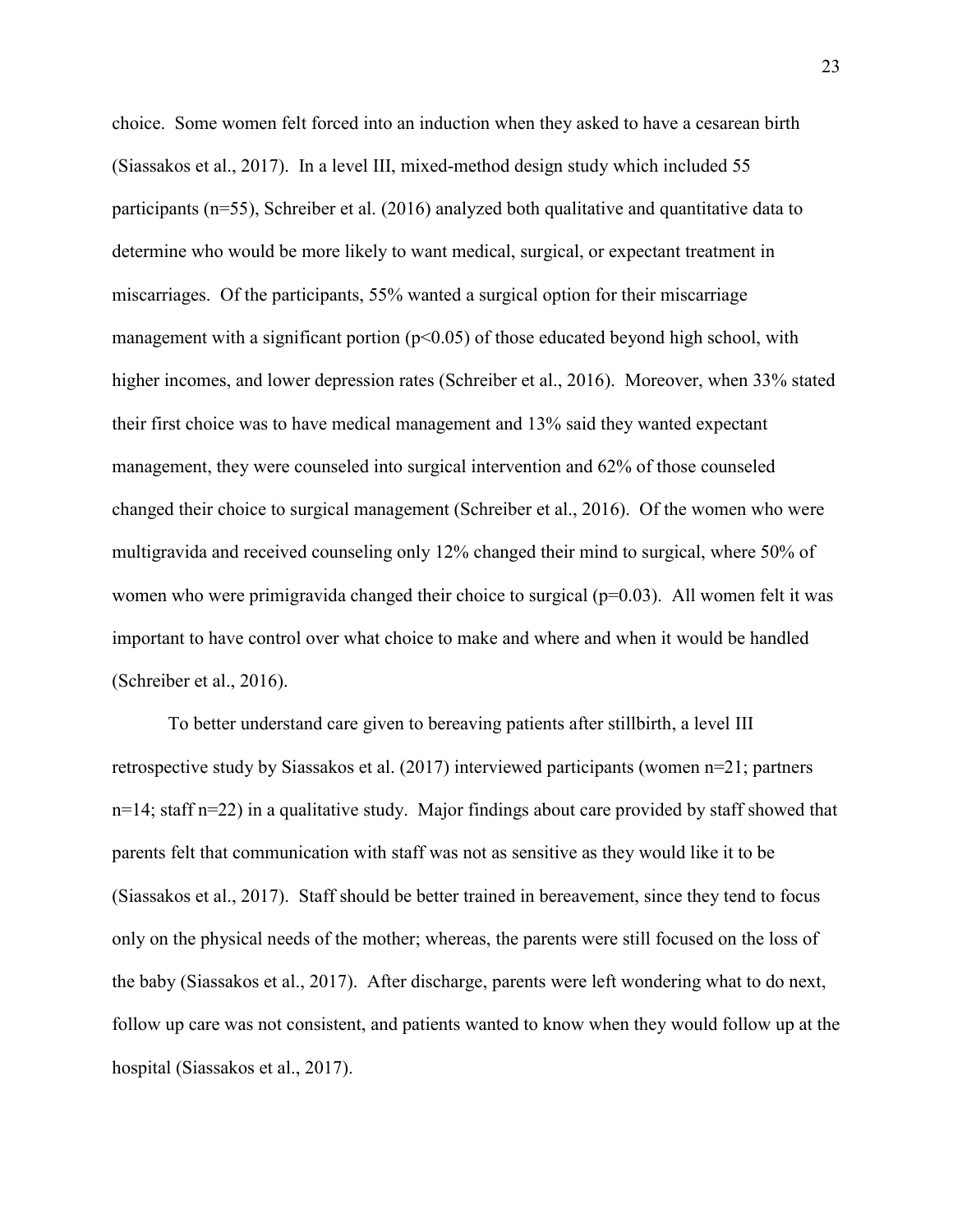<span id="page-24-0"></span>*Up to eighteen years after a perinatal loss.* Women who have had a perinatal loss experience a wide range of emotions from a lack of emotion to intense grief and psychological issues including depression, anxiety, suicidal ideation, and PTSD, that may last for many years (Hutti et al., 2018). In two level III prospective observational studies using the perinatal grief intensity scale (PGIS), participants  $(n=103)$  with a history of perinatal loss were recruited and assessed at up to 8 weeks after their loss and again at 3 months (Hutti et al., 2018). Research showed that perinatal loss is a major public health issue for women and their families in which 25-30% of women have endured a loss, suffering significant prolonged complicated grief with high levels of anxiety, severe depression, post-traumatic stress, and four times the risk of marriages ending in divorce (Hutti et al., 2017). The PGIS scale assesses active grief, difficulty coping, and despair using a 33-item instrument (Hutti et al., 2017). Factors were found using the PGIS that helped determine the meaning that women gave to their loss and how it helps to determine their psychological response to their loss (Hutti et al., 2017). The three factors were: *Reality* as the mothers' perceived reality of her pregnancy and her baby during the time of the loss, *Congruence* as the mother's perception of support during the loss, and *Confront others* as the ability of the mother to make decisions to gain support from others she finds unsupported (Hutt et al., 2017). Although the PGIS was not meant to be a diagnostic tool for psychological conditions, it was found to be helpful for referring patients for additional psychological assessment (Hutti et al., 2018). The studies found that the use of the PGIS in the first eight weeks after the loss by providers, had a high predictability rate of psychological symptoms of severe depression (95% sensitivity, p=0.014) and severe anxiety (95%, sensitivity, p=0.029) at 3 to 5 months after the loss (Hutti et al., 2018).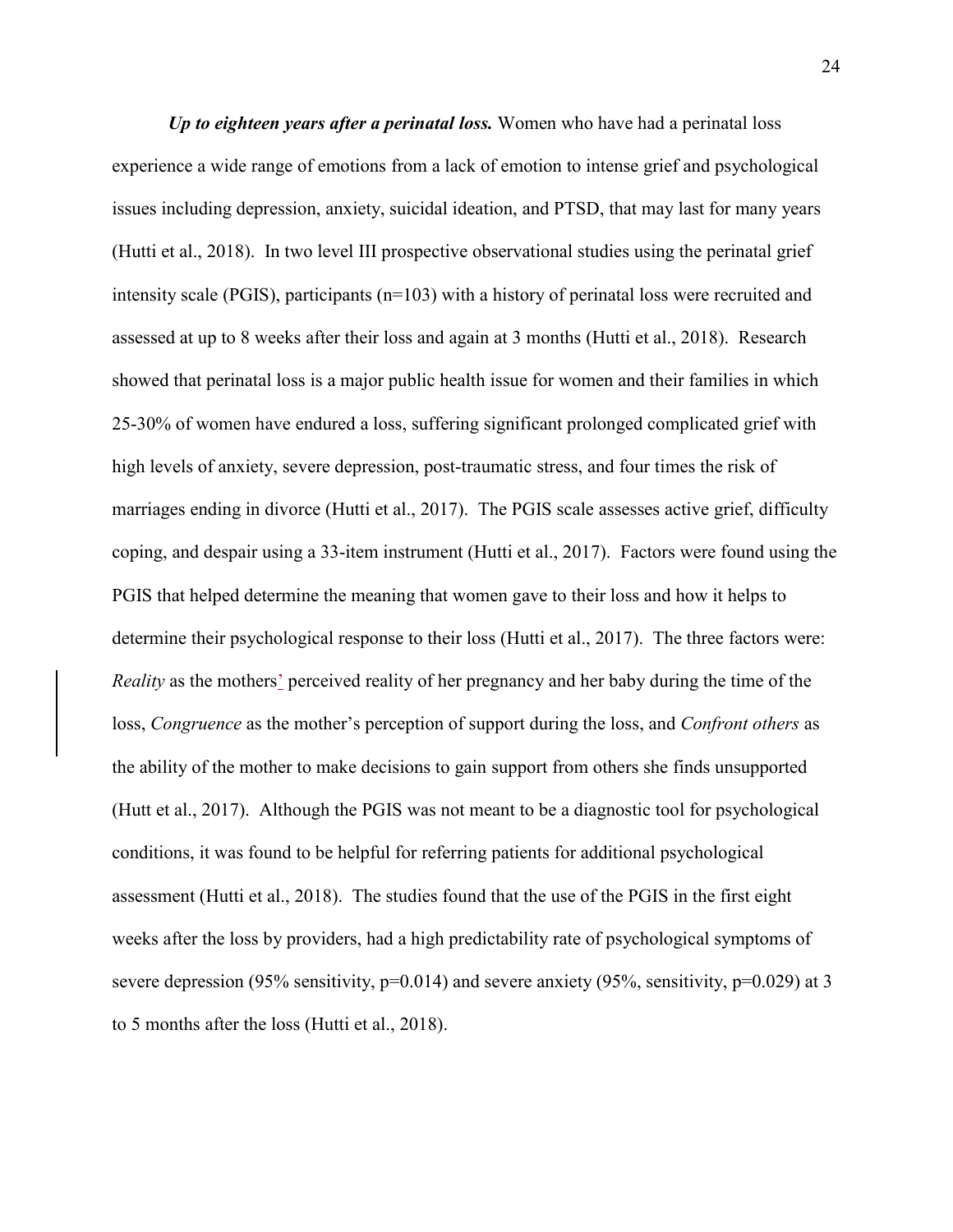Post-traumatic stress symptoms can still be assessed many years after a loss (Gravensteen et al., 2013). Gravensteen et al. (2013) found one-third of participants (n=101) continued to have symptoms 5-18 years after their stillbirth. The study used the Impact of Event Scale (IES) to quantify current PTSS and measure the degree of psychological stress after a traumatic event (Gravensteen et al., 2013). A high percentage of women reported that during the time of their stillbirth, approximately half received an uncertain explanation for the stillbirth or no explanation (Gravensteen et al., 2013). In addition, in 100% of cases where an autopsy was conducted, participants were glad they had it done, even when one-fourth of them found the discussion of autopsy uncomfortable (Gravensteen et al., 2013). Contributing factors to PTSS years later included: younger age ( $p=0.001$ ), higher parity ( $>1$ ), and induced abortion before stillbirth with a protective factor reported as having held the baby (Gravensteen et al., 2013).

<span id="page-25-0"></span>*Perinatal loss and subsequent pregnancy*. After a perinatal loss, most subsequent pregnancies occur within 18 months after the loss (Haghparast, Faramarzi, & Hassanzadeh, 2016). Based on previous studies, psychological issues can continue for many years after a loss. Feelings of anxiety and depression can continue into the subsequent pregnancy (Haghprast et al., 2016). In a level III cross sectional study with descriptive analysis with 192 participants, Giannandrea, Cerulli, Anson, and Chaudron (2013) found 11% of women continued having symptoms during the subsequent pregnancy and 14% of those continued into the postpartum period. Women who are at greater risk of having issues during pregnancy and postpartum are those of lower socioeconomic status as they have greater numbers of abortions, miscarriages, stillbirths, and fewer resources to handle stressors including loss, poverty, violence, and lack of support (Giannandra et al., 2013).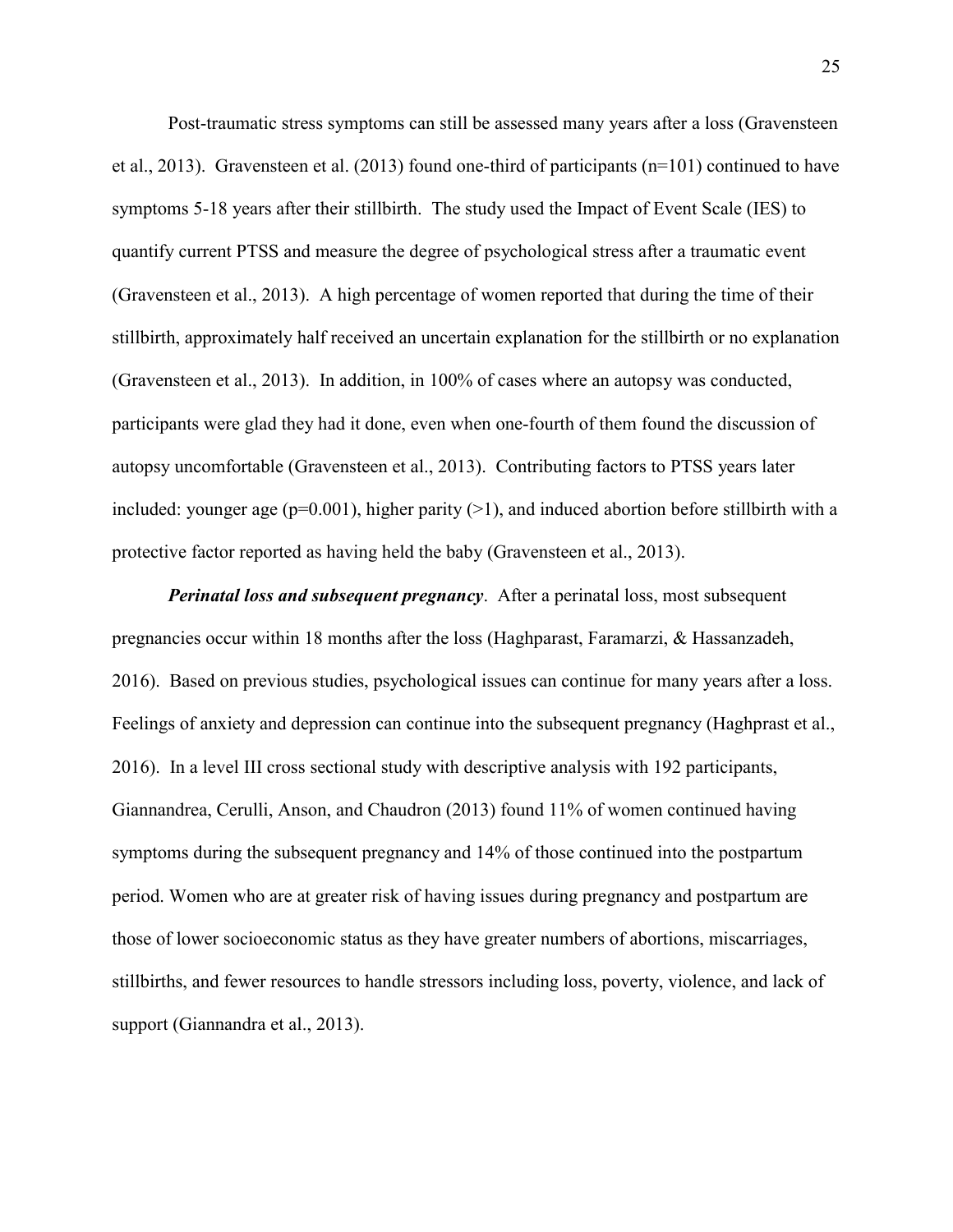Based on a level II case-controlled study by Haghparast et al. (2016), women participants (n=100) who had a spontaneous abortion (SAB) had significantly higher rates of depression ( $p = 0.001$ ), anxiety ( $p = 0.001$ ), somatization ( $p = 0.032$ ), obsessive-compulsiveness ( $p = 0.001$ ), interpersonal sensitivity ( $p=0.036$ ), psychoticism ( $p=0.024$ ), hostility ( $p=0.037$ ), paranoid ideation ( $p=0.002$ ), and global severity index ( $p=<0.001$ ) during subsequent pregnancy based on the Symptom Checklist-90-Revised (SCL-90-R), and the Pregnancy Distress Questionnaire (PDQ) than women without a history of SAB. It is thought that pregnancy distress and psychiatric symptoms are higher because SAB decreases a woman's feeling of self-worth, it gives them a feeling of loss of control, and 50% of women who have had a SAB become pregnant within a year after their loss (Haghparast et al., 2016). Women with previous miscarriage loss worry, even well into their pregnancy, that their fetus or newborn may die (Kinsey, Babtiste-Roberts, Zhu & Kjerulff, 2013).

All women who have experienced a loss are at increased risk of depression symptoms and post-traumatic stress in subsequent pregnancies, but grief intensity differs based on the type of loss and stage of subsequent pregnancy (Hutti, Armstrong, Myers, & Hall, 2015). In a level III web-based correlational descriptive study, participants (n=227) were given the PGIS, the Pregnancy Outcome Questionnaire, the Impact of Event Scale, the Center for Epidemiological Studies-Depression Scale, and the Autonomy and Relatedness Inventory to assess the psychological well-being and the quality of the relationships that partners have with women in their subsequent pregnancy after having a perinatal loss (Hutti et al., 2015). The finding supported the idea that the greater the grief felt during the time of the loss, the greater the anxiety, depression, and PTSD as well as a decrease in the quality of the relationship with their partner during the subsequent pregnancy (Hutti et al., 2015).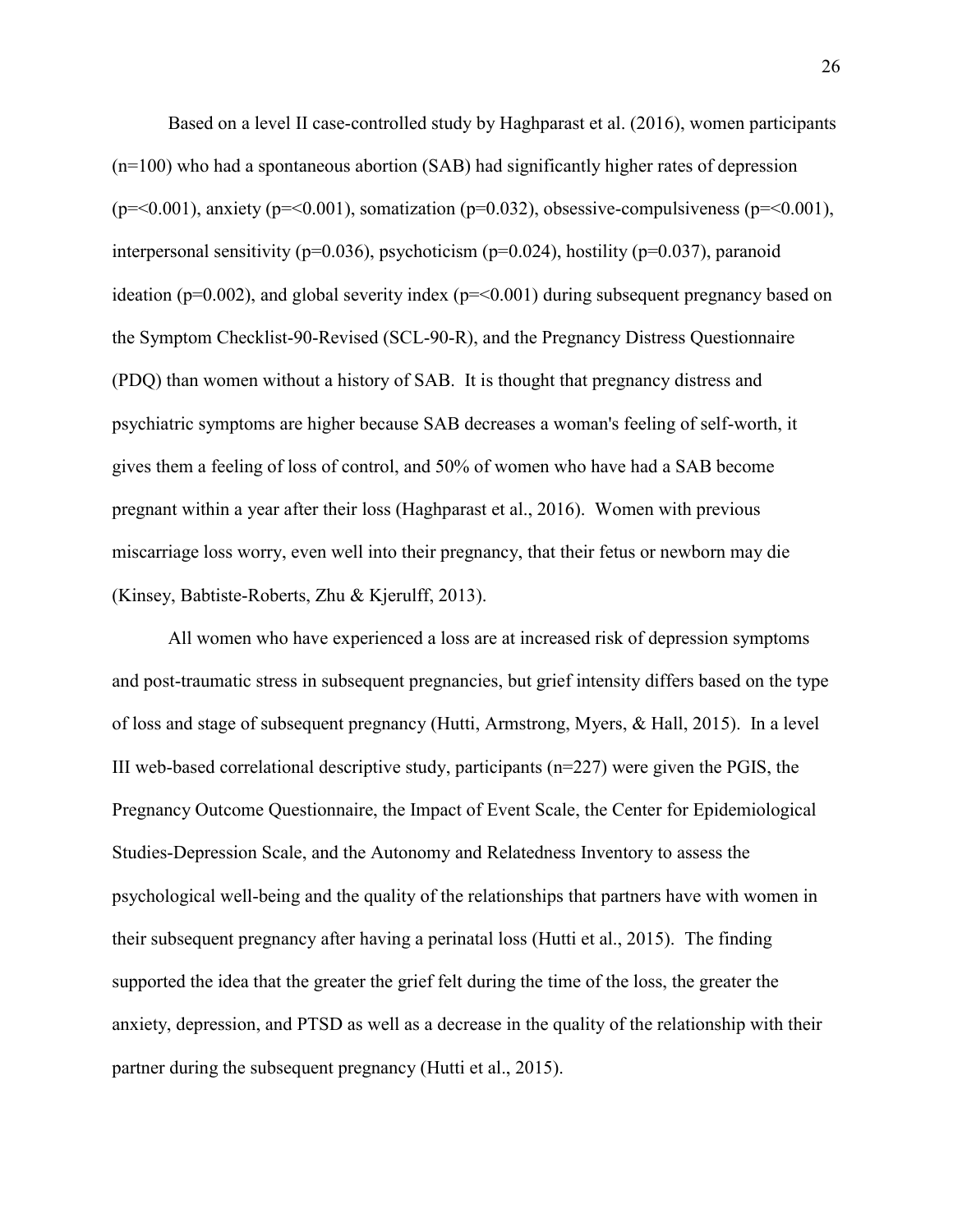Although the vast majority of studies show women with prior losses experience increased psychological issues during their pregnancy and during their postpartum period, one study found no substantial difference between pregnant women with a history of miscarriage and those without a loss after giving birth to a healthy infant in terms of how they perceived their birth experience (Kinsey et al., 2013). This level III secondary analysis prospective cohort study consisted of pregnant women participants with prior miscarriage (n=453) and pregnant women (n=2401) who had no history of miscarriage and found that even though women with miscarriages reported in their interview increased levels of fear of adverse birth outcomes (p=0.33), the numbers were not significant after adjustment of confounders (i.e. confounding variables included depression in the prenatal period and any use of fertility treatment or advice) (Kinsey et al., 2013).

A study that specifically compared pregnant women after a miscarriage who had fertility treatment (n=75) with women who did not have fertility treatment (n=75), found women diagnosed with sub fertility had higher stress, anxiety and depression levels, and described more trauma from the event than those who had conceived naturally (Cheng, Chan,  $\&$  Ng, 2013). Specific statistics showed increased levels in the fertility treatment group of avoidance symptoms  $(p=0.001)$ , intrusion symptoms  $(p=0.001)$ , hyperarousal  $(p=0.002)$  with continued symptoms after 12 weeks of intrusion and hyperarousal (Cheng et al., 2013).

Women are at an increased risk of depression, anxiety, and PTSD during the postpartum period after a subsequent pregnancy to a perinatal loss (Giannandrea et al., 2013). In a level III cross-sectional study, participants (n=192) completed a screening tool for depression and a semistructured diagnostic psychiatric interview and findings showed that compared to women who had not had a previous loss, women who had were diagnosed at a higher rate of major depression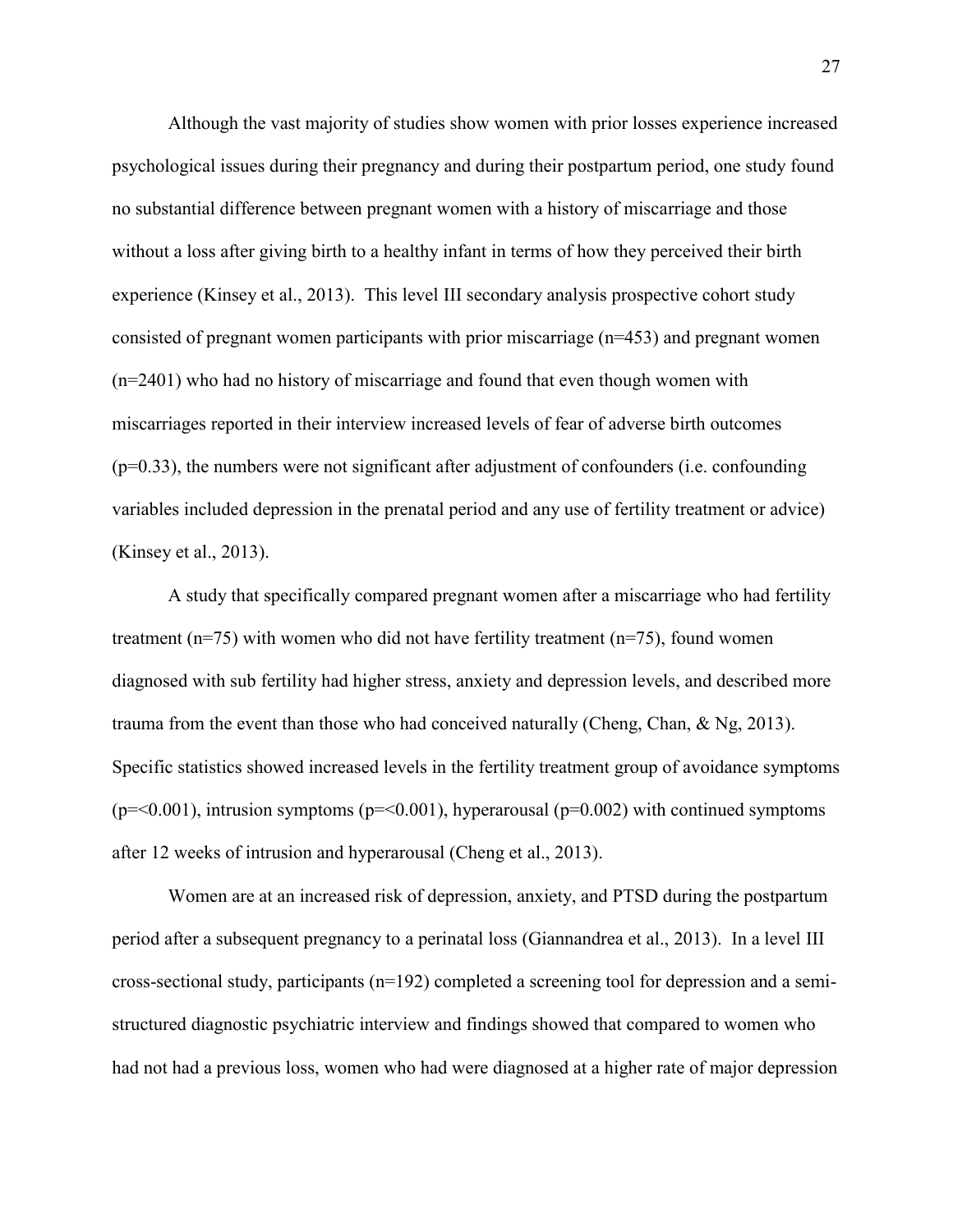$(p=0.002)$  and those with multiple losses were more likely to be diagnosed with major depression  $(p=0.047)$  and or PTSD  $(p=0.028)$  than women who had only one loss (Giannandrea et al., 2013). There are reports of women reporting a delay in bonding with their fetus during the pregnancy that leads to maternal-infant bonding disorders in the postpartum period, which have long-term effects on child development (Kinsey et al., 2013).

This effect on subsequent children after a loss was further assessed by Ustundag-Budak, Larkin, Harris, and Blissett (2015) in a level III qualitative semi-structured interview of women (n=6) who had a stillbirth in their first pregnancy and gave birth afterwards to a living child who at the time of the study was four months to four years old. This interpretive phenomenological analysis (IPA) found three common themes women reported feeling from the time of their loss through the care of their new child, that they titled: "Broken Canopy", "How did this happen", and "A Continuing Bond" (Ustundag-Budak et al., 2015). These groups talked about feelings of disbelief of the loss of their child, the feeling of failure from the loss, the feeling of incredulity after having a baby that was alive, the surrealness of the grief and letting go of the child lost and focusing on the joy of the new child, heightened fear of danger that affects the relationship with the new child and the mothers ability to parent, and finally the ability to move on and focus on the preset (Ustundag-Budak et al., 2015).

<span id="page-28-0"></span>**Interventions.** Higher stress levels in subsequent pregnancies after a loss has led to increased utilization of health care, premature birth rates, low birth-weight, irritable newborns, attachment disorders, altered parenting and "impaired cognitive, behavioral, urological, and neuroendocrine development in children up to 6 years of age" (Côté-Arsenault, Schwartz, Krowchuk, & McCoy, 2014). In order to reduce stress, psychological morbidities, and poor outcomes for subsequent children, interventions for women and their families after a perinatal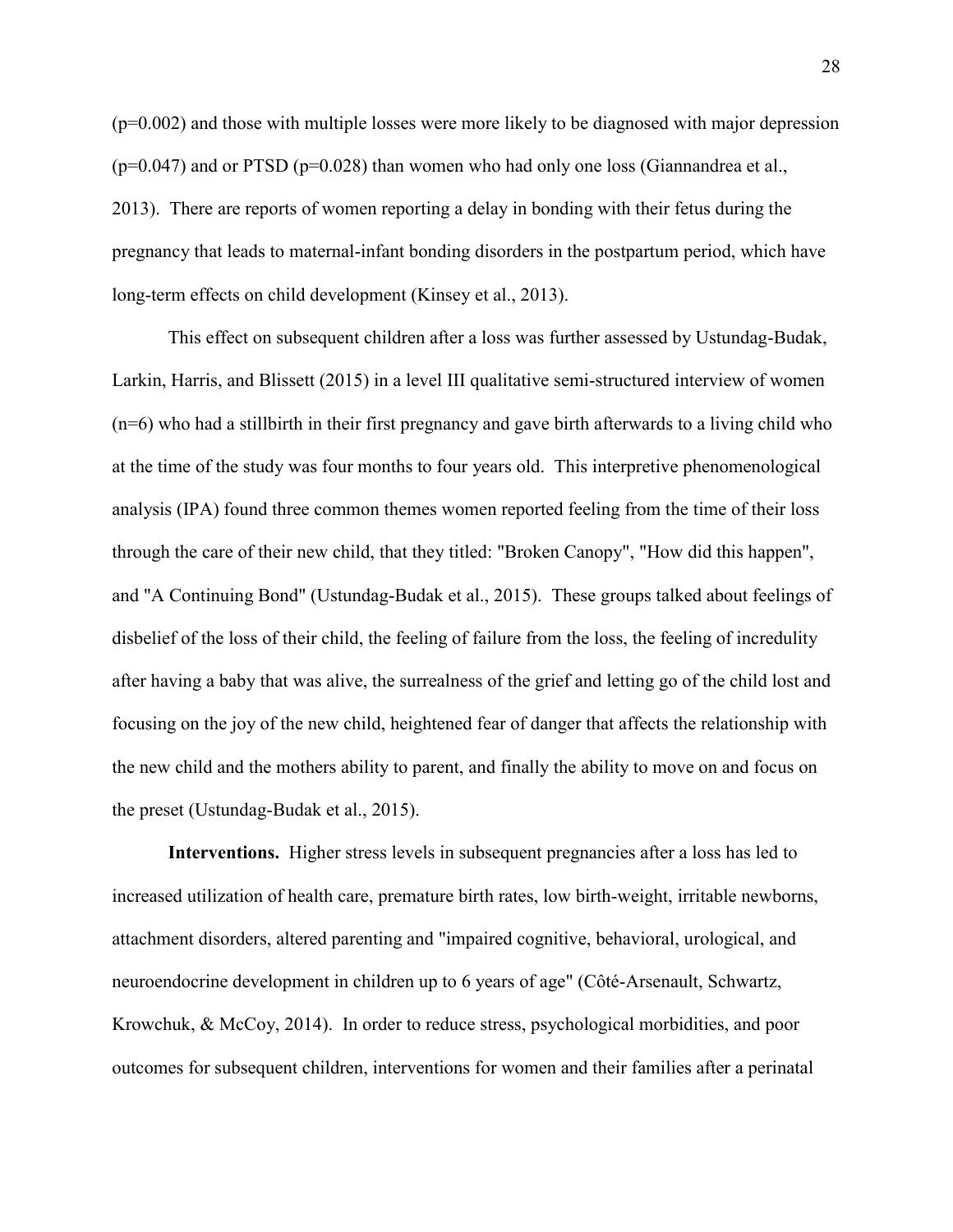loss are needed. Successful interventions that can be utilized with patients and their families after a loss are utilizing anti-anxiety and stress reduction skills, using bereavement support groups, treatment with interpersonal therapy (IPT) and cognitive behavioral therapy (CBT), use of record keeping and journaling, training of staff in bereavement support, and encouraging parents to hold their stillborn. Ten studies discussed interventions to help women after a perinatal loss.

<span id="page-29-0"></span>*Anti-anxiety/stress reduction skills*. In the Côté-Arsenault et al. (2014) study, advanced practice nurses (APN) experienced with pregnancies after having a perinatal loss, conducted home visits for the intervention group to discuss emotions, milestones and social developments in pregnancy that included discussion of all living and lost children, and the current pregnancy. This level I, mixed method randomized trial with a control group taught women skills to reduce anxiety and cope with their feelings (Côté-Arsenault et al., 2014). Control groups and intervention groups (n=24) both received pregnancy information booklets. The intervention group received additional interventions used to reduce anxiety and stress in the form of education in skills of relaxation, problem solving, recording fetal movements, and "I" message training with return demonstration of skills, documentation of skill practices in diaries, and follow-up home visits as needed (Côté-Arsenault et al., 2014). Satisfaction rates with the program intervention group were high ( $p=0.0057$ ) and an increase in gestational age showed a significantly higher mean satisfaction level ( $p=0.0019$ ); however, there were no significant differences between the intervention group and control group at 22-24 weeks' gestation  $(p=0.2723)$  and at 32-34 weeks' gestation ( $p=0.6028$ ), although those in the control group were disappointed they were not in the intervention group (Côté-Arsenault et al., 2014).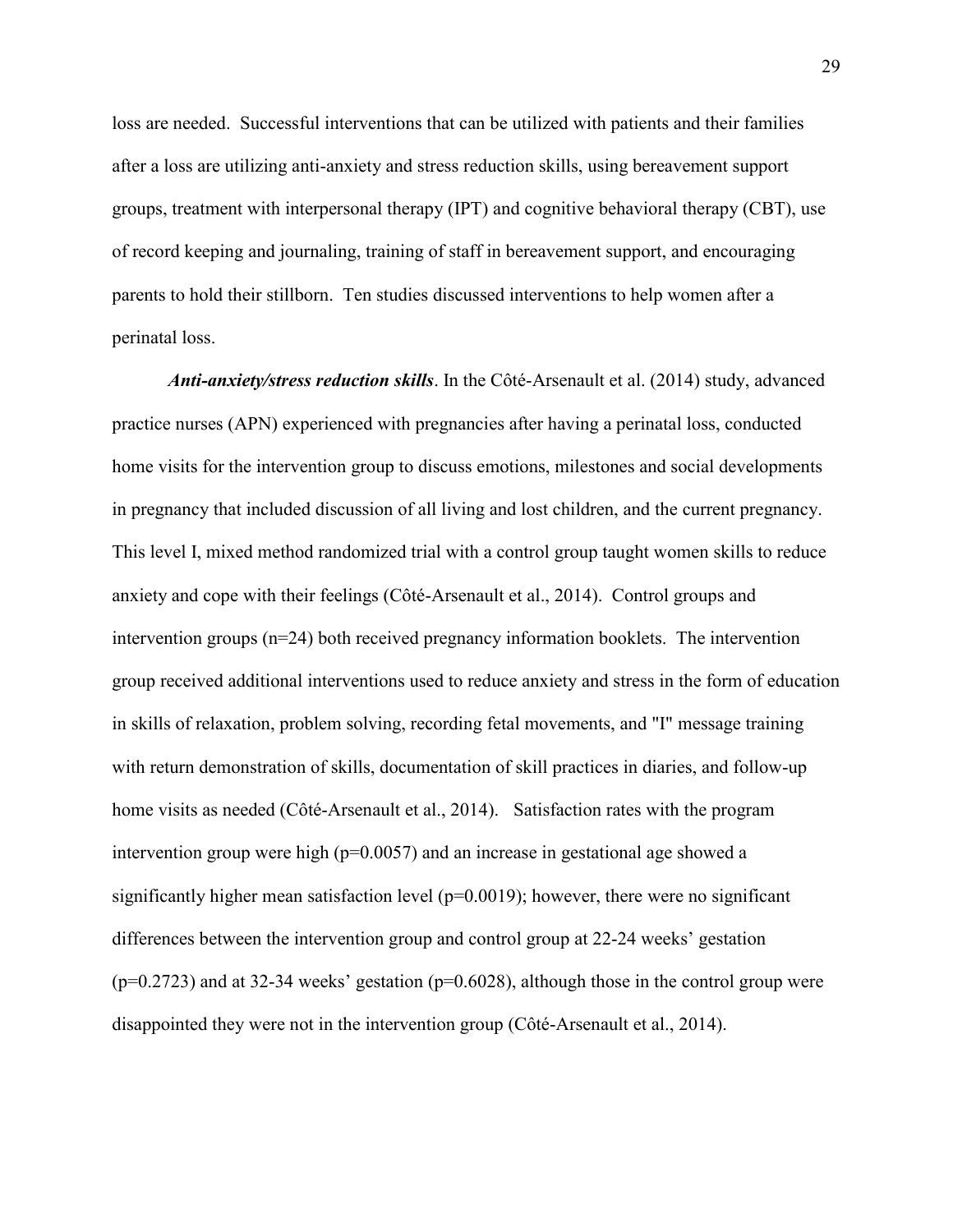<span id="page-30-0"></span>*Bereavement support group*. Many women and families feel isolated and alone after a perinatal loss. Bereavement support groups help families to cope with their loss. In a level III qualitative study, peer support persons  $(n=13)$  supported bereaved mothers  $(n=11)$  who had suffered a perinatal loss (Diamond & Roose, 2016). Themes were found from questionnaires given to both the peer support person and the bereaving mother (Diamond  $\&$  Roose, 2016). Contact with families varied from the first contact in one day to up to two weeks and some were able to make contact for several months while others never did (Diamond & Roose, 2016). Positive characteristics of intervention were being able to talk to someone who had experienced a similar loss, being able to give back, normalizing feelings, feeling less alone in grief, allowed parents to honor their lost child (Diamond & Roose, 2016).

In a level I randomized control trial, women (n=40) who had experienced a miscarriage were randomly assigned to the treatment group which received bereavement support, or the control group which received the standard of care (Johnson & Langford, 2015). The intervention group received (1) a follow up telephone call; (2) hospital identification of loss on the door of their room and in their chart that acknowledged the loss; (3) spiritual services of their choice (i.e. prayer, baptism, or a special ceremony); (4) a packet of seeds to be planted at the home of the bereaved parents to honor and remember their child; (5) a plush bear was given along with other child mementos; (6) participation in a naming ceremony; and (7) a sympathy card; (8) follow-up instructions on when to return to the hospital; and (9) a 15 minute phone call one week later to reinforce instructions, give validation of the loss, and provide encouragement for seeking support (Johnson & Langford, 2015). There were significant statistical differences in the overall model between the two groups with a MANOVA result of  $(p<0.001)$  and the treatment group displayed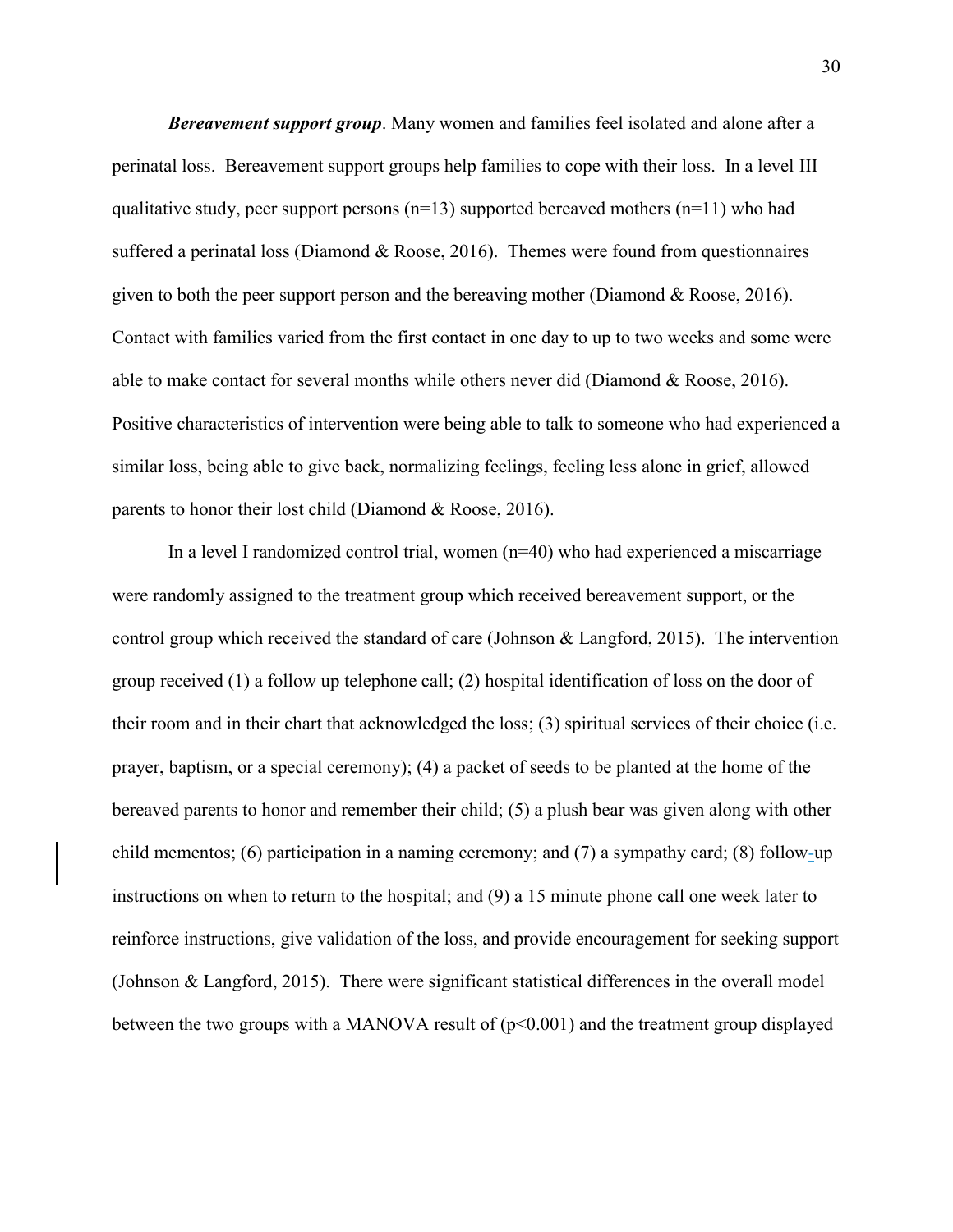50% less despair ( $p = 0.001$ ) than the control group, but the overall difference between the two groups in coping were not significant (Johnson & Langford, 2015).

<span id="page-31-0"></span>*Interpersonal therapy (IPT).* Women who have been through a perinatal loss often feel isolated as friends and family struggle to know how to support the loss. Depression symptoms are common for women who have experienced a perinatal loss. Interpersonal therapy (IPT) has been used for women who have a history of major depressive disorder (MDD). In a study by Johnson et al. (2016), IPT was used by psychiatric nurse practitioners for women who had experienced a perinatal loss and had been diagnosed with MDD. The purpose of using IPT was to use multi-interventions, such as "education, therapeutic support, communication, and interpersonal incident analysis" to improve the social support for the person struggling with grief, a transition of role due to loss, and interpersonal conflict (Johnson et al., 2016, p. 847). This study was a level I randomized control study with participants  $(n=50)$  who had been diagnosed with MDD after a loss within two weeks to 18 months (Johnson et al., 2016). Results showed that the greater number of sessions attended for treatment, the greater the MDD recovery  $(p=0.001)$  and each additional session that was attended accrued a 20% increase in recovery (Johnson et al., 2016). The control group used "Coping with Depression (CWD)" which is a cognitive behavioral therapy that did not focus on perinatal loss or social support (Johnson et al., 2016). In comparison, the intervention group resulted in substantially more efficacy than the control group  $(p<0.001)$  in bringing down symptoms of MDD for women with a perinatal loss (Johnson et al., 2016).

<span id="page-31-1"></span>*Cognitive behavioral therapy (CBT).* Psychotherapies, such as cognitive behavioral therapy (CBT), have been an effective tool for reducing depression and anxiety (Nakano, Akechi, Furukawa, & Sugiura-Ogasawara, 2013). In one level III open-label study without a control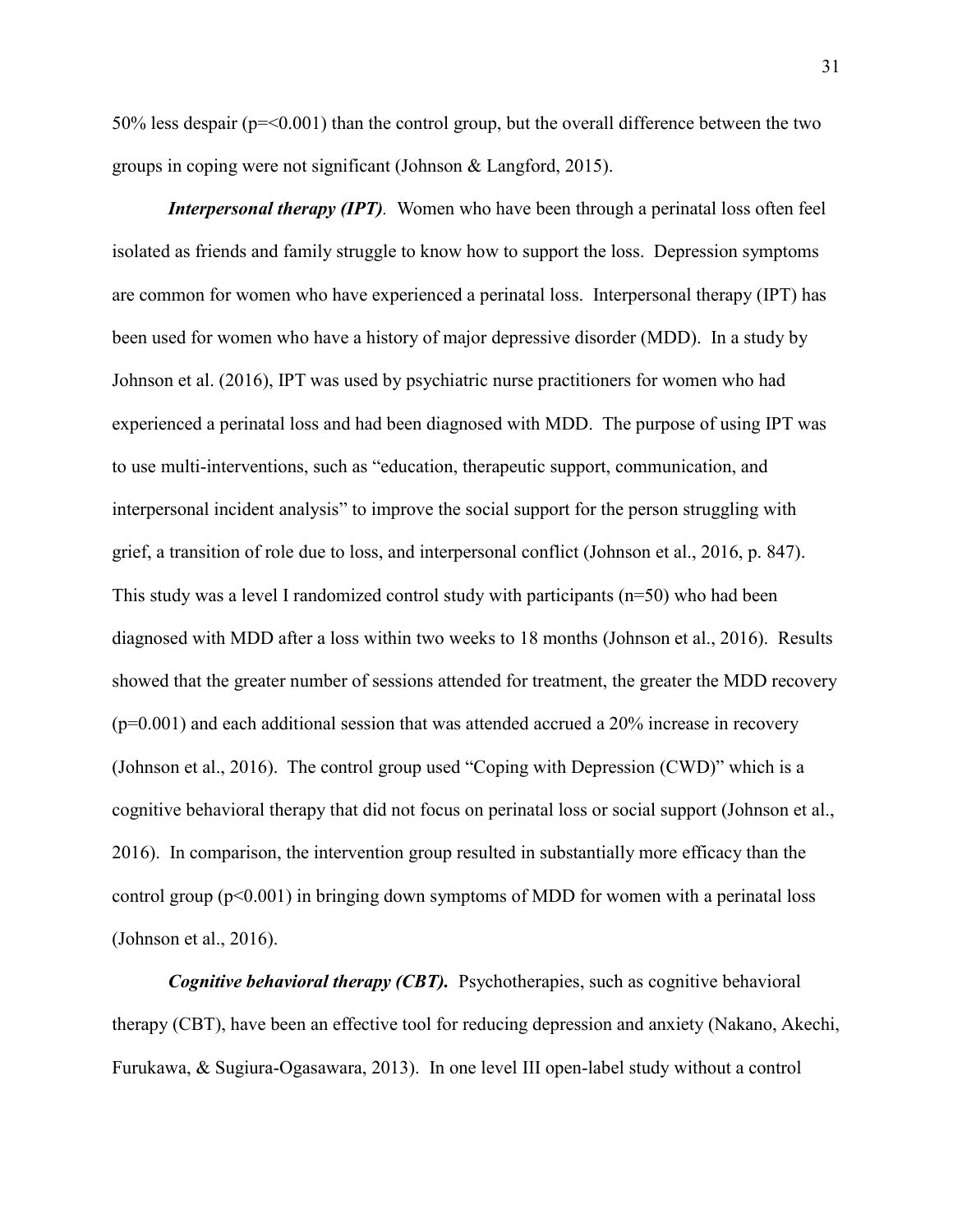group, participants (n=14) who had previously had recurrent miscarriages (RM) were given CBT therapy. It has been reported that two-thirds of women who have suffered from RM experience sustained mental stressors including depression, anxiety, anger, and grief (Nakano et al., 2013). All participants in this study were diagnosed with moderate to severe major depression based on the DSM-VI-TR (Nakano et al., 2013). There were 16 sessions of CBT given and results showed depression scores decreased after treatment from an average of 13.6 to 5.2, which was a statistically significant reduction in symptoms (p=0.001) (Nakano et al., 2013).

<span id="page-32-0"></span>*Record keeping and journaling.* Women who have had recurrent miscarriages (RM) are often given waiting periods, in which they wonder if their pregnancy will continue or if they will have another miscarriage; further, they have no control over outcomes which gives them anxiety and fear and makes coping difficult (Ockhuijsen et al., 2015). In a level III, mixed method study that utilized both qualitative and quantitative data, pregnant women  $(n=13)$  with a history of RM were given a Positive Reappraisal Coping Intervention (PRCI) and Daily Record Keeping (DRK) to use for three weeks (Ockhuijsen et al., 2015). PRCI and DRK are meaning-based coping strategies designed to change the meaning of the situation and give the emotionally distressed person a more positive way to look at a situation (Ockhuijsen et al., 2015). The PRCI is a card that lists positive reappraisal statements and explanations on how to use the statements to cope (Ockhuijsen et al., 2015). The PRCI was used with the DRK to record feelings and reactions during the intervention period (Ockhuijsen et al., 2015). There were mixed reviews in this study; some women who had high negative emotions felt they had a positive experience using the PRCI and DRK, while others that initially had high positive emotions felt the PRCI and DRK had no effect (Ockuijsen et al., 2015).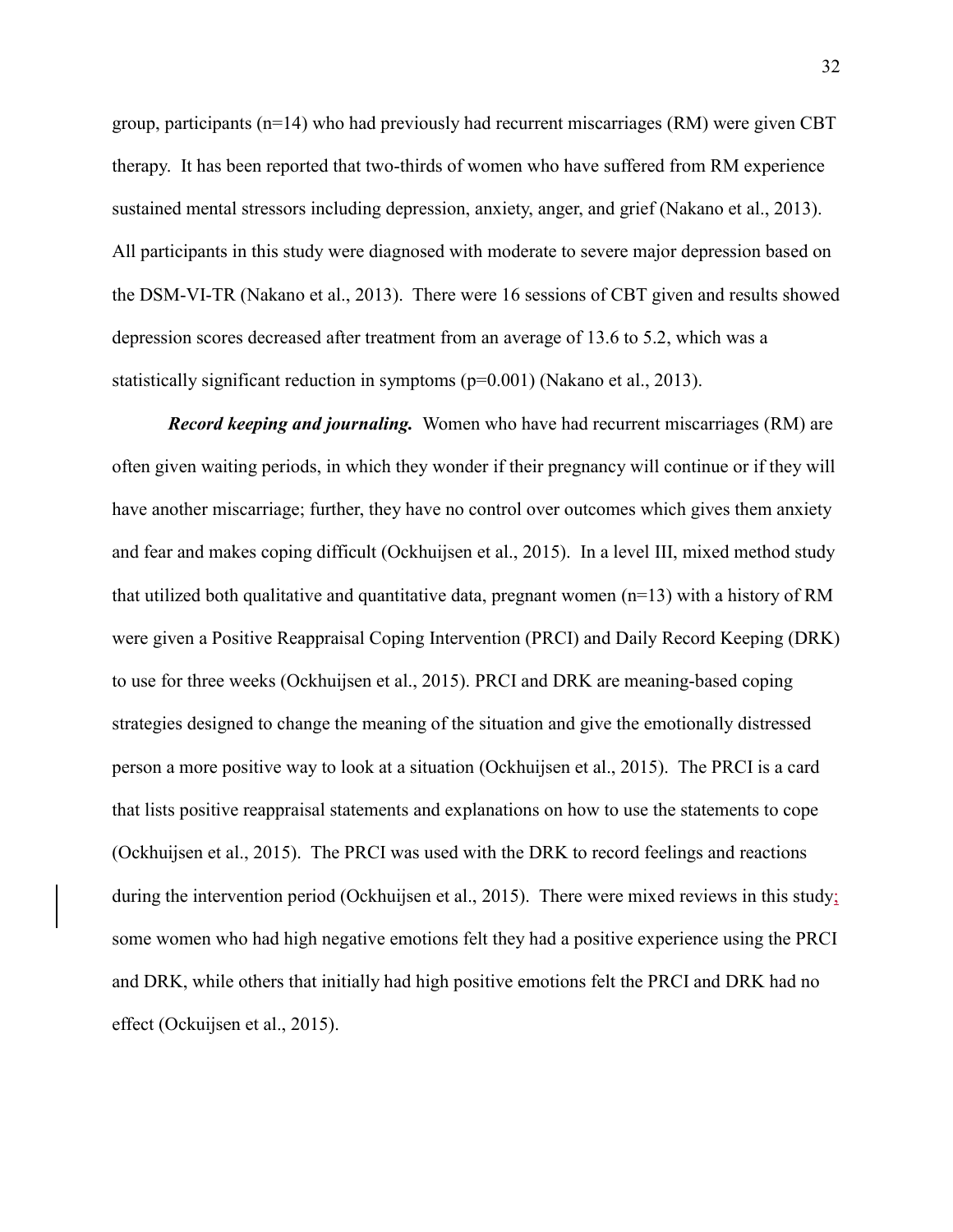In a level III qualitative data analysis, women who experienced a perinatal loss  $(n=19)$ were educated that anxiety is common for women who have had a loss, offered home visits every 4-6 weeks while pregnant, and given a diary to write down events in order to reduce their anxiety (Moore & Côté-Arsenault, 2017). Most women found the intervention helpful; patterns revealed shifting emotions of anxiety and hope, and physical symptoms which were consistent during the evolving process of pregnancy (Moore & Côté-Arsenault, 2017). Interestingly, there was no difference between the control group and the intervention group in terms of the level of anxiety but those in the intervention group, based on evaluations, stated that they found journaling "helpful and enjoyable" (Moore & Côté-Arsenault, 2017).

<span id="page-33-0"></span>*Holding stillborn baby.* It was only a few decades ago when women were not allowed to see and hold their stillborn baby but more recently, it has become common for women and families to hold, dress, and spend time bonding with their stillborn baby (Gravensteen et al., 2013). In a retrospective study of women (n=379) who had experienced a stillbirth, the hospital experience was assessed to determine if contact with the stillborn child decreased PTSS (Gravensteen et al., 2013). The majority (94%) of women in the study wanted to see their baby, 82% wanted to hold their baby, and most of the women felt they were able to see and hold their baby as much as they had wanted. The majority of women who chose not to see their stillborn baby, admitted at follow up they regretted it (Gravensteen et al., 2013). Findings show holding the baby was protective of PTSS (Gravensteen et al., 2013).

The partner's mental health was evaluated, after holding their stillborn, in a level III correlational descriptive cross-sectional study. Partners (n=227) of women who had experienced a stillbirth were assessed for depression and anxiety based on the reporting of the mother of the stillborn (Hennegan, Henderson, & Redshaw, 2018). Of the partners in the group, 92% saw the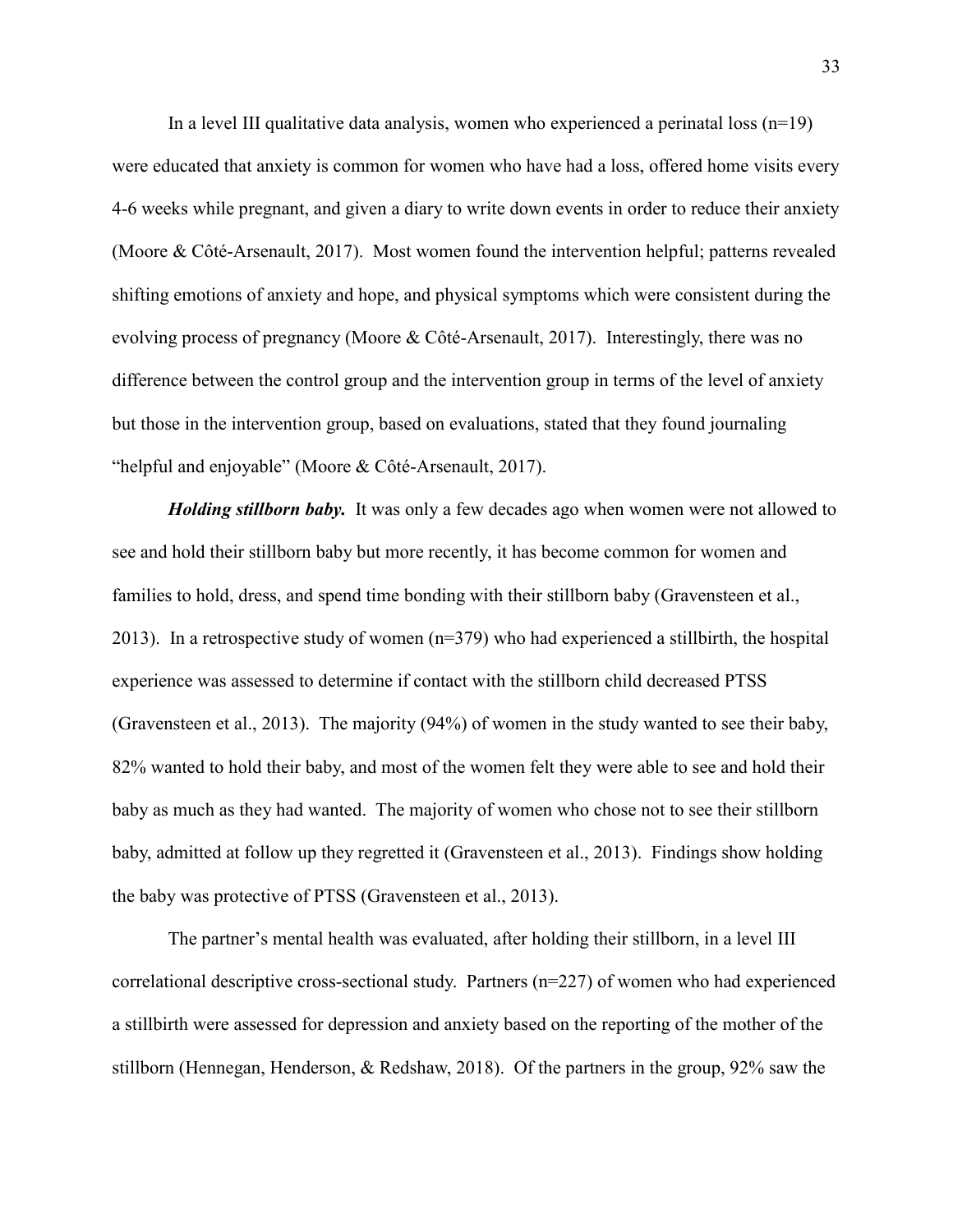baby and 82% held the baby (Hennegan et al., 2018). There was a significant correlation between negative mental health symptoms of depression and PTSS at three months after holding the stillborn baby (Hennegan et al., 2018).

## <span id="page-34-0"></span>**Critique of Strengths and Weaknesses**

In this review, several strengths were identified. Multiple research styles provided both quantitative and qualitative information in the forms of randomized controlled, retrospective, and mixed review studies, all of which were determined good quality research. The studies were all within the last five years. Experiences of women and their partners who had faced a variety of types of losses and the staff involved in their care were discussed. Utilizing this information helped give a well-rounded assessment of what experiences families and staff go through when faced with a perinatal loss, the choices involved once a loss is discovered, and how staff can best serve those who have been through a loss. This helps caregivers determine what interventions are the most effective in supporting families through their loss, years after their loss, and during subsequent pregnancies. All studies provided information on emotions participants felt after a perinatal loss, as well as interventions or follow up recommendations for perinatal loss support. The research was consistent with other research making the findings reliable. The high amount of qualitative research gave detailed, specific information that assesses women's emotions and needs during a loss and how women feel they are best care for and supported when undergoing interventions. The research was taken from many countries, but findings showed similarities in the assessments and response to the interventions. This supports universal similarities in perinatal loss experiences in multiple cultures in the world.

The largest weakness in this review of research was the small number of participants in most of the studies. In qualitative studies, very specific, detailed information was obtained from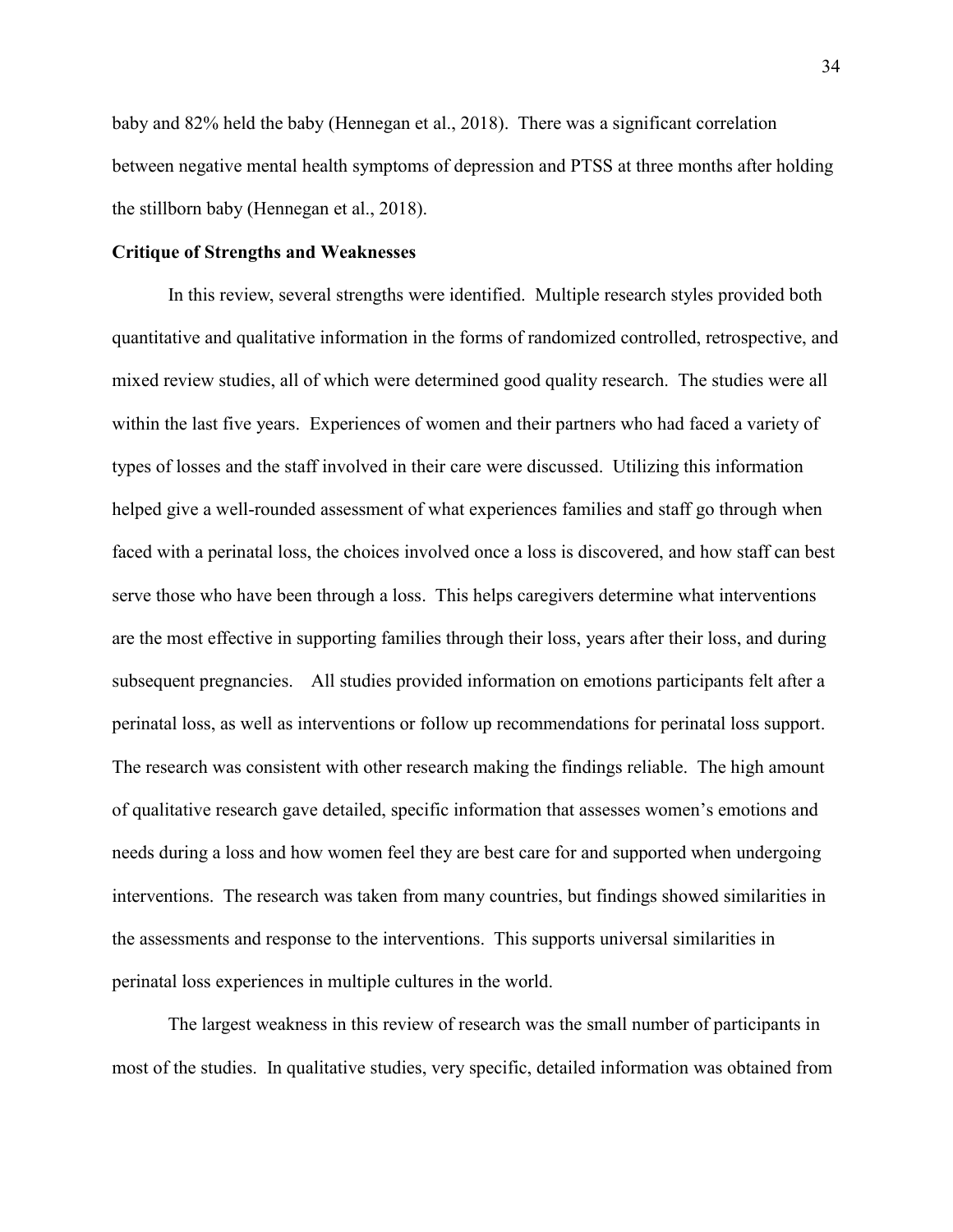each participant; as a result, the researchers did not have the ability to have randomized control or to compare variables of large amounts of people. The research may be too specified to extrapolate the findings to the generalized population. The studies did not discuss key information needed to create programs to incorporate into practice, such as cost and access to care. A few articles gave specific recommendations as to what providers can do to improve care for patients after a perinatal loss, but most give recommendations requesting further research to be done, which does not help improve the standard of care for patients now.

#### <span id="page-35-0"></span>**Summary**

Twenty-one scholarly research articles were critically reviewed for the purpose of assessing the impact of perinatal losses on families and determining what treatments are effective in order to best support these families. These studies determined women who have experienced a perinatal loss want to have their experience acknowledged but often find it difficult to find others with whom to discuss the loss. This makes it more difficult for the mother to feel that her feelings and experiences are valid, which isolates her and forces her to hide and deny her feelings (Üstündağ – Budak et al., 2015). Perinatal loss is associated with an increased likelihood of several mental disorders (Haghparast et al., 2016). Mothers who saw and held their stillborn baby reported higher satisfaction in their care and lower risk of post-traumatic stress (Gravensteen et al., 2013). Some studies reported success in treatment for patients who have issues with depression after having a perinatal loss, especially those with multiple losses, using CBT (Nakano et al., 2013), anti-anxiety techniques, bereavement support groups, interpersonal therapy, journaling or record keeping. It is important for nurse-midwives to keep in mind even when treatment is successful and women have recovered from their loss, studies show women who have had a successful birth after a loss, still have much higher than average levels of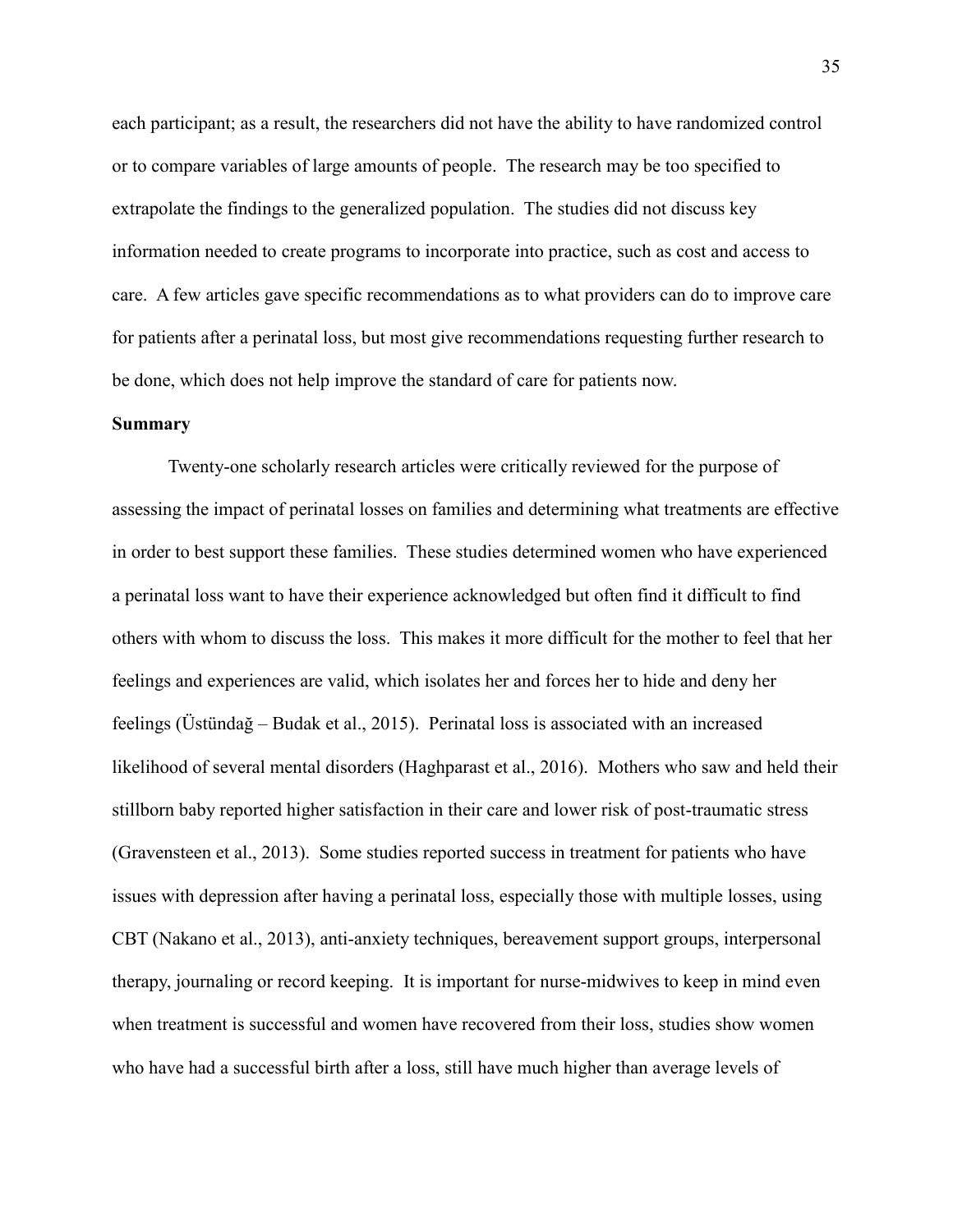depression and anxiety during the postpartum phase than those who did not have a previous loss; therefore, these individuals need closer monitoring (Giannandrea et al., 2013). Staff should have training in how to best manage care for women during and after a perinatal loss to ensure care is consistent and trauma from the event is minimized.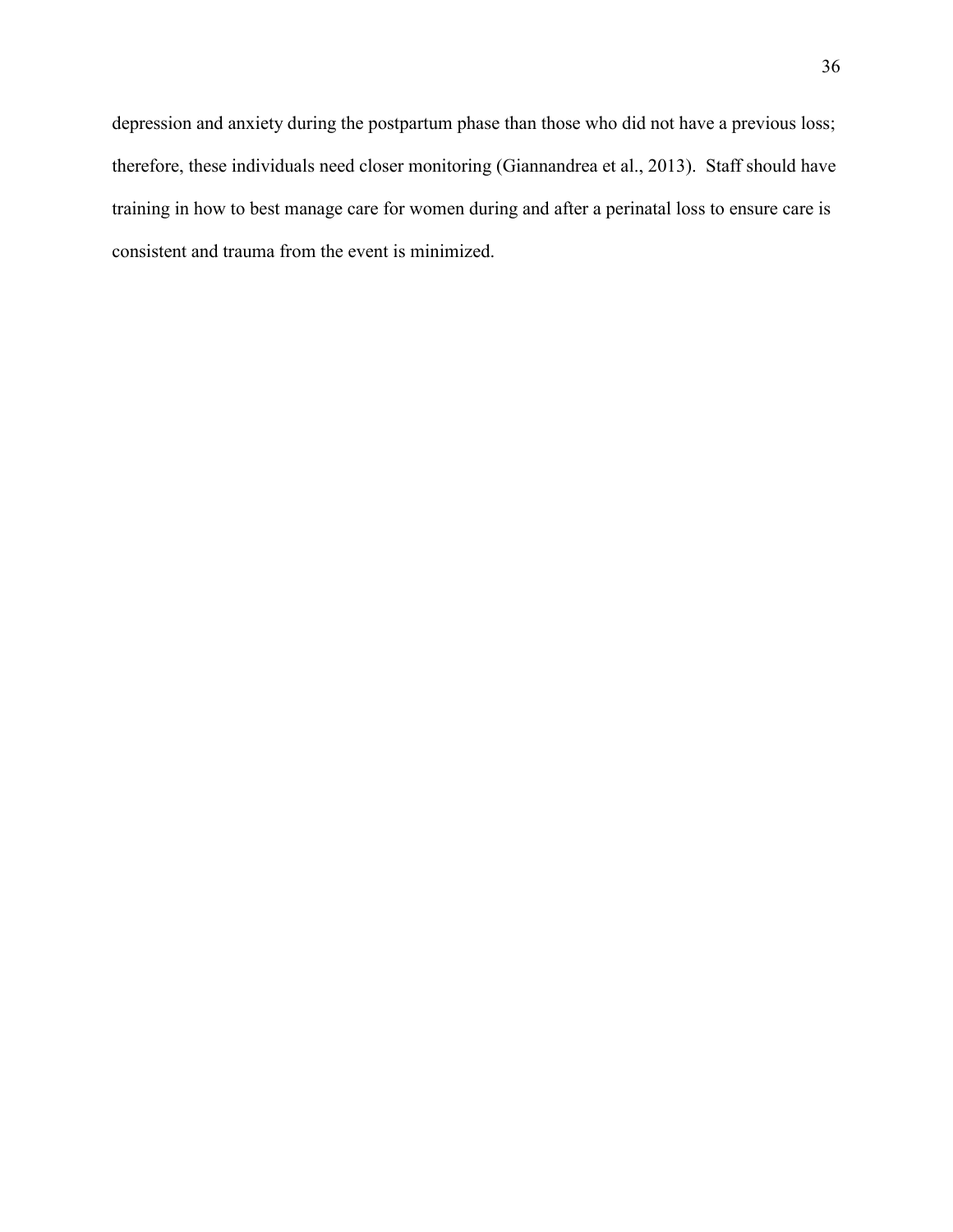#### **Chapter IV: Discussion, Implications, and Conclusions**

The objective of this review was to explore the literature and determine how nursemidwives can best support families who have experienced a perinatal loss. Using the Johns Hopkins Research Evidence Appraisal Tool (Dearholt & Dang, 2012), twenty-one scholarly journal articles were selected and critiqued. Following this appraisal, implications for nursemidwifery practice, trends and gaps in the literature, as well as suggestions for future research were identified and will be discussed in this chapter. This chapter concludes with the application of Swanson's Theory of Caring in respect to the interventions that were found to be successful in supporting families who have experienced perinatal loss.

#### **Literature Synthesis**

To answer the question, *how can nurse-midwives best support families who have experienced a perinatal loss?* a literature review was conducted. The focus of the literature review was to examine best practices for nurse-midwives based on current evidence. The umbrella term of perinatal loss was selected due to the vast types of loss nurse-midwives may encounter in their practice. Analysis of the literature revealed themes including: (1) chronologic (i.e. immediately after the loss, years after the loss, and subsequent pregnancies); (2) psychological issues (e.g. depression, anxiety, grief, etc.); (3) assessment tools specific to perinatal loss (e.g. Pregnancy Distress Questionnaire); and (4) targeted interventions (i.e. bereavement support groups, IPT, CBT, record keeping, journaling, holding stillborn). The analysis failed to show that certain assessment tools or particular therapies were more successful or effective than others, but instead revealed the necessity for a personalized approach to bereavement care, further research, and provider training.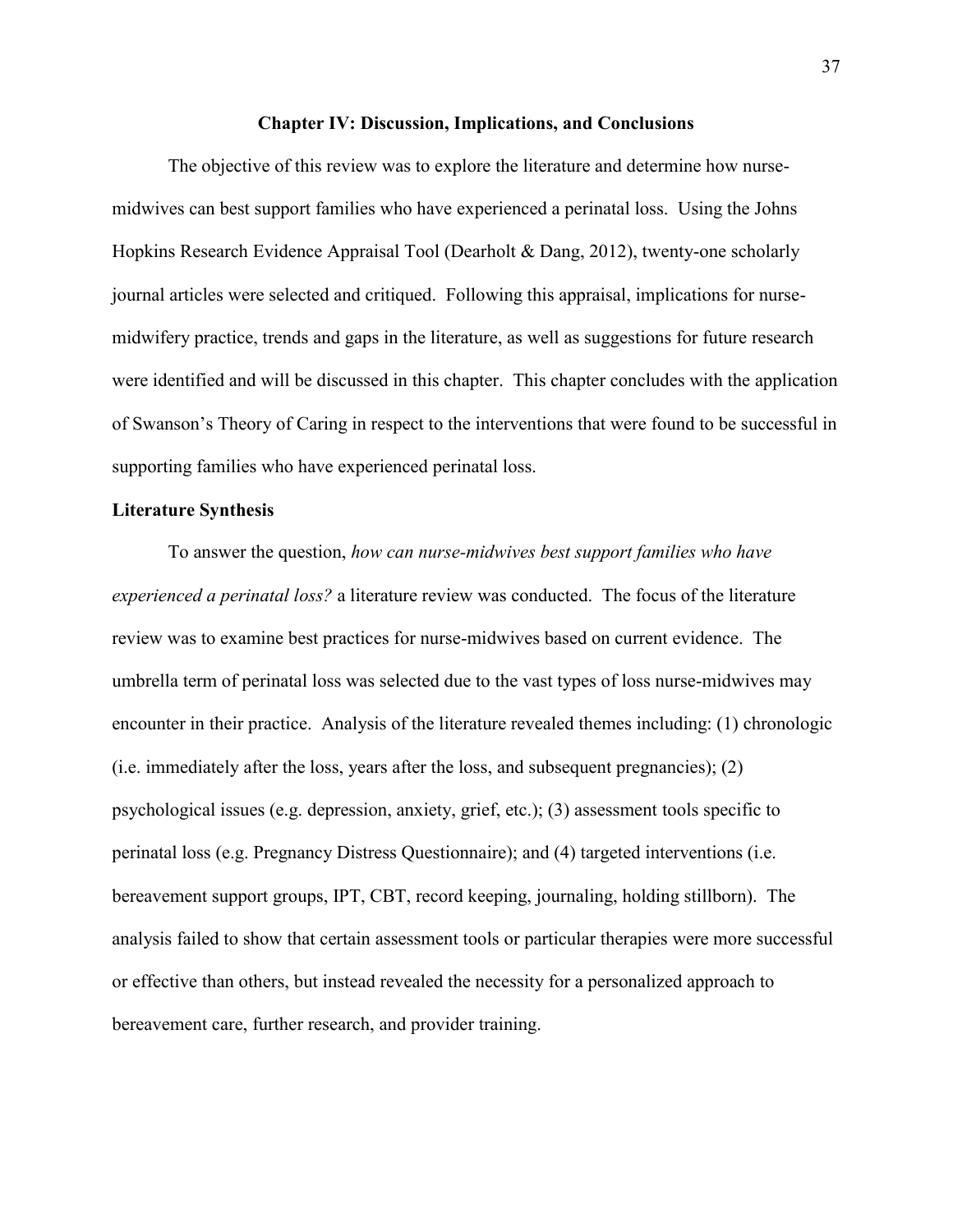The literature showed that it is important for nurse-midwives to assess risk factors in patients experiencing perinatal loss. Aspects of a patient's life such as poverty, violence, lower socioeconomic status and lack of social support can increase risk for impaired coping and mental health issues (Giannandra et al., 2013). Women who have experienced loss are also at increased risk in subsequent pregnancies and during postpartum periods (Giannandra et al., 2013), as are those who have had issues with infertility (Cheng, Chan, & Ng, 2013).

Utilizing specific, validated screening tools geared toward perinatal loss can help nursemidwives identify women who are at risk or may be experiencing psychological issues and trouble coping with the loss. The PGIS, a 33-item screening tool, has been shown to be effective in assessment of grief, difficulty coping and despair following perinatal loss (Hutti et al., 2018). The IES, a 15-item tool measuring stress related to a traumatic event, was also found to be effective and can help nurse-midwives assess for PTSS even many years after the perinatal loss has occurred (Gravensteen et al., 2013). The PDQ is a 15-item scale that nurse-midwives can use to measure pregnancy-specific anxiety in a subsequent pregnancy (Hutti et al., 2015).

Women and families experiencing perinatal loss need compassionate, sensitive care that considers their needs. Patients desire providers who have been trained in bereavement care to focus on empathy and eye contact (Gravensteen et al., 2013) as well as on their emotional needs, whereas, many providers have concentrated only physical needs (Siassakos et al, 2016). At the time of discovery of the loss, parents need timely notification and an explanation of death which may involve an autopsy if applicable (Siassakos et al., 2016).

There are several ways that nurse-midwives can empower women and families who have experienced perinatal loss. After a loss it is common for women and their families to feel like they have lost control, by providing them with choices nurse-midwives can empower them to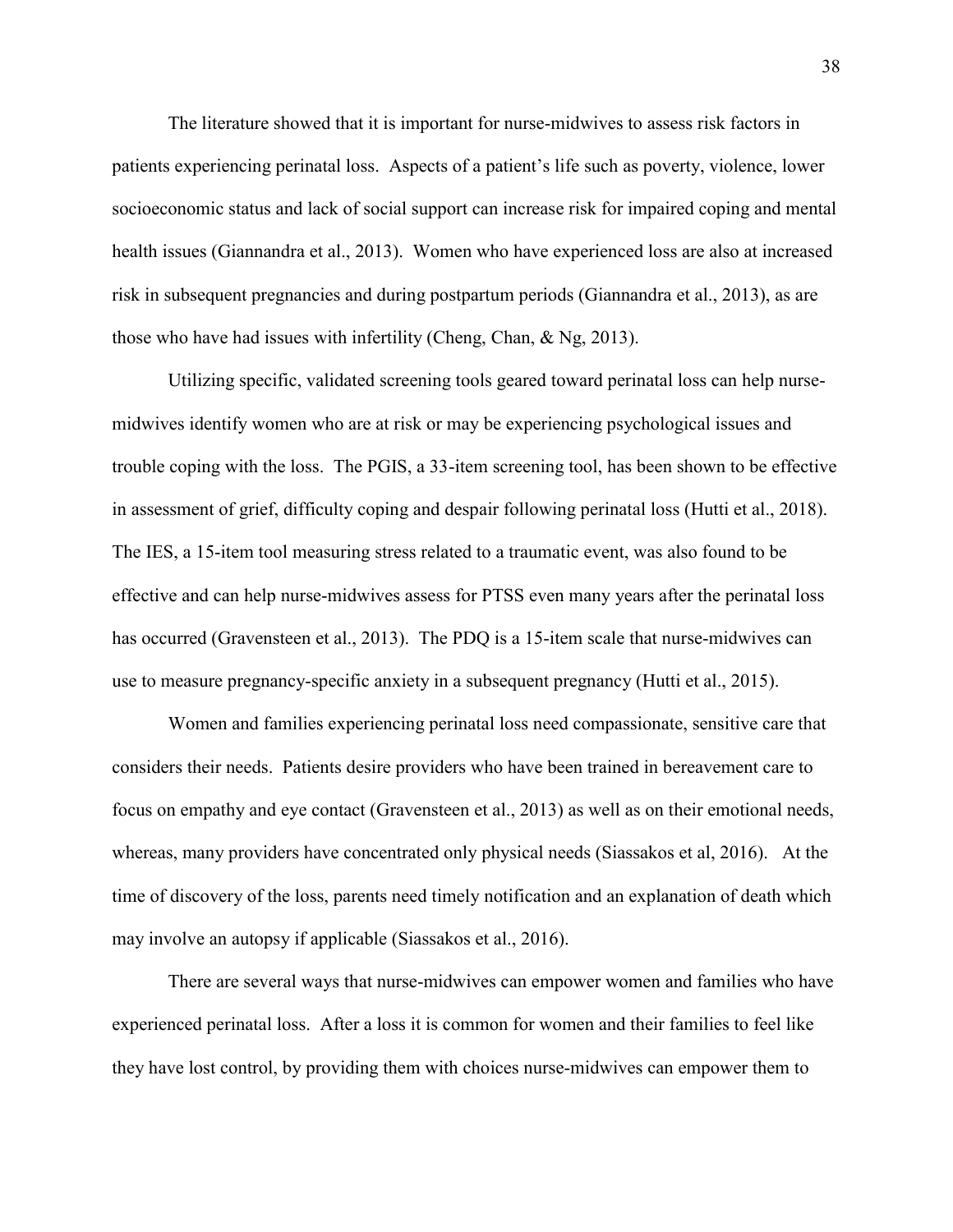have some control. In earlier losses, nurse-midwives can provide information to help patients choose expectant, medication or surgical options (Schreiber et al. 2016); whereas, in later losses and depending upon gestational age, patients may be able to choose options such as induction of labor or Cesarean delivery.

Depending on patient and family needs, preferences, and resources there are many treatment options that nurse-midwives can utilize for support. Strategies such as providing information and teaching relaxation skills, problem solving skills, fetal movement counting and recording can help to relieve patient and family anxiety and reduce stress (Côté-Arsenault et al., 2014). Recommending more frequent visits antenatally in subsequent pregnancies can also reduce these symptoms (Côté-Arsenault et al., 2014). Nurse-midwives can provide referrals for therapy (Johnson et al., 2016; Nakano et al., 2013) and recommend bereavement support groups (Diamond & Roose, 2016) to further support families. Setting up a protocol that would include acknowledging the family's loss, providing spiritual services, offering meaningful mementos, and assuring good follow-up can ensure immediate support and overall satisfaction (Johnson & Langford, 2015). Finally, in the cases of later losses nurse-midwives can encourage mothers to hold their stillborn (Gravensteen et al., 2013).

Nurse-midwives can provide or advise to obtain journals to track progress and document feelings and reactions (Ockhuijsen et al., 2015). Another cost-effective, self-administered intervention nurse-midwives can offer is the PRCI card that helps patients cope using positive statements (Ockhuijsen et al., 2015).

#### **Current Trends and Gaps in the Literature**

With perinatal loss occurring in one out of every four pregnancies in the United States (Hutti et al., 2016; Johnson & Langford, 2015; MacDorman & Gregory, 2015; Sapra et al.,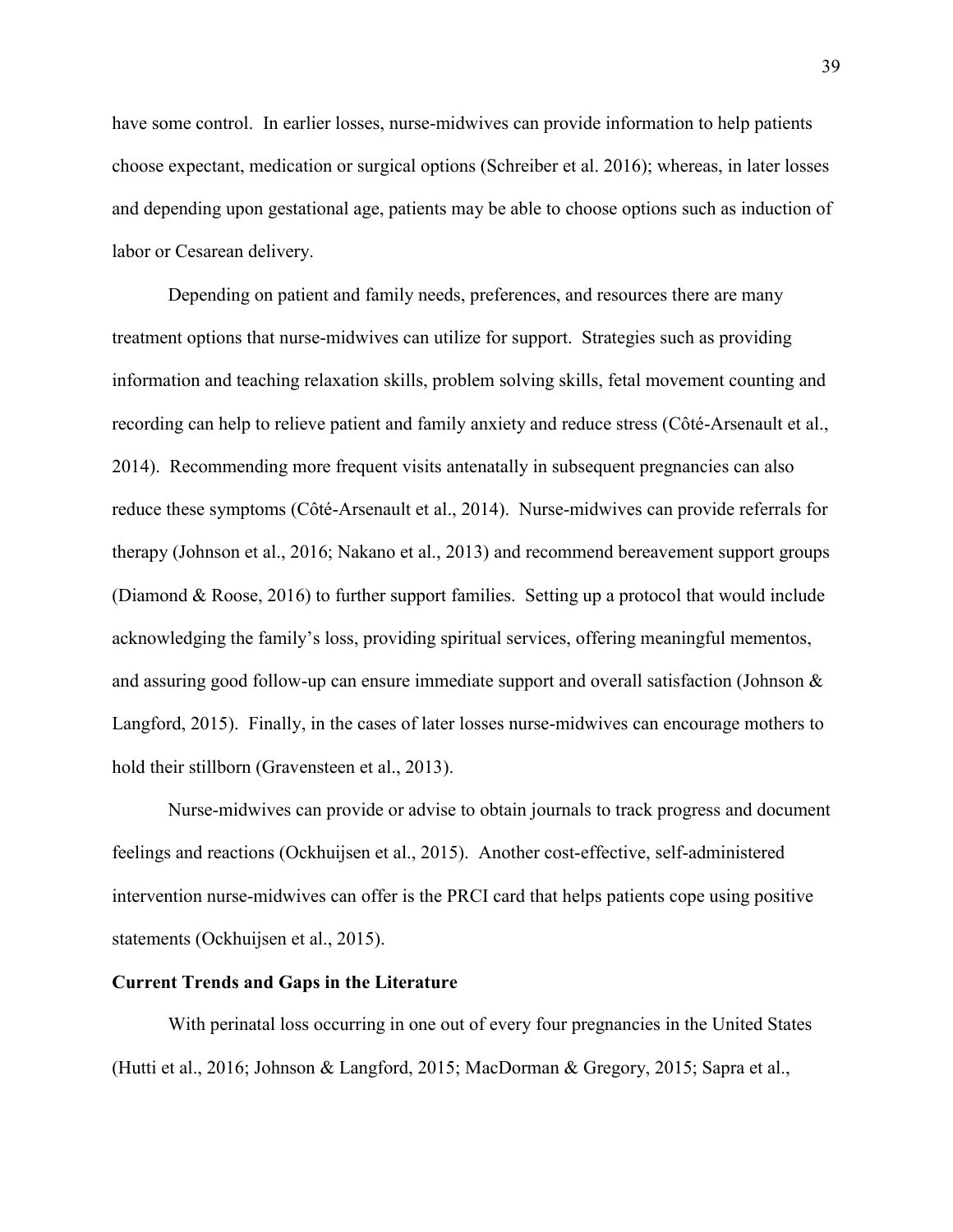2016), it is surprising the lack of research conducted regarding which interventions are most effective in treating grief, in helping families manage conflict, and in minimizing the risks of mental health issues. Another important consideration concerns who is getting help after a loss. Statistics show that minorities are disproportionately affected by perinatal loss, yet those who seek help following a loss are typically Caucasian, older, and with greater financial means and education (March of Dimes, 2019). Why is it that those who have a greater need receive less? Nurse-midwives, who provide a more economically sound solution than their physician counterparts, could help bridge this gap. Additionally, most of the discussion and research regarding perinatal loss focuses on women; however, men too can experience loss profoundly. What about a couple's other children and their experience with the loss? Further focus on perinatal loss should incorporate men and families.

Another discrepancy is lack of provider and staff training concerning perinatal loss. As cited by Ellis et al. (2016) in their research, "The first Lancet series on stillbirth in 2011 described stillbirth as one of the most shamefully neglected areas of public health" clearly requiring improvements of standardized care from staff and caregivers (p. 1). In a systematic review of qualitative, quantitative, and mixed method studies (n=52) research was done to determine the experiences of healthcare providers and parents who had experienced a loss (Ellis et al., 2016). Findings and themes were identified that determined dissatisfaction with how the diagnosis was given to parents who did not feel like they are able to make their own decisions, or not given enough time to make decisions (Ellis et al., 2016). The staff attitudes (i.e. caring and empathy) had a large influence on how parents were able to cope, make memories, and make decisions, with inadequate staff training negatively impacting care of bereaved parents (Ellis et al., 2016).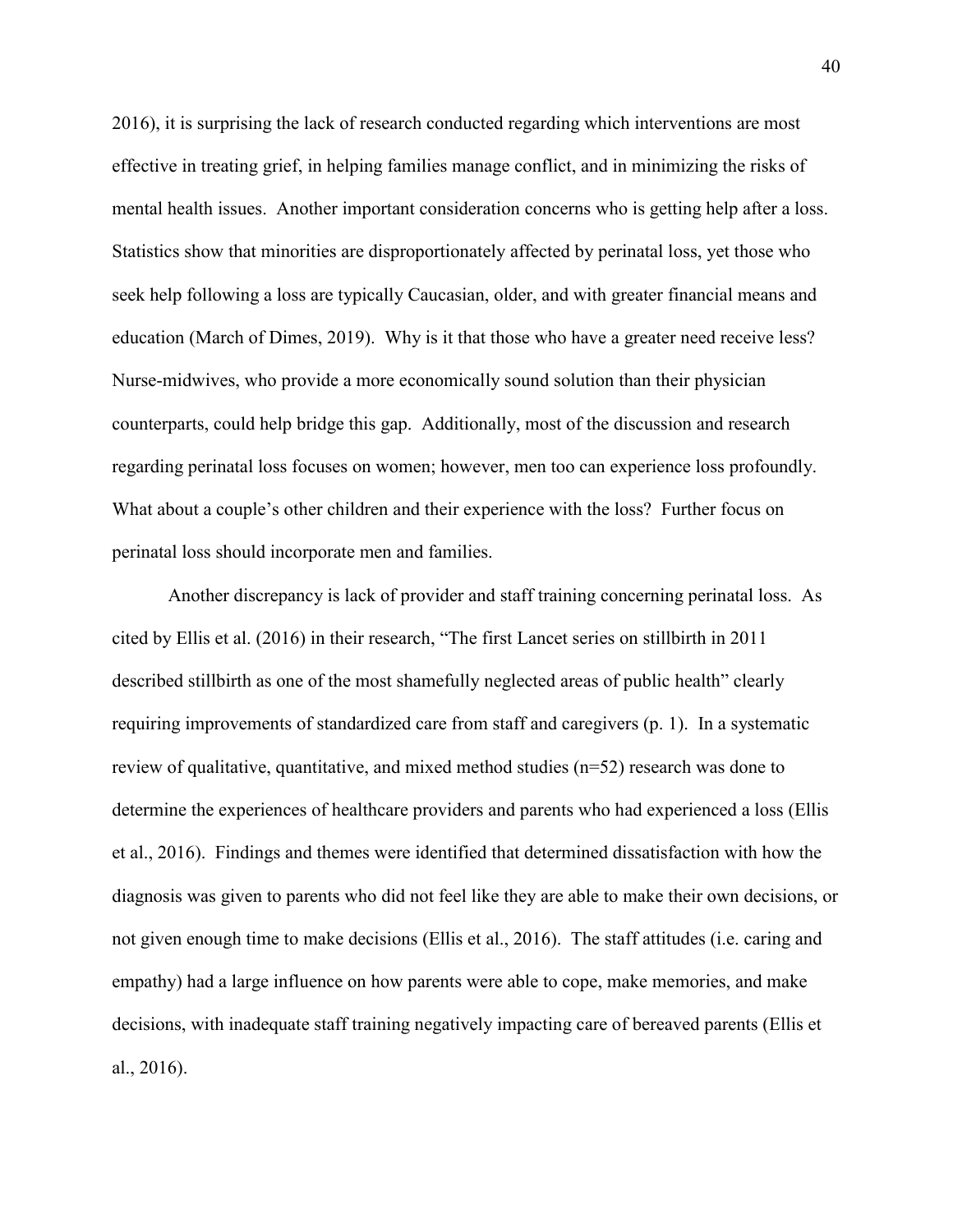Without any position statement or professional guidelines issued from the American College of Nurse-Midwives, many midwives may lack confidence and feel uncertain about providing perinatal loss care to their patients. Midwifery school curriculum and continuing education which incorporates material on perinatal loss and focuses on increasing knowledge, holistic care, therapeutic communication skills, individual support, cultural needs through didactic learning, simulations, and real-life mentoring experiences would increase provider confidence and enhance bereaved families' experiences.

#### **Implications for Nurse-Midwifery Practice**

The critical review of the literature revealed important implications for nurse-midwifery practice. First, perinatal loss is a very individual experience which may have a profound effect on women and their families. Early perinatal loss may not minimize the impact; in fact, research shows that those who experience perinatal loss at an early gestation may experience loss and levels of grief similar to those who experience it at later gestations or of a neonate (Johnson & Langford, 2015). In addition, although this review specifically focused on the physical perinatal loss of a pregnancy or baby, there are other situations that nurse-midwives will encounter in practice and may find interventions useful. Examples of other applicable patient situations might include an unexpected diagnosis such as infertility or discovering the baby has an unanticipated condition such as a trisomy, birth mark, or limb malformations. Further, the trauma of perinatal loss from a previous pregnancy may continue to cause anxiety and stress in a subsequent pregnancy, which could result in continued mental health issues and or adverse maternal and fetal outcomes. Perinatal loss can be a complex issue for nurse-midwives to navigate and a "one size fits all" approach will not work with all families.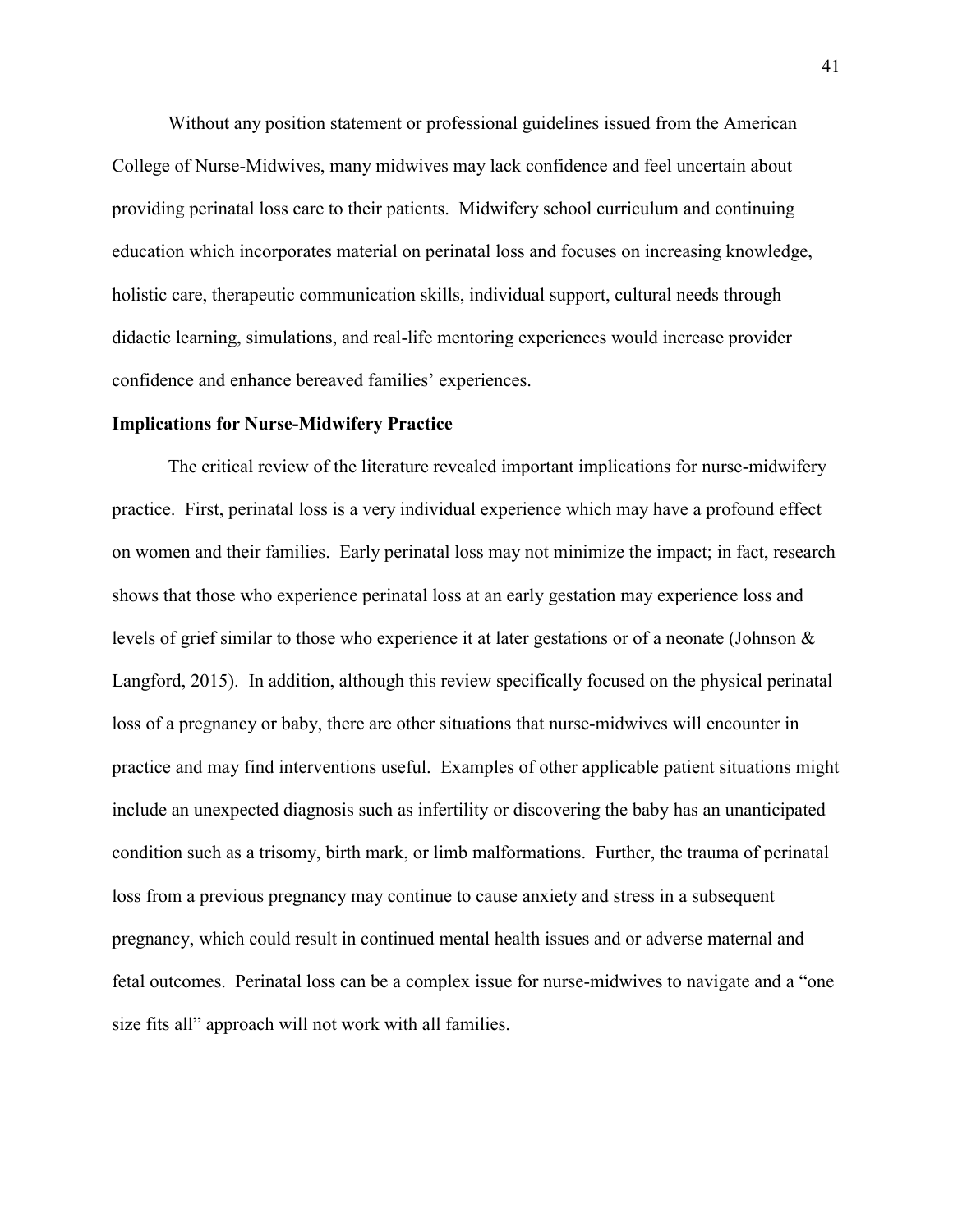Because of increased health risks and potential for complications, nurse-midwives should collect comprehensive obstetric and mental health histories of all women of reproductive age (Giannandrea et al., 2013) and routinely screen all women who have experienced a perinatal loss for depression, anxiety, PTSS, and relationship issues (Hutti et al., 2015). Looking beyond the basic screening tools such as the Patient Health Questionnaires 2 & 9 (PHQ-2 & PHQ-9), Generalized Anxiety Disorder-7 (GAD-7) and Edinburgh Postnatal Depression Scale (EDPS) can further help nurse-midwives better comprehend the needs of individuals. Reliable, validated tools that nurse-midwives can use to screen women for mental health issues include:

- *Impact of Event Scale (IES),* a 15-item tool measuring subjective stress related to a previous traumatic event (Gravensteen, et al., 2013; Hutti et al, 2015)
- *Pregnancy Outcome Questionnaire (POQ),* a 15-item scale measuring pregnancyspecific anxiety (Hutti et al., 2015)
- *Center of Epidemiologic Studies – Depression Scale (CES – D),* a 20-item scale measuring depressive symptoms during the past week (Hutti et al., 2015; Hutti et al., 2018)
- *Autonomy and Relatedness Inventory (ARI),* a 30-item tool measuring the quality of intimate relationships (Hutti et al., 2015)
- *Perinatal Grief Intensity Scale (PGIS),* a 14-item questionnaire measuring grief intensity after neonatal loss (Hutti et al., 2015; Hutti et al., 2018)
- *Beck Anxiety Inventory (BAI),* a 21-item questionnaire assessing severity of anxiety (Hutti et al., 2018)
- *Perinatal Grief Scale (PGS),* a 33-item scale identifying highly intense or disturbed grief reactions to perinatal loss (Hutti et al., 2017)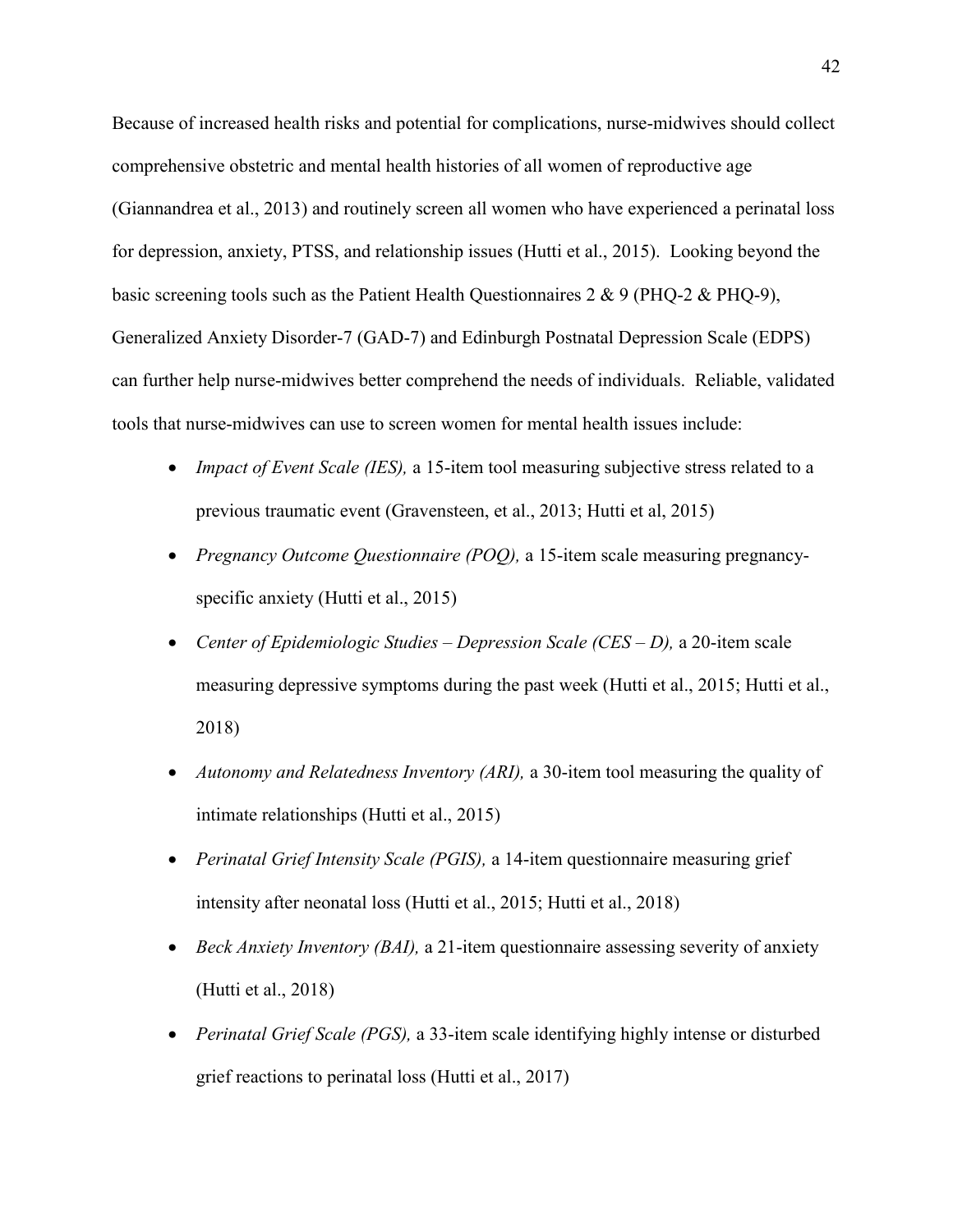*State-Trait Anxiety Inventory (STAI),* a 40-item inventory measuring anxiety related to an event and personal anxiety level (Nakano et al., 2013)

When working with families who have experienced loss; acknowledgement of the loss, open dialogue, therapeutic communication (i.e. active listening, empathy, and validation), and providing detailed information and reassurance are important parts of the support nursemidwives can provide. Specific ways nurse-midwives can support those who have experienced a prenatal loss include: (1) identifying and assessing them by listening to stories of their past pregnancies; (2) addressing and monitoring their anxiety levels during visits, even if they don't appear anxious; (3) providing anticipatory guidance about commonality of anxiety and dealing with it; (4) assessing prenatal attachment and help them balance self-protection with forming a bond; (5) validating their feelings and reminding them that they are not alone; (6) informing support person(s) of common trends in pregnancy following a perinatal loss; (7) teaching anxiety reducing skills; (8) utilizing the caring process; (9) providing continuity of care with consistent providers; and (10) suggesting interventions that may help them cope such as journaling, reading books or journals on this topic, attending therapy (e.g. IPT, CBT, psychotherapy), joining peer support groups, caring-based nurse home visits, doing self-care activities, and seeing or holding the stillborn (Côté-Arsenault et al., 2014; Moore & Côté-Arsenault, 2017; Hennegan et al., 2018).

#### **Recommendations for Future Research**

While the literature reviewed was able to make many solid recommendations for nursemidwives to employ in clinical practice, several areas for further investigation were identified. First, further study is needed with diverse subjects, including men and partners, and individuals from different backgrounds including race, ethnicity, socioeconomic status, and educational level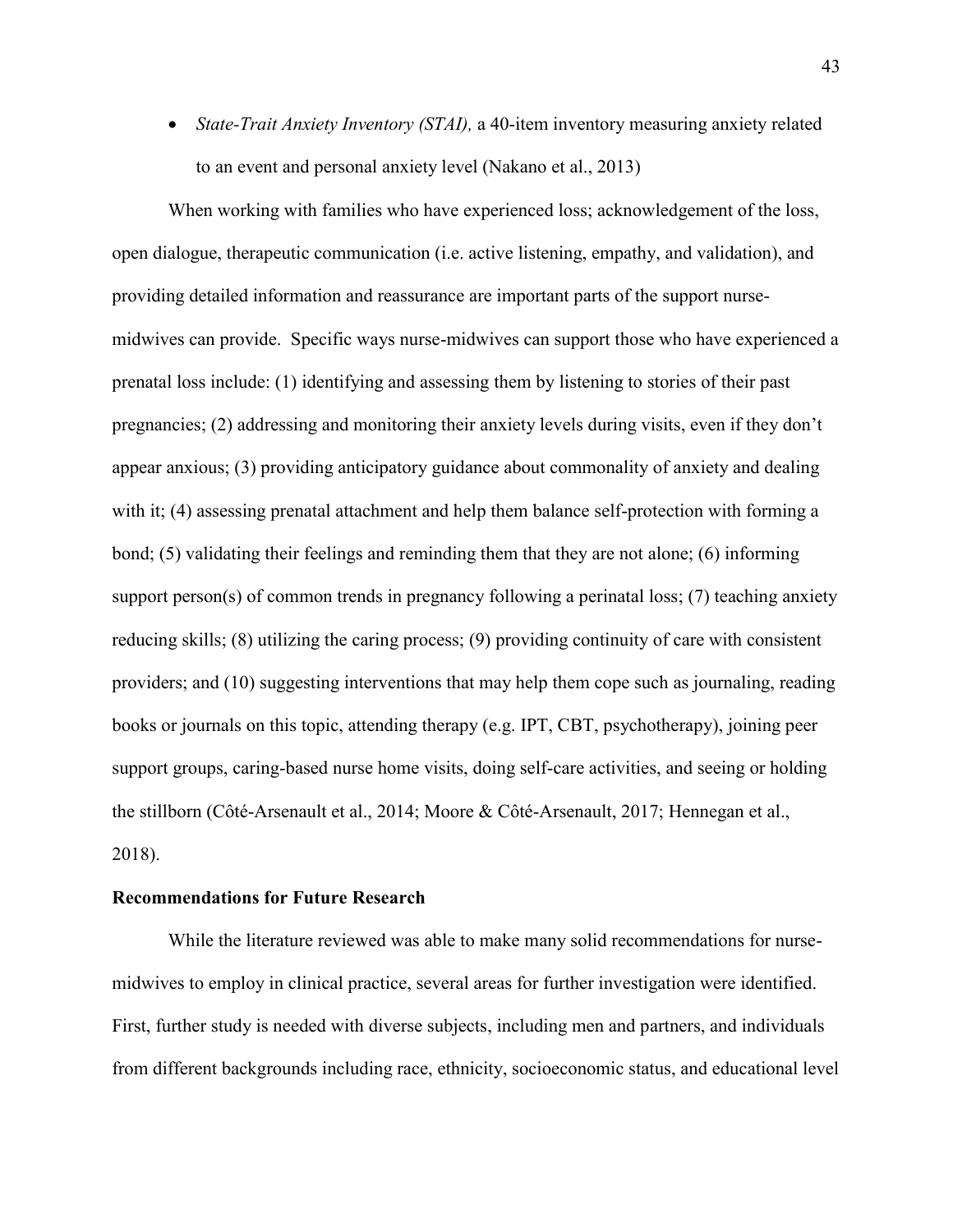to ensure generalizability to different populations. Due to the qualitative nature of the subject, there were only a limited number of RCTs available to review; additionally, most of the studies included relatively small sample sizes and recommended future studies including larger, more diverse samples over a greater period of time. Conducting more RCTs, which are considered the "gold standard" for intervention studies, would generate the highest level of credible evidence (Polit & Beck, 2018, p. 143) about the best ways to support families experiencing perinatal loss. Further, conducting additional qualitative studies with diverse subjects would add greater evidence regarding emotions experienced with various interventions.

Several of the studies recommended further research to confirm their findings due to small, non-diverse sample size. Ockhuijsen et al. (2015) found using a Positive Coping Intervention and Daily Record Keeping Chart with women who have a history of miscarriage (n=13) both cost- and time-effective and recommended further study to confirm the effect of utilizing these interventions on this population. Other studies suggested further research in order to elaborate on the specific intervention they were studying. Moore and Côté-Arsenault (2017) examined women's self-documented experiences of subsequent pregnancy after perinatal loss and found journaling helpful in coping with anxiety and fear. Moore and Côté-Arsenault (2017) recommended further study could investigate journaling using a more structured approach. In a secondary analysis of the data from the First Baby Study, Kinsey et al. (2013) discovered that their findings contradicted those of previous studies (i.e. previous researchers have reported increased fear in women who have experienced perinatal loss) thus, concluded further research is needed to examine how women with a previous perinatal loss experience a subsequent birth.

An interesting avenue that has surfaced in the last few decades is that of online support. As costs of technology decline and online accessibility continues to grow, further research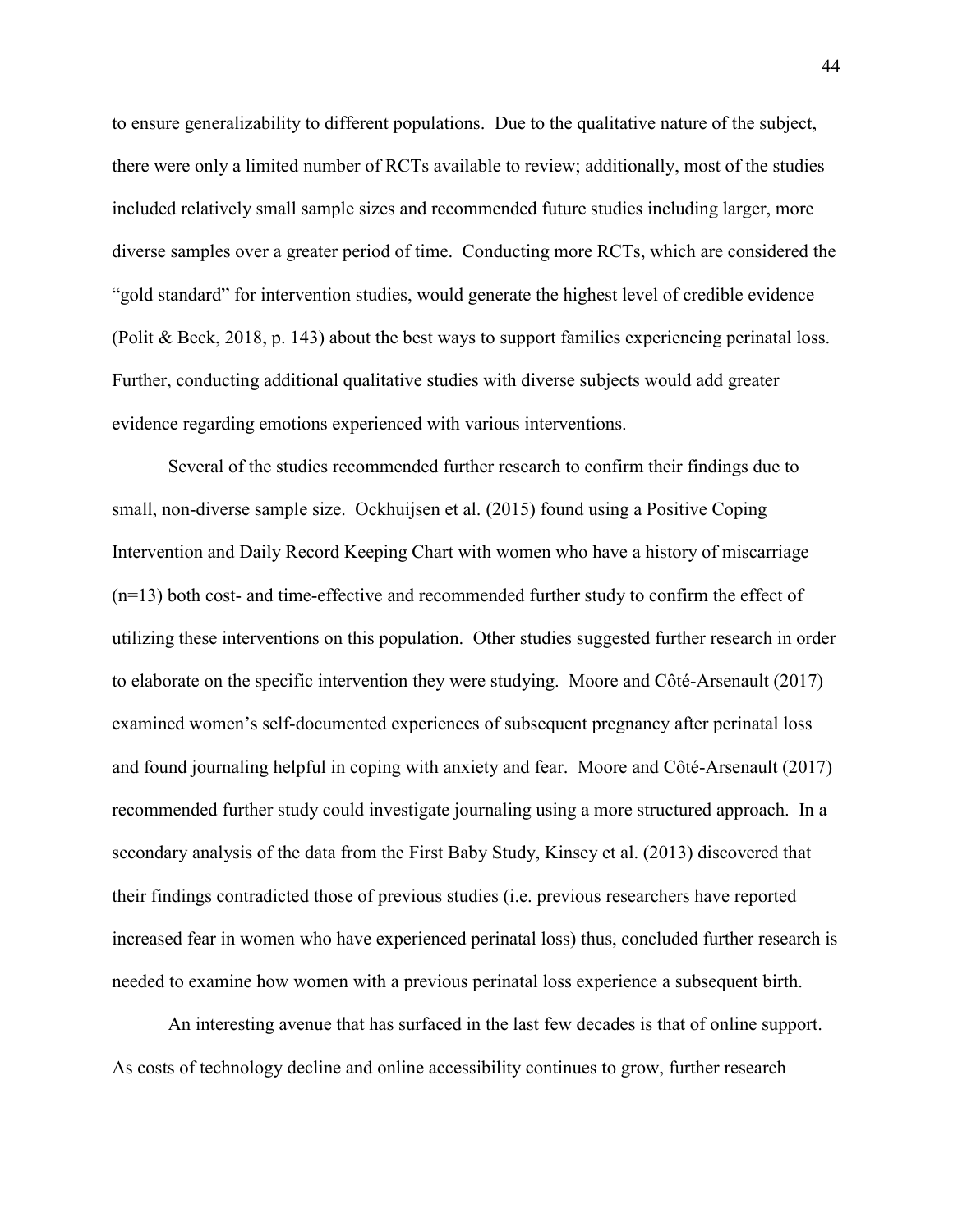should assess the benefit of online support versus other types of support interventions for those experiencing grief after a perinatal loss (Hutti et al., 2018).

Another area of opportunity that was identified included simplification of and culturally relevant screening tools for providers. Nurse-midwives need screening tools that are specific to situations, fast to employ, and simple to interpret, so they can optimize their time with their patients and develop a personalized plan for their care. Hutti et al. (2015) recommended further investigation of the PGIS so that cutoff scores can be determined which could help healthcare providers predict patients' intense grief and identify those who need further follow-up.

#### **Application and Integration of Theoretical Framework**

Kristen Swanson's Theory of Caring, which was developed using perinatal contexts, including perinatal loss, can be utilized by nurse-midwives to support families that have experienced perinatal loss. Swanson's theory recognizes five caring processes: (1) *knowing,* (2) *being with,* (3) *doing for,* (4) *enabling,* and (5) *maintaining belief* (Swanson, 1991; Swanson, 1993; Andershed & Olsson, 2009). Nurse-midwives can integrate these processes into their practice when caring for women and families experiencing perinatal loss.

*Knowing* or making sense of an event in the life of another individual encompasses centering on the one cared-for by thoroughly assessing, avoiding assumptions, seeking cues, and engaging the self of both (Swanson, 1991). The very definition of midwife, "with woman" (ACNM, 2016, p. 285), represents the premise of *knowing*. Midwives focus care on the whole woman and partner with her and her family in their care. A midwife must meet the patient wherever she is at and this is especially true in the unfortunate event of a perinatal loss. Understanding that each woman and family will cope with loss in their own way and supporting them to do so with individualized recommendations are important components of the midwifery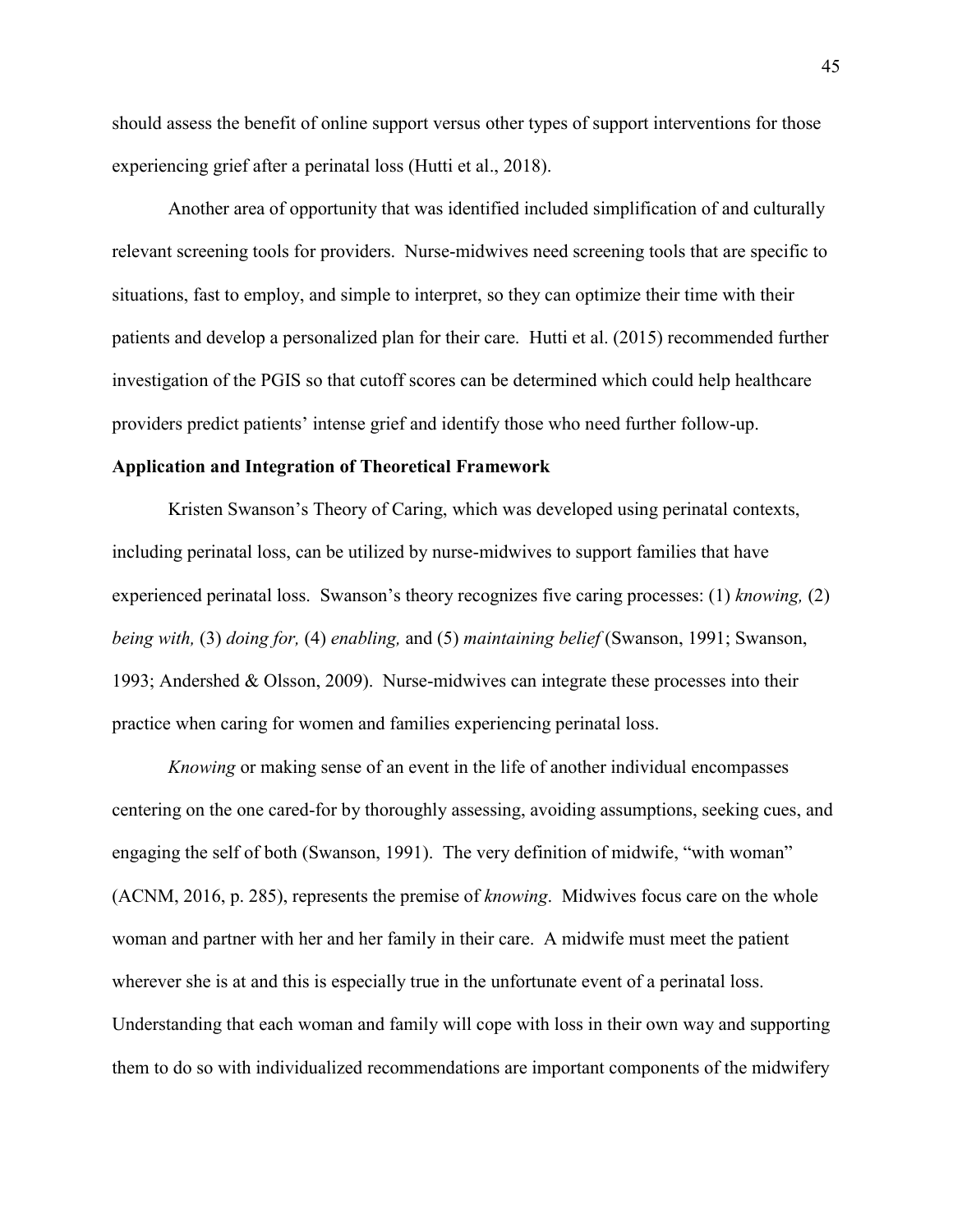care model. Using therapeutic communication and careful assessment are key in ensuring an individual patient's needs are understood and concerns addressed.

*Being with* or being emotionally present and available includes being there, conveying ability, sharing feelings, and not burdening (Swanson, 1991). Being emotionally present for a patient and her family confers patient-centered, holistic care through compassion and developing trusting provider-patient relationships (Grunebaum & Chervenak 2018). Techniques of therapeutic communication (i.e. active listening, showing empathy and validating loss) were recurrent themes in the literature and embodies the caring process of *being with*.

*Doing for* or doing for an individual what they would do for themselves if they were able involves comforting, anticipating, performing skillfully and competently, and protecting and preserving dignity (Swanson, 1991). In many cases perinatal loss can be an isolating experience; family and friends may not even be aware of the pregnancy or unsure of how to offer support, so they may say or do nothing (Gold et al., 2012). By guiding and supporting women and their families through the experience of perinatal loss, midwives can help bridge this gap.

*Enabling* or facilitating an individual's journey through an unfamiliar event includes, informing, explaining, supporting, generating alternatives, and validating (Swanson, 1991; Andershed & Olsson, 2009). Midwifery philosophy of care honors the normalcy of lifecycle events, including loss and death (ACNM, n.d.). Coming alongside women and their families and helping them navigate their own personal journey during an experience of perinatal loss is woven into the midwifery philosophy of care. According to ACNM (n.d.), the best model of health care for a woman and her family:

- Promotes a continuous and compassionate partnership
- Acknowledges a person's life experience and knowledge

46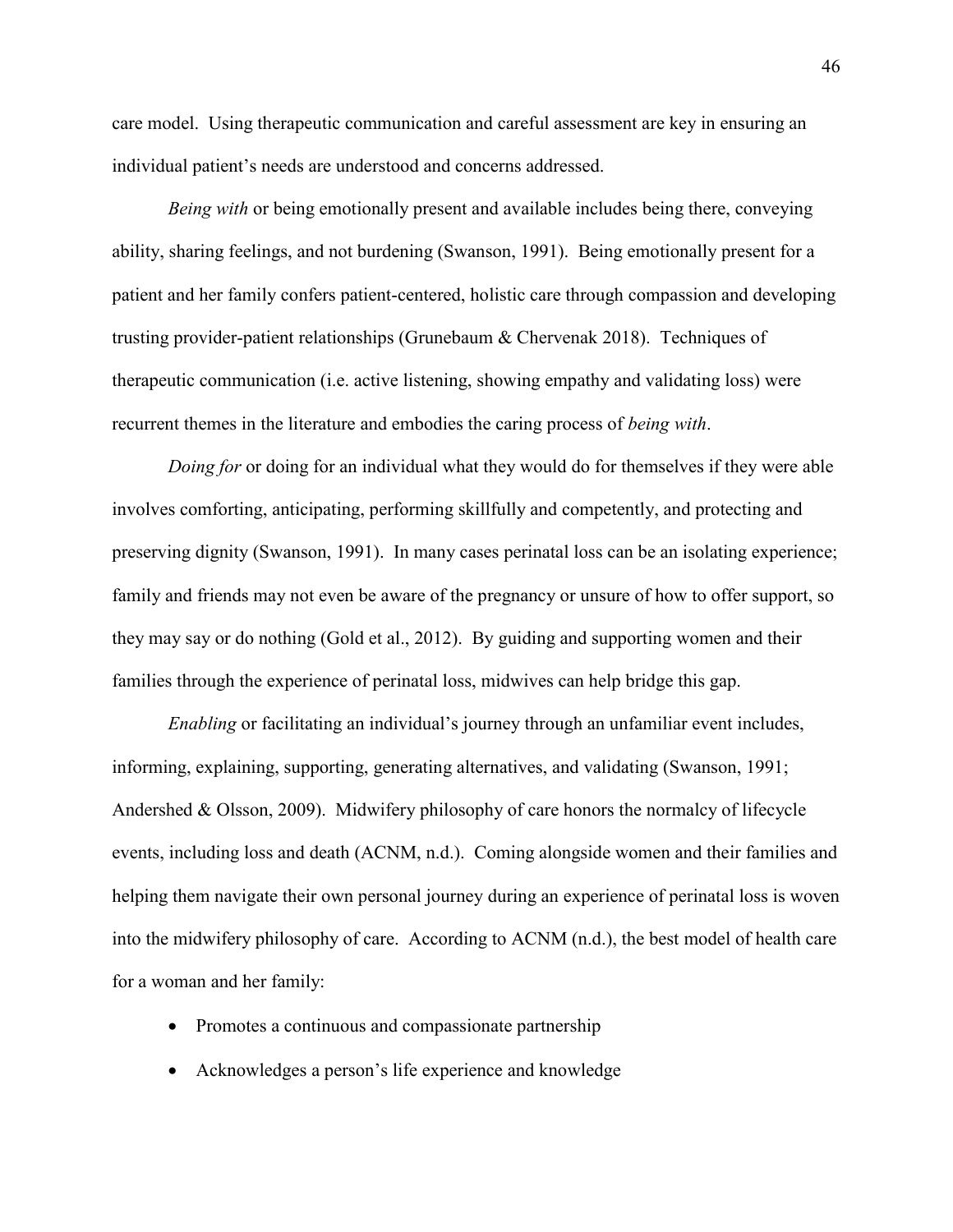- Includes individualized methods of care and healing guided by the best evidence available
- Involves therapeutic use of human presence and skillful communication (para. 3)

*Maintaining belief* or having faith in the individual that they are able to persevere through an event involves believing in, holding in esteem, maintaining a hope-filled attitude, and providing realistic optimism (Swanson, 1991). This faith in the individual that Swanson (1991) refers to is apparent in the recurrent themes Koopmans et al. (2013) found in their systemic review: (1) respect the patient and understand that grief looks different for each individual, (2) respect the baby that was lost, and (3) recognize resilience and the power of healing in humanity. Incorporating these themes or principles into midwifery care can help women and their families feel empowered as they move through the grief processes associated with loss; moreover, it may also facilitate the healing part of the process.

#### **Conclusion**

The pertinent findings revealed in this critical review included: validity of the range of emotions women may feel immediately following a perinatal loss; the mental issues they may continue to suffer years following the loss; and the increased stress, anxiety, and depression they may experience in subsequent pregnancies. Twenty-one scholarly articles were analyzed for this review using criteria set forth in the Johns Hopkins Research Appraisal Tool (Dearholt & Dang, 2012); of these three studies included RCTs, of which only one of these studies showed statistically significant results regarding decreased intensity of despair  $(p<0.01)$  when a structured bereavement intervention was employed immediately following miscarriage in an emergency room (Johnson et al., 2015). The other study that showed statistically significant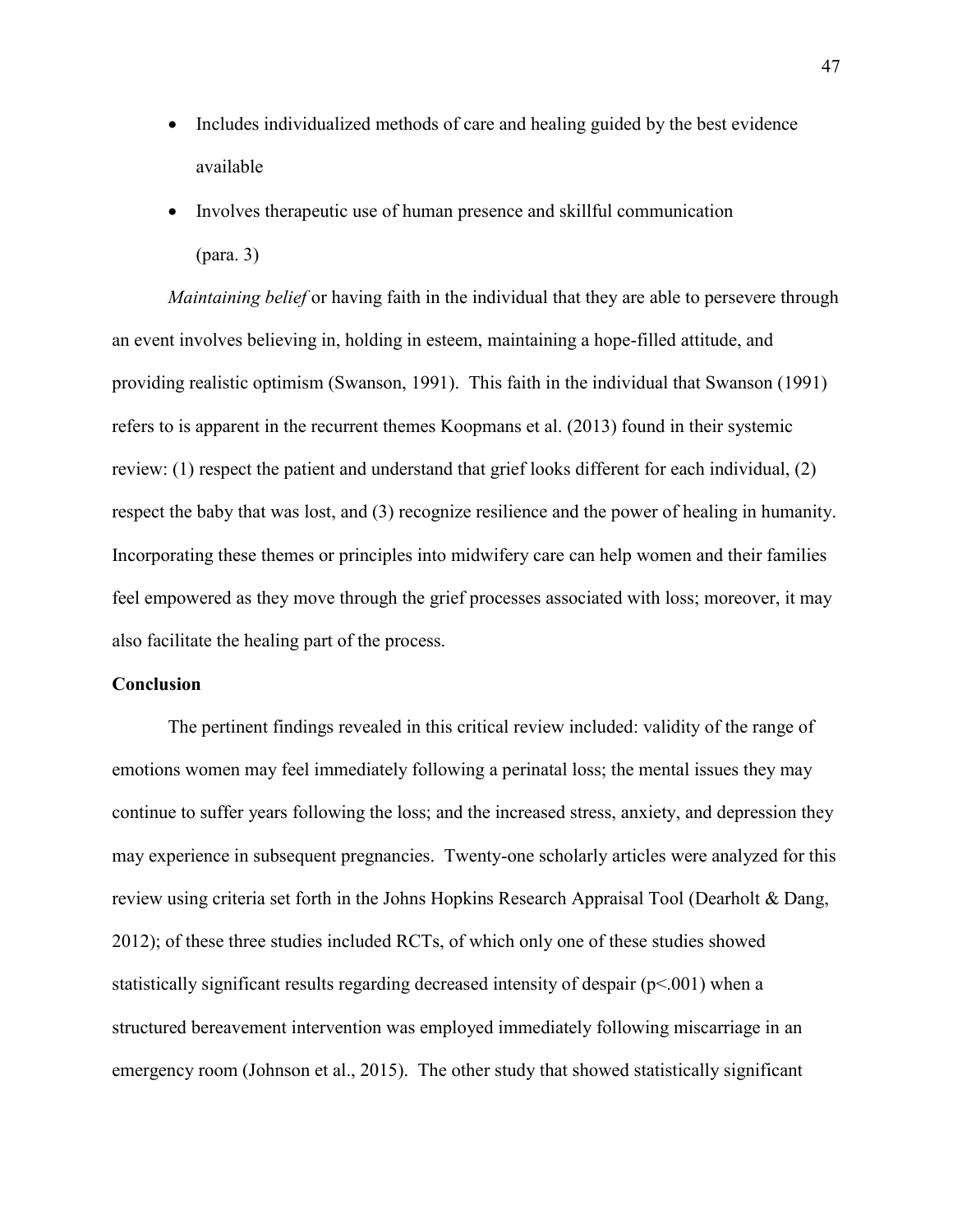results was a case-control study that compared psychiatric symptoms and pregnancy distress in subsequent pregnancy in women who had a history of previous miscarriage (n=100) and those who did not ( $n=100$ ) and revealed statistically significant results in areas of depression ( $p<.001$ ), anxiety ( $p<001$ ), somatization ( $p<032$ ), obsessive-compulsion ( $p<001$ ), interpersonal sensitivity (p<.036), psychoticism (p<.024), paranoid (p<.002), and hostility (p<.037) (Haghparast et al., 2016). These studies illustrate the adverse psychological issues women may suffer as a result of perinatal loss.

The other seventeen studies included in this review were valuable due to their qualitative nature and the personal perspective they offered. Overall, all other interventions showed increased patient satisfaction and were generally recommended by their authors as feasible therapies in perinatal loss treatment. The studies reviewed numerous therapies including: inperson support groups, online support groups, peer support groups, CBT, IPT, psychotherapy, recordkeeping, journaling, nursing home visits, and teaching anti-anxiety/stress reduction skills. An important takeaway from this work is the variety of interventions available. What works for one individual, may not work for another and vice versa. It is important for providers to have a fundamental understanding of how these therapies work, so they can work with families to find appropriate interventions for them.

At the heart of providing care for those who experience perinatal loss is the notion of caring. Kristen Swanson's (1991) Theory of Caring provides a cohesive framework for nursemidwives to provide support to families who have experienced perinatal loss. In summary, perinatal loss is a prevalent issue, yet it remains under-researched and many providers may lack confidence and feel uncertain providing this care due to lack of clear guidelines and education. Perinatal loss is experienced differently by individuals and they may have unique needs in order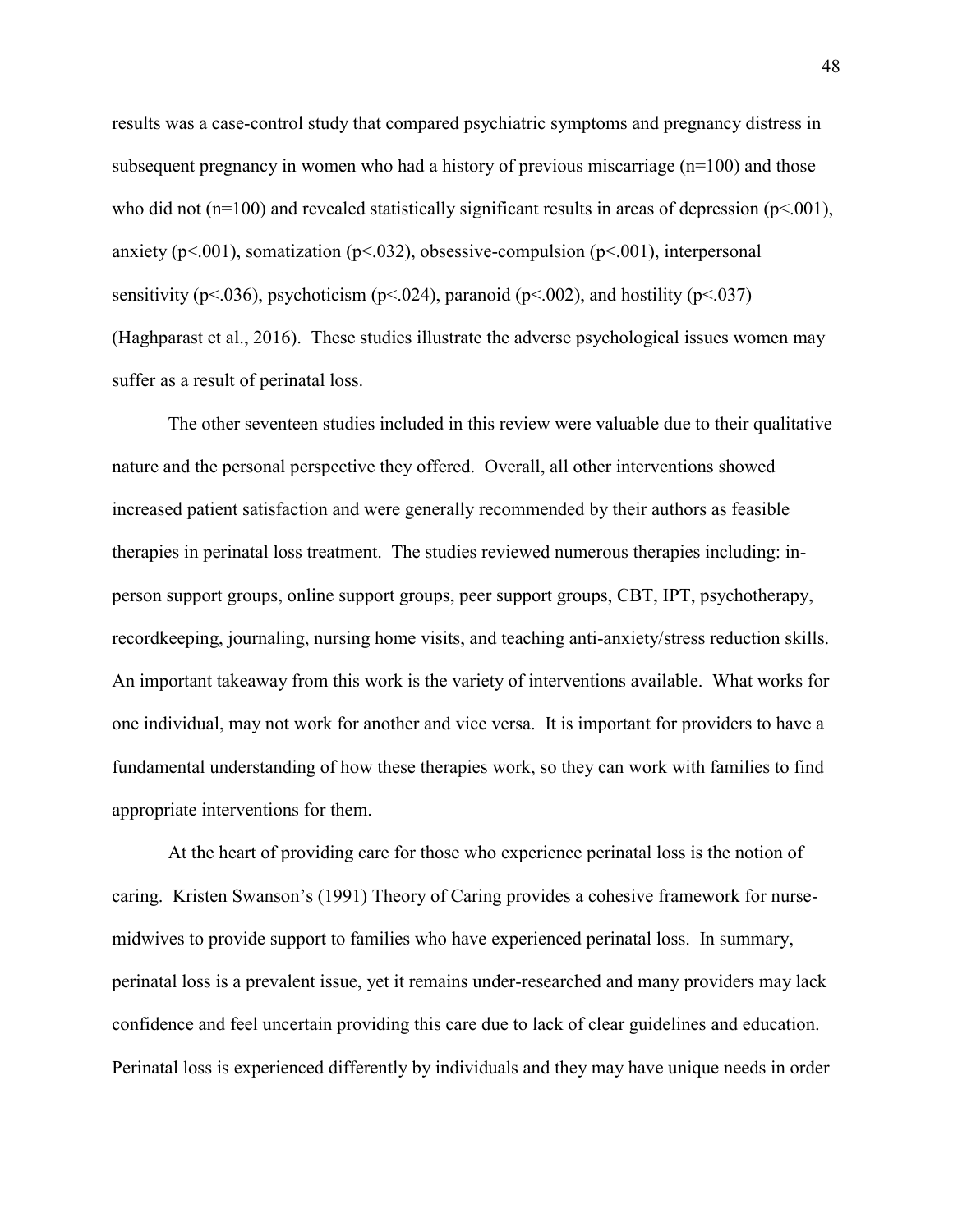to cope appropriately; therefore, a universal approach to care management will not work for everyone. Nurse-midwives, whose philosophy is to provide compassionate and evidence-based care, are uniquely aligned to honor families' losses and walk alongside them in their journey.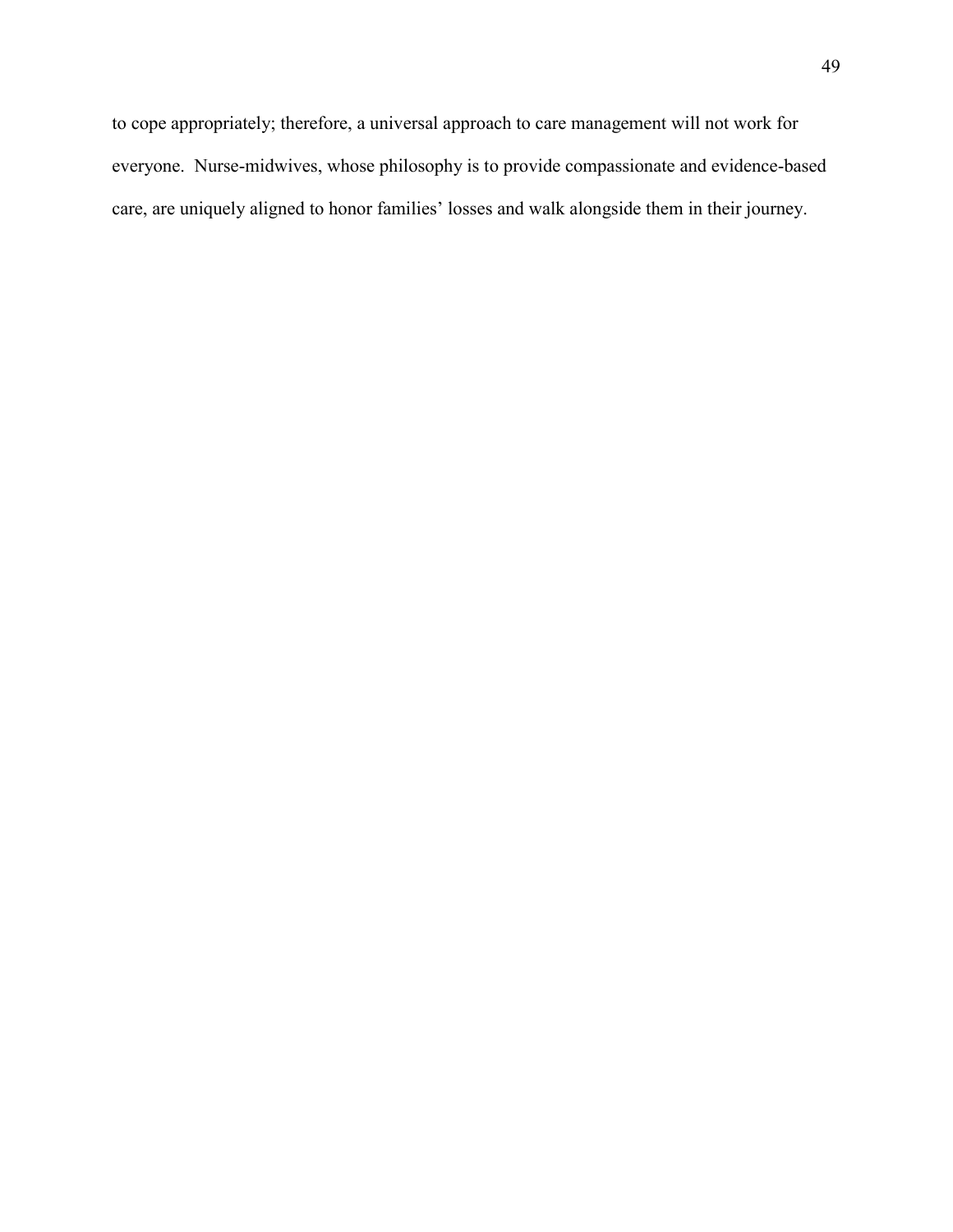#### References

- American Academy of Pediatrics, & American College of Obstetricians and Gynecologists. (2012). *Guidelines for perinatal care* (7th ed.). Elk Grove Village, IL: Author.
- American College of Nurse-Midwives. (2012). *Core competencies for basic midwifery practice* [PDF file]. Retrieved from
	- http://www.midwife.org/ACNM/files/ccLibraryFiles/Filename/000000002730/Core%20 Competencies%20June%202012.pdf
- American College of Nurse-Midwives. (2016). What is a midwife?. *Journal of Midwifery & Women's Health, 61*(2), 285-286. doi:10.1111/jmwh.12468
- American College of Nurse-Midwives. (n.d.). *About midwives: Our philosophy of care.* Retrieved from http://www.midwife.org/Our-Philosophy-of-Care
- Andershed, B. & Olsson, K. (2009). Review of research related to Kristen Swanson's middlerange theory of caring. *Scandinavian Journal of Caring Sciences, 23*(3), 598-610. doi:10.1111/j.1471-6712.2008.00647.x
- Blackmore, E. R., Côté-Arsenault, D., Tang, W., Glover, V., Evans, J., Golding, J., & O'Connor, T. G. (2011). Previous prenatal loss as a predictor of perinatal depression and anxiety. *British Journal of Psychiatry, 198*(05), 373–378. doi:10.1192/bjp.bp.110.083105
- Burden, C., Bradley, S., Storey, C., Ellis, A., Heazell, A. E. P., Downe, S., … Siassakos, D. (2016). From grief, guilt pain and stigma to hope and pride: A systematic review and meta-analysis of mixed-method research of the psychosocial impact of stillbirth. *BMC Pregnancy and Childbirth, 16*(1). doi:10.1186/s12884-016-0800-8
- Cheung, C., Chan, C., & Ng, E. (2013). Stress and anxiety‐depression levels following first‐ trimester miscarriage: A comparison between women who conceived naturally and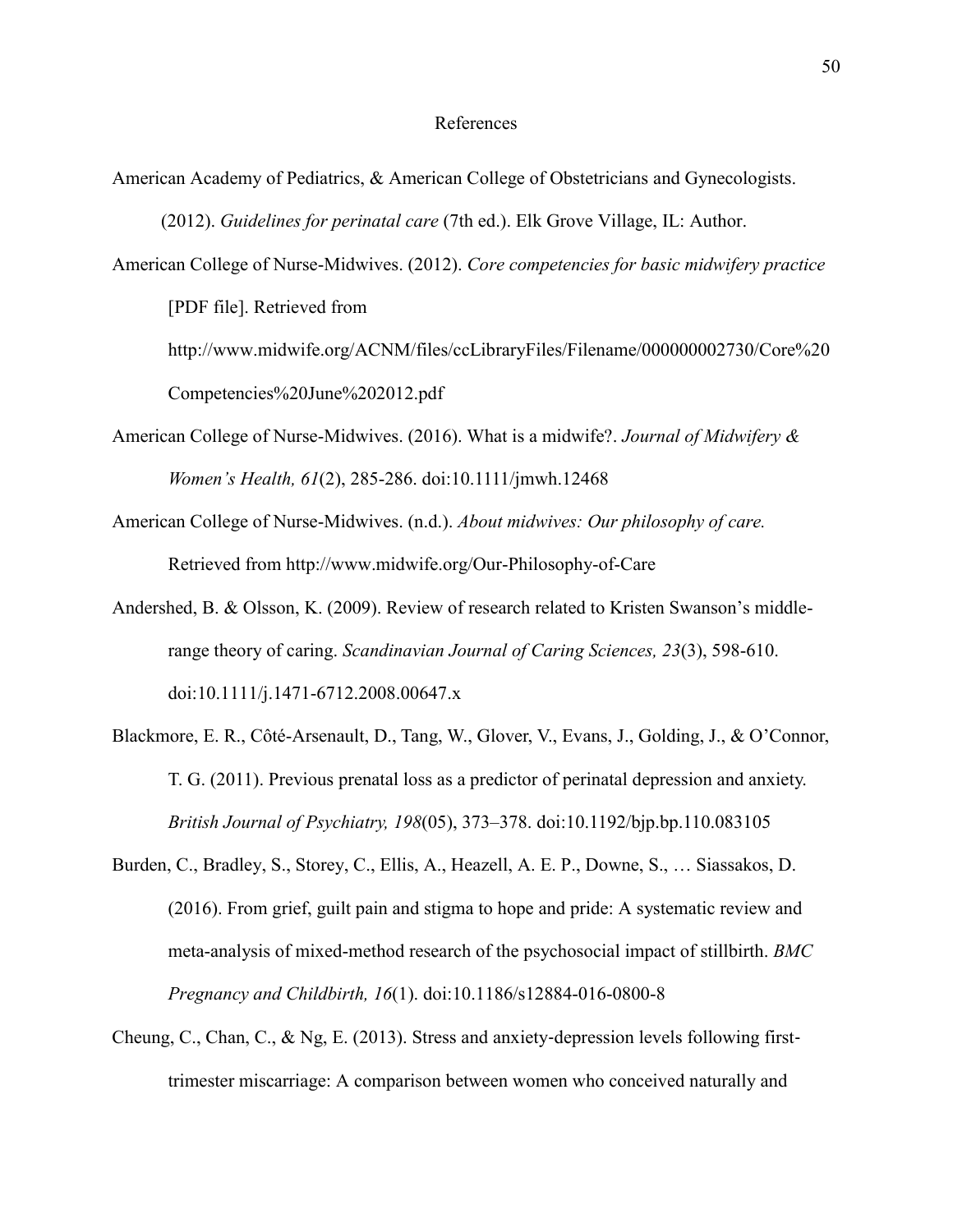women who conceived with assisted reproduction. *BJOG: An International Journal of Obstetrics & Gynaecology, 120*(9), 1090–1097. doi: 10.1111/1471-0528.12251

- Cohn, L.K. (2016). *Perinatal loss and grief: Supporting families* [PowerPoint slides]. Retrieved from http://hmhbbroward.org/wp-content/uploads/2016/03/Dr-Cohns-Perinatal-Loss-and-Grief.pdf
- Côté-Arsenault, D., Schwartz, K., Krowchuk, H., & McCoy, T. P. (2014). Evidence-based intervention with women pregnant after perinatal loss. *MCN, The American Journal of Maternal/Child Nursing, 39*(3), 177–186. doi:10.1097/nmc.0000000000000024
- Dearholt, S. & Dang, D. (2012). *John Hopkins nursing evidence-based practice: Model and guidelines* (2nd ed.). Indianapolis, IN: Sigma Theta Tau International.
- DeBackere, K., Hill, P., & Kavanaugh, K. (2008). The parental experience of pregnancy after perinatal loss. *Journal of Obstetrics Gynecological and Neonatal Nursing, 37*(5), 525– 537. doi:10.1111/j.1552-6909.2008.00275.x
- Diamond, R. M., & Roose, R. E. (2016). Development and evaluation of a peer support program for parents facing perinatal loss. *Nursing for Women's Health, 20*(2), 146–156. doi:10.1016/j.nwh.2016.02.001
- Ellis, A., Chebsey, C., Storey, C., Bradley, S., Jackson, S., Flenady, V., … Siassakos, D. (2016). Systematic review to understand and improve care after stillbirth: A review of parents' and healthcare professionals' experiences. *BMC Pregnancy and Childbirth, 16*(1), 1-19. doi:10.1186/s12884-016-0806-2
- Giannandrea, S. A., Cerulli, C., Anson, E., & Chaudron, L. H. (2013). Increased risk for postpartum psychiatric disorders among women with past pregnancy loss. *Journal of Women's Health, 22*(9), 760–768. doi:10.1089/jwh.2012.4011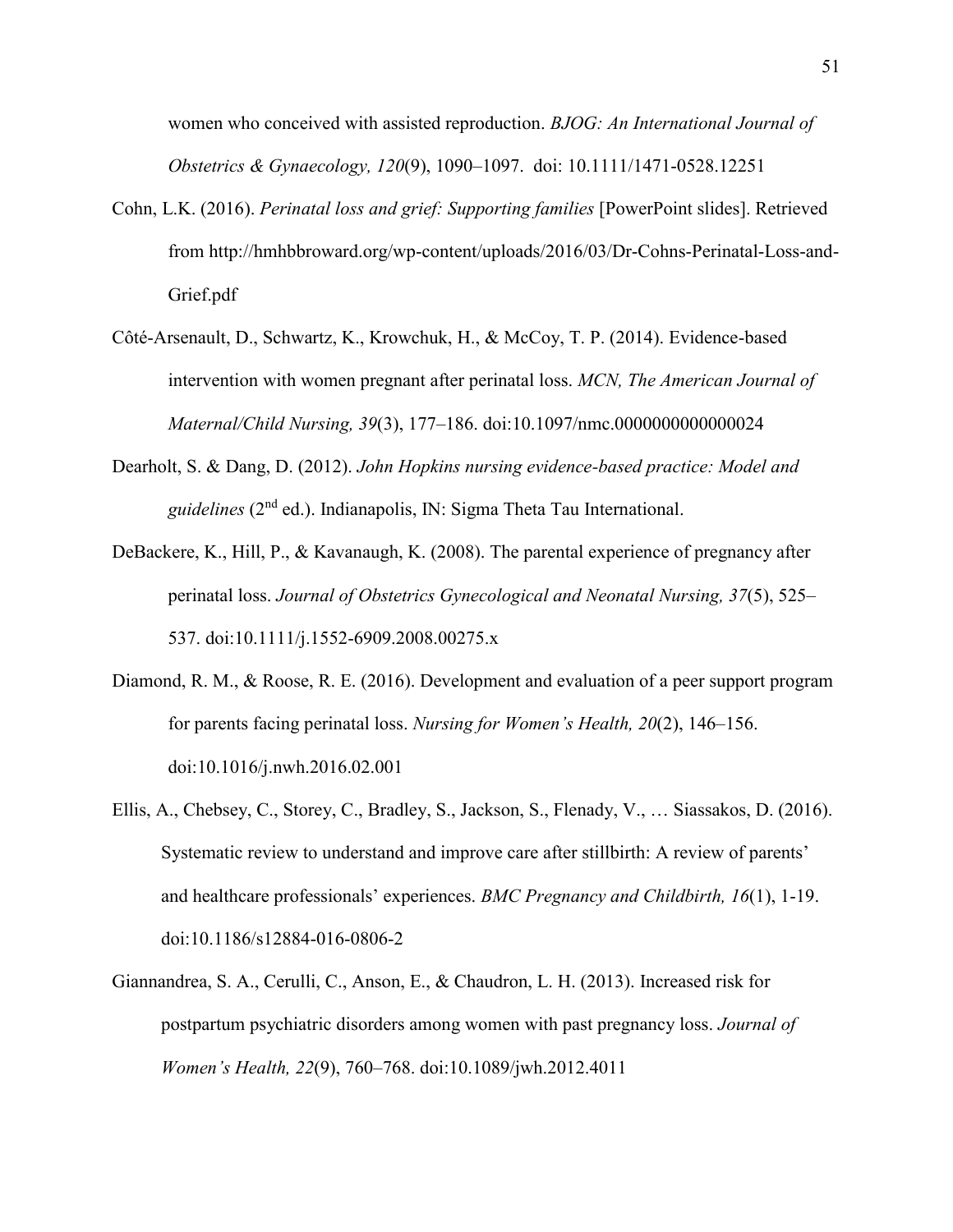- Gold, K. J., Boggs, M. E., Mugisha, E., & Palladino, C. L. (2012). Internet message boards for pregnancy loss: Who's on-line and why? *Women's Health Issues, 22*(1), e67–e72. doi:10.1016/j.whi.2011.07.006
- Gravensteen, I. K., Helgadóttir, L. B., Jacobsen, E., Rådestad, I., Sandset, P. M., & Ekeberg, Ø. (2013). Women's experiences in relation to stillbirth and risk factors for long-term posttraumatic stress symptoms: A retrospective study. *BMJ Open, 3*(10). doi:10.1136/bmjopen-2013-003323
- Grunebaum, A. & Chervenak, F. A. (2018). Fetal death and stillbirth: Maternal care. In C. J. Lockwood & V. A. Barss (Eds.), *UptoDate.* Available from https://www.uptodate.com/contents/fetal-death-and-stillbirth-maternalcare/print?search=perinatal%20loss&source=search\_result&selectedTitle=1~150&usage \_type=default&display\_rank=1
- Haghparast, E., Faramarzi, M., & Hassanzadeh, R. (2016). Psychiatric symptoms and pregnancy distress in subsequent pregnancy after spontaneous abortion history. *Pakistan Journal of Medical Sciences, 32*(5), 1097–1101. doi:10.12669/pjms.325.10909
- Heazell, A. E. P., Siassakos, D., Blencowe, H., Burden, C., Bhutta, Z. A., Cacciatore, J., … Downe, S. (2016). Stillbirths: economic and psychosocial consequences. *The Lancet, 387*(10018), 604–616. doi:10.1016/s0140-6736(15)00836-3
- Hennegan, J. M., Henderson, J., & Redshaw, M. (2018). Is partners' mental health and wellbeing affected by holding the baby after stillbirth?: Mothers' accounts from a national survey. *Journal of Reproductive and Infant Psychology, 36*(2), 120–131. doi:10.1080/02646838.2018.1424325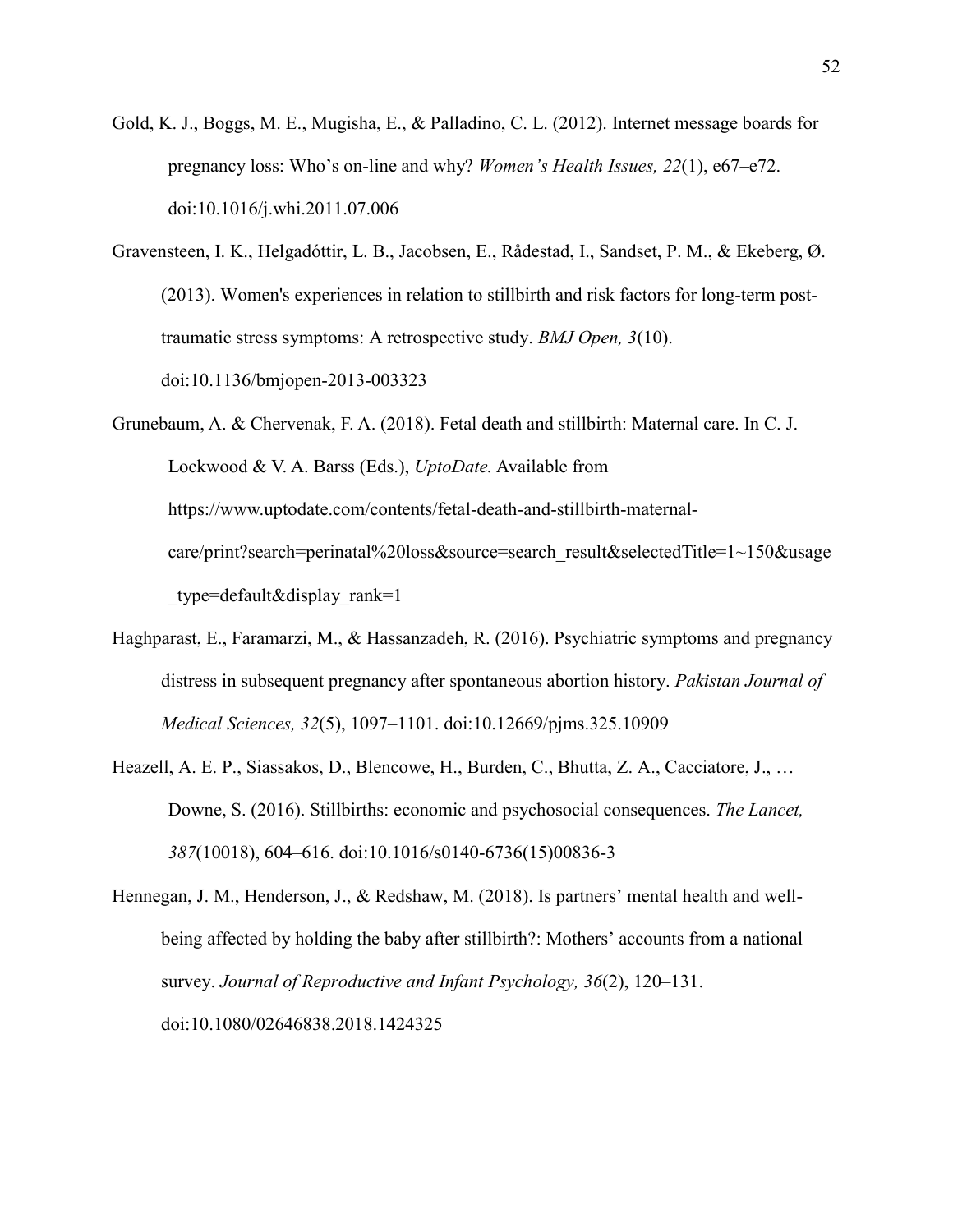- Hutti, M. H., Armstrong, D. S., Myers, J. A., & Hall, L. A. (2015). Grief intensity, psychological well-being, and the intimate partner relationship in the subsequent pregnancy after a perinatal loss. *Journal of Obstetric, Gynecologic & Neonatal Nursing, 44*(1), 42–50. doi:10.1111/1552-6909.12539
- Hutti, M. H., Myers, J. A., Hall, L. A., Polivka, B. J., White, S., Hill, J., … Kloenne, E. (2018). Predicting need for follow-up due to severe anxiety and depression symptoms after perinatal loss. *Journal of Obstetric, Gynecologic & Neonatal Nursing, 47*(2), 125–136. doi:10.1016/j.jogn.2018.01.0032
- Hutti, M. H., Myers, J., Hall, L. A., Polivka, B. J., White, S., Hill, J., … Grisanti, M. M. (2017). Predicting grief intensity after recent perinatal loss. *Journal of Psychosomatic Research, 101*, 128–134. doi:10.1016/j.jpsychores.2017.07.016
- Hutti, M. H., Polivka, B., White, S., Hill, J., Clark, P., Cooke, C., … Abell, H. (2016). Experiences of nurses who care for women after fetal loss. *Journal of Obstetric, Gynecologic & Neonatal Nursing, 45*(1), 17–27. doi:10.1016/j.jogn.2015.10.010
- Johnson, J. E., Price, A. B., Kao, J. C., Fernandes, K., Stout, R., Gobin, R. L., & Zlotnick, C. (2016). Interpersonal psychotherapy (IPT) for major depression following perinatal loss: A pilot randomized controlled trial. *Archives of Women's Mental Health, 19*(5), 845–859. doi:10.1007/s00737-016-0625-5
- Johnson, O. P., & Langford, R. W. (2015). A randomized trial of a bereavement intervention for pregnancy loss. *Journal of Obstetric, Gynecologic & Neonatal Nursing, 44*(4), 492–499. doi:10.1111/1552-6909.12659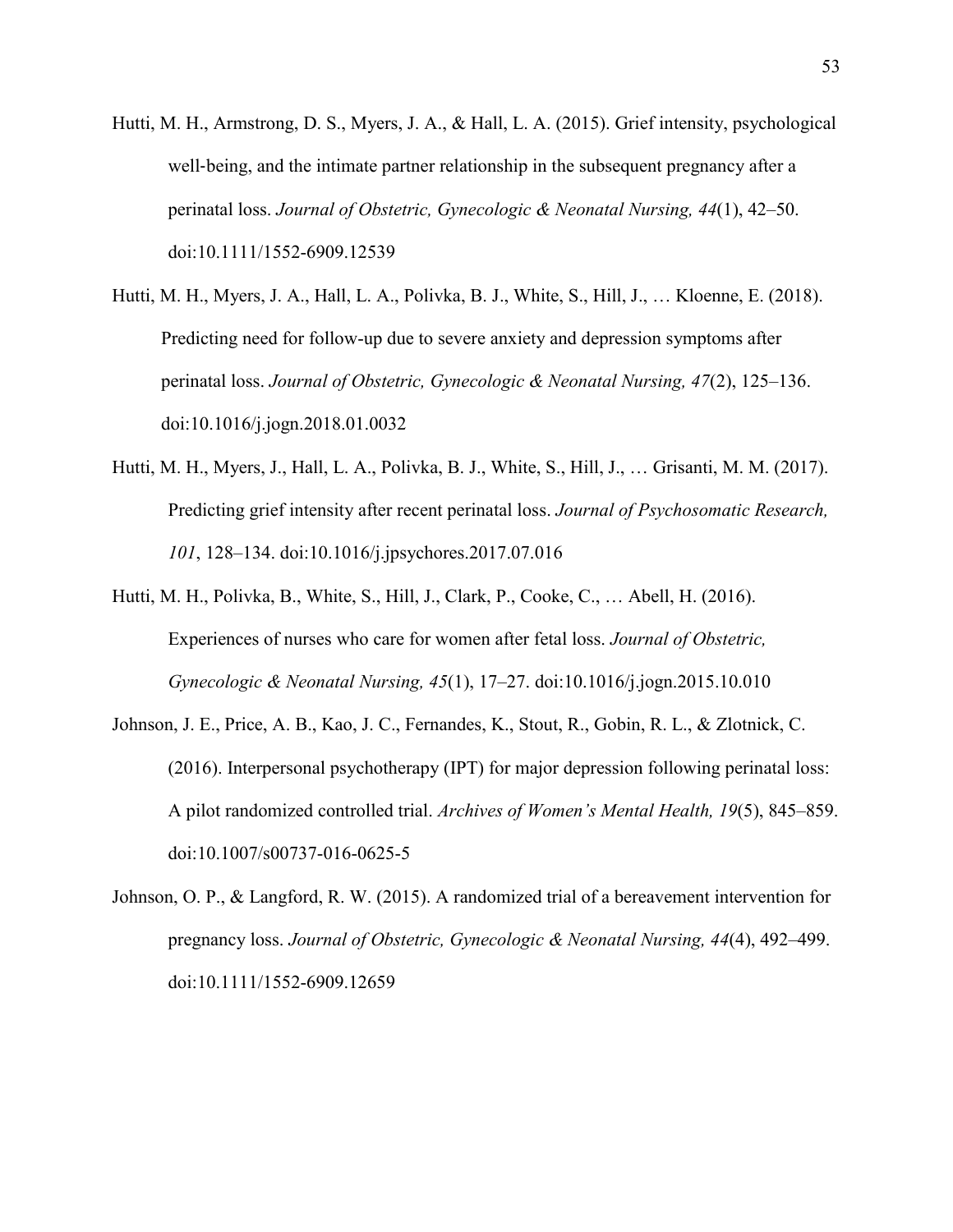- Kinsey, C. B., Baptiste-Roberts, K., Zhu, J., & Kjerulff, K. H. (2013). Effect of previous miscarriage on the maternal birth experience in the first baby study. *Journal of Obstetric, Gynecologic & Neonatal Nursing, 42*(4), 442–450. doi:10.1111/1552-6909.12216
- Koopmans, L., Wilson, T., Cacciatore, J., & Flenady, V. (2013). Support for mothers, fathers and families after perinatal death. *Cochrane Database of Systematic Reviews,* (6). doi:10.1002/14651858.cd000452.pub3
- MacDorman, M.F., & Gregory, E. C. (2015). Fetal and perinatal mortality: United States, 2013. *National Vital Statistics Reports 64*(8), 887-896. Retrieved from https://www.cdc.gov/nchs/data/nvsr/nvsr64/nvsr64\_08.pdf
- March of Dimes. (2019). Peristats. Retrieved from https://www.marchofdimes.org/peristats/Peristats.aspx
- Moore, S. E., & Côté-Arsenault, D. (2017). Navigating an uncertain journey of pregnancy after perinatal loss. *Illness, Crisis & Loss, 26*(1), 58–74. doi:10.1177/1054137317740802
- Murphy, F., & Philpin, S. (2010). Early miscarriage as "matter out of place": An ethnographic study of nursing practice in a hospital gynaecological unit. *International Journal of Nursing Studies, 47*(5), 534–541. doi:10.1016/j.ijnurstu.2009.10.011
- Nakano, Y., Akechi, T., Furukawa, T. A., & Sugiura-Ogasawara, M. (2013). Cognitive behavior therapy for psychological distress in patients with recurrent miscarriage. *Psychology Research and Behavior Management, 6*, 37–43. doi:10.2147/prbm.s44327
- Nuzum, D., Meaney, S., & O'Donoghue, K. (2018). The impact of stillbirth on bereaved parents: A qualitative study. *Plos One, 13*(1). doi:10.1371/journal.pone.0191635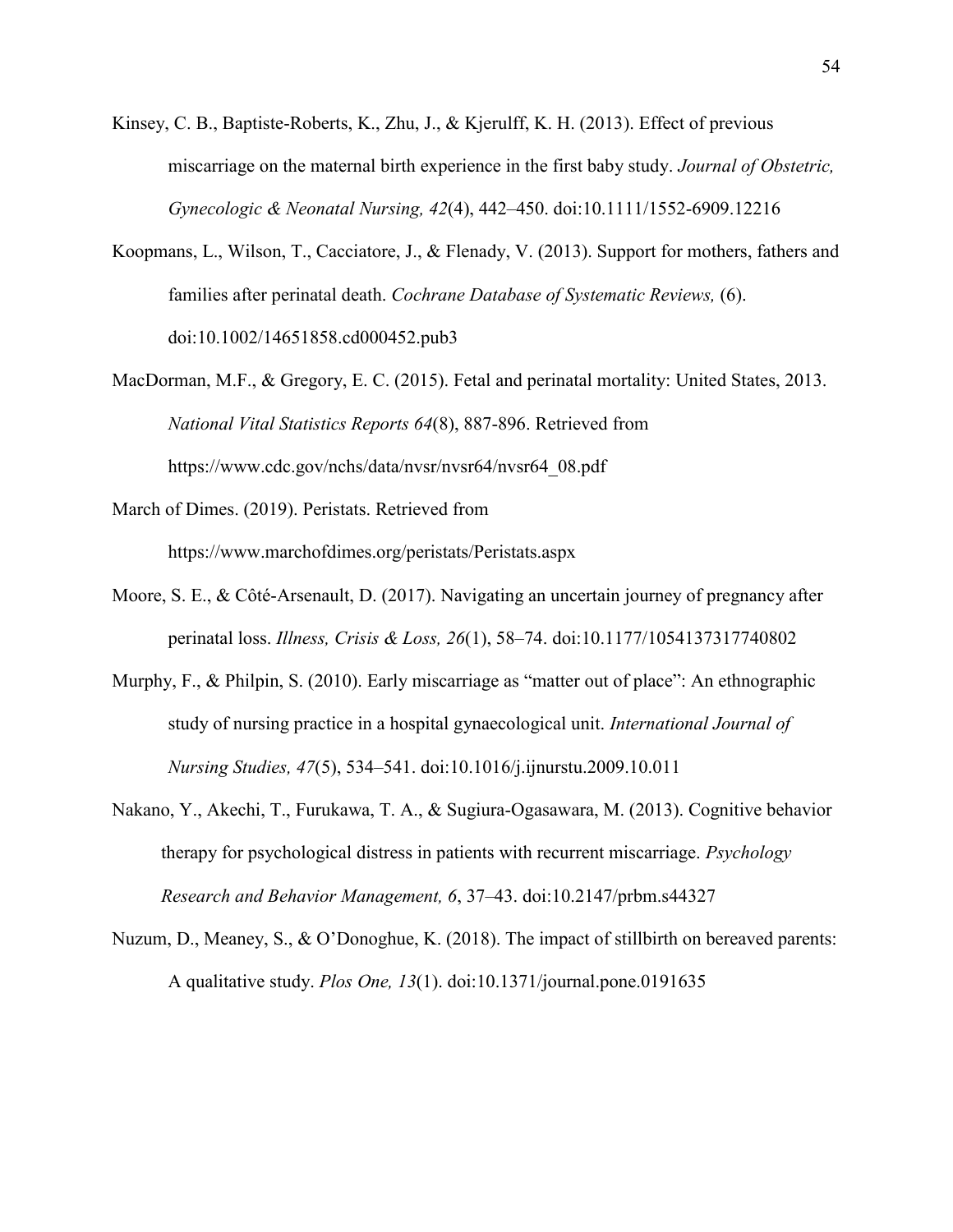- Ockhuijsen, H. D. L., van den Hoogen, A., Boivin, J., Macklon, N. S., & de Boer, F. (2015). Exploring a self-help coping intervention for pregnant women with a miscarriage history. *Applied Nursing Research, 28*(4), 285–292. doi:10.1016/j.apnr.2015.01.002
- Ogwulu, C. B., Jackson, L. J., Heazell, A. E. P., & Roberts, T. E. (2015). Exploring the intangible economic costs of stillbirth. *BMC Pregnancy and Childbirth, 15*(1). doi:10.1186/s12884-015-0617-x
- Polit, D. F. & Beck, C. T. (2018). *Essentials of nursing research: Appraising evidence for nursing practice* (9<sup>th</sup> ed.). Philadelphia, PA: Wolters Kluwer.
- Sapra, K. J., Buck Louis, G. M., Sundaram, R., Joseph, K. S., Bates, L. M., Galea, S., & Ananth, C. V. (2016). Signs and symptoms associated with early pregnancy loss: findings from a population-based preconception cohort*. Human Reproduction, 31*(4), 887–896. doi:10.1093/humrep/dew010
- Schreiber, C. A., Chavez, V., Whittaker, P. G., Ratcliffe, S. J., Easley, E., & Barg, F. K. (2016). Treatment decisions at the time of miscarriage diagnosis. *Obstetrics and Gynecology*, *128*(6), 1347–1356. http://doi.org/10.1097/AOG.0000000000001753
- Séjourné, N., Callahan, S., & Chabrol, H. (2010). Support following miscarriage: What women want. *Journal of Reproductive and Infant Psychology, 28*(4), 403–411. doi:10.1080/02646830903487375
- Siassakos, D., Jackson, S., Gleeson, K., Chebsey, C., Ellis, A., & Storey, C. (2017). All bereaved parents are entitled to good care after stillbirth: a mixed-methods multicentre study (INSIGHT). *BJOG: An International Journal of Obstetrics & Gynaecology, 125*(2), 160– 170. doi:10.1111/1471-0528.14765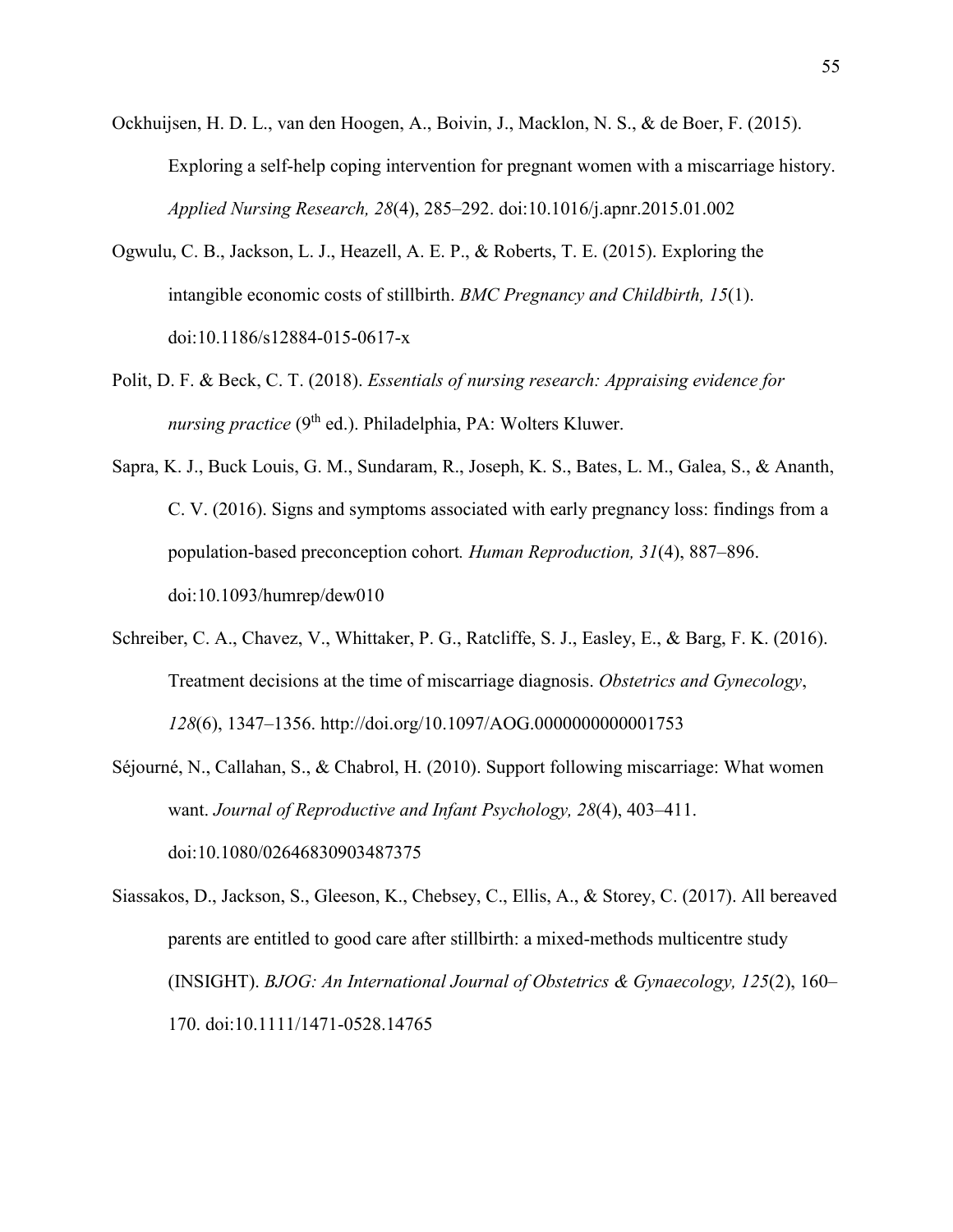- Swanson, K. M. (1991). Empirical development of a middle range theory of caring. *Nursing Research, 40*(3), 161-166. doi:10.1097/00006199-199105000-00008
- Swanson, K. M. (1993). Nursing as informed caring for the well-being for others. *Image: The Journal of Nursing Scholarship, 25*(4), 352-357. doi:10.1111/j.1547-5069.1993.tb00271.x
- Swanson, K. M. (1999). Research-based practice with women who have had miscarriages. *The Journal of Nursing Scholarship, 31*(4), 339-345. doi:10.1111/j.1547-5069.1999.tb00514.x
- Üstündağ Budak, A. M., Larkin, M., Harris, G., & Blissett, J. (2015). Mothers' accounts of their stillbirth experiences and of their subsequent relationships with their living infant: An interpretative phenomenological analysis. *BMC Pregnancy and Childbirth, 15*(1), 263. doi:10.1186/s12884-015-0700-3
- Wright, P. M., Shea, D. M., & Gallagher, R. (2014). From seed to tree: Developing community support for perinatally bereaved mothers. *Journal of Perinatal Education, 23*(3), 151– 154. doi:10.1891/1058-1243.23.3.151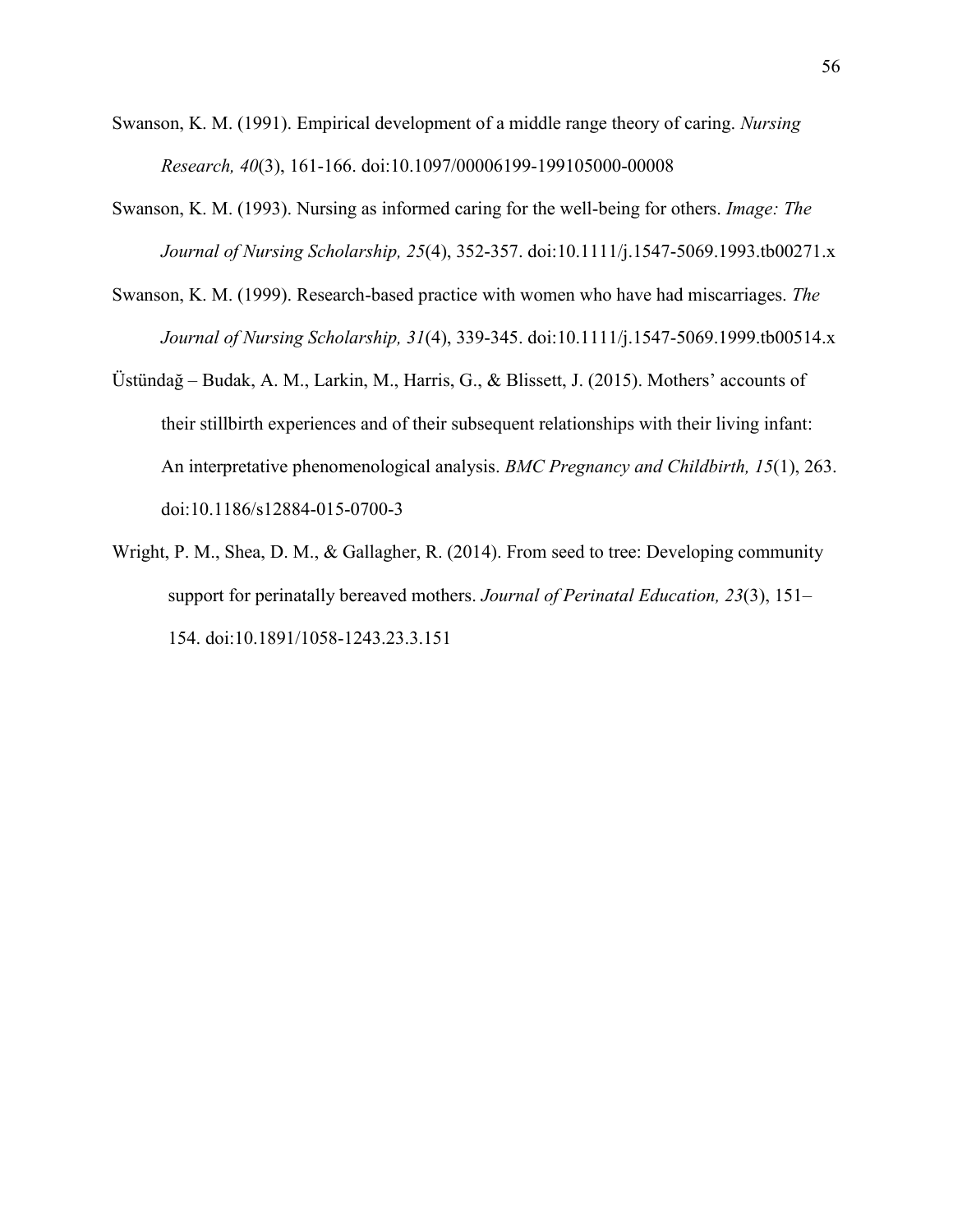# *Appendix*

#### *Literature review matrix*

| Source:                |                                                                                       |                              |                              |
|------------------------|---------------------------------------------------------------------------------------|------------------------------|------------------------------|
|                        | Côté-Arsenault, D., Schwartz, K., Krowchuk, H., & McCoy, T. P. (2014). Evidence-based |                              |                              |
|                        | intervention with women pregnant after perinatal loss. MCN, The American Journal of   |                              |                              |
|                        | Maternal/Child Nursing, 39(3), 177-186. doi:10.1097/nmc.000000000000024               |                              |                              |
| <b>Purpose/Sample</b>  | Design                                                                                | <b>Results</b>               | <b>Strengths/Limitations</b> |
|                        | (Method/Instruments)                                                                  |                              |                              |
| <b>Purpose:</b>        | Mixed methods study.                                                                  | When controlling for         | <b>Strengths:</b>            |
| Primary aim: To        | Phase I determined the                                                                | baseline outcome and         | • Phase II sample size       |
| examine the            | components of the                                                                     | covariate, Phase II          | was adequate to              |
| practicality and       | intervention in Phase II                                                              | showed no                    | detect group                 |
| acceptability of a     | via feedback and                                                                      | differences between          | differences (i.e.            |
| caring-based nurse     | suggestions of                                                                        | the intervention and         | demographics,                |
| home visit for         | participants $(n=8)$ in                                                               | control groups               | obstetrical history          |
| women pregnant         | Phase I. Phase II, a                                                                  | regarding ranks for          | and meaning of past          |
| after a previous       | two-group randomized                                                                  | depression scores,           | losses).                     |
| perinatal loss.        | trial that utilized the                                                               | quality of prenatal          | • Study was guided by        |
| Secondary aim:         | revised intervention                                                                  | attachment and               | Swanson's 1991               |
| To provide a safe      | components from                                                                       | satisfaction with            | Theory of Caring             |
| environment that       | Phase I where the                                                                     | social support.              | • Study utilized an          |
| normalizes             | control group $(n=11)$                                                                | Though, the                  | evidence-based               |
| pregnancy after a      | received pregnancy                                                                    | intervention group           | intervention with            |
| previous loss,         | information booklets                                                                  | had a significantly          | multi-phased testing         |
| reduce anxiety         | on the same schedule                                                                  | higher predicted mean        | and mixed method             |
| and depression via     | as the intervention                                                                   | of satisfaction              | evaluation                   |
| stress reduction       | group $(n=13)$ , which                                                                | $(p=0.0019)$ with            | • Randomization of           |
| skills and nurture     | received six home                                                                     | increased weeks of           | groups and repeated          |
| prenatal               | visits. Home visits for                                                               | gestational age.             | measures design              |
| attachment.            | the intervention group                                                                | Components of the            |                              |
|                        | consisted of an                                                                       | home visit were              | <b>Limitations:</b>          |
| <b>Sample/Setting:</b> | experienced obstetric                                                                 | ranked by the                | • Study was limited          |
| Pregnant women         | advanced practice                                                                     | intervention group on        | since it required an         |
| who were healthy,      | nurse getting to know                                                                 | a scale of 0 to 4,           | experienced                  |
| at least 21 years      | each woman and where                                                                  | where the home visit         | maternity advanced           |
| old, able to read,     | she was emotionally                                                                   | ranked as most liked         | practice nurse to            |
| speak and write        | with the current                                                                      | and helpful                  | carry out the                |
| English, receiving     | pregnancy, providing                                                                  | $(mean=3.8)$ , followed      | intervention                 |
| prenatal care with     | anxiety-reducing                                                                      | by relaxation $(3.57)$ ,     | • Small overall sample       |
| a history of at        | coping skills,                                                                        | pregnancy diary $(3.0)$ ,    | sizes (i.e. Phase I,         |
| least one perinatal    | promoting use of a                                                                    | problem-solving              | n=8 and Phase II,            |
| loss (miscarriage,     | pregnancy diary,                                                                      | $(3.0)$ , I messages $(2.5)$ | $n=24$                       |
| stillbirth or          | offering information on                                                               |                              |                              |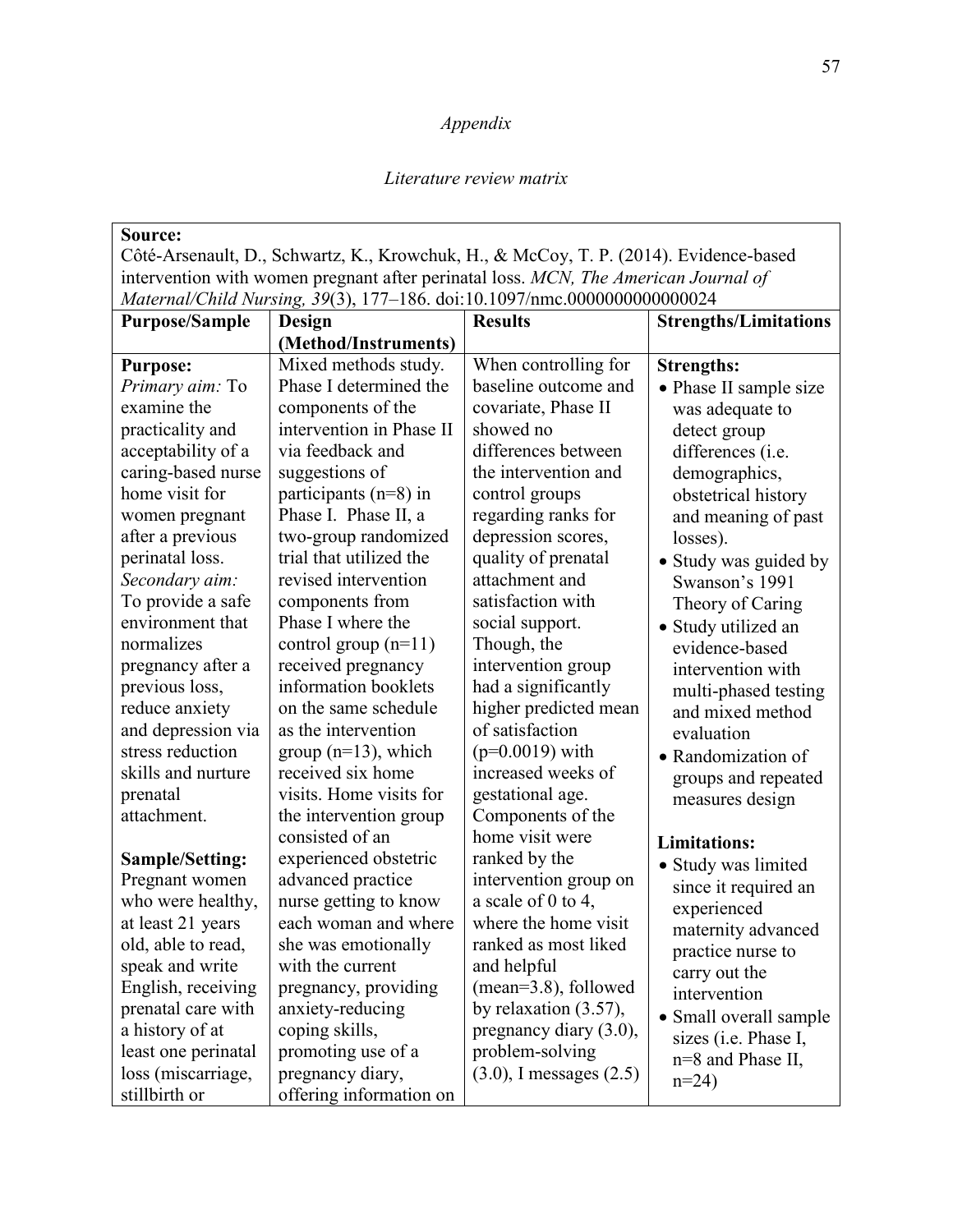| neonatal death)<br>recruited from<br>obstetric practices<br>in central and<br>western New<br>York (Phase I,<br>$n=8$ ; Phase II,<br>$n=24$ ). Exclusion<br>criteria: women<br>with medical<br>conditions or fetal<br>diagnoses that<br>precluded any<br>chance of a<br>healthy baby,<br>multiple gestation<br>past twins and<br>uncontrolled<br>medical or mental<br>illness. Phase II<br>criteria were the<br>same as Phase I<br>with the exception<br>of participants<br>were recruited<br>before feeling<br>fetal movement.<br><b>Johns Hopkins</b><br><b>Evidence</b><br><b>Appraisal</b><br><b>Strength: I</b><br><b>Quality: Good</b> | topics of interest, and<br>upholding confidence<br>in the woman's<br>capability to focus on<br>positive events, reduce<br>anxiety and endure<br>through the pregnancy.<br>Data was collected<br>from all participants in<br>Phase II at baseline,<br>22-24 weeks' gestation<br>and 32-34 weeks'<br>gestation. | and daily fetal<br>movements $(2.43)$ .<br><b>Conclusion:</b><br>Caring-based home<br>visits where women<br>are provided with<br>tools and taught skills<br>to help reduce their<br>anxiety provide a<br>feasible and<br>acceptable<br>intervention for<br>pregnant women who<br>have previously<br>experienced a<br>pregnancy loss. | • Most study<br>participants were<br>Caucasian, therefore,<br>generalizability is<br>limited<br>• The intervention,<br>home visits, were<br>time consuming |
|---------------------------------------------------------------------------------------------------------------------------------------------------------------------------------------------------------------------------------------------------------------------------------------------------------------------------------------------------------------------------------------------------------------------------------------------------------------------------------------------------------------------------------------------------------------------------------------------------------------------------------------------|---------------------------------------------------------------------------------------------------------------------------------------------------------------------------------------------------------------------------------------------------------------------------------------------------------------|--------------------------------------------------------------------------------------------------------------------------------------------------------------------------------------------------------------------------------------------------------------------------------------------------------------------------------------|------------------------------------------------------------------------------------------------------------------------------------------------------------|
| <b>Author Recommendations:</b>                                                                                                                                                                                                                                                                                                                                                                                                                                                                                                                                                                                                              |                                                                                                                                                                                                                                                                                                               |                                                                                                                                                                                                                                                                                                                                      |                                                                                                                                                            |
|                                                                                                                                                                                                                                                                                                                                                                                                                                                                                                                                                                                                                                             |                                                                                                                                                                                                                                                                                                               |                                                                                                                                                                                                                                                                                                                                      |                                                                                                                                                            |

While caring-based home visits may provide pregnant women who have previously experienced a perineal loss, valuable skills to cope with the feelings of anxiety related to a new pregnancy, further research is needed on diverse pregnant women who have previously experienced a pregnancy loss; as well as, measurement of women's confidence with their pregnancy during the intervention.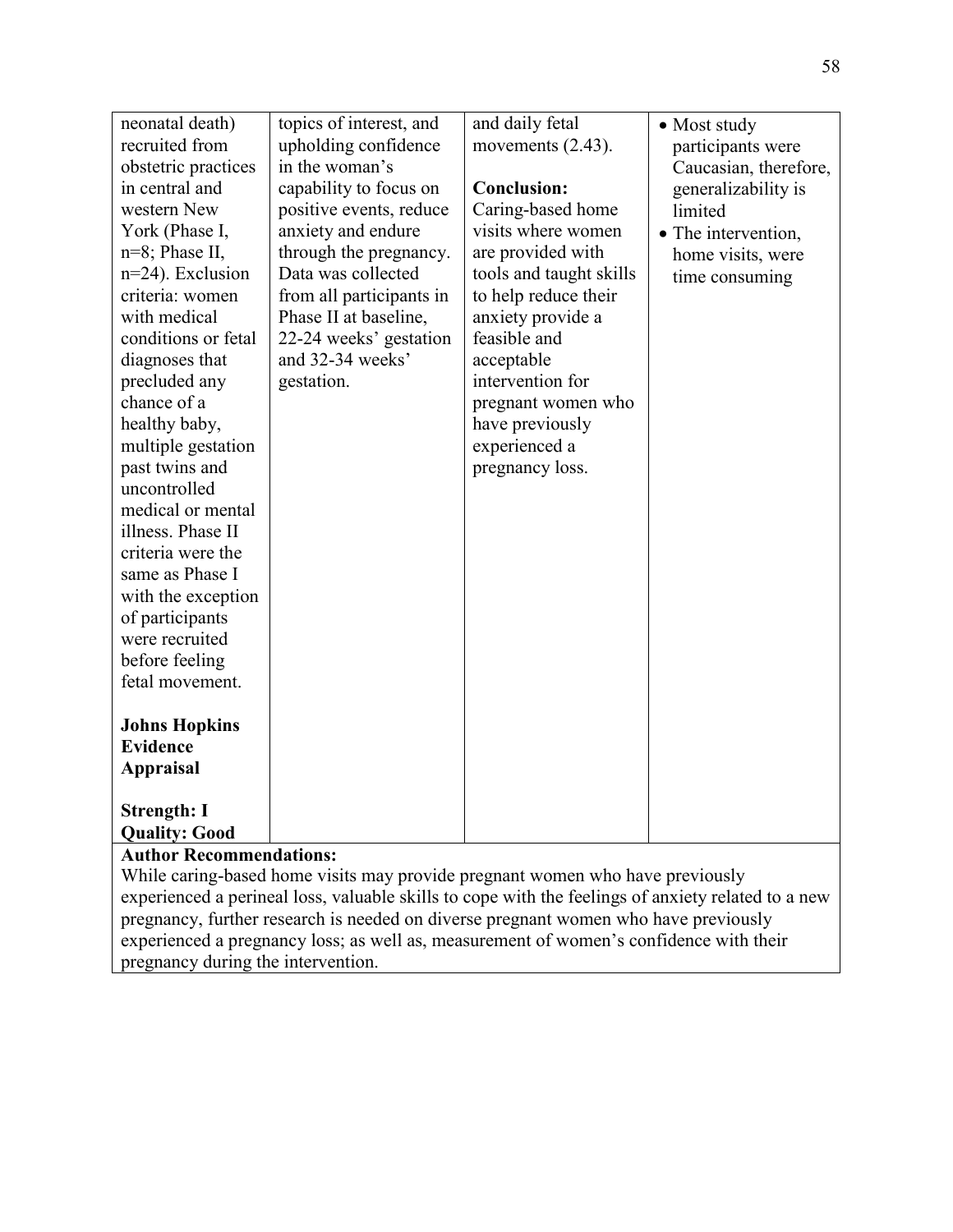#### **Implications:**

- Caring-based home visits provided by an experienced obstetric advanced practice nurse may be a feasible and acceptable intervention for women with a previous pregnancy loss
- Additional ways to support women who have experienced a pregnancy loss might include: oTeaching anxiety-reducing skills
	- o Utilizing the caring process
	- oContinuity of care and providing care with consistent providers
	- o Acknowledging pregnancy anxiety, listening and providing support to women following loss to help normalize experience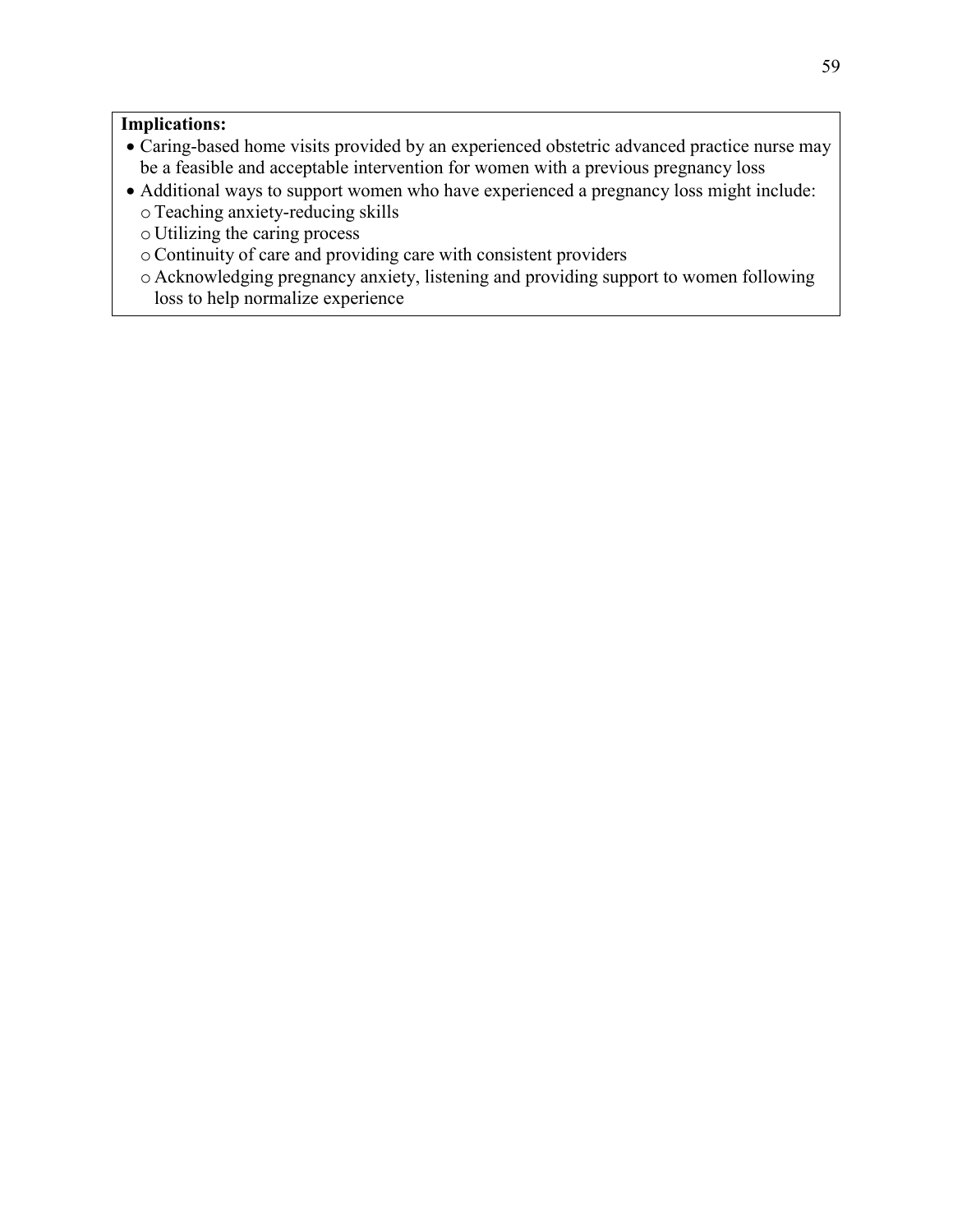#### **Source:**

Johnson, J. E., Price, A. B., Kao, J. C., Fernandes, K., Stout, R., Gobin, R. L., & Zlotnick, C. (2016). Interpersonal psychotherapy (IPT) for major depression following perinatal loss: A pilot randomized controlled trial. *Archives of Women's Mental Health, 19*(5), 845–859. doi:10.1007/s00737-016-0625-5

| <b>Purpose/Sample</b>  | Design                  | <b>Results</b>           | <b>Strengths/Limitations</b> |
|------------------------|-------------------------|--------------------------|------------------------------|
|                        | (Method/Instruments)    |                          |                              |
| <b>Purpose:</b>        | Randomized control      | CSQ treatment            | <b>Strengths:</b>            |
| To examine the         | pilot study.            | satisfaction scores      | • First study of its         |
| feasibility,           | Participants were       | were higher in the IPT   | kind that looked             |
| acceptability and      | randomly assigned to    | than in the CWD          | specifically at              |
| preliminary            | either an intervention  | group ( $p=0.001$ , 95 % | providing and                |
| efficacy of an         | group that received IPT | $CI$ ).                  | evaluating treatment         |
| adapted                | customized for          |                          | for MDD to women             |
| interpersonal          | perinatal loss or the   | End of Treatment         | who have                     |
| psychotherapy          | control group that      | Questionnaire scores     | experienced                  |
| (IPT) in women         | received a generalized  | were significantly       | perinatal loss               |
| who have               | cognitive behavior      | higher scores in the     | • Comprehensive              |
| experienced            | treatment focused       | IPT than in the CWD      | study that examined          |
| perinatal loss who     | Coping with             | group ( $p=0.03$ ).      | many aspects                 |
| have preexisting       | Depression (CWD).       |                          | including feasibility,       |
| major depressive       | Both groups received 2  | <b>HRSD</b> scores       | acceptability, time to       |
| disorder (MDD).        | individual and 12       | increased significantly  | MDD recovery,                |
|                        | group treatment         | in both groups over      | depressive                   |
| <b>Sample/Setting:</b> | sessions.               | time $(p<0.001)$ ;       | symptoms, grief,             |
| Convenience            |                         | however, there were      | social and                   |
| sample of women        | Assessments using the   | no significant           | interpersonal                |
| $(n=50)$ between       | listed instruments      | differences between      | variables                    |
| the ages of 18 and     | occurred for both       | the groups when          |                              |
| 50 who had been        | groups at baseline,     | HRSD and BDI             | <b>Limitations:</b>          |
| previously             | during treatment weeks  | scores were averaged     | • Pilot study, not a         |
| diagnosed for          | 4 and 8, immediately    | over the study.          | fully powered study          |
| MDD and had            | post treatment and 3    |                          | • Small sample size          |
| experienced a          | and 6 months after      | SAS social role          |                              |
| perinatal loss in      | treatment ended.        | impairment scores        |                              |
| the last 2 weeks to    |                         | decreased                |                              |
| 18 months.             | Instruments:            | significantly            |                              |
|                        | · Data measuring rates  | $(p=0.001)$ , and        |                              |
| <b>Johns Hopkins</b>   | of attendance,          | MSPSS social support     |                              |
| <b>Evidence</b>        | support person          | scores improved          |                              |
| Appraisal:             | attendance, and drop    | trend-significantly      |                              |
| <b>Strength: I</b>     | out                     | $(p=0.06)$ from          |                              |
|                        | • Client Satisfaction   | baseline to 6-month      |                              |
| <b>Quality: Good</b>   | Questionnaire-          | follow-up in IPT;        |                              |
|                        | Revised (CSQ)           | neither of these         |                              |
|                        |                         | improved in CWD.         |                              |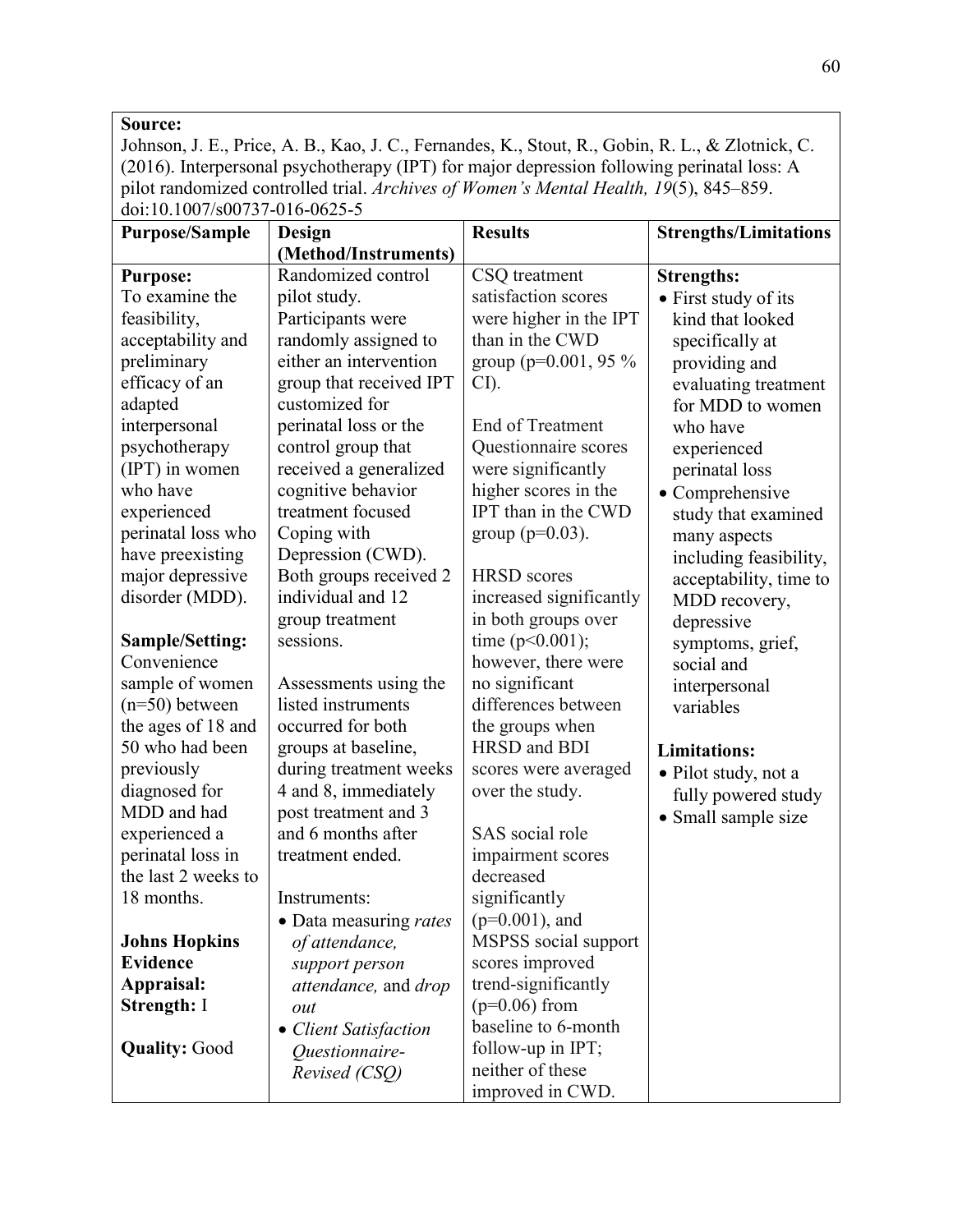## **Author Recommendations:**

To develop an efficacious treatment specific to women who suffer MDD and have experienced a perinatal loss, further study should include a full-scale RCT.

#### **Implications:**

IPT recognizes a personal problem or a traumatic event and addresses it by helping the individual improve their communication skills, change relationship expectations and build their support system through the use of education, personal exploration, communication, and self-reflection. IPT can be adapted specifically for perinatal loss and may be a helpful therapy for persons with major depressive disorder.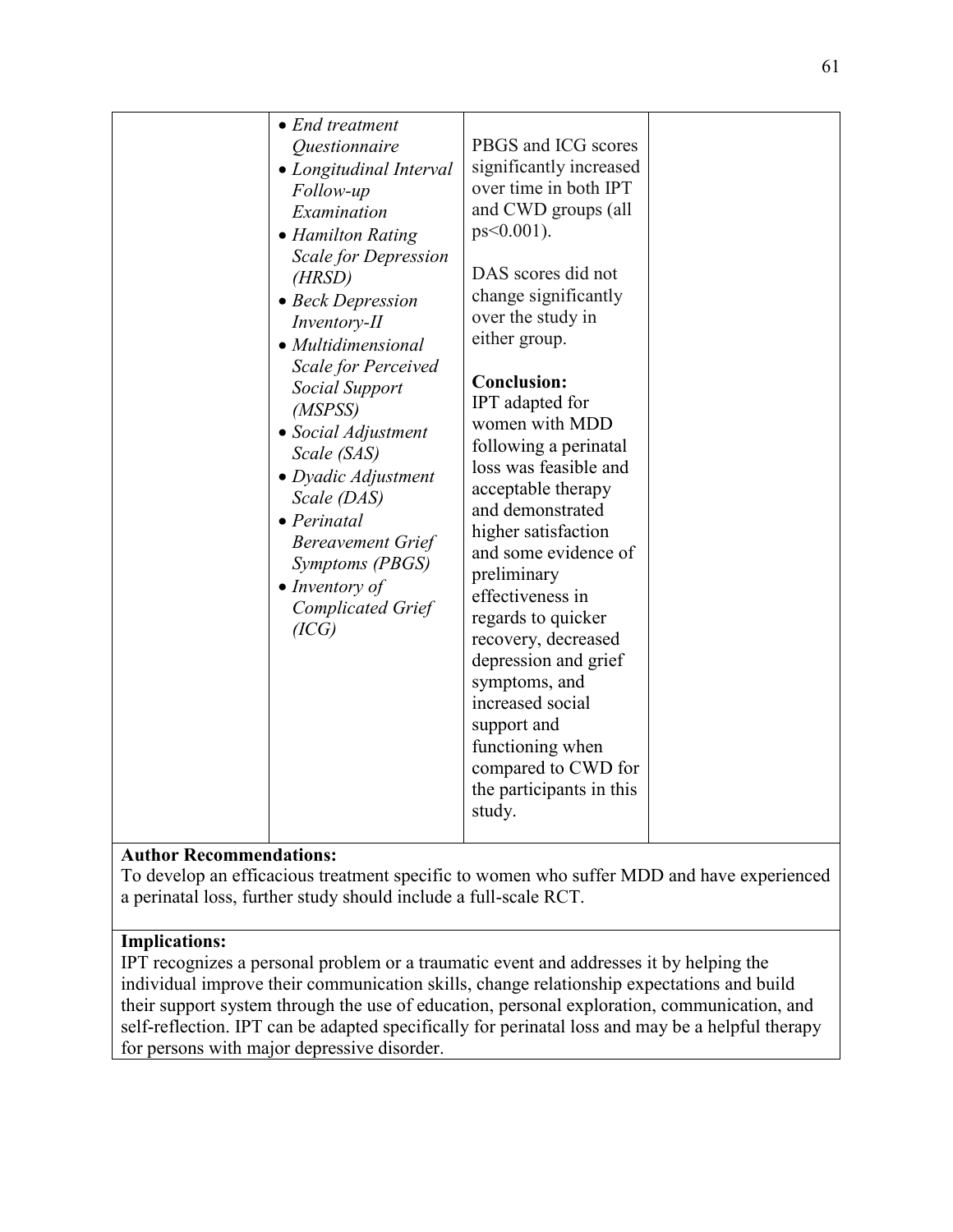## **Source:**

Johnson, O. P., & Langford, R. W. (2015). A randomized trial of a bereavement intervention for pregnancy loss. *Journal of Obstetric, Gynecologic & Neonatal Nursing, 44*(4), 492–499. doi:10.1111/1552-6909.12659

| <b>Purpose/Sample</b>  | Design                   | <b>Results</b>          | <b>Strengths/Limitations</b> |
|------------------------|--------------------------|-------------------------|------------------------------|
|                        | (Method/Instruments)     |                         |                              |
| <b>Purpose:</b>        | Randomized control       | Women in both the       | <b>Strengths:</b>            |
| To determine if        | trial.                   | control and the         | • Study included             |
| implementing a         | Participants were        | intervention groups     | diverse racial and           |
| structured             | randomly assigned to     | showed levels of grief  | low-income sample            |
| bereavement            | either a control group   | in the moderate range   | • Intervention was           |
| intervention           | or the intervention      | $(M=111.7, SD=22.9)$    | structured protocol          |
| immediately            | group who received a     | and there was no        | which utilized               |
| following              | bereavement              | difference between      | standardized                 |
| miscarriage            | intervention including:  | the groups regarding    | guidelines                   |
| decreases              | $(1)$ prompt             | active grieving and     | $\bullet$ RCT                |
| grieving.              | identification and       | difficulty in coping.   | • Intervention was           |
|                        | marking of the           | However, results        | immediate                    |
| <b>Sample/Setting:</b> | participant's room and   | concerning levels of    | $\bullet$ Results of         |
| Convenience            | chart for                | despair showed a        | intervention were            |
| sample of women        | acknowledgement of       | statistically           | measured soon after          |
| $(n=40)$ who were      | the loss, $(2)$ offer of | significant difference  | the intervention             |
| experiencing a         | spiritual or religious   | between the two         |                              |
| miscarriage            | support services, $(3)$  | groups, whereas, the    | <b>Limitations:</b>          |
| between 12 and 19      | respect of special       | treatment group         | • Small sample               |
| $6/7$ weeks            | requests such as prayer, | exhibited significantly | • There was no further       |
| gestation, able to     | baptism, ceremony, (4)   | decreased intensities   | follow up after the          |
| read and write         | a flower seed packet of  | of despair $(p<.001)$ . | two-week clinic visit        |
| English or             | remembrance to be        |                         | to determine                 |
| Spanish, and able      | planted at home, (5)     | <b>Conclusion:</b>      | longitudinal effects         |
| to complete all        | plush teddy bear, (6)    | Instituting a           | of intervention over         |
| study forms with       | other physical           | structured              | time                         |
| minimal                | mementos, if             | bereavement program     |                              |
| assistance who         | applicable, (7)          | which is implemented    |                              |
| sought care at an      | participation in a       | immediately when a      |                              |
| obstetric              | naming ceremony and      | woman seeks care for    |                              |
| emergency              | (8) a sympathy card.     | a miscarriage may       |                              |
| department of          | The intervention group   | benefit women by        |                              |
| 350-bed county         | also received a 15-      | helping them work       |                              |
| hospital in a large    | minute phone call a      | through the grieving    |                              |
| city in the south-     | week later where the     | process and result in   |                              |
| central United         | bereavement              | prevention of despair.  |                              |
| <b>States</b>          | intervention was         |                         |                              |
|                        | reinforced, their loss   |                         |                              |
|                        | was validated, and they  |                         |                              |
|                        | were reminded to seek    |                         |                              |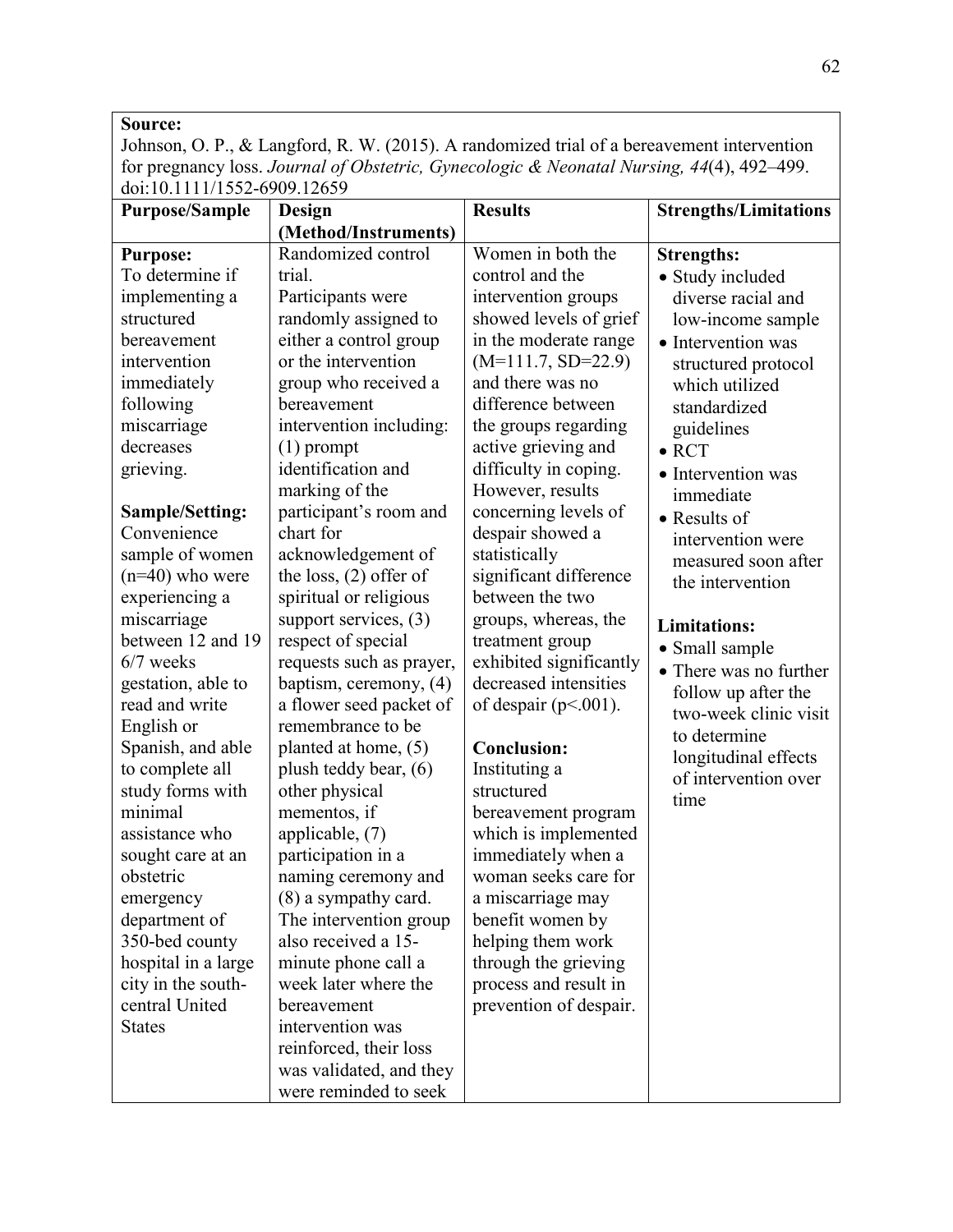| <b>Johns Hopkins</b> | support. The control         |  |
|----------------------|------------------------------|--|
| <b>Evidence</b>      | group only received the      |  |
| Appraisal:           | usual, routine ED care       |  |
| Strength:            | focusing on pain             |  |
|                      | management and               |  |
| <b>Quality:</b>      | physical stability.          |  |
| Good                 | The Perinatal Grief          |  |
|                      | Scale (PGS) was              |  |
|                      | administered two             |  |
|                      | weeks later at routine       |  |
|                      | clinic follow up             |  |
|                      | appointment to both          |  |
|                      | groups.                      |  |
|                      |                              |  |
|                      | <i>PGS</i> is a 33-item tool |  |
|                      | to screen for intense        |  |
|                      | grief. It is divided into    |  |
|                      | 3 subscales: (1) Grief,      |  |
|                      | (2) Difficulty coping,       |  |
|                      | and $(3)$ Despair that       |  |
|                      | contain 11 items each        |  |
|                      |                              |  |

## **Author Recommendations:**

Study should be replicated using a larger, more diverse sample from numerous settings over a longitudinal time period. A national registry of fetal losses should be established and maintained, so there is a greater understanding of the extent of the problem. Bereavement support programs should be instituted in all settings were women experiencing pregnancy loss are cared for and staff caring for these women should be educated on bereavement care.

## **Implications:**

Perinatal loss is a very personal experience. Research shows that women who experience a perinatal loss at an early gestation may experience loss and levels of grief similarly to women who experience loss at later gestations or of a neonate. Women of all gestations can benefit from receiving support through the employment of a structured bereavement program.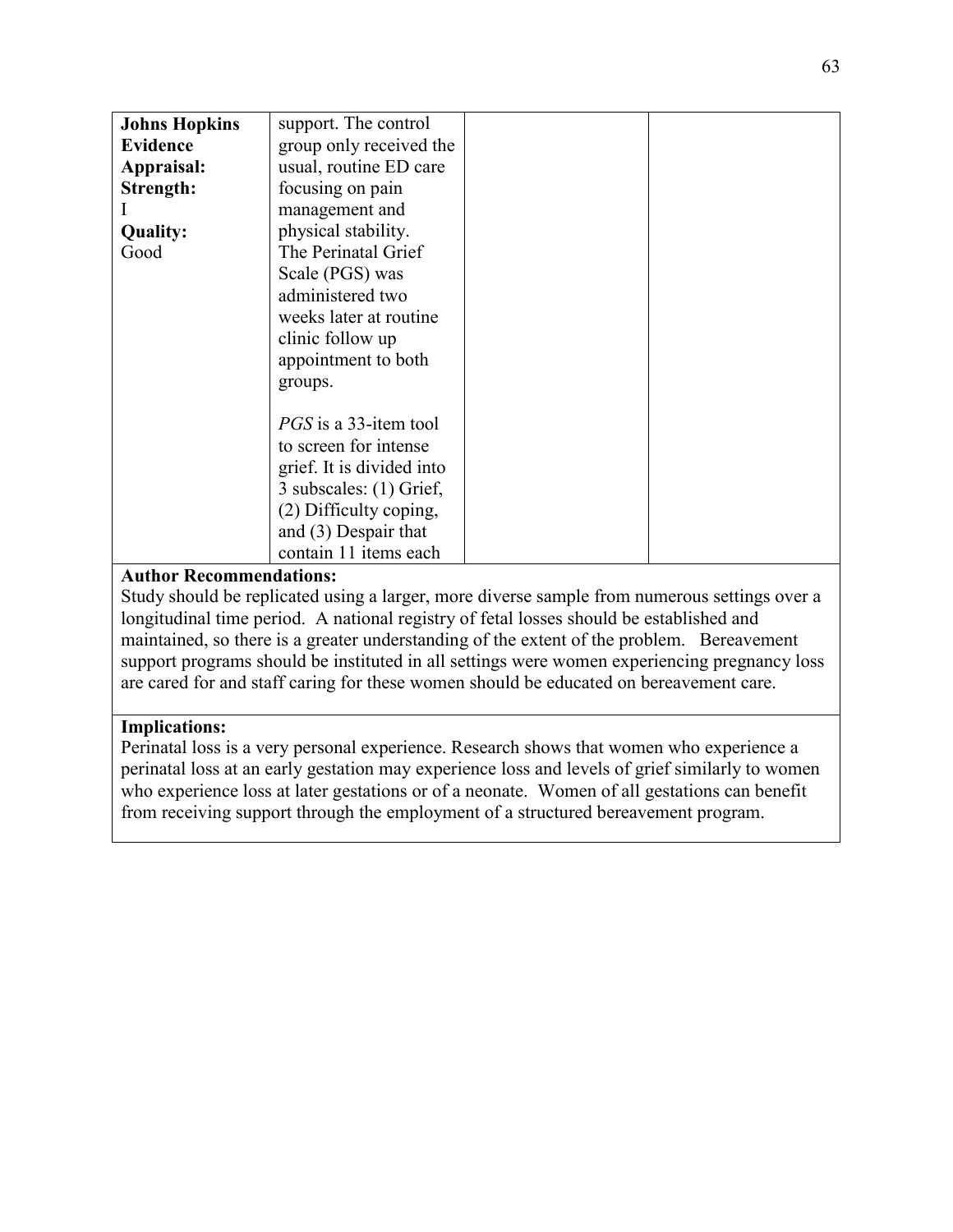## **Source:**

Haghparast, E., Faramarzi, M., & Hassanzadeh, R. (2016). Psychiatric symptoms and pregnancy distress in subsequent pregnancy after spontaneous abortion history. *Pakistan Journal of Medical Sciences*, *32*(5), 1097–1101. http://doi.org/10.12669/pjms.325.10909

| <b>Purpose/Sample</b>                                                                                                                                                                                                                                                                    | Design<br>(Method/Instruments)                                                                                       | <b>Results</b>                                                                                                                                                                                                                                                                                                                                                      | <b>Strengths/Limitations</b>                                                                                                                                |
|------------------------------------------------------------------------------------------------------------------------------------------------------------------------------------------------------------------------------------------------------------------------------------------|----------------------------------------------------------------------------------------------------------------------|---------------------------------------------------------------------------------------------------------------------------------------------------------------------------------------------------------------------------------------------------------------------------------------------------------------------------------------------------------------------|-------------------------------------------------------------------------------------------------------------------------------------------------------------|
| <b>Purpose:</b><br>To assess the<br>implications of a<br>spontaneous<br>abortion history                                                                                                                                                                                                 | Case-Control Study.<br>Comparison between<br>two groups of women.<br>One group having had<br>a spontaneous abortion  | "Women with<br>spontaneous abortion<br>history had<br>significantly higher<br>mean of many<br>subscales of SCL-90                                                                                                                                                                                                                                                   | <b>Strengths:</b><br>The data supported the<br>conclusion that<br>pregnancy distress was<br>higher in women with                                            |
| has on women's<br>psychiatric<br>symptoms and                                                                                                                                                                                                                                            | history one year prior<br>and the other group<br>having not had any                                                  | (depression, anxiety,<br>somatization,                                                                                                                                                                                                                                                                                                                              | spontaneous abortion<br>history than controls.                                                                                                              |
| pregnancy distress<br>in subsequent<br>pregnancy less<br>than one years<br>after spontaneous<br>abortion.                                                                                                                                                                                | spontaneous abortion<br>history.<br><b>Both Groups</b><br>completed the<br>Symptom Checklist-<br>90-Revised (SCL-90- | obsessive-<br>compulsiveness,<br>interpersonal<br>sensitivity,<br>psychoticism,<br>hostility, paranoid,<br>and Global Severity                                                                                                                                                                                                                                      | <b>Limitations:</b><br>The cross-sectional<br>nature of the study<br>prevents any<br>conclusion regarding<br>causality. The study<br>did not assess         |
| <b>Sample/Setting:</b><br>Pregnant women<br>from Babol city<br>$(N=100)$ with<br>spontaneous<br>abortion history<br>during a year<br>prior, between<br>September 2014<br>and May 2015.<br><b>Johns Hopkins</b><br><b>Evidence</b><br>Appraisal:<br><b>Strength: Level</b><br>$\mathbf H$ | R) and pregnancy<br><b>Distress Questionnaire</b><br>(PDQ).                                                          | Index) more than<br>women without<br>spontaneous abortion<br>history. Also, women<br>with spontaneous<br>abortion history had<br>significantly higher<br>mean of two subscales<br>of PDQ concerns<br>about birth and the<br>baby, concerns about<br>emotions and<br>relationships) and<br>total PDQ more than<br>women without<br>spontaneous abortion<br>history." | psychiatric disorders in<br>terms of clinical<br>significance, but only<br>in relation to specific<br>pregnancy concerns<br>that women are<br>experiencing. |
| <b>Quality: Good</b>                                                                                                                                                                                                                                                                     |                                                                                                                      | <b>Conclusion:</b><br>Pregnant women with<br>less than a year after<br>spontaneous abortion<br>history are at risk of<br>psychiatric symptoms                                                                                                                                                                                                                       |                                                                                                                                                             |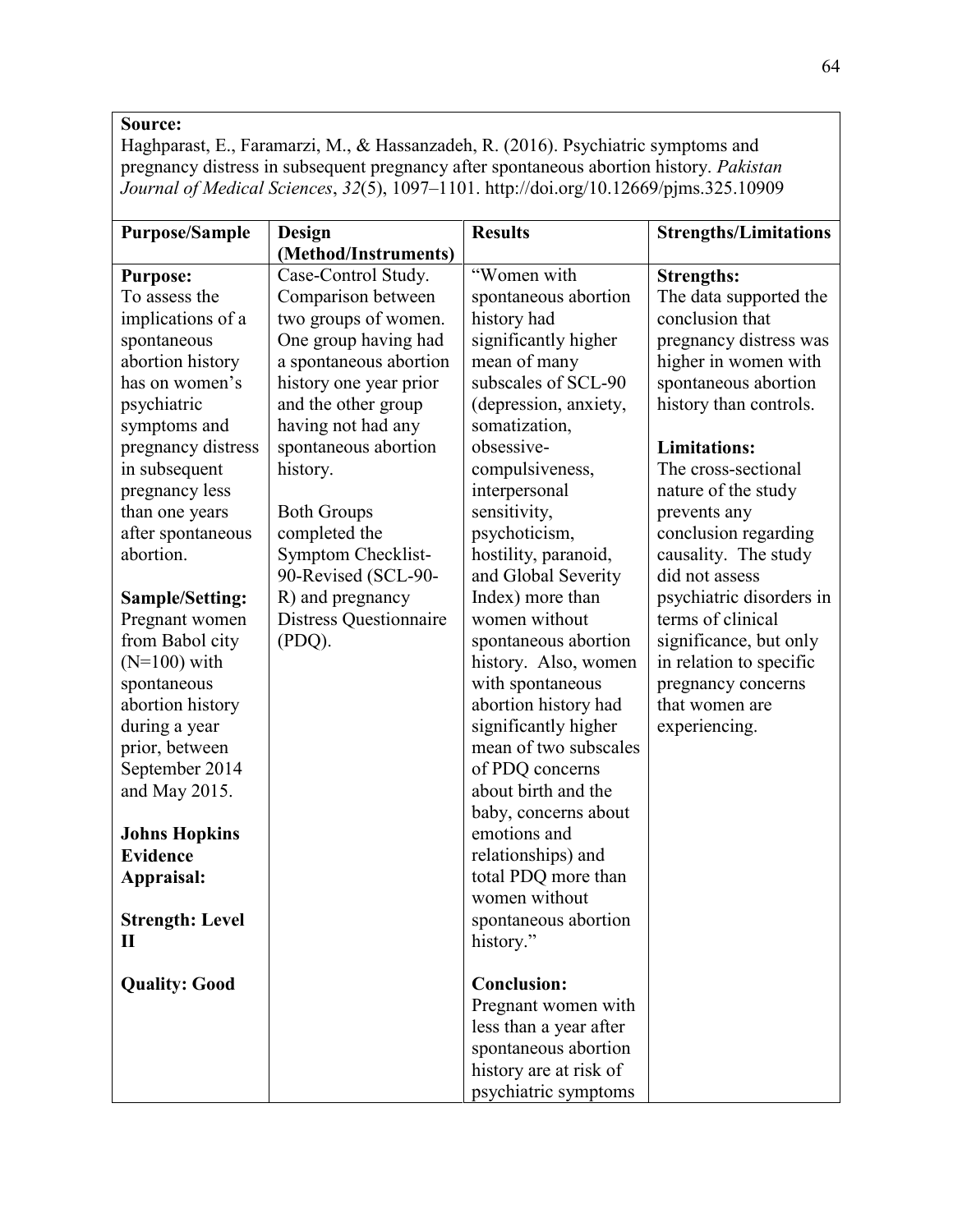| and pregnancy          |
|------------------------|
| distress more than     |
| controls. This study   |
| supports those         |
|                        |
| implications for       |
| planning the post      |
| spontaneous abortion   |
| psychological care for |
| women, especially      |
| women who wanted       |
| to be pregnant during  |
| the 12 months after    |
| spontaneous            |
| abortion."             |

#### **Author Recommendations:** None

## **Implications:**

Pregnant women with spontaneous abortion history reported higher psychiatric symptoms and pregnancy distress than women without spontaneous abortion history. Because spontaneous abortion may put in doubt a women's sense of self-worthiness; women who are pregnant after spontaneous abortion can have the feeling of loss of control; approximately 50% of women who have spontaneous abortion may conceive within a year following their loss. Psychotherapy can reduce the complications of pregnancy.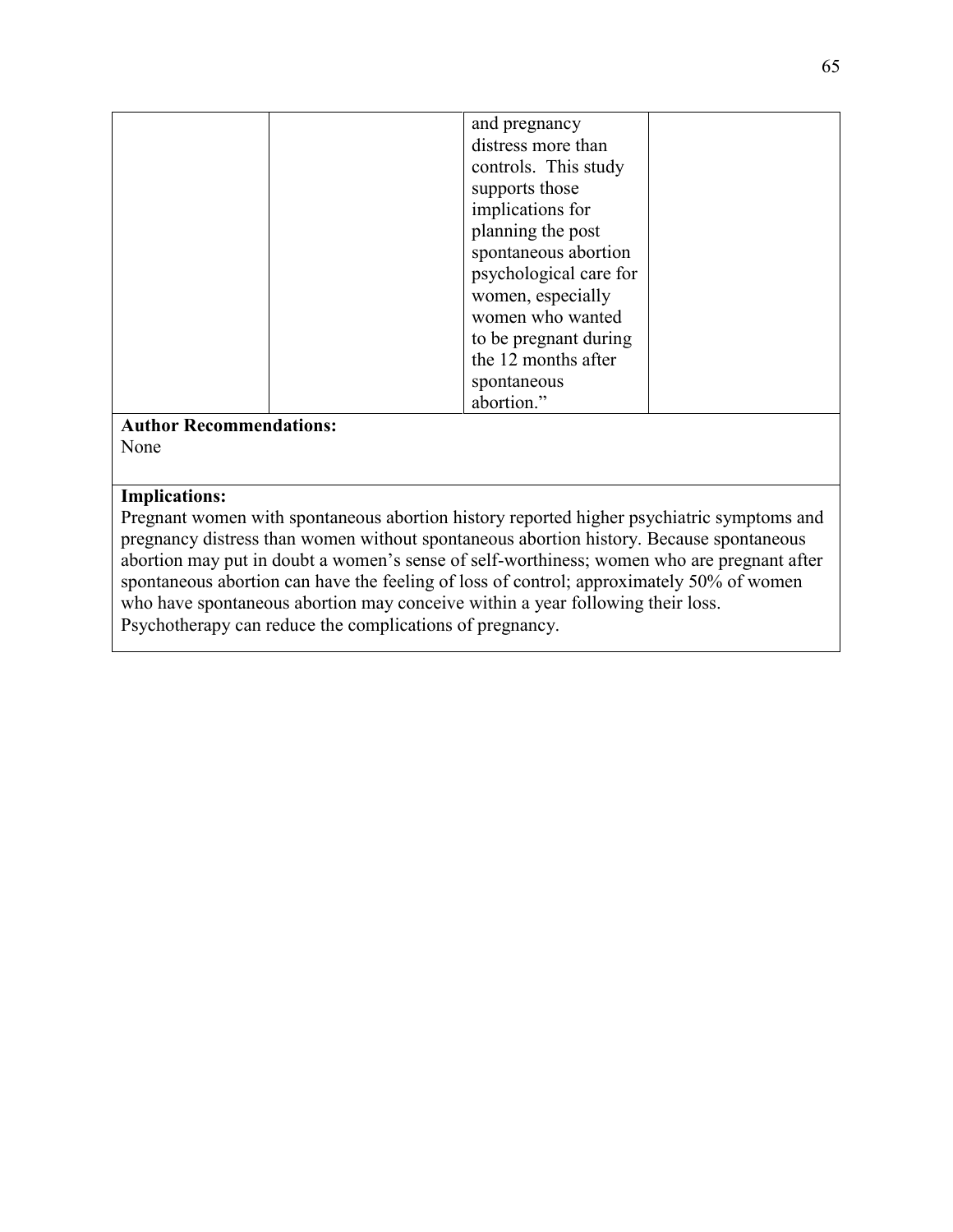#### **Source:**

Cheung, C., Chan, C., & Ng, E. (2013). Stress and anxiety-depression levels following firsttrimester miscarriage: A comparison between women who conceived naturally and women who conceived with assisted reproduction. *BJOG: An International Journal of Obstetrics & Gynaecology, 120*(9), 1090–1097. doi: 10.1111/1471-0528.12251

| <b>Purpose/Sample</b>  | Design                       | <b>Results</b>         | <b>Strengths/Limitations</b>  |
|------------------------|------------------------------|------------------------|-------------------------------|
|                        | (Method/Instruments)         |                        |                               |
| <b>Purpose:</b>        | Prospective cohort           | There were             | <b>Strengths:</b>             |
| In women who           | study                        | significantly higher   | There was consistency in      |
| have had a             | Semi-structured              | scores (GHQ-12 and     | using a single designated     |
| miscarriage the        | interviews using two         | IES-R) in the assisted | research nurse in all         |
| purpose was to         | standard questionnaires      | reproductive group     | recruitment, completion of    |
| compare the            | at $1, 4$ , and $12$ weeks   | than the scores in the | the questionnaires, and       |
| psychological          | after diagnosis of first-    | natural conception     | follow-up interviews. The     |
| impact between         | trimester miscarriage:       | group at both 4        | subjects were all followed-up |
| those who              | 12-item General<br>$\bullet$ | weeks and 12 weeks     | by telephone interviews       |
| conceived              | Health                       | after miscarriage.     | when unable attend in         |
| naturally and          | Questionnaire                | They also indicate     | person, as scheduled.         |
| those who              | (GHQ-12).                    | significantly higher   | All women were subjected to   |
| conceived with         | 22-item Revised<br>$\bullet$ | hyperarousal           | the same standardized         |
| assisted               | <b>Impact of Events</b>      | symptoms at 4 and      | questionnaire. Interviews     |
| reproduction.          | Scale (IES-R).               | 12 weeks in the        | may have a positive impact    |
|                        |                              | assisted reproduction. | on enhancing their            |
| <b>Sample/Setting:</b> |                              | This further indicates | psychological wellbeing after |
| Sample $N=150$         |                              | the traumatic effect   | the pregnancy loss as         |
| women (75 after        |                              | miscarriage in         | psychological intervention    |
| natural                |                              | women who have         | was offered to women who      |
| conception; 75         |                              | had miscarriages       | were at risk of developing    |
| after assisted         |                              | after assisted         | long-term morbidity.          |
| reproduction);         |                              | reproduction.          |                               |
| Setting at a           |                              |                        | <b>Limitations:</b>           |
| university-            |                              | <b>Conclusion:</b>     | There were variations in the  |
| affiliated tertiary    |                              | Subfertile women       | two groups of women in        |
| referral hospital at   |                              | who conceived after    | terms of age, marital status, |
| their reproduction     |                              | assisted reproduction  | and duration of pregnancy.    |
| clinic and their       |                              | had higher stress and  | The government policy only    |
| general                |                              | anxiety-depression     | offered assisted reproduction |
| gynecological unit     |                              | levels and             | treatment to legally married  |
|                        |                              | experienced more       | couples. Women in the         |
| <b>Johns Hopkins</b>   |                              | traumatic impact       | assisted reproduction group   |
| <b>Evidence</b>        |                              | from the first-        | were generally older, and had |
| Appraisal:             |                              | trimester miscarriage, | been married longer, as they  |
|                        |                              | than those women       | generally had a longer        |
| <b>Strength: Level</b> |                              | who had a              | duration of subfertility.     |
| Ш                      |                              | miscarriage after      | Women in the assisted         |
|                        |                              | natural conception.    | reproduction group were       |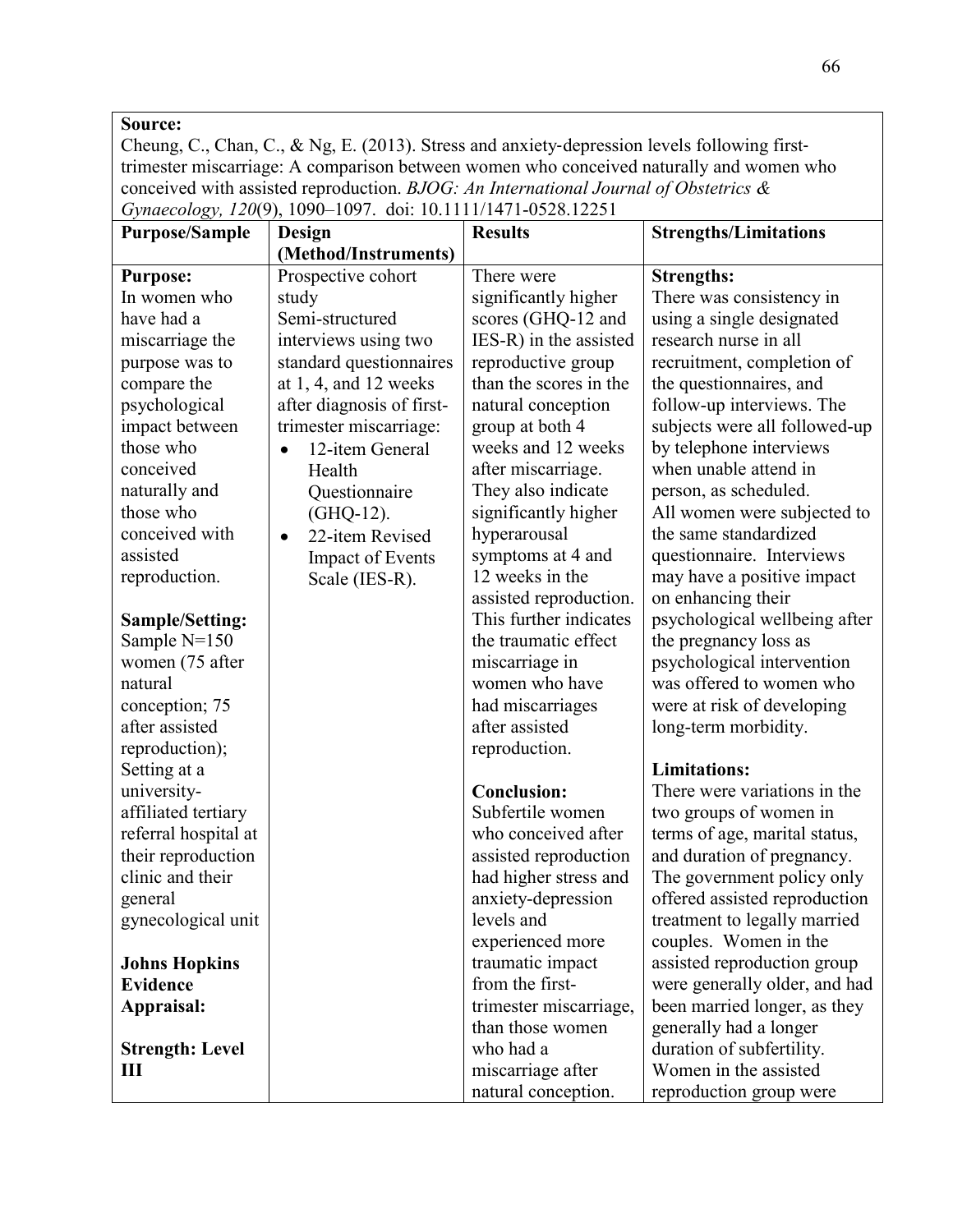| <b>Quality: Good</b> | Faster and greater     | arranged to have follow-up      |
|----------------------|------------------------|---------------------------------|
|                      |                        |                                 |
|                      | psychological          | ultrasounds for viability after |
|                      | intervention and       | successful treatment per        |
|                      | support would be       | protocol which usually          |
|                      | beneficial in women    | resulted in the diagnosis of    |
|                      | who have had a         | miscarriage made earlier in     |
|                      | miscarriage after      | this group. The length of the   |
|                      | assisted reproduction. | follow-up period was not        |
|                      |                        | long enough in this study to    |
|                      |                        | show a long-term impact and     |
|                      |                        | the study was isolated to       |
|                      |                        | Chinese women only.             |
|                      |                        |                                 |
|                      |                        |                                 |
|                      |                        |                                 |
|                      |                        |                                 |

## **Author Recommendations:**

In order to draw a better conclusion for differences in recovery after a miscarriage it would be important to study a longer duration for follow-up. A longitudinal observation would be helpful to gain a better understanding of the extent of the stress response and draw better conclusions.

#### **Implications:**

Health care providers should be aware of the increased negative impact on psychological well-being and quality of life when there are unsuccessful outcomes from assisted reproduction treatments. Psychological assessments should be added to typical medical follow up after a miscarriage. Further, bereavement and grief issues should be considered and explored with women following up after miscarriage, and referral for support groups and psychological therapy may beneficial, especially around 4 weeks after diagnosis of the miscarriage.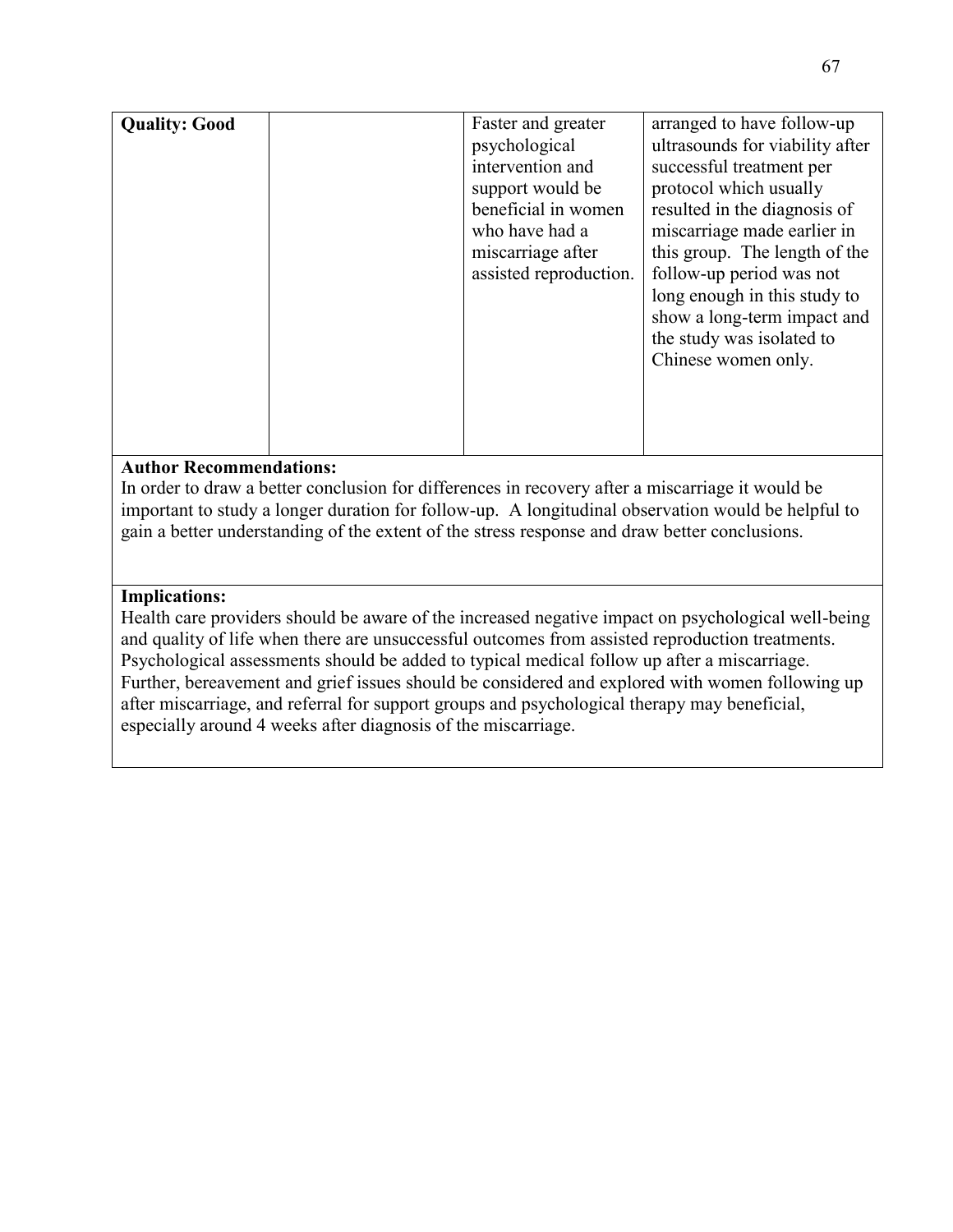## **Source:**

Diamond, R. M., & Roose, R. E. (2016). Development and evaluation of a peer support program for parents facing perinatal loss. *Nursing for Women's Health, 20*(2), 146–156. doi:10.1016/j.nwh.2016.02.001

| <b>Purpose/Sample</b>  | Design                   | <b>Results</b>         | <b>Strengths/Limitations</b> |
|------------------------|--------------------------|------------------------|------------------------------|
|                        | (Method/Instruments)     |                        |                              |
| <b>Purpose:</b>        | Data was collected       | Data was analyzed      | <b>Strengths:</b>            |
| To understand and      | using a qualitive        | qualitatively using    | · Qualitative manner         |
| document the           | manner via personal      | descriptive thematic   | of the study allowed         |
| perspectives of        | interview and written    | analysis by the        | for experiences and          |
| peer parents           | survey methods. Peer     | study's first author   | opinions of                  |
| giving support and     | parents $(n=13)$ were    | and confirmed by the   | participants to be           |
| parents receiving      | invited to an in-person  | study's second author. | understood                   |
| support within a       | focus group to discuss   | Four overlying         | • New information has        |
| peer support           | their experiences and    | themes appeared for    | been gained since no         |
| program for            | completed a short        | both the peer parents  | other known study            |
| perinatal              | survey at the end of the | and parents receiving  | provides feedback of         |
| bereavement.           | group. The peer          | support including: (1) | peer parents and             |
|                        | parents that were        | contact, (2) positive  | parents receiving            |
| <b>Sample/Setting:</b> | unable to attend the     | aspects of engaging in | support in peer              |
| Sample of peer         | focus group $(n=7)$ and  | the peer support       | perinatal                    |
| support parents        | all the participant      | program, $(3)$         | bereavement                  |
| $(n=13)$ and           | parents receiving        | difficulty engaging in | programs                     |
| parents receiving      | support, $(n=11)$ a      | the peer support       |                              |
| support $(n=11)$       | survey of open-ended     | program and $(4)$      | <b>Limitations:</b>          |
| from a perinatal       | questions was            | suggestions for the    | • Generalizations            |
| support program        | completed either online  | peer support program.  | cannot be made to a          |
| of a midsized          | or over the phone.       |                        | wider population             |
| level III hospital     | Questions for peer       | <b>Conclusion:</b>     | due to qualitative           |
| with 3 referring       | parents focused on       | Findings from the      | nature of study and          |
| hospitals in a         | contact between          | study imply perinatal  | due to fact that most        |
| suburban area of a     | parents (type and        | bereavement peer       | of the participants          |
| large midwestern       | frequency, experience    | support programs       | were female                  |
| city in the United     | participating in the     | benefit both parents   | • Since the peer             |
| <b>States</b>          | program,                 | receiving support and  | support program              |
|                        | recommendations for      | those giving it, as    | studied was                  |
| <b>Johns Hopkins</b>   | improving the program    | well as provide        | complementary to             |
| <b>Evidence</b>        | and advise participants  | clinicians and nurses  | the hospital's overall       |
| <b>Appraisal</b>       | would give to new peer   | an effective way to    | perinatal                    |
| Strength:              | parents. Questions for   | help parents who are   | bereavement                  |
| Ш                      | participants receiving   | experiencing or have   | program, other               |
|                        | support focused on the   | experienced perinatal  | organizations with a         |
| Quality:               | above questions in       | loss.                  | different structure          |
| Good                   | addition to perceived    |                        | may report different         |
|                        | helpfulness of the       |                        | finding and                  |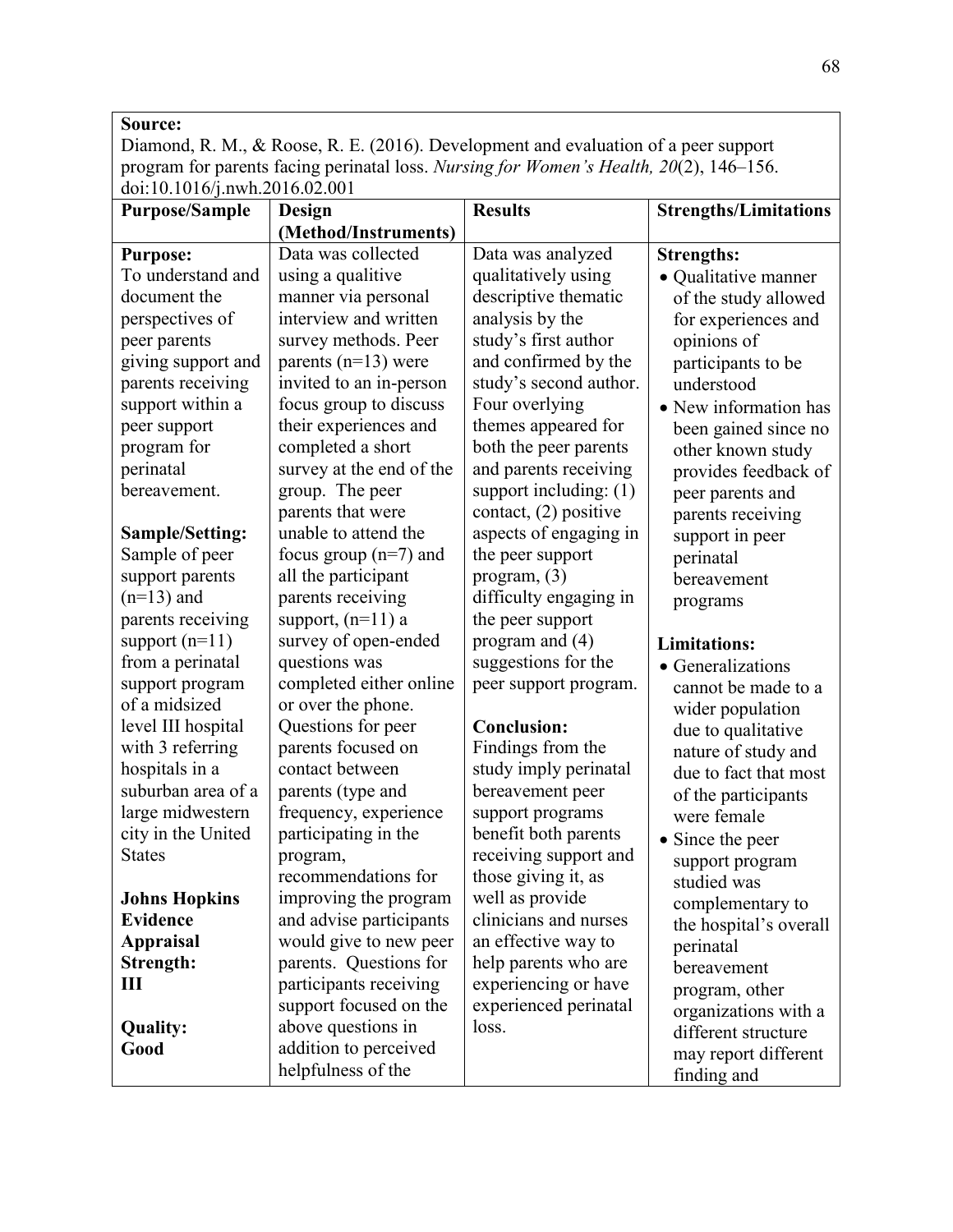| program and the peer | perceptions of        |
|----------------------|-----------------------|
| parents.             | participants          |
|                      | • Only peer parents   |
|                      | who participated in   |
|                      | the focus group and   |
|                      | survey were           |
|                      | included in the study |
|                      |                       |
|                      |                       |

## **Author Recommendations:**

Peer support perinatal bereavement programs can offer parents another option for receiving supportive services. Suggestions based on study findings for developing a peer support perinatal bereavement program include: (1) plan for face-to-face contact, (2) provide options for preferred contact, (3) plan for continued communication between program coordinators and parents, and (4) conduct targeted recruitment of fathers.

#### **Implications:**

- Peer support can be an effective means of providing support-enhancing interventions to improve the quality of care and outcomes
- Effective peer support programs provide structured training and support for volunteers, initial personal contact for peer parents and parent participants, flexibility for contact, ongoing support for volunteers and include fathers in outreach
- Pregnancy or perinatal loss is often not felt or perceived by other, which may leave parents feeling alone
- Share Pregnancy & Infant Loss Support, Inc. (SHARE) is a national organization for perinatal bereavement care that has developed a peer support program that educates and prepares parent volunteers to provide peer support to families experiencing loss called, Caring Companion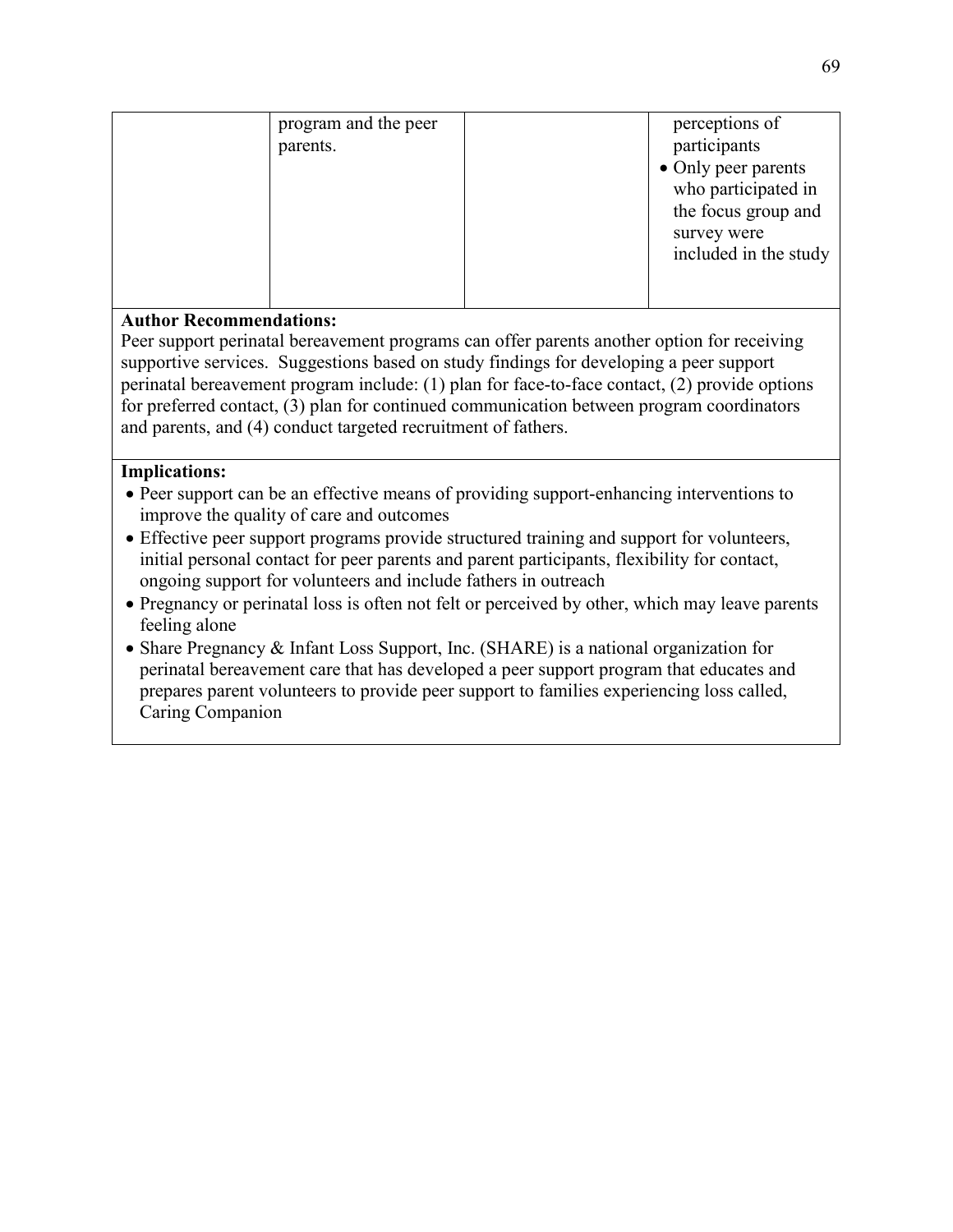## **Source:**

Ellis, A., Chebsey, C., Storey, C., Bradley, S., Jackson, S., Flenady, V., Heazell, A., … Siassakos, D. (2016). Systematic review to understand and improve care after stillbirth: A review of parents' and healthcare professionals' experiences. *BMC Pregnancy and Childbirth*, *16*(1). doi:10.1186/s12884-016-0806-2

| <b>Purpose/Sample</b>  | Design                  | <b>Results</b>             | <b>Strengths/Limitations</b> |
|------------------------|-------------------------|----------------------------|------------------------------|
|                        | (Method/Instruments)    |                            |                              |
| <b>Purpose:</b>        | Systematic review of    | Findings show that         | <b>Strengths:</b>            |
| To determine           | qualitative,            | behaviors and actions      | High amount of               |
| themes in order to     | quantitative, and       | of staff have a            | inclusivity using            |
| inform research,       | mixed-method studies    | memorable impact on        | multiple research            |
| training and           | using meta-summaries    | parents $(53%)$ whilst     | studies and types of         |
| improve care for       | studies of parents' and | staff described            | research. Limited            |
| patients who           | healthcare workers'     | emotional, knowledge       | location of studies to       |
| experience             | experience of maternity | and system-based           | improve usefulness           |
| stillbirth.            | bereavement care for    | barriers to providing      | and relevance in high-       |
|                        | stillbirth.             | effective care $(100\%)$ . | income western               |
|                        | Search terms            | Parents reported           | settings similar to          |
| <b>Sample/Setting:</b> | formulated using        | distress being caused      | areas desired to             |
| $N = 52$ studies       | SPIDER framework.       | by midwives hiding         | improve patient care         |
| (qualitative,          |                         | behind doing and           | for bereaved through         |
| quantitative, and      |                         | ritualizing guidelines     | fetal loss.                  |
| mixed-method           |                         | whilst staff described     |                              |
| summaries) of          |                         | distancing themselves      |                              |
| parents and            |                         | from parents and           |                              |
| healthcare             |                         | focusing on tasks as       | <b>Limitations:</b>          |
| professional           |                         | coping strategies.         | Limited to high-             |
| experiences of         |                         | Both parents and staff     | western studies does         |
| care after stillbirth  |                         | identified need to         | not transfer results and     |
| in high-income         |                         | improve training,          | generalize to other          |
| westernized            |                         | continuity of care,        | areas. Created large         |
| countries (Europe,     |                         | supportive systems $\&$    | themes that may              |
| North America,         |                         | structures, and clear      | represent aims of            |
| Australia, and         |                         | care pathways.             | studies more than            |
| South Africa).         |                         |                            | importance to parents.       |
|                        |                         | <b>Conclusion:</b>         |                              |
| <b>Johns Hopkins</b>   |                         | The understanding of       |                              |
| <b>Evidence</b>        |                         | the experiences of         |                              |
| Appraisal:             |                         | both parents and           |                              |
|                        |                         | healthcare workers of      |                              |
| <b>Strength: Level</b> |                         | stillbirth can help        |                              |
| Ш                      |                         | improve training,          |                              |
|                        |                         | care, and provide          |                              |
| <b>Quality: Good</b>   |                         | ideas for areas in         |                              |
|                        |                         | further research.          |                              |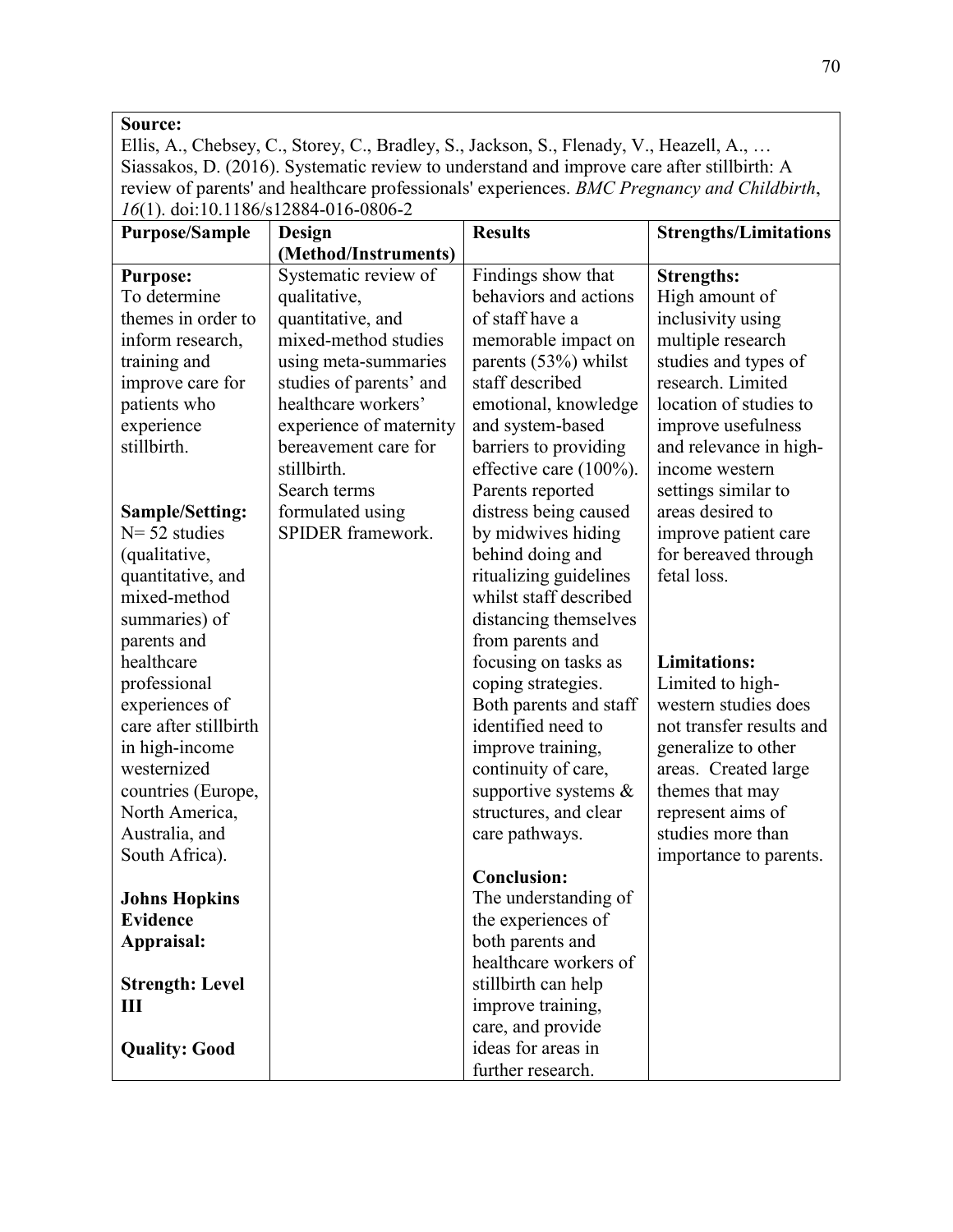## **Author Recommendations:**

Additional research is needed to determine the benefits and impact of specific training and implementation of care in families after fetal loss.

## **Implications:**

The creation of training and service provisions based on common themes could help improve psychological outcomes of parents.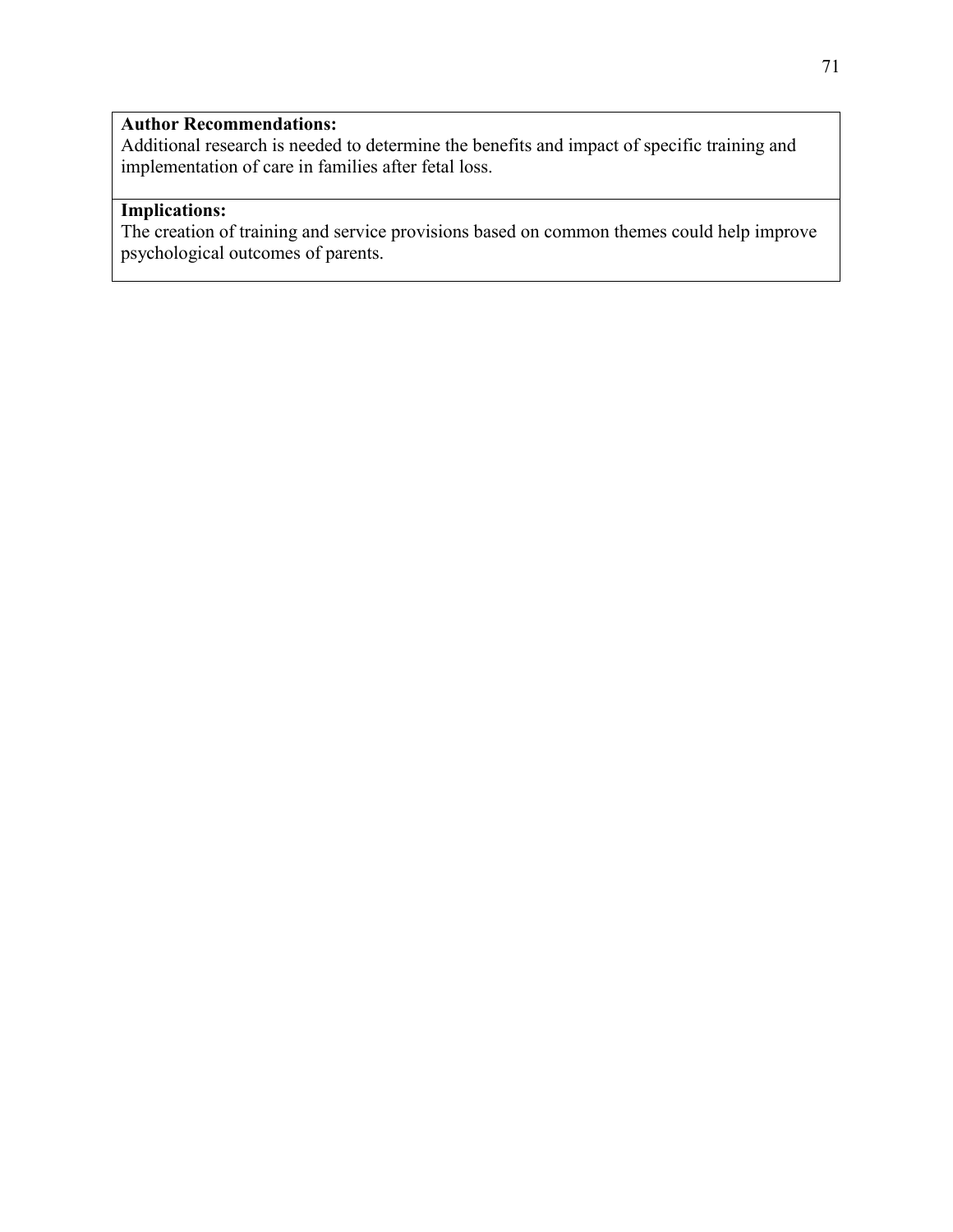Giannandrea, S. A., Cerulli, C., Anson, E., & Chaudron, L. H. (2013). Increased risk for postpartum psychiatric disorders among women with past pregnancy loss. *Journal of Women's Health*, *22*(9), 760–768. http://doi.org/10.1089/jwh.2012.4011

| <b>Purpose/Sample</b>  | Design                          | <b>Results</b>                           | <b>Strengths/Limitations</b> |
|------------------------|---------------------------------|------------------------------------------|------------------------------|
|                        | (Method/Instruments)            |                                          |                              |
| <b>Purpose:</b>        | Cross-sectional study           | 49% of participants                      | <b>Strengths:</b>            |
| To compare the         |                                 | reported a previous                      | The research was based       |
| depression and         | SCID (Semi-structured           | pregnancy loss                           | on mothers in a              |
| anxiety risk factors   | Clinical Interview) for         | (miscarriage,                            | postpartum well child        |
| in post-partum         | diagnostic for DSM-IV           | stillbirth, and/or                       | visit and not a mental       |
| women less than 14     | for diagnosis of                | induced abortion).                       | health setting which may     |
| months after           | depression, anxiety,            | Of those who                             | result in greater            |
| delivery, without      | PTSD, obsessive-                | reported a loss, 51%                     | generalization to low-       |
| prior pregnancy        | compulsive disorder,            | had more than one                        | income urban mothers         |
| loss, with             | panic disorder, social          | loss. Having a prior                     | than other studies that      |
| pregnancy loss, and    | phobia, acute stress            | pregnancy loss                           | based it on psychiatric      |
| with multiple          | disorder, specific phobia,      | increased the rate of                    | or high-risk obstetrical     |
| pregnancy losses.      | other anxiety disorders,        | having major                             | patients.                    |
|                        | or substance abuse              | depression and those                     |                              |
| <b>Sample/Setting:</b> | disorders.                      | with multiple loss                       | The instrument used          |
| Mothers $(\ge)=18$     |                                 | had an increase rate                     | was the SCID which is        |
| years old) of          | Descriptive analysis was        | of major depression                      | the gold standard for        |
| infants under 14       | conducted using:                | and/or PTSD                              | diagnosing psychiatric       |
| months of age          | SPSS 18 - T-tests<br>$\bullet$  | diagnosis.                               | disorders. This helps        |
| $(N=192)$ , at first   | for comparison of               | There was no                             | determine clinically the     |
| year well-visit in an  | continuous                      | correlation between                      | specific actual diagnosis    |
| an urban pediatric     | variables between               | type of loss, only the                   | rather than using            |
| clinic                 | the women with                  | number of losses                         | symptoms found in other      |
|                        | and without                     | increased anxiety                        | similar studies that use     |
| <b>Johns Hopkins</b>   | pregnancy loss.                 | and depression.                          | self-diagnosing tools.       |
| <b>Evidence</b>        | Bivariate analysis<br>$\bullet$ |                                          |                              |
| Appraisal:             | using chi-square                | <b>Conclusion:</b>                       | There was variability in     |
|                        | to examine the                  | Urban women of                           | the women who were           |
| <b>Strength: Level</b> | sociodemographic                | low-income                               | seen in the timing from      |
| Ш                      | and mental health               | experience high rates                    | their prior loss and/or      |
|                        | diagnosis                       | of pregnancy loss                        | the timing of the first      |
| <b>Quality: Good</b>   | between those                   | and often have more                      | year of the baby's life      |
|                        | with and without                | than one loss with                       | making this study more       |
|                        | a history of                    | more than one type                       | clinically diverse. This     |
|                        | pregnancy loss $\&$             | of loss. Those                           | study included loss in       |
|                        | women who had                   | women who have a                         | order to focus on            |
|                        | suffered one loss               | history of previous                      | psychiatric issues           |
|                        | compared with                   | pregnancy loss are at                    | making it less likely for    |
|                        |                                 |                                          |                              |
|                        | those who                       | a greater risk of<br>developing anxiety, | losses to be                 |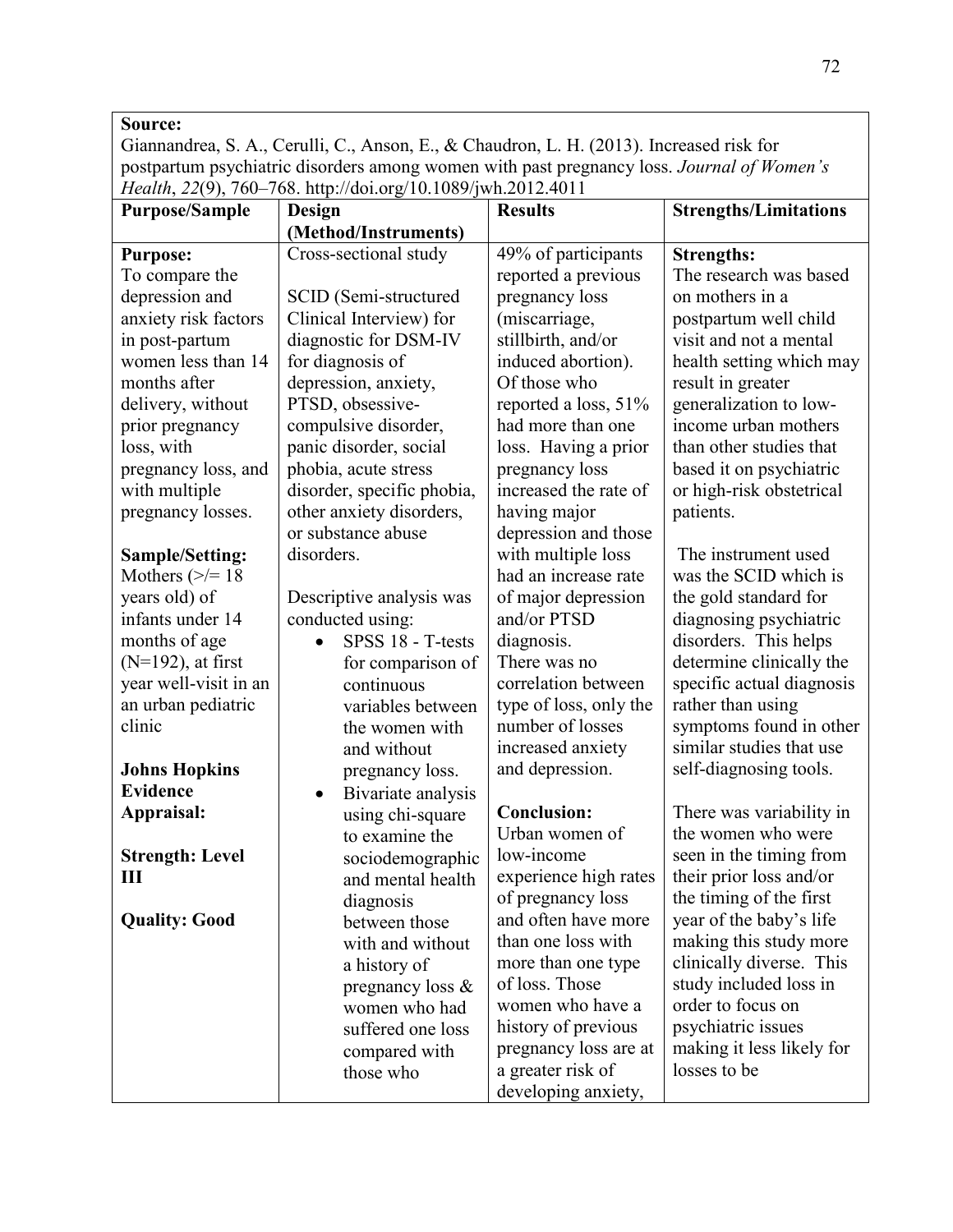| suffered more               | depression, and       | underreported due to       |
|-----------------------------|-----------------------|----------------------------|
| than one loss.              | PTSD, after the birth | stigma of type of loss.    |
| A multivariate<br>$\bullet$ | of a child.           |                            |
| logistic regression         |                       | <b>Limitations:</b>        |
| to examine what             |                       | Not a longitudinal study   |
| variables predict           |                       | as women were              |
| major or minor              |                       | interviewed at one point   |
| depression in the           |                       | so findings cannot infer   |
| first postpartum            |                       | causation. There was no    |
| year.                       |                       | verification by medical    |
|                             |                       | records as data was self-  |
|                             |                       | reported making the        |
|                             |                       | information subject to     |
|                             |                       | recall and reporting bias. |
|                             |                       | limited ability to         |
|                             |                       | determine if factors,      |
|                             |                       | such as having another     |
|                             |                       | child between the loss     |
|                             |                       | and another child,         |
|                             |                       | modify a women's risk      |
|                             |                       | for perinatal depression.  |
|                             |                       |                            |
|                             |                       |                            |

Additional research and longitudinal studies and qualitative interviews are advised to determine if previous pregnancy loss is associated with further anxiety and postpartum depression in this set of women, and what feelings these women have about their losses during postpartum periods and subsequent pregnancies.

# **Implications:**

The trauma from a previous pregnancy loss can add to the stress during a following pregnancy creating additional distress and potential of postpartum psychiatric disorders. Because of this increased risk healthcare providers should inquire into the reproductive and mental health history of all women of childbearing age. Assessment of psychiatric disorders should be assessed early and there should be more aggressive treatment for depression and anxiety in women who have had a loss or other trauma with follow up visits scheduled during times of increased vulnerability.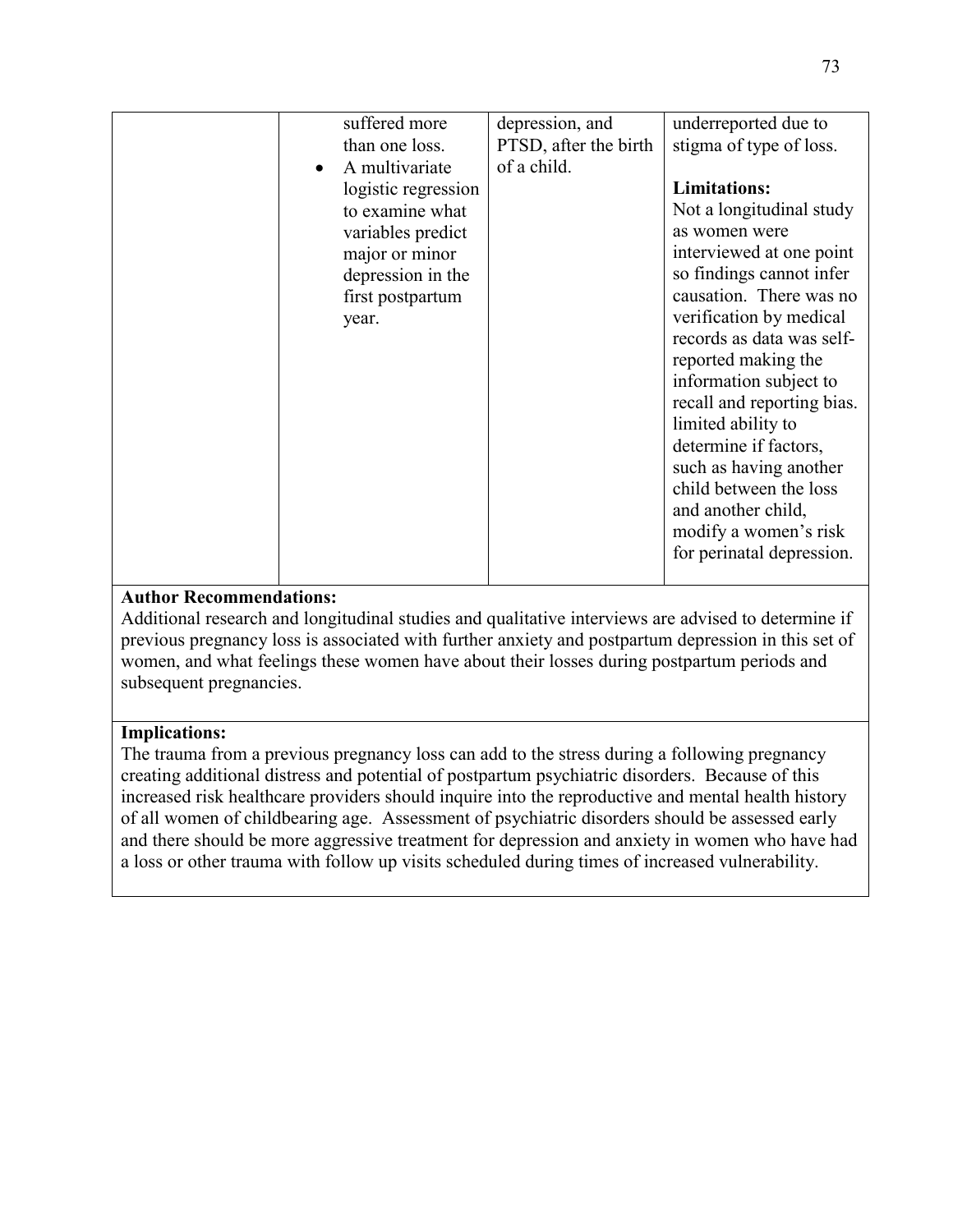Gravensteen, I. K., Helgadóttir, L. B., Jacobsen, E., Rådestad, I., Sandset, P. M., & Ekeberg, Ø. (2013). Women's experiences in relation to stillbirth and risk factors for long-term posttraumatic stress symptoms: A retrospective study. *BMJ Open, 3*(10). doi:10.1136/bmjopen-2013-003323

| <b>Purpose/Sample</b>                                                                                                                                                                                                                                                                                   | <b>Design</b>                                                                                                                                                                      | <b>Results</b>                                                                                                                                                                                                                                                                                                                                                                                                                                               | <b>Strengths/Limitations</b>                                                                                                                                                                                                                                                                           |
|---------------------------------------------------------------------------------------------------------------------------------------------------------------------------------------------------------------------------------------------------------------------------------------------------------|------------------------------------------------------------------------------------------------------------------------------------------------------------------------------------|--------------------------------------------------------------------------------------------------------------------------------------------------------------------------------------------------------------------------------------------------------------------------------------------------------------------------------------------------------------------------------------------------------------------------------------------------------------|--------------------------------------------------------------------------------------------------------------------------------------------------------------------------------------------------------------------------------------------------------------------------------------------------------|
|                                                                                                                                                                                                                                                                                                         | (Method/Instruments)                                                                                                                                                               |                                                                                                                                                                                                                                                                                                                                                                                                                                                              |                                                                                                                                                                                                                                                                                                        |
| <b>Purpose:</b><br>To determine the<br>hospital care<br>experiences of<br>women who have<br>had a stillbirth; to<br>assess the level of<br>post-traumatic<br>stress syndrome<br>(PTSS) after<br>stillbirth; and to<br>identify risk<br>factors for PTSS<br>in these women.<br><b>Sample/Setting:</b>    | Retrospective study<br>using the Impact of<br>Event Scale (IES)<br>questionnaire to assess<br>post-traumatic stress<br>symptoms (PTSS)<br>before, during, and<br>after stillbirth. | In Women who have<br>had a stillbirth, 98%<br>saw their baby and<br>82% held their baby.<br>85.6% felt healthcare<br>professionals<br>supported them<br>during the delivery.<br>91.1% received short<br>term follow up. $1/3^{rd}$<br>had long-term<br>significant PTSS.<br><b>Conclusion:</b>                                                                                                                                                               | <b>Strengths:</b><br>Use of a validated<br>instrument to assess<br>PTSS, and for the first<br>time, risk factors for<br>PTSS have been<br>evaluated in a large<br>group of non-pregnant<br>women many years<br>after stillbirth.<br><b>Limitations:</b><br>There was a low<br>response rate $(31\%)$ . |
| $N=379$ women<br>with a verified<br>stillbirth diagnosis<br>of greater than 23<br>weeks or a birth<br>weight of greater<br>than $500 \text{ g}$ in<br>either a singleton<br>or twin pregnancy.<br><b>Johns Hopkins</b><br><b>Evidence</b><br>Appraisal:<br><b>Strength: III</b><br><b>Quality: Good</b> |                                                                                                                                                                                    | Although most<br>women in the study<br>were satisfied with<br>their care during the<br>time of their stillbirth,<br>they maintain a high<br>level of PTSS after 5-<br>18 years with 1/3rd of<br>participants having<br>clinically relevant<br>symptoms. Risk<br>factors that increased<br>PTSS were young<br>age, induced abortion<br>prior to stillbirth,<br>higher parity.<br>Mothers that held the<br>baby at the time of<br>stillbirth had less<br>PTSS. | This could mean an<br>underestimation of<br>mean score for the<br>avoidance subscale.<br>There is a risk of recall<br>bias of descriptive<br>variables due to the<br>retrospective design.                                                                                                             |
|                                                                                                                                                                                                                                                                                                         |                                                                                                                                                                                    |                                                                                                                                                                                                                                                                                                                                                                                                                                                              |                                                                                                                                                                                                                                                                                                        |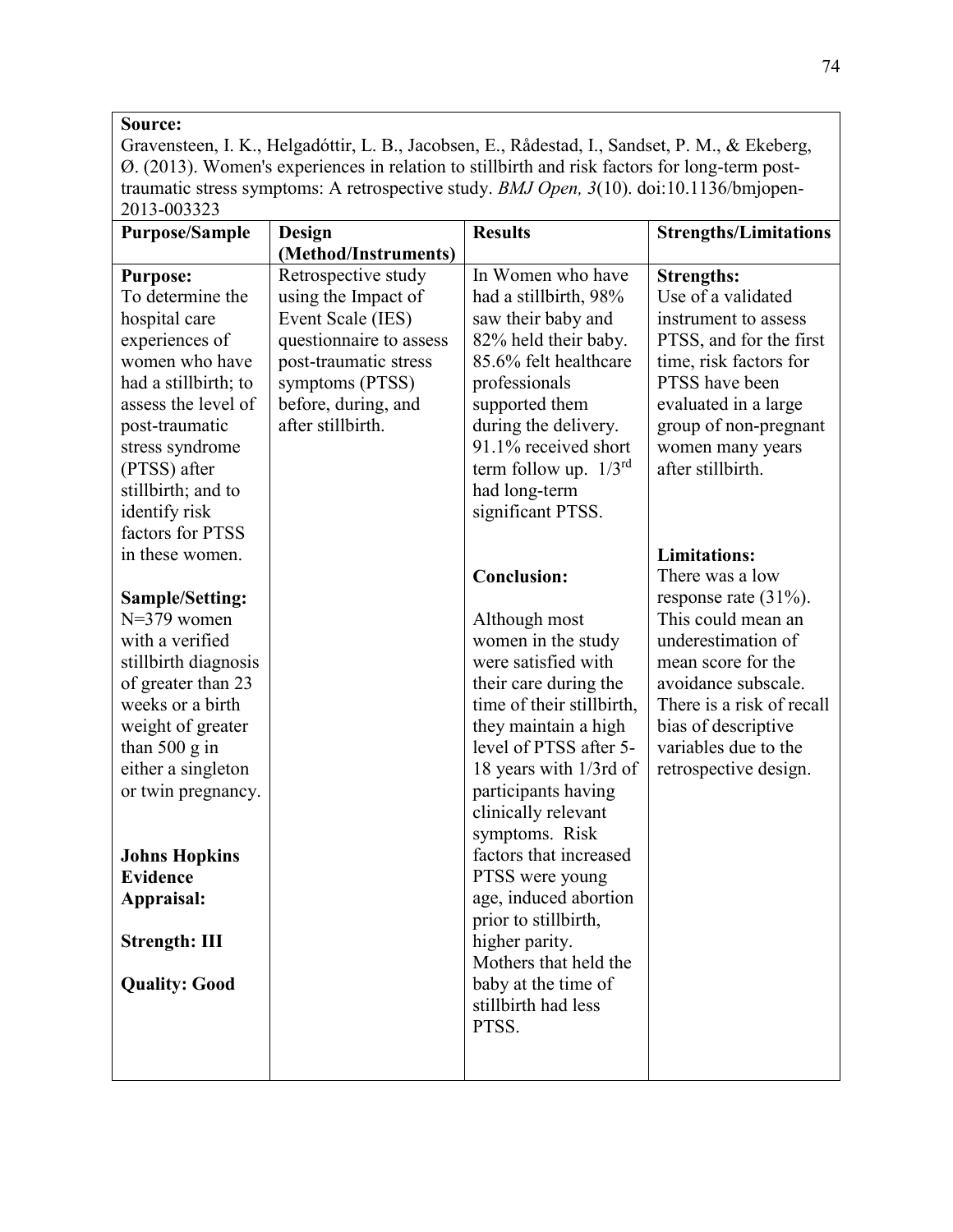Healthcare professionals should continue to provide the opportunity and encourage women to have contact with their stillborn baby.

# **Implications:**

PTSS can continue in women who have had a stillborn even 5-18 years after the loss. PTSS is reduced in women who had the opportunity to hold their stillborn baby.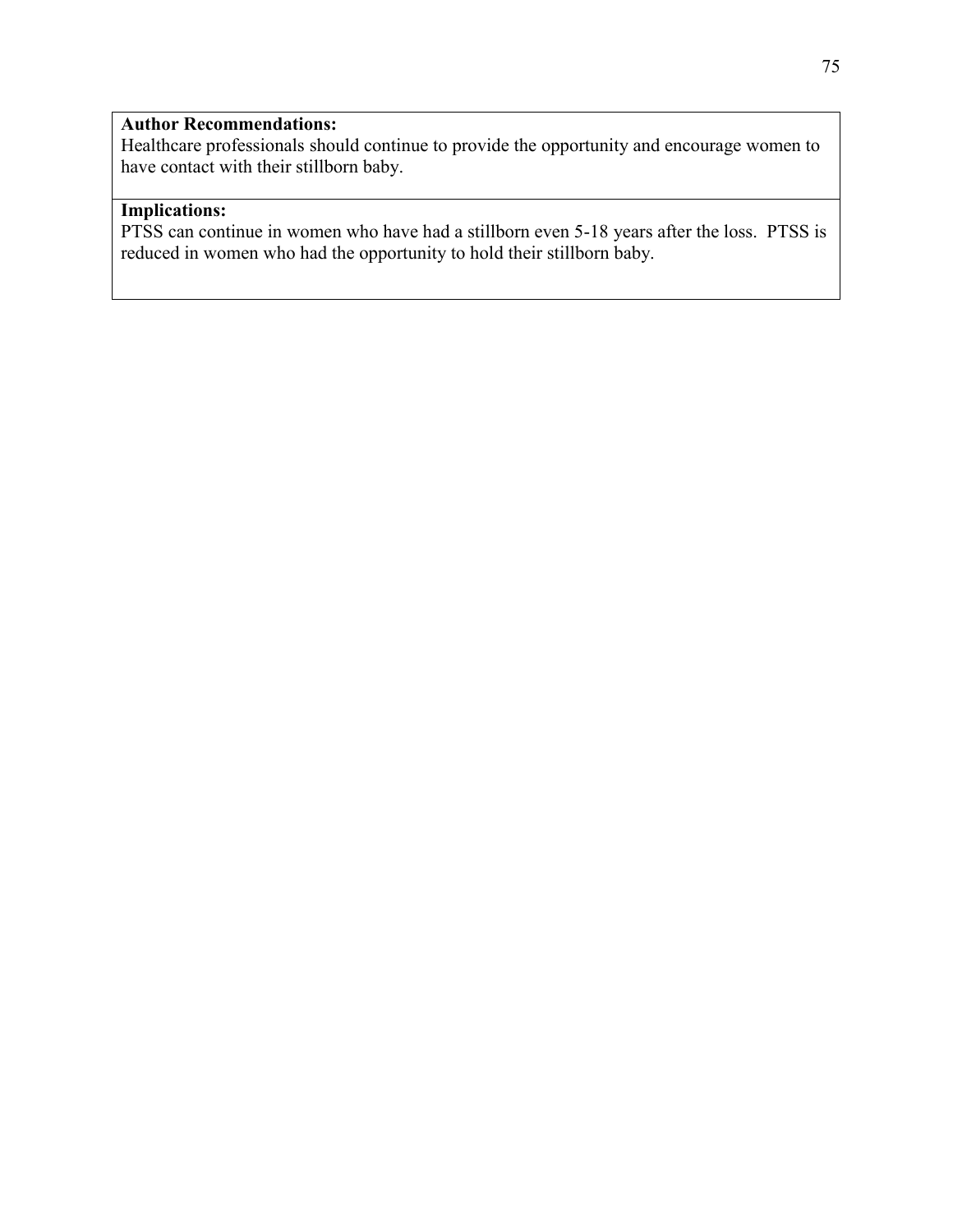Hennegan, J. M., Henderson, J., & Redshaw, M. (2018). Is partners' mental health and well-being affected by holding the baby after stillbirth?: Mothers' accounts from a national survey. *Journal of Reproductive and Infant Psychology, 36*(2), 120–131. doi:10.1080/02646838.2018.1424325

| <b>Purpose/Sample</b>  | Design                  | <b>Results</b>           | <b>Strengths/Limitations</b> |
|------------------------|-------------------------|--------------------------|------------------------------|
|                        | (Method/Instruments)    |                          |                              |
| <b>Purpose:</b>        | Qualitative comparison  | 92% of partners saw      | <b>Strengths:</b>            |
| To assess the          | study based on          | the stillborn child with | This is the first study to   |
| behavior and           | secondary analyses of   | 82% of partners          | quantitatively evaluate      |
| mental health of       | questionnaires sent to  | holding the stillborn.   | the impact of parents        |
| the partner to the     | the partners of women   | Those partners outside   | holding their baby after     |
| mother who had a       | who had a stillbirth    | of the UK were less      | stillbirth and the affect it |
| stillborn baby.        |                         | likely to hold their     | has on their                 |
|                        | Instrument used was     | stillborn baby.          | mental health and well-      |
| <b>Sample/Setting:</b> | the SPSS version 22     | Factors that increased   | being. There was a wide      |
| $N = 455$ partners     | with bivariate          | the rate of the partner  | variance in demographics     |
| of women (age 16       | comparisons, chi-       | holding the stillborn    | and characteristics of       |
| and older) who         | square statistics and   | baby were greater        | care to compare and          |
| had a stillbirth in    | logistic regressions to | gestational age, shorter | differentiate groups in      |
| England in 2012.       | compare the mental      | time period between      | analysis. Sample was not     |
| These women            | health and well-being   | death and delivery, and  | skewed toward specific       |
| were identified by     | of those partners who   | the mother had held the  | organizations as             |
| Office for national    | had and had not held    | baby. At three months,   | population based postal      |
| statistics (ONS) 6-    | their stillborn child.  | partners reported as     | questionnaires were used.    |
| 9 months after         |                         | holding their stillborn  |                              |
| their stillbirth.      |                         | baby had 2.72- and       | <b>Limitations:</b>          |
| Women                  |                         | 1.95-times higher odds   | There may be a limited       |
| answered               |                         | of depression and        | generalizability in the      |
| questions about        |                         | PTSD-type symptoms       | sample due to low            |
| their partners'        |                         |                          | response rate and a more     |
| behavior,              |                         |                          | advantaged response          |
| perceptions of         |                         | <b>Conclusion:</b>       | group. Issues with recall    |
| care, mental           |                         | Moms at three and nine   | due to the type of study     |
| health and well-       |                         | months postpartum and    | being a retrospective        |
| being at three and     |                         | their partners, who had  | survey may reduce            |
| nine months after      |                         | held their baby,         | accuracy in data due to      |
| the stillbirth."       |                         | reported to have         | poor recollections.          |
|                        |                         | substantially higher     | Report based on self-        |
| <b>Johns Hopkins</b>   |                         | rates of mental health   | reporting and reporting of   |
| <b>Evidence</b>        |                         | and relationship         | partner that could be        |
| Appraisal:             |                         | difficulties than those  | modified or under-           |
|                        |                         | who had not held their   | reported in order to         |
| <b>Strength: Level</b> |                         | baby. At the three-      | protect partners feelings    |
| Ш                      |                         | month post-partum        | over stigma with mental      |
|                        |                         | point, partners that had | health and behaviors or      |
| <b>Quality: Good</b>   |                         | held their stillborn     | relationship issues.         |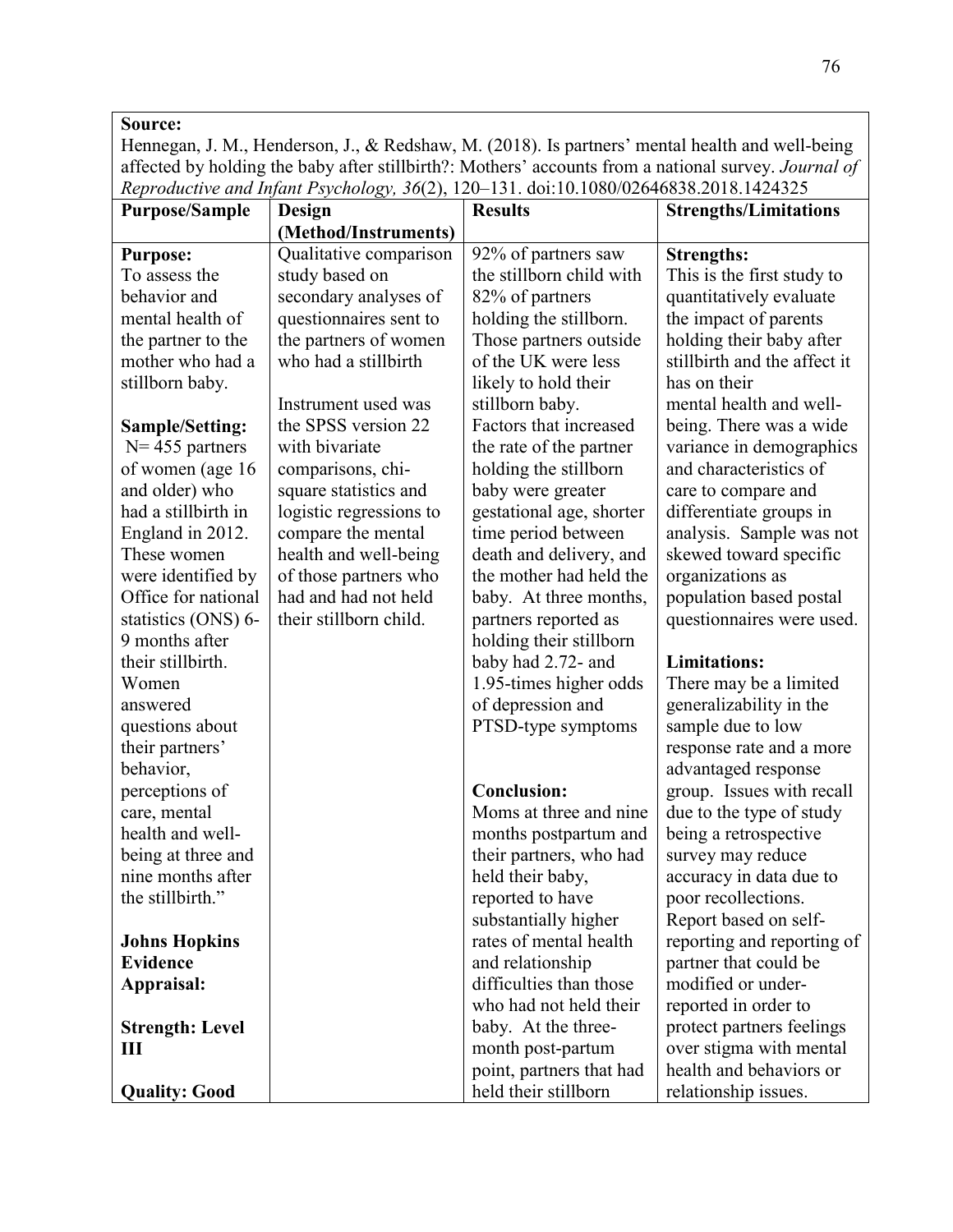|  | baby had higher odds | Partners reports of     |
|--|----------------------|-------------------------|
|  | of depression and    | themselves may not be   |
|  | PTSD-type symptoms.  | consistent as what the  |
|  |                      | mother reports of them. |
|  |                      | The study lacked power  |
|  |                      | for sub-group analyses. |
|  |                      |                         |

It would be important to have a large prospective study to analyze the impact of holding stillborn babies that include a validated outcome measurement and a greater level of detail with the partners experience being assessed more directly. It would be advisable to have the partners anxiety assessed before the stillbirth to determine changes with mental health and behavior after stillborn.

## **Implications:**

Although holding a stillborn baby may affect a partner's mental health and behavior in the three to nine months postpartum, parents continue to value the interaction, and are satisfied with the decision to hold their baby. Those parents who do not hold their baby often regret it at a later time. When assisting parents who have had a stillborn it is important to consider all these factors to determine what the most appropriate action is for the bereaving parent.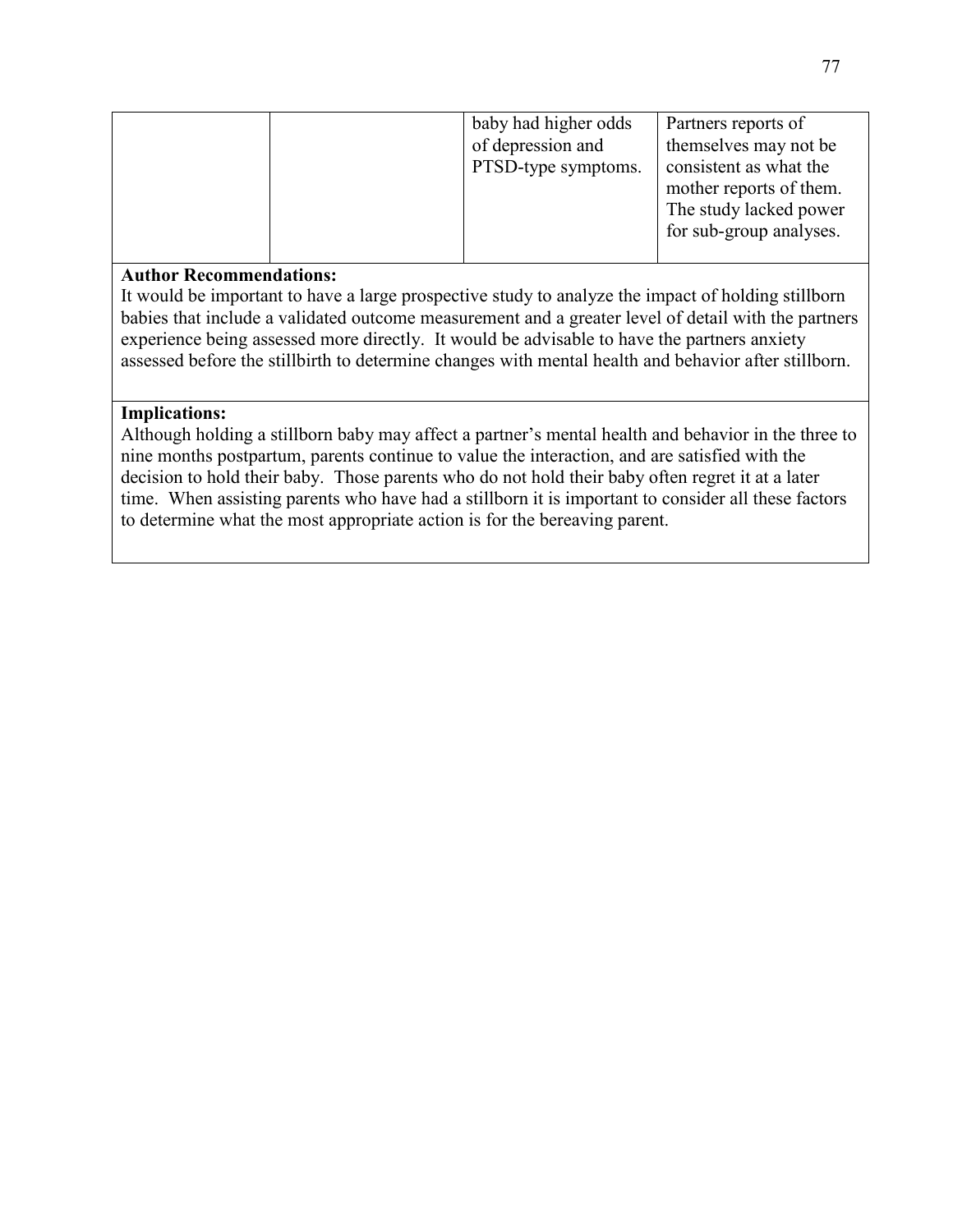Hutti, M. H., Armstrong, D. S., Myers, J. A., & Hall, L. A. (2015). Grief intensity, psychological well‐being, and the intimate partner relationship in the subsequent pregnancy after a perinatal loss. *Journal of Obstetric, Gynecologic & Neonatal Nursing, 44*(1), 42–50. doi:10.1111/1552-6909.12539

| <b>Purpose/Sample</b>  | <b>Design</b>                  | <b>Results</b>           | <b>Strengths/Limitations</b> |
|------------------------|--------------------------------|--------------------------|------------------------------|
|                        | (Method/Instruments)           |                          |                              |
| <b>Purpose:</b>        | A correlational,               | Greater grief intensity  | <b>Strengths:</b>            |
| To investigate the     | descriptive research           | was associated with      | • Instruments were           |
| validity of the        | design that collected          | increased pregnancy-     | reliable                     |
| Perinatal Grief        | data in a cross-               | specific anxiety         | • Sufficient sample          |
| <b>Intensity Scale</b> | sectional web-based            | $(r=.32, p \le 0.001);$  | size for study design        |
| (PGIS) and             | study. Participants            | depression symptoms      | • Recommendations            |
| relationship of        | were recruited from            | $(r=.34, p \lt .0001);$  | are consistent and           |
| grief intensity        | internet websites              | post-traumatic stress    | based on current             |
| with quality of        | focused on women's             | $(r=.29, p \le 0.001);$  | review of literature         |
| intimate partner       | health and perinatal           | unbidden, intrusive      |                              |
| relationships and      | loss where links and           | thoughts, strong         | <b>Limitations:</b>          |
| psychological          | messages lead them to          | emotions, troubled       | • Convenience sample         |
| well-being in          | the study website,             | dreams and repetitive    | which sought out             |
| women who have         | where demographic              | behavior ( $r = 30$ ,    | study website;               |
| experienced a          | information was                | $p<.0001$ ); denial of   | therefore, the               |
| perinatal loss in a    | collected and the              | the meaning and          | participants grief           |
| subsequent             | following instruments          | consequences of the      | may have been more           |
| pregnancy.             | were self-administered:        | $loss (r=16, p<0.05)$    | intense than other           |
|                        |                                | and poorer quality of    | women in the same            |
| <b>Sample/Setting:</b> | <b>Pregnancy Outcome</b>       | intimate partner         | situation                    |
| Convenience            | Questionnaire (POQ):           | relationship             | • Majority of                |
| sample of              | 15-item scale                  | $(r = -.25, p = .001)$ . | participants were            |
| pregnant women         | measuring pregnancy-           |                          | white                        |
| $(n=227)$ who have     | specific anxiety               | <b>Conclusion:</b>       | • No men participated        |
| previously             |                                | Construct validity       | in the study                 |
| experienced a          | <b>Impact of Event Scale</b>   | was exhibited by the     | • English fluency may        |
| perinatal loss         | ( <i>IES</i> ): a 15-item tool | PGIS with pregnancy-     | have influenced              |
| recruited from the     | measuring subjective           | specific anxiety, post-  | understanding of the         |
| internet.              | stress related to a            | traumatic stress,        | instruments                  |
|                        | previous traumatic life        | depressive symptoms,     |                              |
| <b>Johns Hopkins</b>   | event                          | and in the quality of    |                              |
| <b>Evidence</b>        |                                | the intimate partner     |                              |
| Appraisal:             | Center of                      | relationship. Further    |                              |
|                        | Epidemiologic Studies-         | study should             |                              |
| Strength: III          | <b>Depression Scale</b>        | investigate its validity |                              |
|                        | $(CES-D)$ : 20-item scale      | for predicting future    |                              |
| <b>Quality: High</b>   | measuring depressive           | intense grief when       |                              |
|                        | symptoms during the            | utilized close to the    |                              |
|                        | past week                      | time of perinatal loss.  |                              |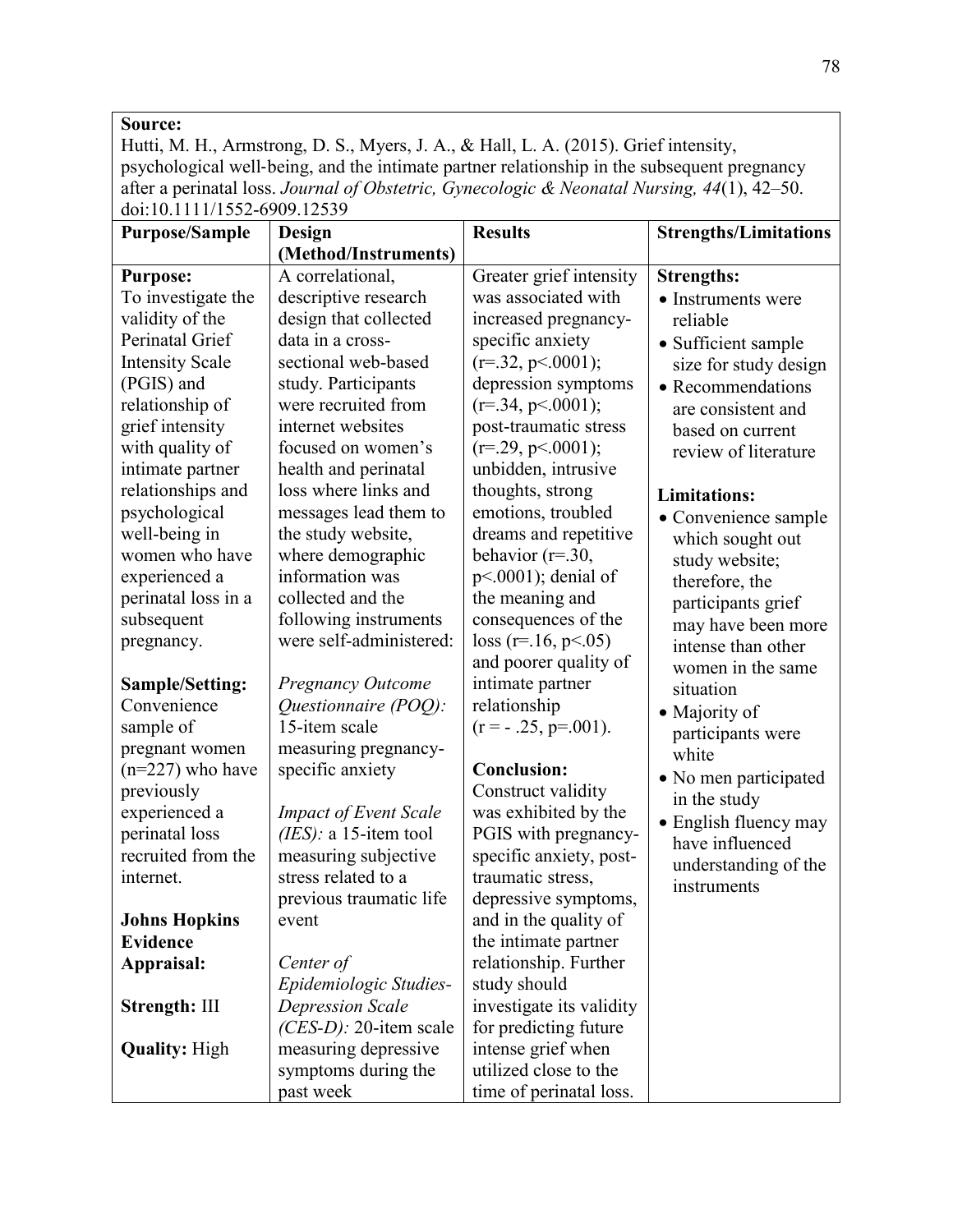|                         | Autonomy and<br>Relatedness Inventory<br>$(ARI):$ a 30-item tool<br>measuring the quality<br>of intimate<br>relationships<br>PGIS: a 14-item<br>questionnaire<br>measuring grief<br>intensity after neonatal<br>loss |  |
|-------------------------|----------------------------------------------------------------------------------------------------------------------------------------------------------------------------------------------------------------------|--|
| $\sim$ $\sim$<br>$\sim$ |                                                                                                                                                                                                                      |  |

Authors recommend further investigation of the PGIS so that cutoff scores can be determined which could help healthcare providers predict patients' intense grief and identify those who need further follow-up. In addition, the authors suggest further evaluation of PGIS's scoring system to determine if simplification is warranted.

# **Implications:**

The findings in this study highlight the need for healthcare providers to routinely screen all women who have experienced a perinatal loss for depression, anxiety, PTSD and relationship issues in a subsequent pregnancy.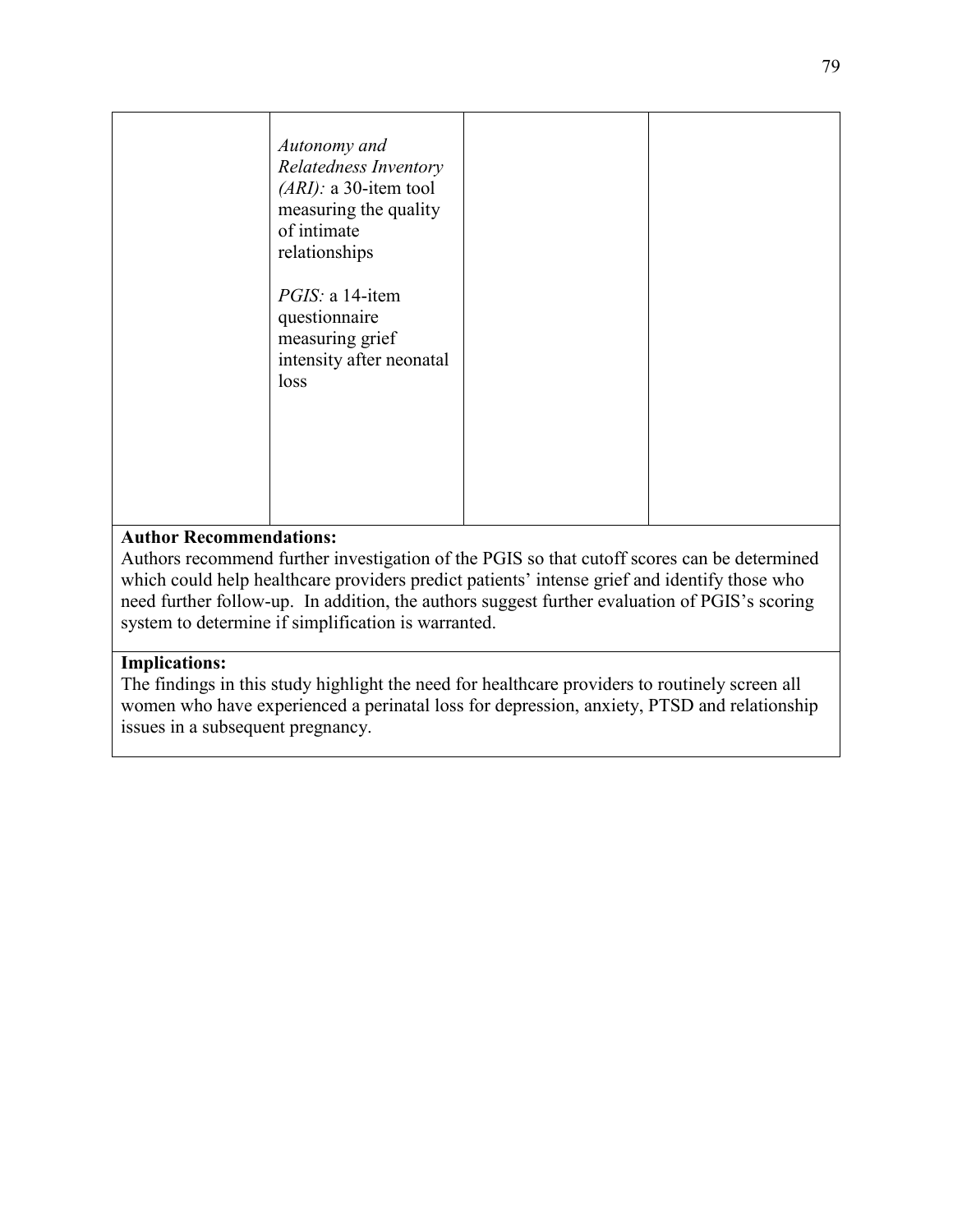Hutti, M. H., Myers, J. A., Hall, L. A., Polivka, B. J., White, S., Hill, J., … Kloenne, E. (2018). Predicting need for follow-up due to severe anxiety and depression symptoms after perinatal loss. *Journal of Obstetric, Gynecologic & Neonatal Nursing, 47*(2), 125–136. doi:10.1016/j.jogn.2018.01.003

| <b>Purpose/Sample</b>  | <b>Design</b>                | <b>Results</b>                                             | <b>Strengths/Limitations</b> |
|------------------------|------------------------------|------------------------------------------------------------|------------------------------|
|                        | (Method/Instruments)         |                                                            |                              |
| <b>Purpose:</b>        | Prospective survey           | "The PGIS had 97.9%                                        | <b>Strengths:</b>            |
| To evaluate risk       |                              | sensitivity and 29.6%                                      | "Our Cronbach's alpha        |
| factors in eight       | Data were collected          | specificity to predict                                     | coefficients still           |
| week postpartum        | using the                    | severe depression                                          | ranged from good to          |
| women, who have        | · PGIS, Perinatal            | symptoms and 95.2%                                         | excellent." The study        |
| had perinatal loss,    | <b>Grief Intensity Scale</b> | sensitivity and 56.2%                                      | was able to recruit a        |
| in order to predict    | $-14$ -item                  | specificity to predict                                     | larger group of              |
| anxiety and severe     | questionnaire                | intense anxiety at T2.                                     | participants in a            |
| depression             | created to screen for        | A baseline PGIS                                            | shorter period of time       |
| symptoms three         | grief intensity and          | score greater than or                                      | using social media           |
| months later.          | predict future grief         | equal to 3.53                                              | (Facebook).                  |
|                        | intensity and need           | predicted severe                                           |                              |
| <b>Sample/Setting:</b> | for follow-up after          | depression symptoms                                        |                              |
| Women 8 weeks          | miscarriage,                 | (odds ratio $\frac{1}{4}$ 1.82,                            | <b>Limitations:</b>          |
| postpartum             | stillbirth, or               | 95% confidence                                             | Our instruments were         |
| $(N=103)$ who had      | neonatal death.              | interval $\left[ \text{CI} \right]$ $\left[ 1.46, \right]$ | lower than usual when        |
| experienced            | • Beck Anxiety               | 2.18], $p \frac{1}{4}$ .014) and                           | compared with most           |
| perinatal loss         | Inventory. The 21-           | intense anxiety (odds                                      | previous research in         |
| recruited from         | item BAI - to assess         | ratio 1/4 1.43, 95% CI                                     | which these                  |
| hospitals in           | anxiety at the T2            | $[1.07, 1.82]$ , p $\frac{1}{4}$                           | instruments were used.       |
| Louisville, KY via     | follow-up                    | .029) at T2. The PGIS                                      | It is possible that this     |
| the Internet.          | • Center for                 | performs well at                                           | method (Facebook) of         |
|                        | Epidemiologic                | predicting severe                                          | data capture does not        |
| <b>Johns Hopkins</b>   | <b>Studies Depression</b>    | depression symptoms                                        | perform as well as in-       |
| <b>Evidence</b>        | Scale - 20-item              | (area under the curve                                      | person or interviewer-       |
| Appraisal:             | CES-D used to                | $\frac{1}{4}$ 0.86, 95% CI [0.79,                          | assisted data                |
|                        | measure depression           | 0.94], $p < .001$ ) and                                    | collection.                  |
| <b>Strength: Level</b> | symptoms                     | intense anxiety (area                                      |                              |
| Ш                      | experienced in the           | under the curve $\frac{1}{4}$                              |                              |
|                        | past week, with              | 0.86, 95% CI [0.78,                                        |                              |
| <b>Quality: Good</b>   | measurement                  | 0.93], $p < .001$ ) after                                  |                              |
|                        | occurring at the T2          | perinatal loss."                                           |                              |
|                        | follow-up.                   |                                                            |                              |
|                        |                              | <b>Conclusion:</b>                                         |                              |
|                        | Logistic regression,         | The Perinatal Grief                                        |                              |
|                        | odds ratios, and             | <b>Intensity Scale</b>                                     |                              |
|                        | receiver operating           | (PGIS) accurately                                          |                              |
|                        | characteristic curve         | predicts intense                                           |                              |
|                        | analysis were used.          | anxiety and severe                                         |                              |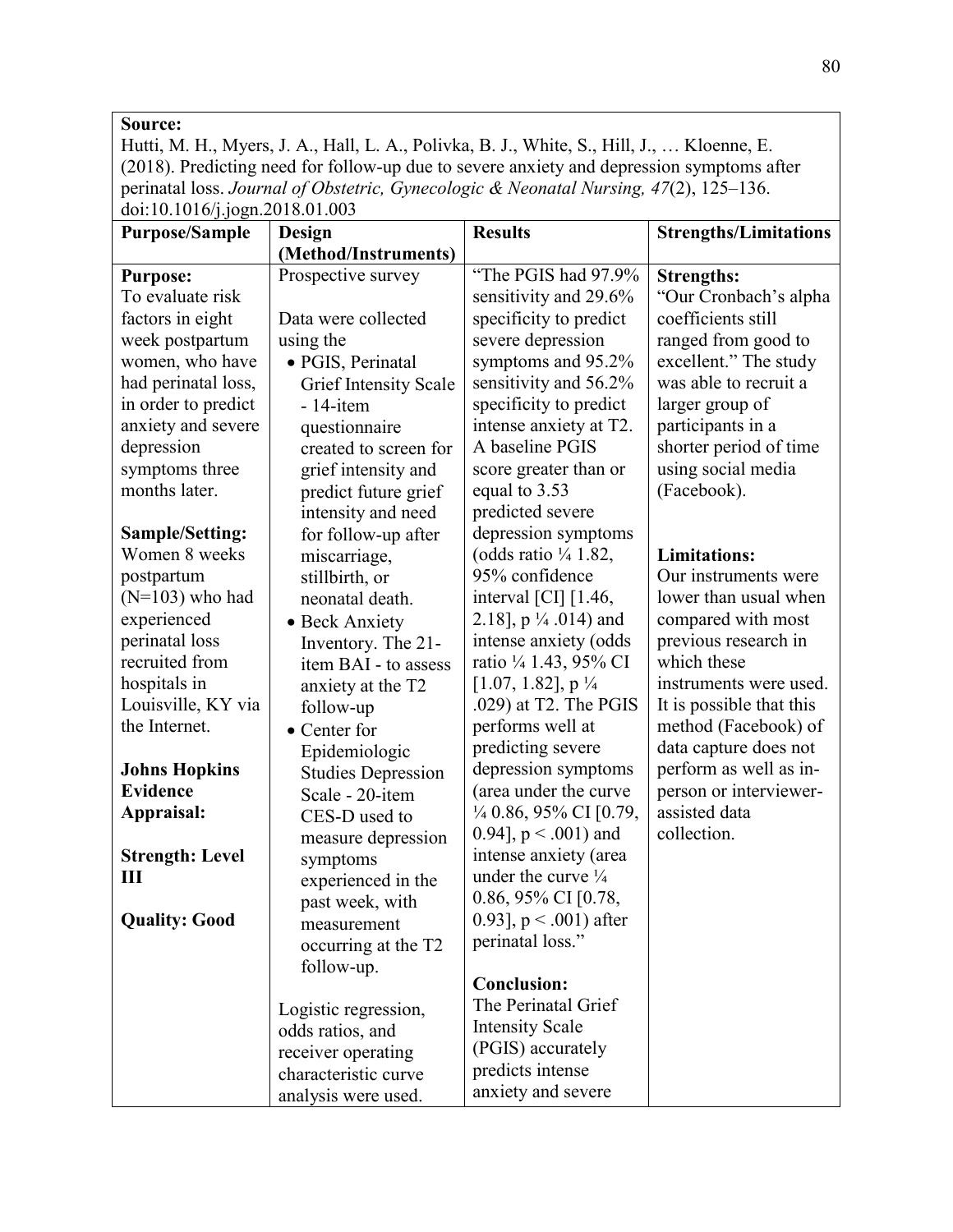| depression at 3-5<br>months after a<br>perinatal loss. This<br>assessment told may<br>be useful for<br>providers in order to<br>identify the need for<br>additional mental<br>health evaluation in<br>women who have had<br>a perinatal loss. |  |
|-----------------------------------------------------------------------------------------------------------------------------------------------------------------------------------------------------------------------------------------------|--|
|                                                                                                                                                                                                                                               |  |

The greatest type of assistance used by the participants were the online groups. More research would be recommended to assess the benefit of online support and other types of support interventions for those experiencing grief after a perinatal loss.

## **Implications:**

The use of the Perinatal Grief Intensity Scale (PGIS) can help health care providers determine what women are more likely to have severe depression and anxiety after suffering a perinatal loss and create a dialog and treatment plan earlier in postpartum care.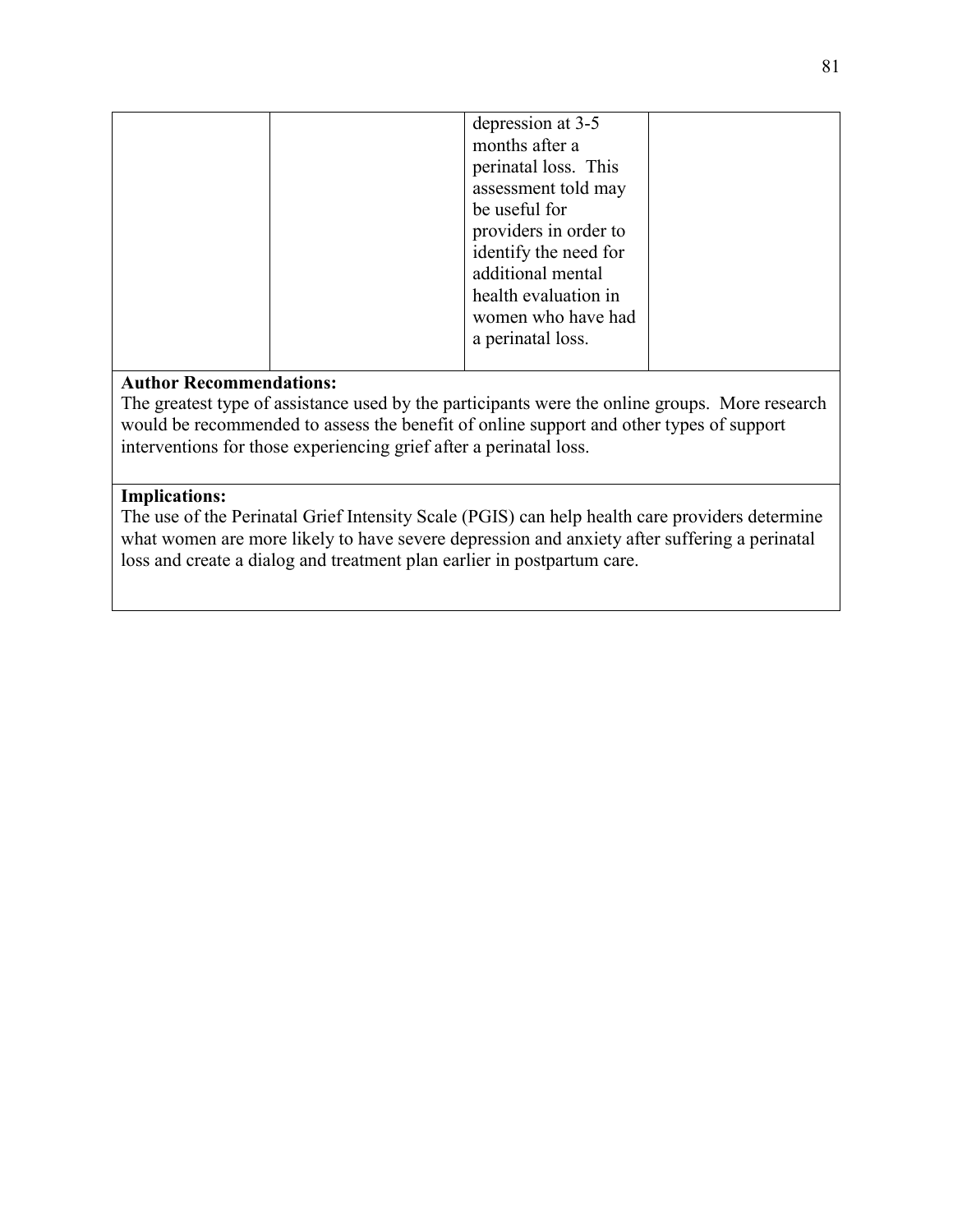Hutti, M. H., Myers, J., Hall, L. A., Polivka, B. J., White, S., Hill, J., … Grisanti, M. M. (2017). Predicting grief intensity after recent perinatal loss. *Journal of Psychosomatic Research, 101*, 128–134. doi:10.1016/j.jpsychores.2017.07.016

| <b>Purpose/Sample</b>  | Design                       | <b>Results</b>                 | <b>Strengths/Limitations</b>     |
|------------------------|------------------------------|--------------------------------|----------------------------------|
|                        | (Method/Instruments)         |                                |                                  |
| <b>Purpose:</b>        | Prospective                  | No significant                 | <b>Strengths:</b>                |
| To assess the          | observational study.         | difference noted               | Data analysis<br>$\bullet$       |
| reliability of the     | Baseline data was            | between the PGIS               | included descriptive             |
| Perinatal Grief        | collected 1-8 weeks          | identifying intense            | statistics,                      |
| <b>Intensity Scale</b> | post-loss (time $1: T1$ )    | grief compared to the          | Cronbach's alpha,                |
| (PGIS) to predict      | and follow up data was       | PGS ( $p = 0.754$ ) or in      | receiver operating               |
| potential intense      | collected 3-5 months         | predicting intense             | characteristic curve             |
| grief based on a       | post loss (time 2: T2).      | grief at the follow-up         | analysis and                     |
| PGIS score             | Reliability and validity     | $(AUC = 0.78, 95\% CI$         | confirmatory factor              |
| acquired               | of the PGIS was              | $0.68 - 0.88$ , $p < 0.001$ ). | analysis                         |
| following a            | compared at both data        |                                | PGIS was<br>$\bullet$            |
| perinatal loss.        | points to the gold           | A PGIS score $\geq$ 3.53       | developed using                  |
|                        | standard tool, the           | at baseline was                | theoretic                        |
| <b>Sample/Setting:</b> | <b>Perinatal Grief Scale</b> | associated with                | framework                        |
| A convenience          | $(PGS)$ .                    | increased grief                |                                  |
| sample of              |                              | intensity at Time 2            | <b>Limitations:</b>              |
| international          | <i>PGIS</i> : 14 item scale  | (PGS: OR = 1.97, 95%)          | Sample consisted of<br>$\bullet$ |
| English-speaking       | designed to screen for       | CI 1.59-2.34, $p <$            | homogenous group                 |
| women who              | grief intensity and need     | $0.001$ ).                     | of predominately                 |
| experienced a          | for follow up post           |                                | English-speaking,                |
| recent perinatal       | perinatal loss. Items are    | Cronbach's alphas              | white, well-                     |
| $loss (n=103)$ (i.e.   | rated on 4-point Likert      | were $\geq$ 0.70 for both      | educated, middle-                |
| miscarriage,           | scale, ranging from 4        | the PGIS and the               | and upper-class                  |
| stillbirth or          | strongly agree to 1          | PGS.                           | women                            |
| neonatal death         | strongly disagree. The       |                                | Sample was not<br>$\bullet$      |
| within the prior 8     | three subscales              | The ideal cutoff               | randomly selected                |
| weeks recruited at     | measured by the PGIS         | recognized for the             | Study was limited<br>$\bullet$   |
| hospital discharge     | include: Reality (6          | PGIS was 3.535.                | to women                         |
| from 2 large           | items), Congruence (4        |                                | (due to above 3                  |
| hospitals or by the    | items) and Confront          | <b>Conclusion:</b>             | factors, study cannot            |
| internet at sites      | others (4 items).            | The PGIS is able to            | be generalized to                |
| targeted to women      |                              | reliably and validly           | <i>larger population</i> )       |
| who had recently       | <i>PGS</i> : 33 item scale   | identify existing grief        |                                  |
| experienced            | used to identify highly      | intensity and predict          |                                  |
| perinatal loss.        | intense or disturbed         | future grief intensity         |                                  |
|                        | grief reactions to           | associated with                |                                  |
| <b>Johns Hopkins</b>   | perinatal loss using a 5-    | perinatal loss.                |                                  |
| <b>Evidence</b>        | point Likert scale. PGS      | Additionally, it yields        |                                  |
| Appraisal:             | measures 3 subscales         | comparable results to          |                                  |
| Strength: III          | using 11 items: Active       | the PCS with less              |                                  |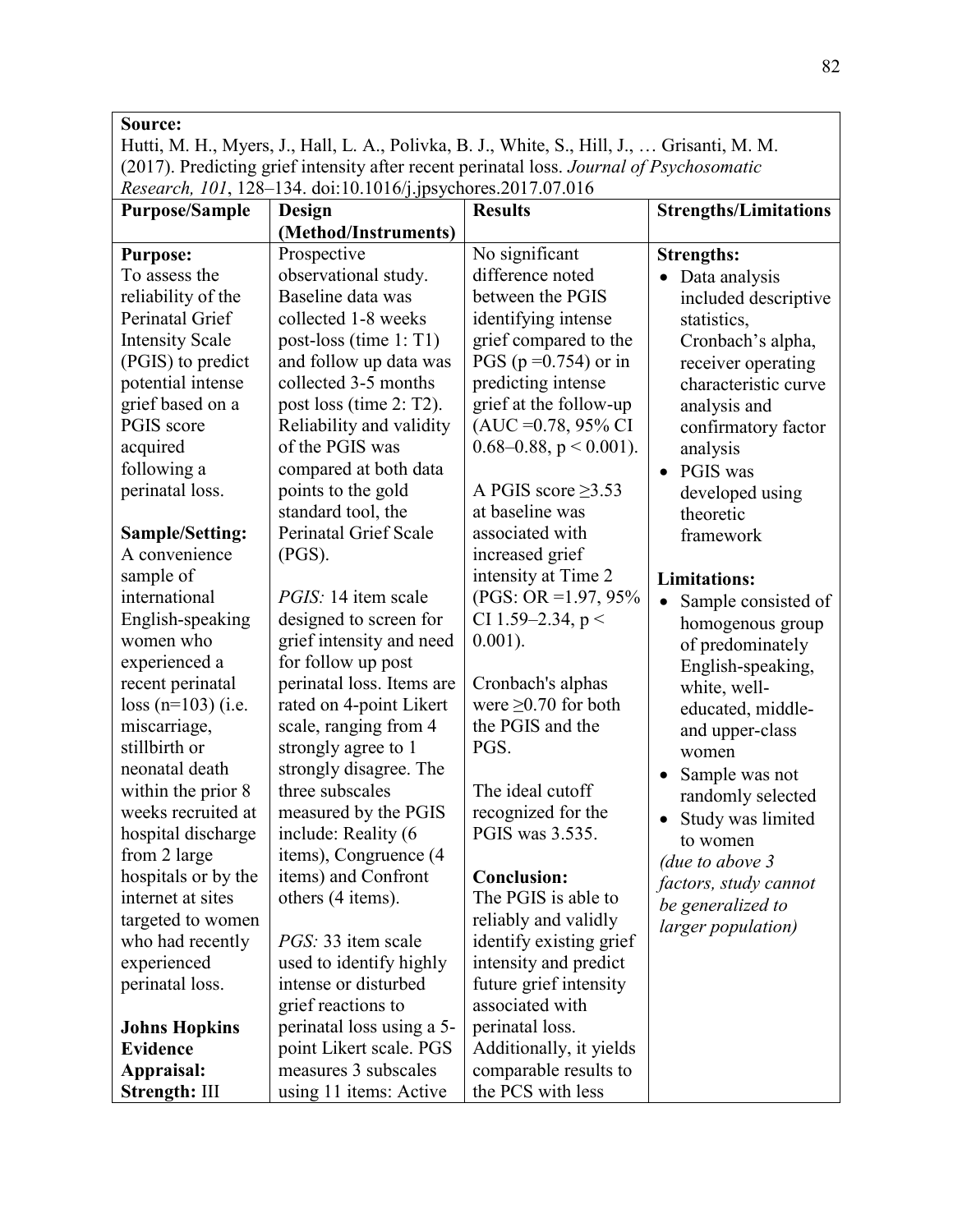| <b>Quality: Good</b>           | grief, Difficulty coping<br>and Despair. | questions for patients<br>to answer and is<br>easier to score. |  |
|--------------------------------|------------------------------------------|----------------------------------------------------------------|--|
| <b>Author Recommendations:</b> |                                          |                                                                |  |

Further study on the PGIS should focus on diverse groups including: men, people of lower income, racial and ethnic diversity as the results of this study could not be generalized to these groups.

# **Implications:**

The PGIS is an easy to administer screening tool that can help healthcare providers identify and predict women whom may experience intense grief following perinatal loss so support and interventions can be initiated in a timely manner. Further, it is free to download and administer, available as an app electronically and gives providers interventions to focus on dependent upon the patient's score.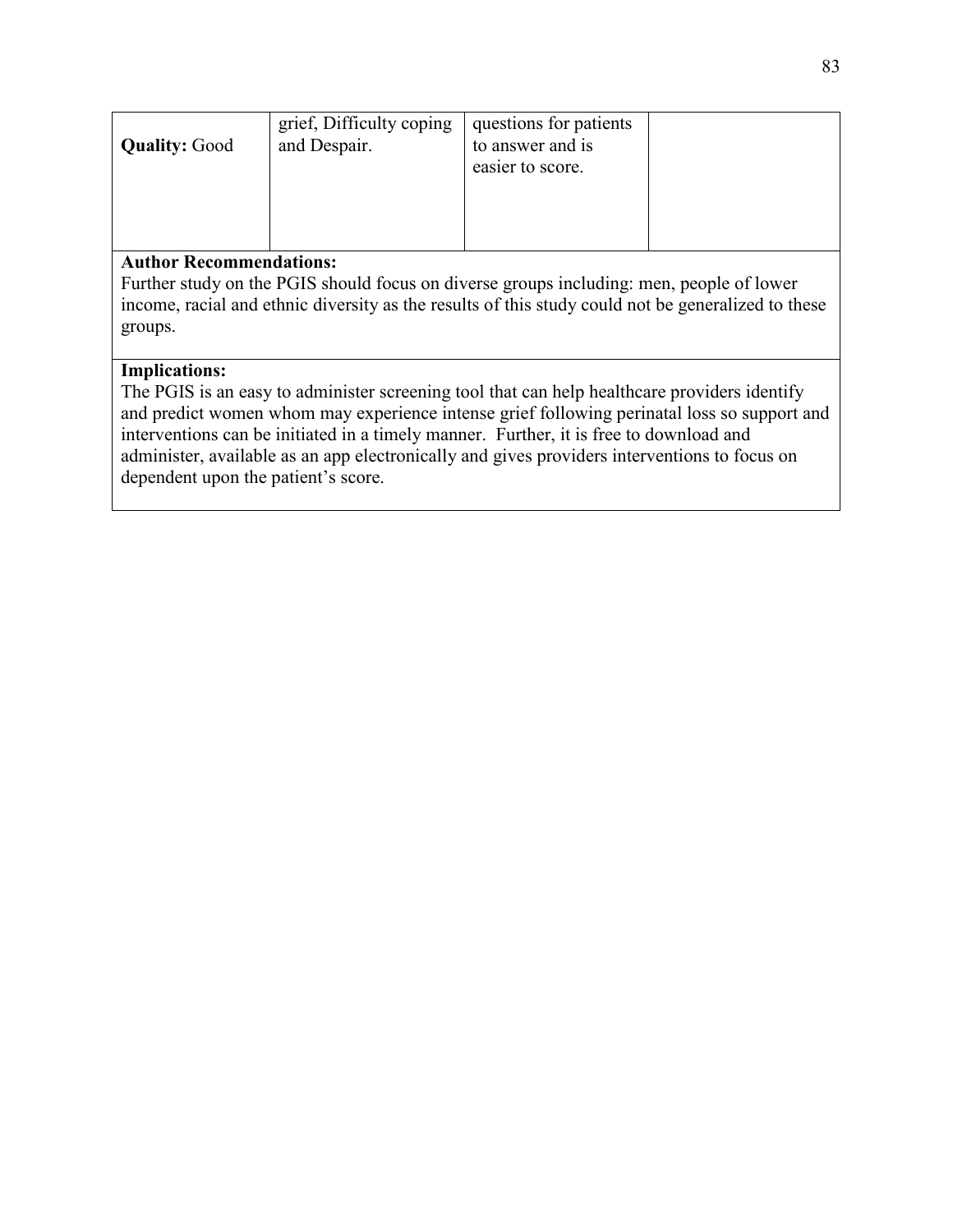Kinsey, C. B., Baptiste-Roberts, K., Zhu, J., & Kjerulff, K. H. (2013). Effect of Previous Miscarriage on the maternal birth experience in the first baby study. *Journal of Obstetric, Gynecologic & Neonatal Nursing, 42*(4), 442–450. doi:10.1111/1552-6909.12216

| <b>Purpose/Sample</b>  | Design                      | <b>Results</b>          | <b>Strengths/Limitations</b> |
|------------------------|-----------------------------|-------------------------|------------------------------|
|                        | (Method/Instruments)        |                         |                              |
| <b>Purpose:</b>        | A secondary analysis        | The only significant    | <b>Strengths:</b>            |
| Primary aim: To        | of data from the FBS.       | difference between      | • Participants were not      |
| see how having a       | The FBS was a cohort        | the two groups in       | recruited because            |
| previous               | study that looked at        | regards to              | they had experienced         |
| miscarriage would      | delivery mode for first     | demographics was        | a perinatal loss             |
| affect the birth       | childbirth and              | that women in the       | • Large sample size          |
| experience in          | relationship to             | miscarriage group       |                              |
| primiparous            | subsequent pregnancy        | with significantly      | <b>Limitations:</b>          |
| women                  | and birth.                  | older ( $p<.001$ ).     | • Participants in the        |
|                        |                             |                         | FBS were not                 |
| Secondary aim:         | Maternal birth              | There was no            | representative of the        |
| To see if there is     | experience and fear of      | significant difference  | primiparous                  |
| relationship           | an adverse birth            | between the birth       | population of                |
| between a history      | outcome were                | experience scores for   | Pennsylvania (i.e.           |
| of miscarriage and     | measured through a          | women in both           | participants tended          |
| maternal fear in       | phone interview             | groups; the             | to be older,                 |
| the intrapartum        | conducted at 1-month        | miscarriage group had   | educated, higher             |
| period                 | postpartum and              | a mean score of 68.5    | household incomes,           |
|                        | compared between the        | and the group with no   | and non-Hispanic             |
| <b>Sample/Setting:</b> | groups.                     | prior miscarriage had   | white)                       |
| 2854 Primiparous,      |                             | a mean score of 68.7    | • Demographics of            |
| English or             | <b>FBS Birth Experience</b> | $(p=.50)$ .             | participants in the          |
| Spanish speaking       | questionnaire $- a 16$ -    |                         | study may not be             |
| women, aged 18-        | item questionnaire          | Women with a history    | representative of            |
| 35 carrying a          | created by the              | of miscarriage          | population of                |
| singleton              | investigators of the        | reported that they      | women who have               |
| pregnancy              | FBS. Items were rated       | feared an adverse       | experienced                  |
| recruited from         | on a 5-point scale;         | birth outcome for       | miscarriage (i.e. fetal      |
| venues throughout      | whereas, a high score       | themselves or           | mortality rate is            |
| Pennsylvania for       | was indicative of a         | their newborn more      | higher for black and         |
| the First Baby         | positive birth              | often than those who    | Hispanic women               |
| Study (FBS), of        | experience. The scale       | had no history of       | than for non-                |
| which participants     | was comprised of items      | miscarriage (52.1%      | Hispanic white               |
| had either had a       | from 4 areas of the         | vs. $46.6\%$ ; p=.033); | women)                       |
| history of a           | birth experience: $(1)$     | however, after          | • Investigators of the       |
| previous               | emotional adaptation,       | adjustment was made     | FBS created the              |
| miscarriage            | (2) physical                | for confounders, the    | outcome measures             |
| $(n=453)$ or did not   | discomfort, $(3)$           | relationship was not    | and they had not             |
| $(n=2401)$             | fulfillment, and $(4)$      | significant.            | been previously used         |
|                        | negative emotional          |                         | in any other studies         |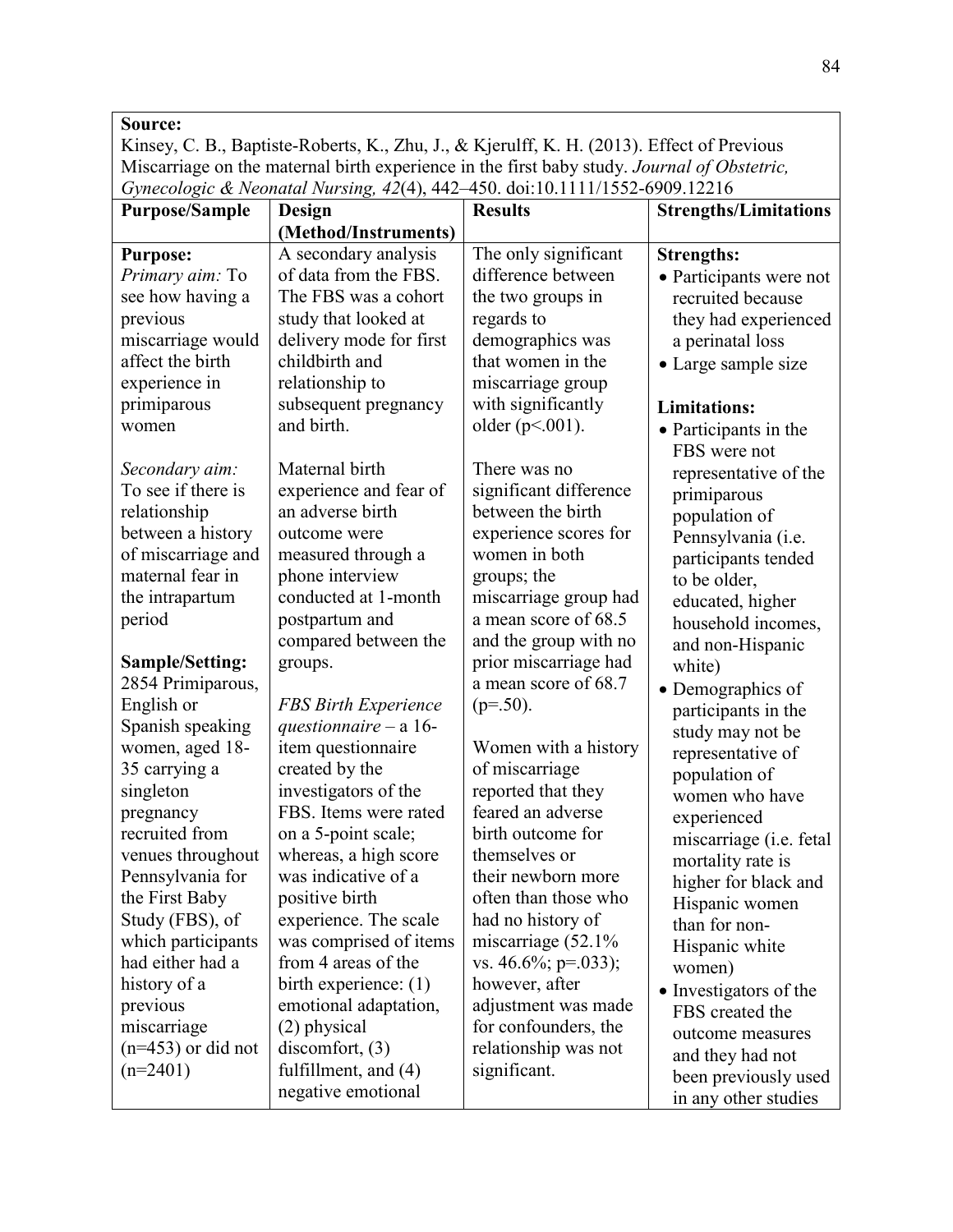| <b>Johns Hopkins</b> | experience. Possible    | <b>Conclusion:</b>     |  |
|----------------------|-------------------------|------------------------|--|
| <b>Evidence</b>      | scores ranged from 16   | Women in the FBS       |  |
| Appraisal:           | to 80. Cronbach's       | with a history of      |  |
| Strength:            | alpha for the scale was | miscarriage who        |  |
| Ш                    | 0.74                    | successively gave      |  |
| <b>Quality:</b>      |                         | birth to a healthy     |  |
| Good                 |                         | baby did not perceive  |  |
|                      |                         | their birth experience |  |
|                      |                         | more negatively or     |  |
|                      |                         | have any greater fears |  |
|                      |                         | of adverse outcomes    |  |
|                      |                         | during birth than      |  |
|                      |                         | those women who had    |  |
|                      |                         | not previously         |  |
|                      |                         | experienced a          |  |
|                      |                         | miscarriage.           |  |
|                      |                         |                        |  |

The findings in this study contradict those of previous studies, as previous researchers have reported increased fear in women who have experienced perinatal loss; therefore, further research is needed to examine how women with a previous perinatal loss experience a subsequent birth.

### **Implications:**

It is important for providers to acknowledge a previous perinatal loss and the potential concern it may cause a woman in a subsequent pregnancy and in the intrapartum period. Providers should be mindful of possible fear and anxiety in this population, so that they can keep an open dialogue, use therapeutic communication (active listening, empathy, and validation), and provide detailed information, reassurance and support.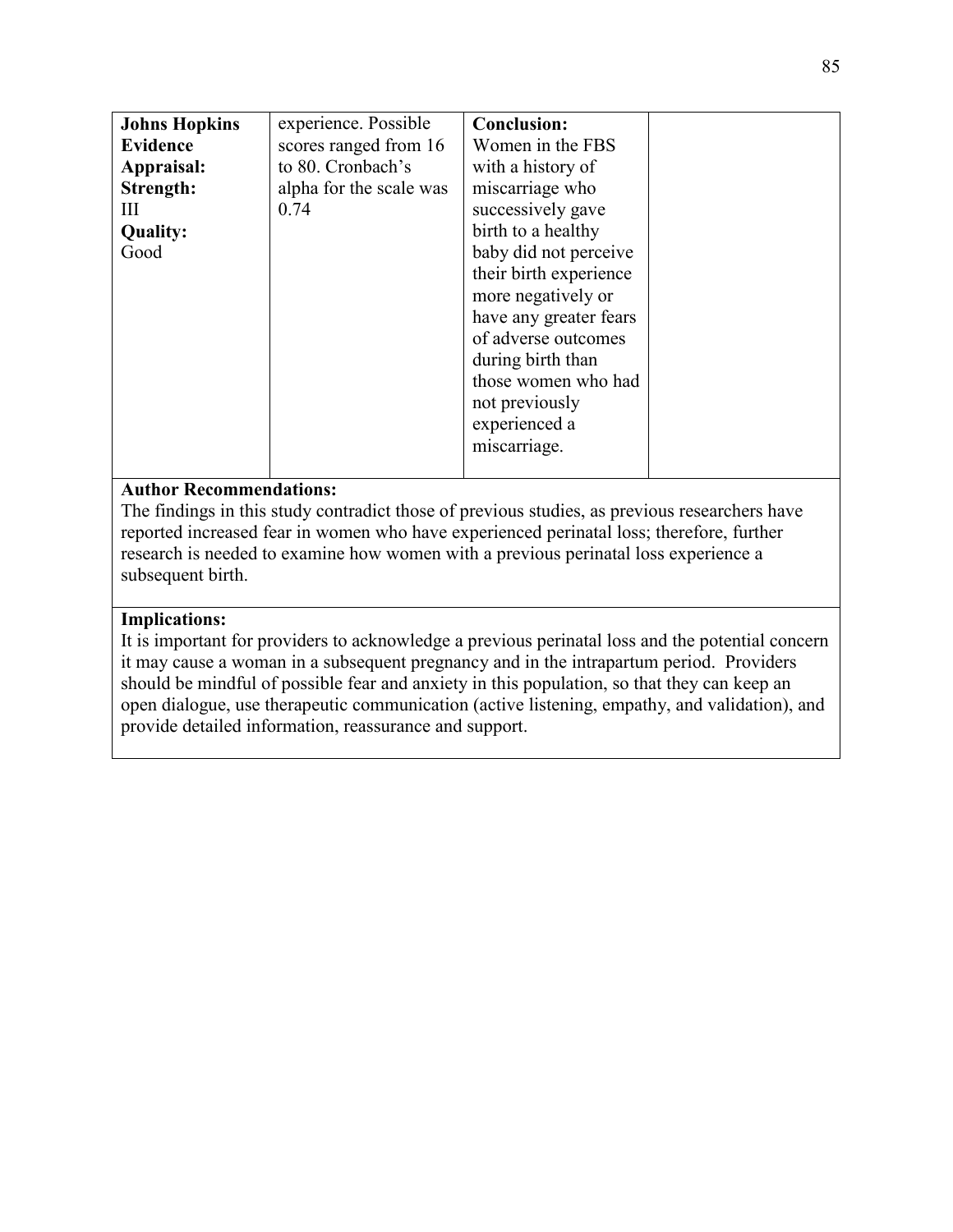Moore, S. E., & Côté-Arsenault, D. (2017). Navigating an uncertain journey of pregnancy after perinatal loss. *Illness, Crisis & Loss, 26*(1), 58–74. doi:10.1177/1054137317740802

| <b>Purpose/Sample</b>  | Design                   | <b>Results</b>              | <b>Strengths/Limitations</b> |
|------------------------|--------------------------|-----------------------------|------------------------------|
|                        | (Method/Instruments)     |                             |                              |
| <b>Purpose:</b>        | Qualitative data         | Six themes transpired       | <b>Strengths:</b>            |
| To examine             | analysis of data         | from the journal entries    | • Study provided             |
| women's                | collected from           | and within the              | unique insight into          |
| experiences of         | participants journals in | metaphor:                   | the experiences of           |
| pregnancy after        | a previous two-phase     |                             | women pregnant               |
| perinatal loss as      | study. Phase 1: pilot    | (1) Staying Alert:          | after experiencing a         |
| self-documented        | phase in which a         | <b>Noting Physical</b>      | perinatal loss               |
| across                 | caring-based home        | Symptoms: decreased         | • Study examined             |
| pregnancy.             | visit intervention was   | symptoms=distress,          | entire pregnancy, not        |
|                        | administered by a        | symptoms=reassurance        | just certain points          |
| <b>Sample/Setting:</b> | nurse to pregnant        | baby alive                  | • There were no time         |
| Convenience            | women who had            | (2) Dealing with            | constraints for data         |
| sample of              | experienced a prenatal   | Uncertainty:                | collection, since the        |
| women pregnant         | loss with previous       | <b>Expressing Emotions:</b> | women were free to           |
| after a perinatal      | pregnancy and            | $positive = anticipation$ , | journal when it was          |
| $loss(n=19)$           | participant provided     | excitement,                 | convenient for them          |
| recruited from         | feedback for phase 2.    | confidence, happiness;      |                              |
| obstetric offices      | Phase 2: RCT of a        | $negative = anxiety,$       | <b>Limitations:</b>          |
| and a perinatal        | caring-based home        | fear; progression in        | • Data came from a           |
| loss support           | visit intervention.      | $pregnancy = increase$      | preexisting study, so        |
| group from             |                          | in positive and             | researchers were not         |
| Central and            | After study ended,       | decrease in negative        | able to check in with        |
| <b>Western New</b>     | photocopies of the       | (3) Dreaming of the         | participants and             |
| York.                  | journals were made       | Destination: Evolving       | clarify findings             |
|                        | and a rigorous process   | <i>Thoughts of Baby: an</i> | • Since the data came        |
| <b>Johns Hopkins</b>   | of inductive thematic    | initial self-protection,    | from an intervention         |
| <b>Evidence</b>        | analysis was             | delayed preparations;       | study, it is unclear         |
| Appraisal:             | performed.               | then as pregnancy           | was impact the               |
|                        |                          | progressed, hope and        | intervention had on          |
| Strength: III          | Journal: a 3-ring        | bonding occurred            | the data                     |
|                        | binder designed with     | (4) Traveling               | • Only women who             |
| <b>Quality: Good</b>   | illustrations and        | Together: Connecting        | were receiving               |
|                        | quotations that          | with Others: support        | prenatal care were           |
|                        | concentrated             | was selective and           | included in the study        |
|                        | interchangeably on       | added as needed             | • Small, non-diverse         |
|                        | development and          | (5) Moving Forward:         | sample                       |
|                        | changes in pregnancy     | Reflecting on Sense of      | • Low literacy level         |
|                        | and with a baby; it had  | Self: women                 | could exclude                |
|                        | open space for           | recognized and              | journaling as an             |
|                        | pregnancy history,       | conscious of changes        |                              |
|                        | expression of events     | in self after loss          |                              |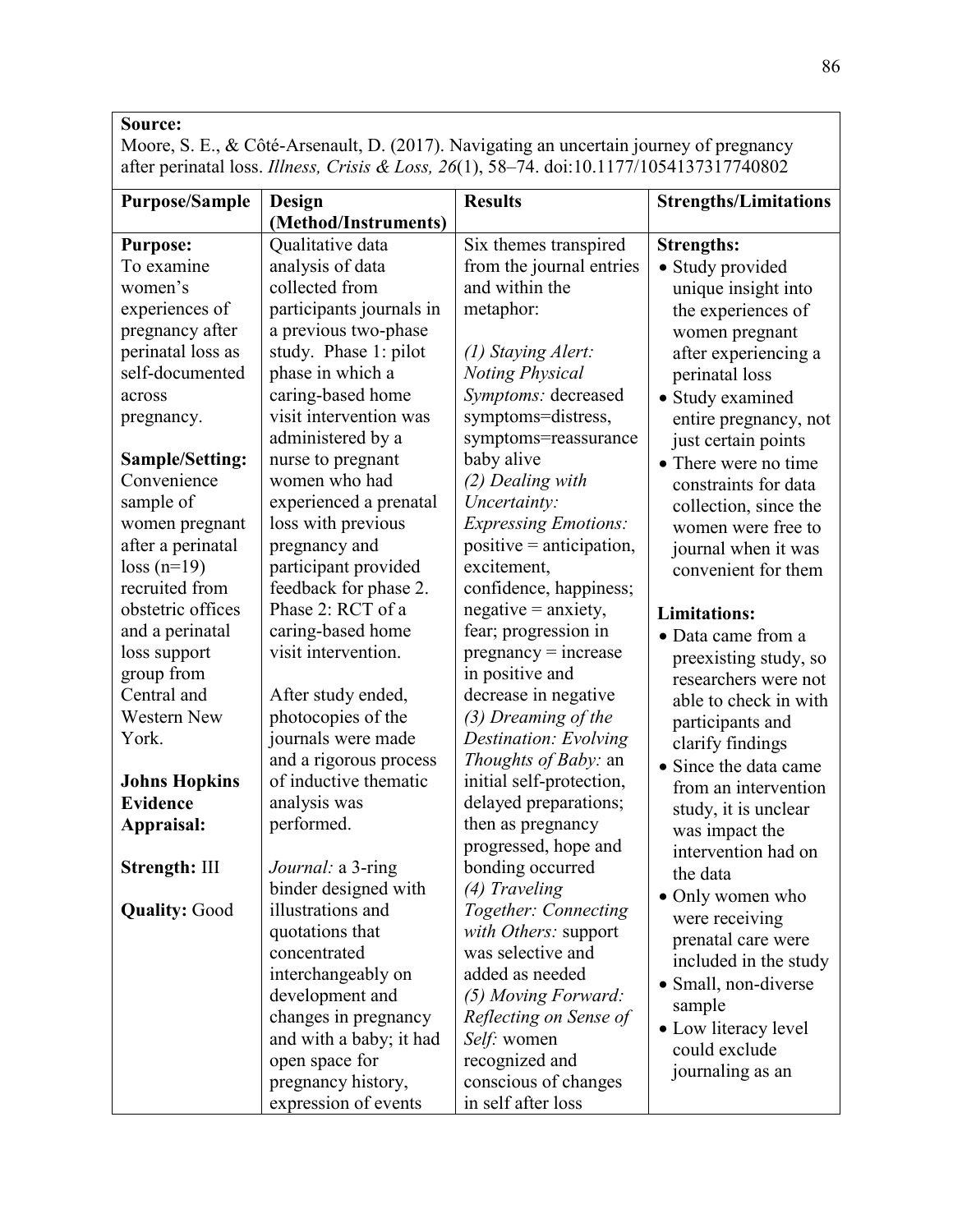| and feelings as daily  | The interaction of       | intervention for |
|------------------------|--------------------------|------------------|
| entries and a weekly   | several themes is: $(6)$ | some women       |
| summary during the     | Staying on Track:        |                  |
| pregnancy and through  | Navigating through       |                  |
| the birth of the baby. | Pregnancy: Ups and       |                  |
|                        | downs were noted in      |                  |
|                        | journals as symptoms     |                  |
|                        | and feelings changed     |                  |
|                        |                          |                  |
|                        |                          |                  |
|                        | <b>Conclusion:</b>       |                  |
|                        | Journaling or keeping a  |                  |
|                        | diary during pregnancy   |                  |
|                        | after experiencing a     |                  |
|                        |                          |                  |
|                        | perinatal loss was       |                  |
|                        | found to be helpful in   |                  |
|                        | dealing with the         |                  |
|                        | anxiety and fear that    |                  |
|                        | can accompany a          |                  |
|                        | subsequent pregnancy     |                  |
|                        | for the women in this    |                  |
|                        | study.                   |                  |
|                        |                          |                  |

The authors recommend healthcare providers suggest interventions such as journaling to help women who are pregnant after a perinatal loss cope with the rollercoaster of emotions they may feel during their pregnancy. An area of further study suggested by the authors is journaling in a more structured manner.

#### **Implications:**

Healthcare providers can better serve pregnant women who have experienced a prior prenatal loss by: (1) identifying and assessing them by listening to stories of their past pregnancies, (2) addressing and monitoring their anxiety levels during visits, even if they don't appear anxious, (3) provide anticipatory guidance about commonality of anxiety and dealing with it, (4) assessing prenatal attachment and help them balance self-protection with forming a bond, (5) validating their feelings and remind them that they are not alone, (6) inform support persons of common trends in pregnancy following a perinatal loss, (7) suggest interventions that may help them cope such as journaling, reading books or journals on this topic, attending support groups and or doing self-care activities.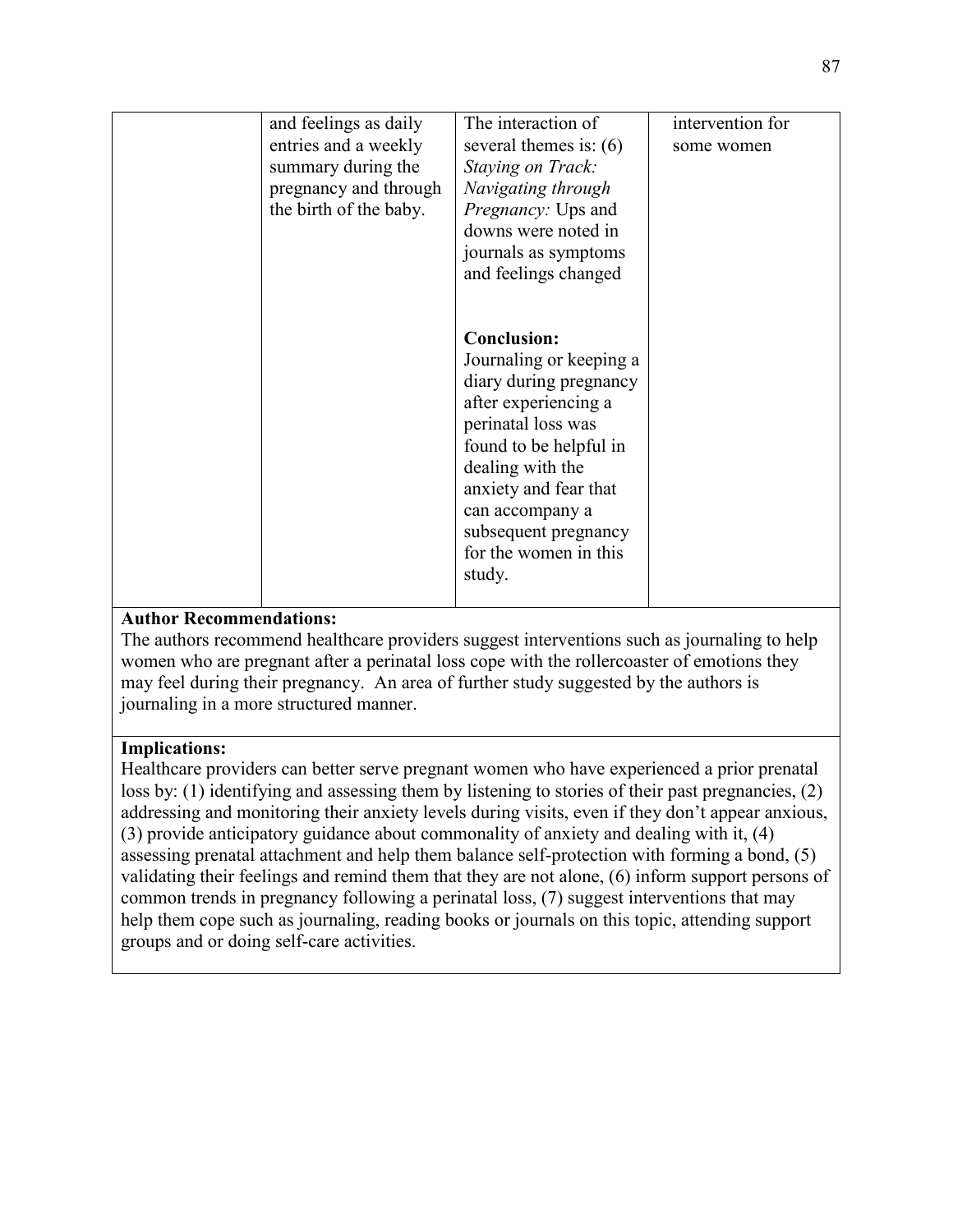Nakano, Y., Akechi, T., Furukawa, T. A., & Sugiura-Ogasawara, M. (2013). Cognitive behavior therapy for psychological distress in patients with recurrent miscarriage. *Psychology Research and Behavior Management*, *2013*(6), 37–43. http://doi.org/10.2147/PRBM.S44327

| <b>Purpose/Sample</b>   | Design                                  | <b>Results</b>             | <b>Strengths/Limitations</b> |
|-------------------------|-----------------------------------------|----------------------------|------------------------------|
|                         | (Method/Instruments)                    |                            |                              |
| <b>Purpose:</b>         | Open label study with                   | There were 14 women        | <b>Strengths:</b>            |
| To assess the use       | no control group.                       | who met criteria and       | The first study to           |
| Cognitive               |                                         | received CBT therapy.      | provider psychological       |
| <b>Behavior Therapy</b> | Women with recurrent                    | The mean number of         | support using CBT for        |
| (CBT) in reducing       | miscarriages (RM) and                   | intervention times was     | patients with RM. The        |
| psychiatric             | depression and/or                       | 8.9 sessions. "The         | study provides               |
| symptoms for            | anxiety were given                      | average Beck               | confirmation that use of     |
| women who have          | CBT treatment then                      | Depression Inventory-      | CBT is beneficial in         |
| depression and/or       | assessed post therapy                   | Second Edition and         | patients with RM and         |
| anxiety suffer          | with:                                   | State-Trait Anxiety        | can decrease anxiety         |
| from recurrent          | <b>Beck Depression</b><br>$\bullet$     | Inventory-state anxiety    | and or depression in         |
| miscarriage (RM).       | Inventory- $2nd$                        | scores, self-report        | patients with RM.            |
|                         | Edition $-$ self                        | screening scales for       |                              |
| <b>Sample/Setting:</b>  | reporting screening                     | depression/anxiety,        | <b>Limitations:</b>          |
| Women with              | scale                                   | decreased from 13.6        | As this was an open          |
| anxiety and             | <b>State-Trait Anxiety</b><br>$\bullet$ | $(SD, 8.2)$ and 49.0       | label study it had no        |
| depression who          | Inventory – self                        | $(SD, 7.1)$ at baseline to | control group. There is      |
| have had recurrent      | reporting screening                     | 5.2 (SD, 4.4) and 38.0     | no guarantee that the        |
| miscarriages of         | scale.                                  | (SD, 10.2) posttherapy,    | depression and/or            |
| five or more            |                                         | respectively." It was      | anxiety did not decrease     |
| $(N=14)$ at the         |                                         | determined that these      | on its own over time or      |
| outpatient care at      |                                         | results were               | related to another cause     |
| Nagoya City             |                                         | statistically significant. | and is unrelated to the      |
| University              |                                         |                            | CBT treatment because        |
| Hospital during         |                                         | <b>Conclusion:</b>         | of the lack of a control     |
| the period of April     |                                         | CBT is a potentially       | group. There is no           |
| 2008 to                 |                                         | useful intervention in     | ability to discuss the       |
| September 2010          |                                         | treatment of women         | process of improvement       |
|                         |                                         | who suffer from RM         | because assessments          |
|                         |                                         | depression and/or          | were only done twice,        |
| <b>Johns Hopkins</b>    |                                         | anxiety. Using CBT is      | once before treatment        |
| <b>Evidence</b>         |                                         | useful in providing        | and once afterwards.         |
| Appraisal:              |                                         | future psychological       |                              |
|                         |                                         | support for women          |                              |
| <b>Strength: Level</b>  |                                         | with RM.                   |                              |
| $\mathbf{III}$          |                                         |                            |                              |
|                         |                                         |                            |                              |
| <b>Quality: Good</b>    |                                         |                            |                              |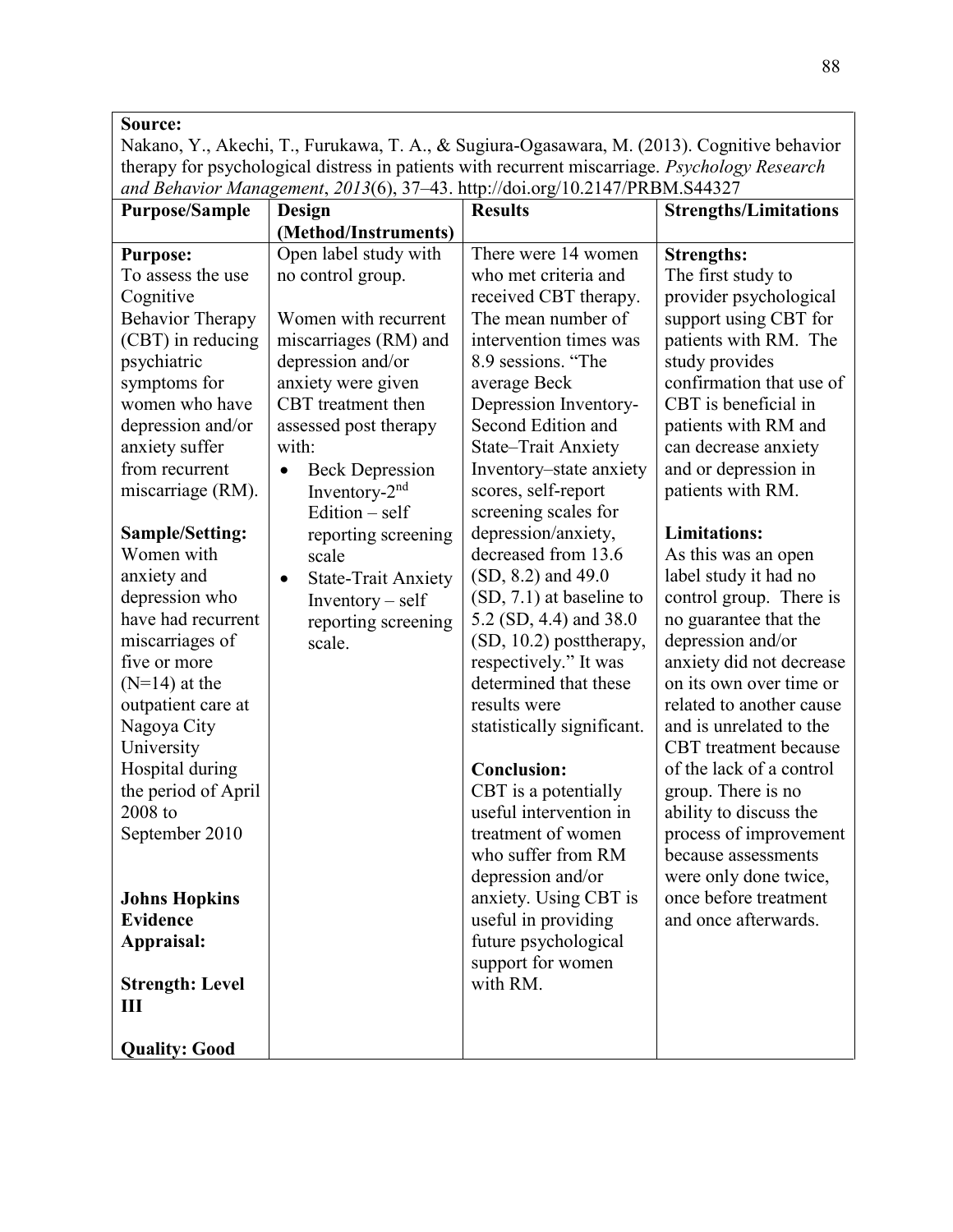Patients with RM who are suffering from depression and/or anxiety would benefit from a psychological support program such as CBT. This could be done via the web to improve access or to determine if it would be appropriate for engaging in individual CBT program. Once this program is established it would be important to conduct a randomized control trial to provide better causation.

#### **Implications:**

This preliminary study indicated that there is a decrease in depression and anxiety in patients who suffer from RM by using the individual CBT interventions. The authors feel this is the first step in "creating a comprehensive psychological support system for RM".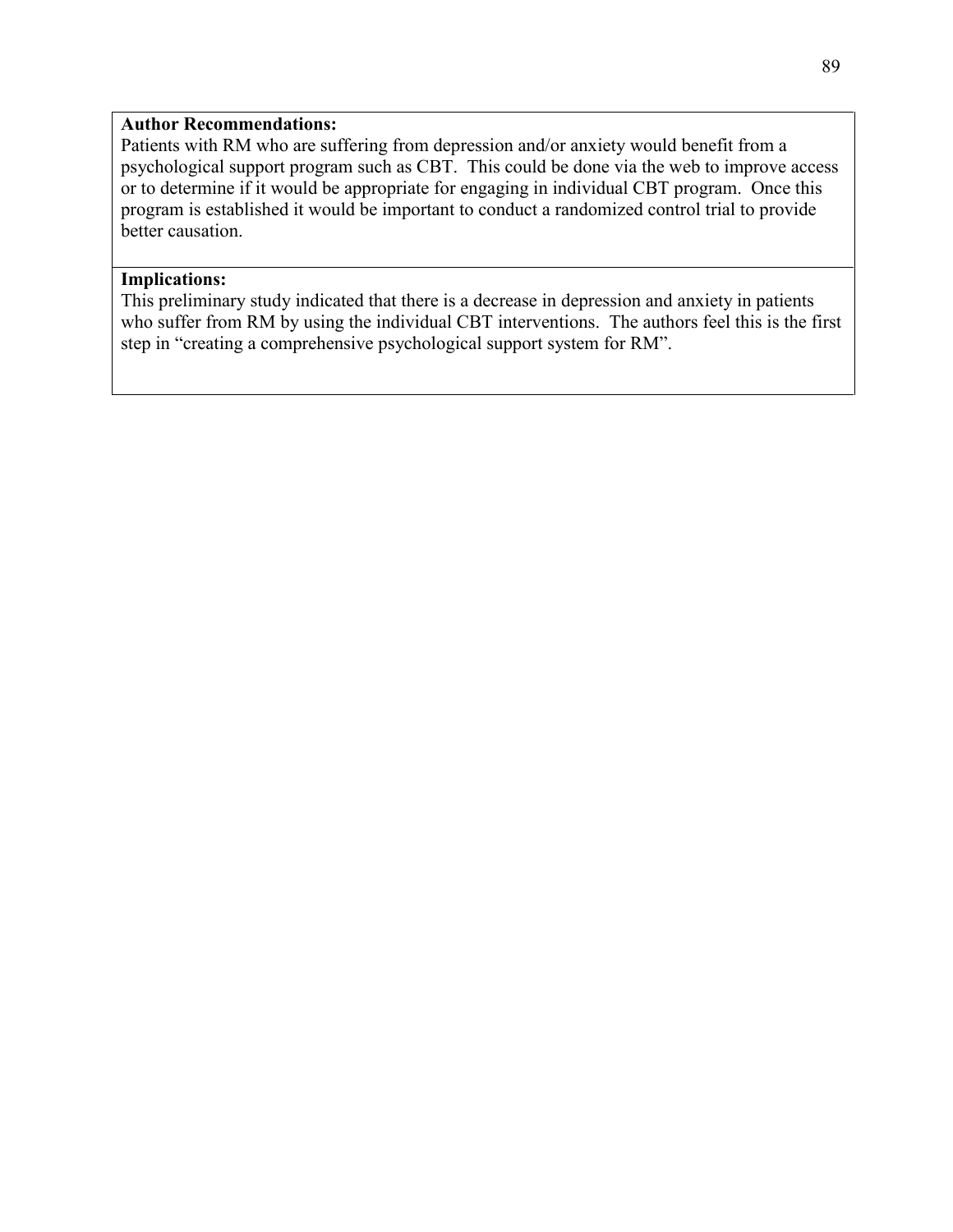Nuzum, D., Meaney, S., & O'Donoghue, K. (2018). The impact of stillbirth on bereaved parents: A qualitative study. *Plos One, 13*(1). doi:10.1371/journal.pone.0191635

| <b>Purpose/Sample</b>  | Design               | <b>Results</b>          | <b>Strengths/Limitations</b>                   |
|------------------------|----------------------|-------------------------|------------------------------------------------|
|                        | (Method/Instruments) |                         |                                                |
| <b>Purpose:</b>        | Semi-structured in-  | Stillbirth had a        | <b>Strengths:</b>                              |
| To assess the          | depth interviews     | profound and            | The study can focus in                         |
| impact and             | analyzed by          | enduring impact on      | depth on how the                               |
| meaning of             | Interpretative       | bereaved parents.       | stillbirth death affects                       |
| stillbirth on          | Phenomenological     | Four superordinate      | bereaved parents.                              |
| bereaving parents.     | Analysis (IPA)       | themes relating to the  | There is a benefit to                          |
|                        |                      | human impact of         | using the qualitative                          |
| <b>Sample/Setting:</b> | Qualitative semi-    | stillbirth emerged      | method to fully absorb                         |
| Parents who have       | structured interview | from the data:          | the experience and                             |
| experienced            | using an interview   |                         | meaning parents have                           |
| perinatal $(N=17)$     | schedule.            | • Maintaining hope,     | after having a stillborn                       |
| at a tertiary          |                      | • Importance of the     | baby. This gives                               |
| university             |                      | personhood of the       | greater insight for                            |
| maternity hospital     |                      | baby,                   | research and helps                             |
| in Ireland             |                      | • Protective care and   | providers positively                           |
|                        |                      | • Relationships         | affect their care.                             |
| <b>Johns Hopkins</b>   |                      | (personal and           |                                                |
| <b>Evidence</b>        |                      | Professional).          | <b>Limitations:</b>                            |
| Appraisal:             |                      |                         | This was a small                               |
|                        |                      | Parents who have        | qualitative study from                         |
| <b>Strength: Level</b> |                      | experienced perinatal   | one health care sources                        |
| Ш                      |                      | loss recalled their     | and may not be able to                         |
|                        |                      | experiences in vivid    | generalize to other                            |
| <b>Quality: Good</b>   |                      | detail. Time of         | areas. As fathers were                         |
|                        |                      | diagnosis to delivery   | found through their                            |
|                        |                      | was an important        | partners, this may                             |
|                        |                      | factor in determine     | determine the level of                         |
|                        |                      | meaning for parents.    | participation by                               |
|                        |                      |                         | bereaved fathers that<br>would be different if |
|                        |                      | <b>Conclusion:</b>      |                                                |
|                        |                      | Parents of stillborn    | the fathers were sought<br>out first.          |
|                        |                      | babies are greatly      |                                                |
|                        |                      | impacted by the loss    |                                                |
|                        |                      | and they grieve. The    |                                                |
|                        |                      | way they are cared for  |                                                |
|                        |                      | and treated during this |                                                |
|                        |                      | time affects their      |                                                |
|                        |                      | experience and how      |                                                |
|                        |                      | they remember it.       |                                                |
|                        |                      |                         |                                                |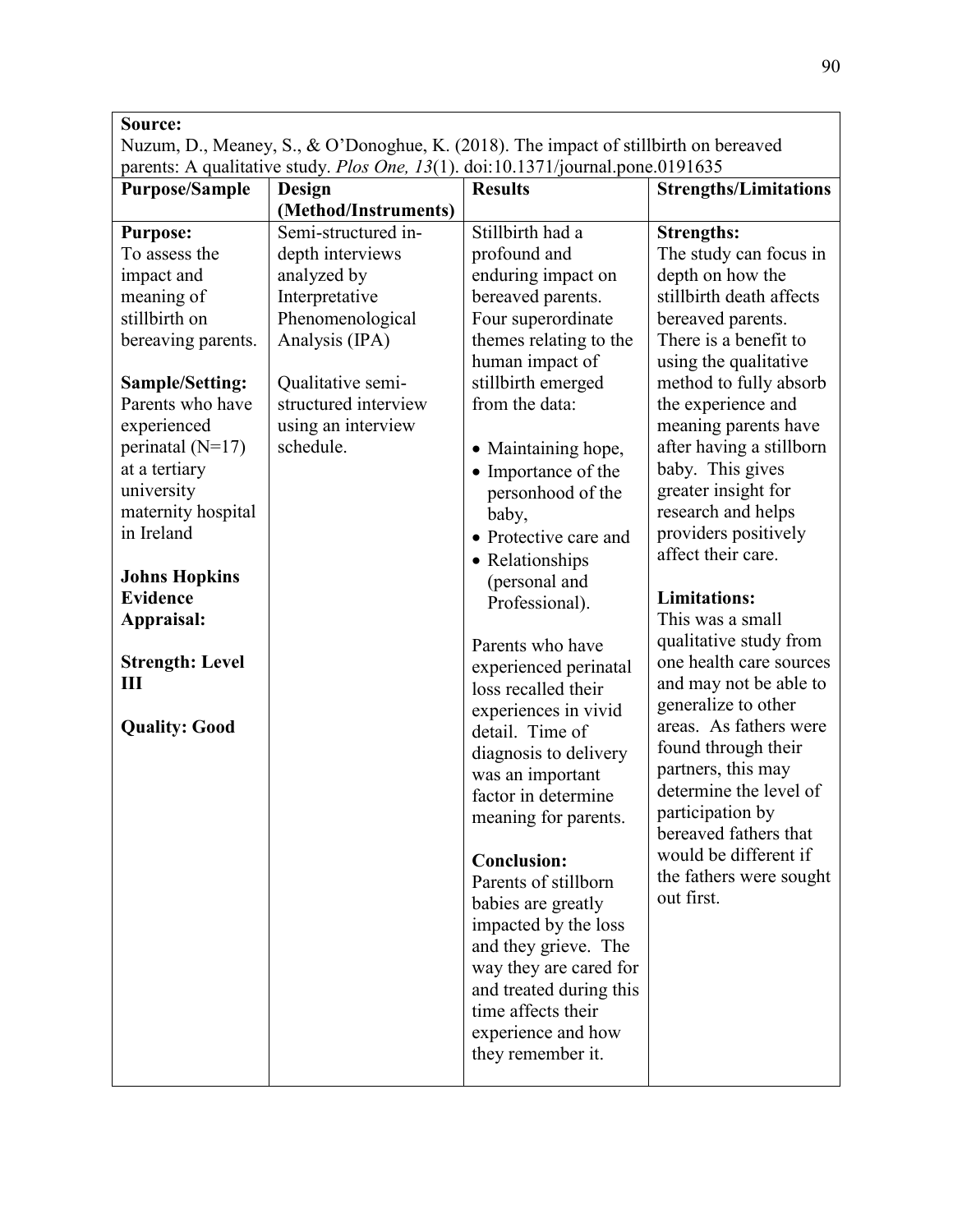Maternity healthcare providers can learn from their bereaved patients. It is recommended that there is a continuation in the overall care provided for patients who have had distress.

# **Implications:**

"For every stillborn baby, in addition to the loss of that baby in society, there are grieving parents who carry this loss for the rest of their lives. Maternity healthcare professionals caring for parents when their baby has died can learn valuable lessons from the voices of bereaved parents" (Nuzum, Meaney, & O'Donoghue, 2018).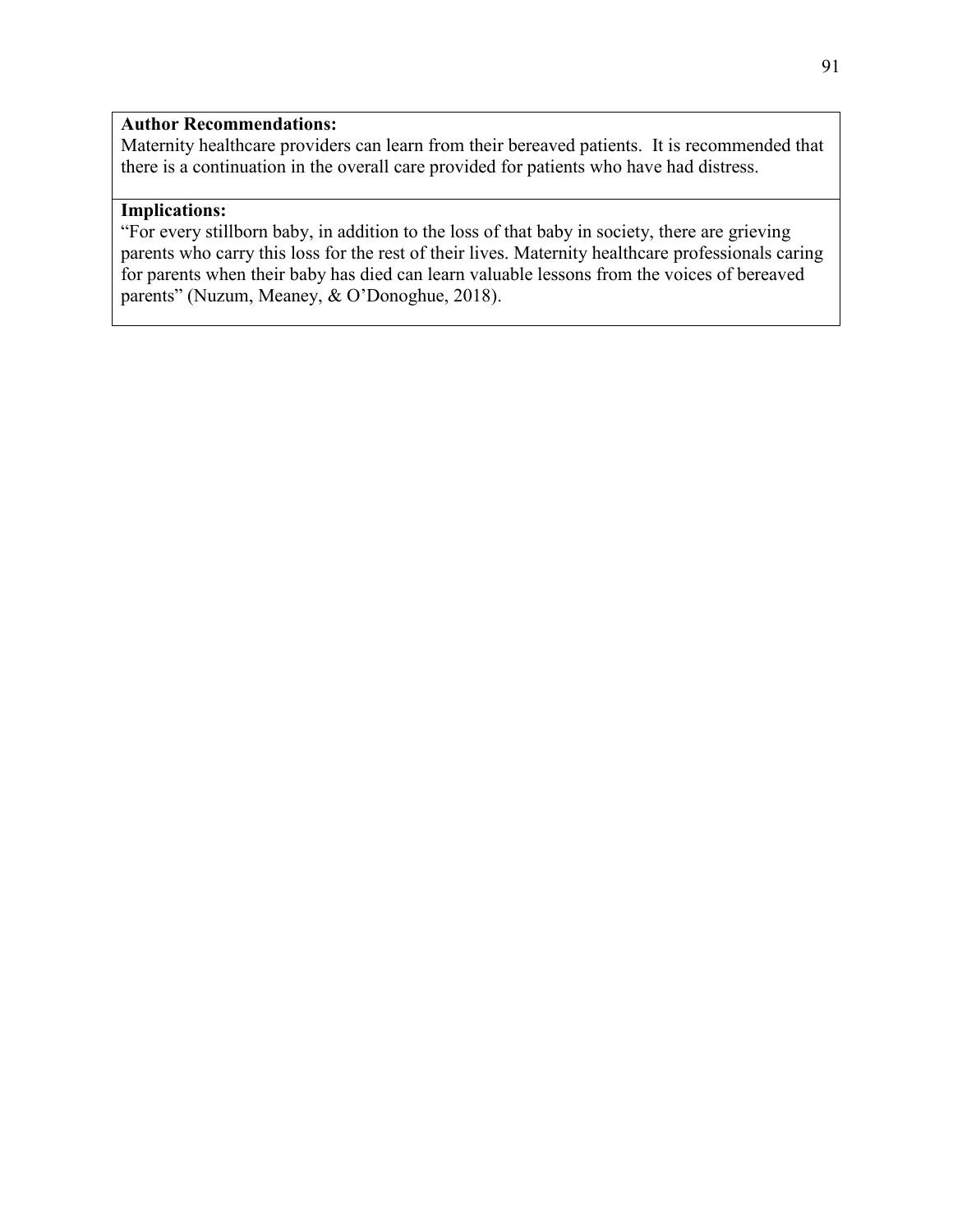Ockhuijsen, H. D. L., van den Hoogen, A., Boivin, J., Macklon, N. S., & de Boer, F. (2015). Exploring a self-help coping intervention for pregnant women with a miscarriage history. *Applied Nursing Research, 28*(4), 285–292. https://doi.org/10.1016/j.apnr.2015.01.002

| <b>Purpose/Sample</b>  | Design                   | <b>Results</b>         | <b>Strengths/Limitations</b> |
|------------------------|--------------------------|------------------------|------------------------------|
|                        | (Method/Instruments)     |                        |                              |
| <b>Purpose:</b>        | Mixed methods study.     | Analysis of the DRK    | <b>Strengths:</b>            |
| To examine if a        | Participants used both   | indicated that the     | • Mixed method               |
| Positive               | the PRCI and DRK         | participants had       | design that examined         |
| Reappraisal            | daily for 3 weeks after  | higher scores on       | both quantitative and        |
| Coping                 | confirmation of a        | positive emotions      | qualitative data             |
| Intervention           | positive pregnancy test. | versus negative ones   | • The study provided         |
| (PRCI) and Daily       | Quantitative data was    | (mean= $16$ out of 21  | valuable information         |
| <b>Record Keeping</b>  | then acquired by         | days).                 | for potential future         |
| (DRK) chart,           | reviewing DRK data       |                        | randomized clinical          |
| which were             | and analyzed via         | The women reported     | trials                       |
| originally             | reporting frequencies    | a positive effect on 6 | • The interventions          |
| developed for use      | and means. Qualitative   | out of the 21 days     | were self-                   |
| with the fertility     | data was gathered via    | after reading the      | administered; thus,          |
| treatment              | interviews and           | PRCI. None of the      | could be cost                |
| population, would      | analyzed using           | women reported the     | effective                    |
| be suitable to use     | thematic analysis.       | PRCI as having a       | interventions to offer       |
| with in pregnant       |                          | negative effect.       | women with a                 |
| women who have         | PRCI: a handheld card    |                        | history of                   |
| a history of           | with 10 affirmative      | The study showed       | miscarriage                  |
| miscarriage.           | reappraisal statements   | that the women         |                              |
|                        | and a handout with a     | adapted how often      | <b>Limitations:</b>          |
| <b>Sample/Setting:</b> | detailed explanation     | and how they used the  | • Small, non-diverse         |
| Convenience            | about this coping        | PRCI and the DRK       | sample size                  |
| sample of women        | method                   | based on their         | · Study did not              |
| with a history of      |                          | perception of the      | identify or address          |
| miscarriage            | DRK: a daily self-       | result of the          | limitations                  |
| $(n=13)$ from a        | administered scale       | interventions, how     | • Intervention was           |
| university hospital    | where participants rate  | they felt and if they  | only done for a small        |
| in the                 | their emotions and       | felt it was beneficial | amount of time               |
| Netherlands.           | reactions. There are 46  | to them or not. Most   | • Longitudinal effects       |
|                        | potential reactions to a | of the participants    | of intervention were         |
| <b>Johns Hopkins</b>   | waiting period           | reported both the      | not studied                  |
| <b>Evidence</b>        | including: 20 emotions,  | PRCI and DRK           |                              |
| Appraisal:             | optimism and             | practical and easy to  |                              |
| Strength: III          | pessimism about          | use.                   |                              |
|                        | pregnancy, 12 physical   |                        |                              |
| <b>Quality: Good</b>   | symptoms, 5 appraisals   | <b>Conclusion:</b>     |                              |
|                        | and 7 coping strategies. | Offering the PRCI to   |                              |
|                        |                          | pregnant women with    |                              |
|                        |                          | a history of           |                              |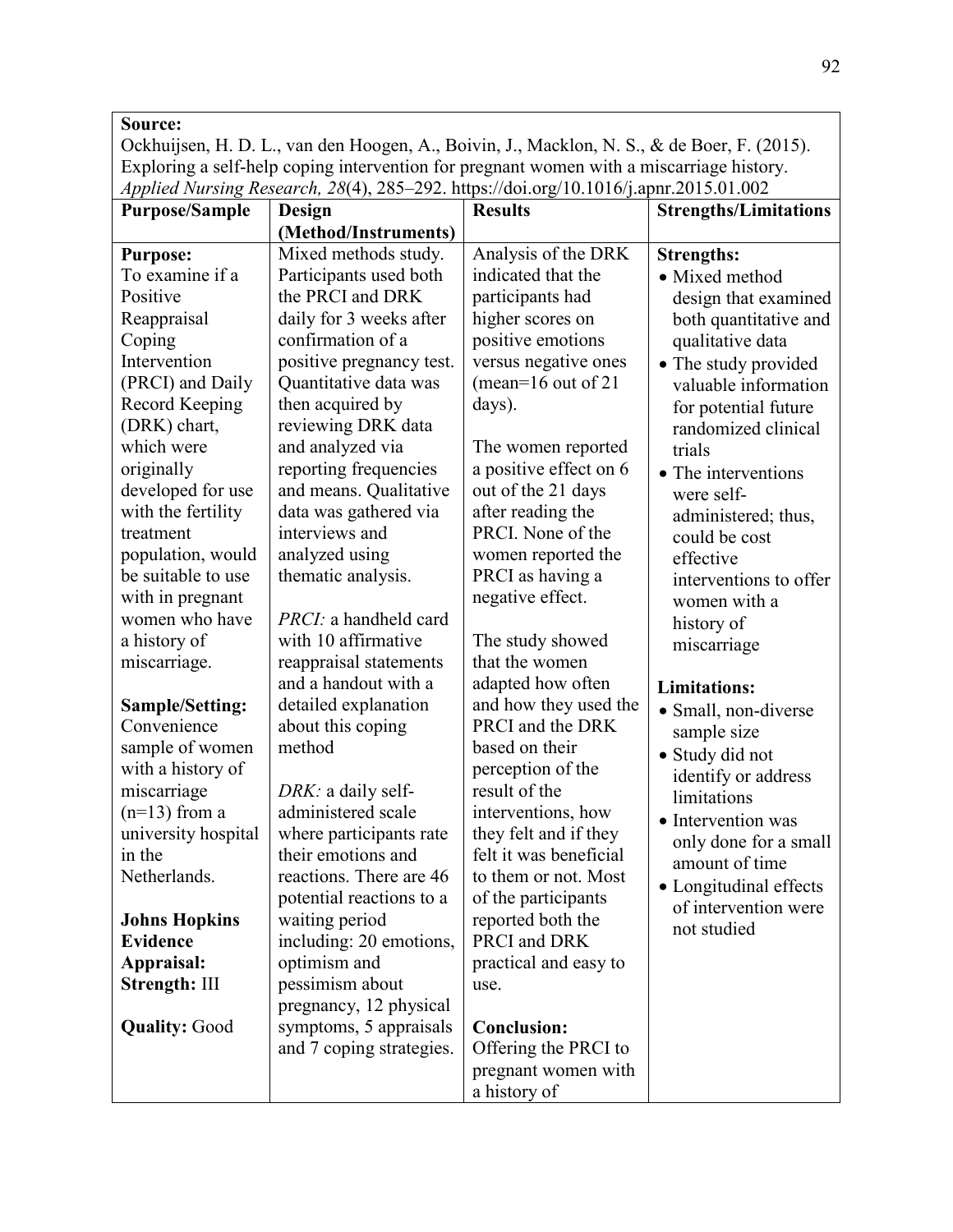| miscarriage when      |
|-----------------------|
| they are feeling      |
| anxious and uncertain |
| with a subsequent     |
| pregnancy may be      |
| beneficial; however,  |
| further research      |
| should be done to     |
| study the effect of   |
| utilizing this        |
| intervention on this  |
| population.           |

Women with a history of miscarriage frequently suffer symptoms of uncertainty and anxiety immediately after the miscarriage, when trying to become pregnant, and in a subsequent pregnancy. Providing interventions such as counseling and frequent ultrasounds, while reassuring and helpful can be time consuming and costly. Thus, there is a need for time- and cost-effective interventions that healthcare providers can offer this population. The PRCI and DRK meet both of these criteria and no harm has been found in offering them to this population; however, further research should be done to confirm their effect.

#### **Implications:**

The authors utilized a self-help Positive Coping Intervention that was originally developed to help women during uncertain waiting periods associated with fertility treatments with the idea that the anxiety and uncertainty that women experience during this waiting time is similar to that as women who are trying to become pregnant or pregnant after experiencing a miscarriage. The interventions were easy to use, cost- and time-efficient and beneficial for the small sample in this study.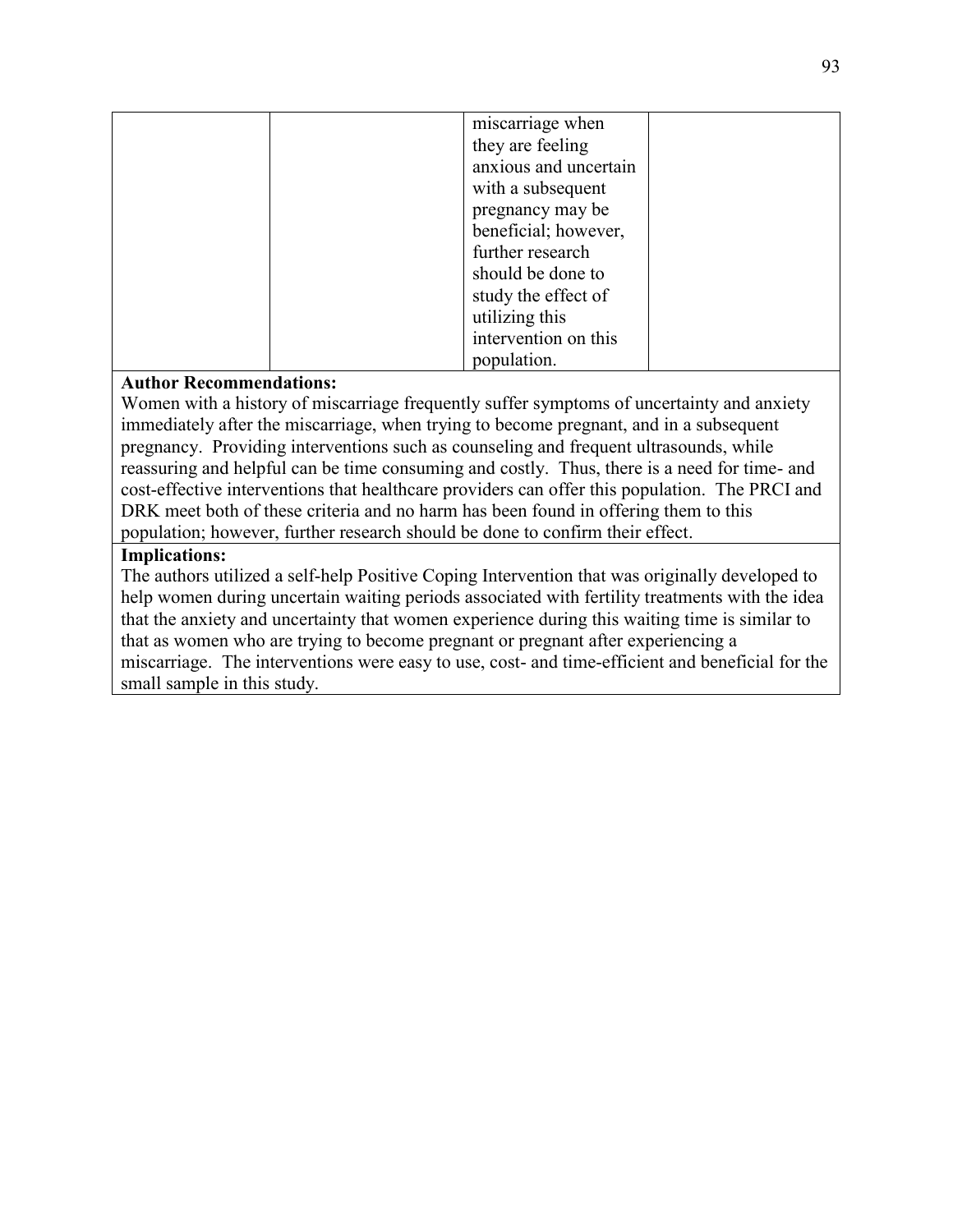Schreiber, C. A., Chavez, V., Whittaker, P. G., Ratcliffe, S. J., Easley, E., & Barg, F. K. (2016). Treatment decisions at the time of miscarriage diagnosis. *Obstetrics and Gynecology*, *128*(6), 1347–1356. http://doi.org/10.1097/AOG.0000000000001753

| <b>Purpose/Sample</b>  | Design                      | <b>Results</b>           | <b>Strengths/Limitations</b> |
|------------------------|-----------------------------|--------------------------|------------------------------|
|                        | (Method/Instruments)        |                          |                              |
| <b>Purpose:</b>        | Convergent parallel         | In women who had         | <b>Strengths:</b>            |
| To determine           | mixed-methods design        | experienced fetal        | Although our sample          |
| what factors           |                             | demise, 34 women         | size was small, the          |
| patients and           | Qualitative and             | $(62%)$ received         | distribution of our          |
| physicians find        | quantitative data are       | surgical management,     | population was               |
| important in           | collected                   | 19 women (35%)           | diverse, and our use of      |
| miscarriages that      | simultaneously and          | received medical, and    | purposive sampling           |
| happen in the first    | interpreted once the        | two women $(4\%)$        | allowed us to describe       |
| trimester and          | two data streams are        | received expectant. In   | a wide range of              |
| what creates           | merged.                     | women who had            | experiences, and             |
| satisfaction with      |                             | previous pregnancy       | attaining thematic           |
| care during this       | Semistructured              | there was a greater      | saturation enabled us        |
| time.                  | interview script with       | management               | to distill the range of      |
|                        | standardized prompts.       | preference with less     | ideas in the population.     |
| <b>Sample/Setting:</b> |                             | likeliness of changing   | Given that we found          |
| Women with first       | <b>Evaluations included</b> | course of treatment      | class differences in         |
| trimester              | Kruskal-Wallis and          | than women with no       | miscarriage experience       |
| fetal demise or        | Wilcoxon rank tests         | previous pregnancies.    | and management               |
| anembryonic            | and logistic regression.    | "Physicians favored      | choice, regional             |
| gestation $(N=55)$     |                             | patient-centered         | differences may also         |
| and $(N=15)$           |                             | decisions and patients   | occur.                       |
| obstetricians at       |                             | chose the treatment      |                              |
| the Hospital of the    |                             | that they thought        | <b>Limitations:</b>          |
| University of          |                             | would least affect       | All patient participants     |
| Pennsylvania           |                             | other responsibilities." | were recruited from a        |
|                        |                             | Those who had            | single clinical research     |
| <b>Johns Hopkins</b>   |                             | surgical management      | site and all participants    |
| <b>Evidence</b>        |                             | had higher incomes       | were English-speaking        |
| Appraisal:             |                             | (adjusted OR 1.30,       | to maximize integrity        |
|                        |                             | 95% CI 1.04-1.63,        | of the linguistic            |
| <b>Strength: Level</b> |                             | P5.023) and more         | subtleties during data       |
| Ш                      |                             | social support           | interpretation, so our       |
|                        |                             | (adjusted OR 2.45,       | results may not be           |
| <b>Quality: Good</b>   |                             | 95% CI 1.07-5.61,        | generalizable.               |
|                        |                             | $P5.035$ ) than the      | The physicians we            |
|                        |                             | medical group.           | interviewed                  |
|                        |                             | Those who had the        | were all obstetricians       |
|                        |                             | surgery were more        | and gynecologists, so        |
|                        |                             | accepting of their loss  | may not be                   |
|                        |                             | and had a more           | representative of all        |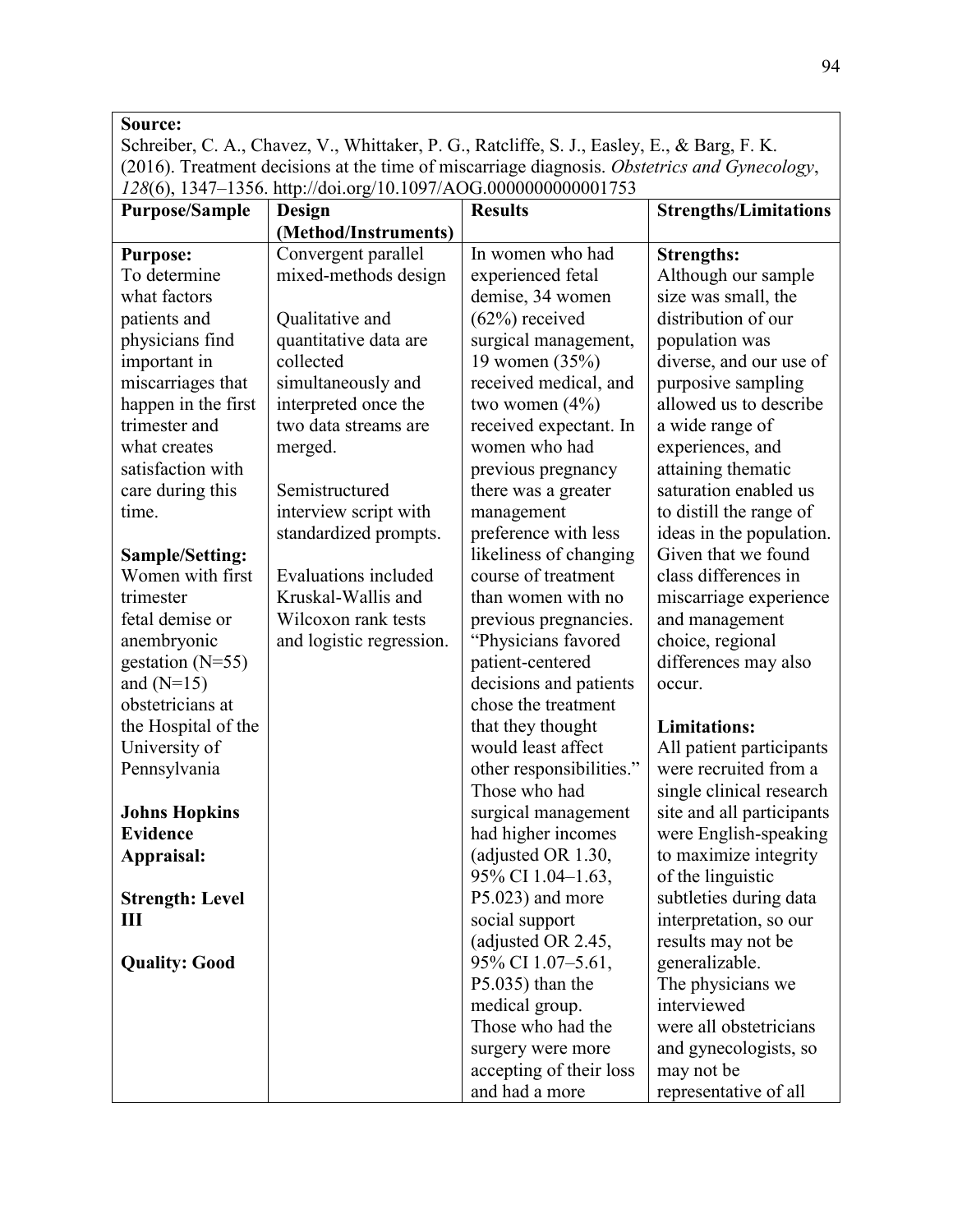|  | favorable perception<br>of surgery. Those<br>patients that chose the<br>medical intervention<br>did so, desiring a<br>more intimate setting,<br>or an aversion to<br>surgery or a perceived<br>preservation of<br>fertility. Satisfaction<br>was ultimately linked<br>with a supportive<br>clinical team and<br>expeditious<br>resolution.                                    | pregnancy care<br>providers |
|--|-------------------------------------------------------------------------------------------------------------------------------------------------------------------------------------------------------------------------------------------------------------------------------------------------------------------------------------------------------------------------------|-----------------------------|
|  | <b>Conclusion:</b><br>In women who have<br>experienced fetal<br>demise, having a had<br>a prior pregnancy,<br>having obligations,<br>and/or<br>sociodemographic<br>factors may influence<br>management of<br>miscarriage. It would<br>be helpful to have<br>structured counseling,<br>especially in<br>primigravid patients,<br>to improve<br>management with<br>miscarriage. |                             |

A specific decision tool would be helpful to aid in patient counseling and shared decisionmaking between patients and providers.

# **Implications:**

Primigravidity could be an alert that a patient may require more in-depth guidance on miscarriage management decision-making.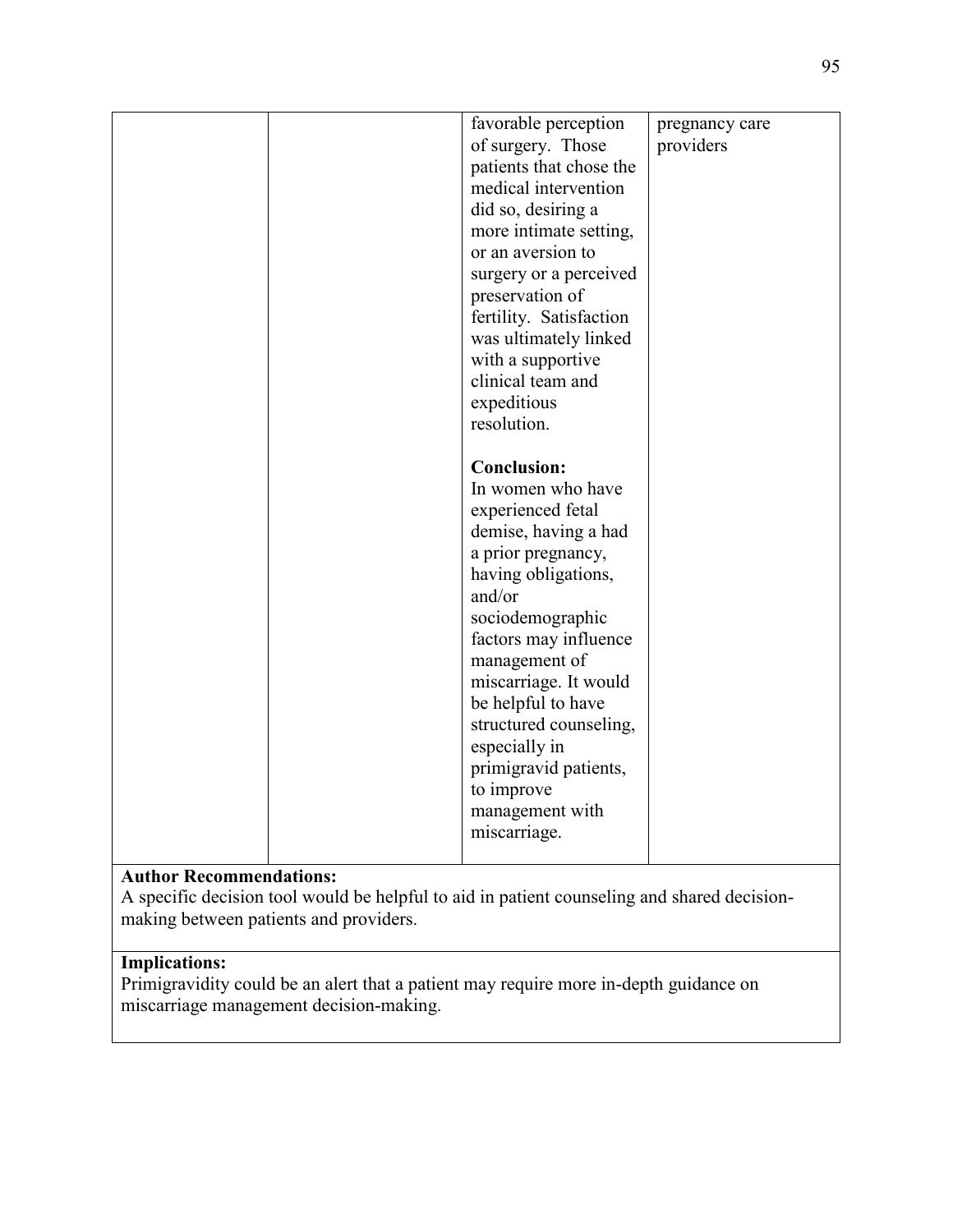Siassakos, D., Jackson, S., Gleeson, K., Chebsey, C., Ellis, A., & Storey, C. (2017). All bereaved parents are entitled to good care after stillbirth: a mixed-methods multicentre study (INSIGHT). *BJOG: An International Journal of Obstetrics & Gynaecology, 125*(2), 160–170. doi:10.1111/1471-0528.14765

| <b>Purpose/Sample</b>  | <b>Design</b>                | <b>Results</b>           | <b>Strengths/Limitations</b> |
|------------------------|------------------------------|--------------------------|------------------------------|
|                        | (Method/Instruments)         |                          |                              |
| <b>Purpose:</b>        | Multi-center case            | Themes:                  | <b>Strengths:</b>            |
| To examine             | study.                       | Presentation: Both       | • First study to             |
| experiences of         | In person semi-              | parents and staff        | examine and                  |
| bereaved parents       | structured interviews        | need education;          | triangulate with a           |
| of stillborn           | were conducted with          | systems need to be       | detailed outline of          |
| infants, challenges    | parents after their          | in place to support      | experiences and              |
| of their healthcare    | postpartum follow up         | training                 | suggestions of               |
| providers, and         | visit ( $\sim$ 8 weeks after | Diagnosis: All           | bereaved parents and         |
| discover in what       | hospital discharge).         | relevant staff need to   | the providers who            |
| way their care can     | Topics for discussion        | be trained in U/S,       | care for them                |
| be enhanced and        | questions included:          | communication and        | • Study revealed             |
| improved.              | diagnosis and breaking       | empathy                  | misconceptions that          |
|                        | the bad news, mode of        | <b>Birth: Providers</b>  | were previously              |
| <b>Sample/Setting:</b> | birth, post-mortem           | need education in        | unreported (e.g.             |
| Convenience            | discussions, and             | discussing mode of       | mode of birth)               |
| sample of parents      | follow-up period and         | birth with bereaved      | • Study offers               |
| of stillborn           | consultation. In             | parents,                 | recommendations              |
| infants, including     | addition, the topic of       | acknowledging that       | for improvements to          |
| women $(n=21)$         | signs and symptoms           | even if the baby has     | care such as                 |
| and their partners     | preceding the stillbirth     | died, it is still a baby | standardized                 |
| $(n=14)$ and their     | leading to seeking care      | Post-mortem:             | processes and staff          |
| obstetricians and      | at the hospital emerged      | Discussions with         | education to better          |
| midwives $(n=22)$      | for parents.                 | providers have           | address bereaved             |
| from 3 hospitals       |                              | influence over the       | parents' needs               |
| in the South West      | Information from             | decision parents         |                              |
| of England.            | obstetric providers was      | make regarding post-     | <b>Limitations:</b>          |
|                        | conducted using same         | mortem exams             | • Discussions in the         |
| <b>Johns Hopkins</b>   | topic questions for          | Follow-up: Inferior      | provider focus group         |
| <b>Evidence</b>        | bereaved parents;            | care marked with         | could have been              |
| Appraisal:             | however, information         | delays and lack of       | inhibited by the             |
|                        | was gathered in focus        | continuity is            | presence of certain          |
| Strength: III          | groups, not personal         | preventable by           | members of the               |
|                        | interviews.                  | standardizing care       | group                        |
| <b>Quality: Good</b>   | Additionally, the            | and informing            | • Data gathered from         |
|                        | themes of emotional          | parents of what to       | parents was based on         |
|                        | aspects of care and          | expect after they go     | memory recall;               |
|                        | training also emerged        | home                     | gathering                    |
|                        | for providers.               | Staff training:          | information at               |
|                        |                              | Training for             | different points in          |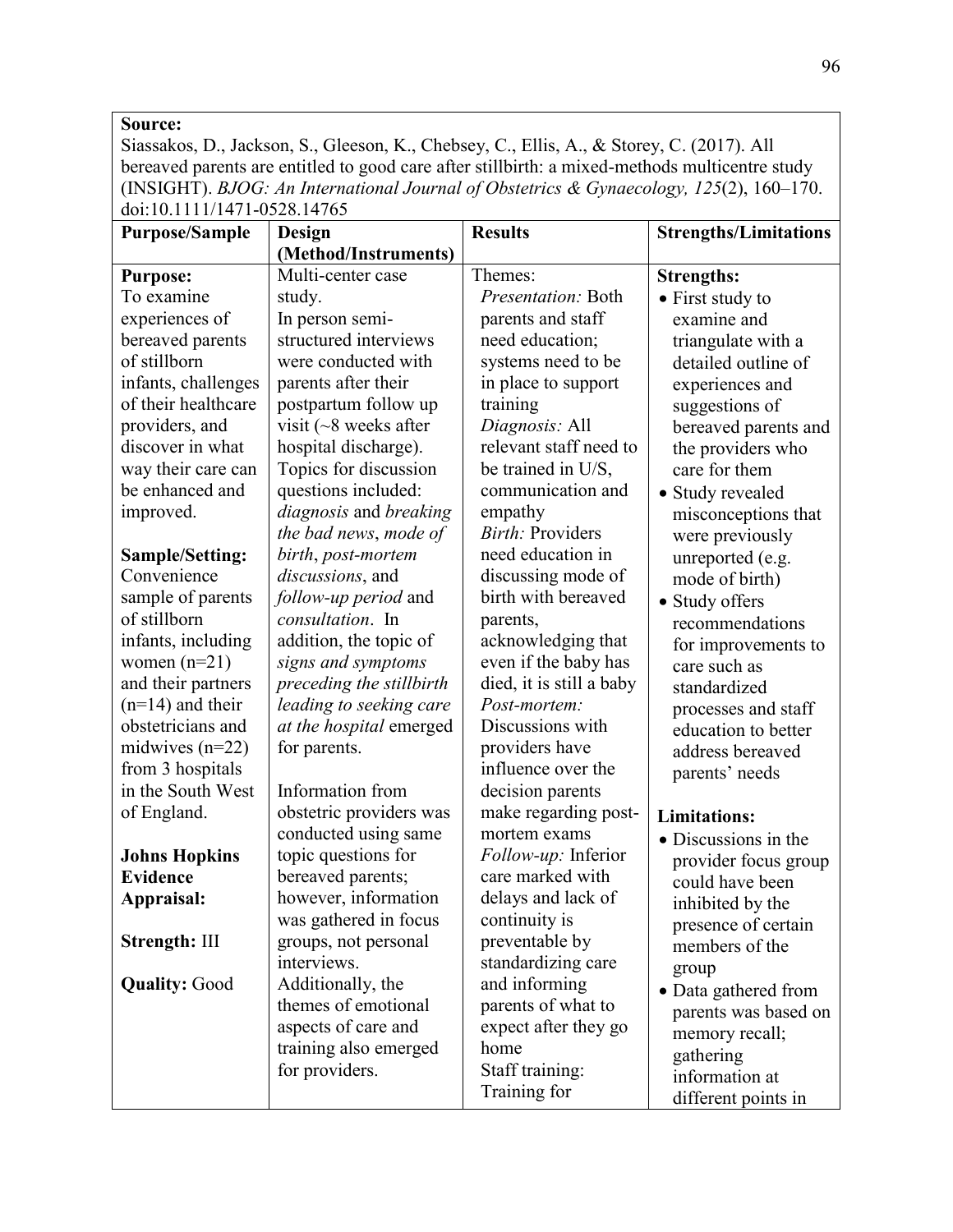| Information was then<br>transcribed from audio<br>recordings and<br>thematic analysis using<br>a six-stage process was<br>done. Findings from<br>the data sets were then<br>triangulated looking for<br>data that was agreed<br>upon, complementary,<br>contradictory and<br>issues that one group<br>discussed but not the<br>other group. | providers is essential<br>and should include<br>implementation of an<br>evidence-based and<br>parent-centered care<br>pathway<br><b>Conclusion:</b><br>There are variations in<br>how parents receive<br>bereavement care<br>after stillbirth.<br>Providers with an<br>awareness of parents'<br>needs and<br>understanding of why<br>they may ask for a<br>cesarean birth, will<br>facilitate provider-<br>patient partnership<br>and patient-centered<br>decision making. | time may have<br>offered a more<br>detailed account<br>• Small, non-diverse<br>sample |
|---------------------------------------------------------------------------------------------------------------------------------------------------------------------------------------------------------------------------------------------------------------------------------------------------------------------------------------------|----------------------------------------------------------------------------------------------------------------------------------------------------------------------------------------------------------------------------------------------------------------------------------------------------------------------------------------------------------------------------------------------------------------------------------------------------------------------------|---------------------------------------------------------------------------------------|
|                                                                                                                                                                                                                                                                                                                                             |                                                                                                                                                                                                                                                                                                                                                                                                                                                                            |                                                                                       |

Author recommendations to improve bereavement care include interventions of an Integrated Care Pathway (ICP) and staff training on how to utilize the ICP so that bereavement care is standardized and harm is prevented.

## **Implications:**

Parents need to be gently educated on signs and symptoms of stillbirth. Care needs to be standardized for bereaved parents. Providers need training on diagnosis, ultrasound, communication and empathy so a diagnosis can be given efficiently and with understanding. Further, providers need to be prepared to discuss mode of birth and post-mortem care; as well as, seek understanding for why a patient may desire a particular mode. Training should also include a focus on the current pregnancy and to respect the baby that has passed.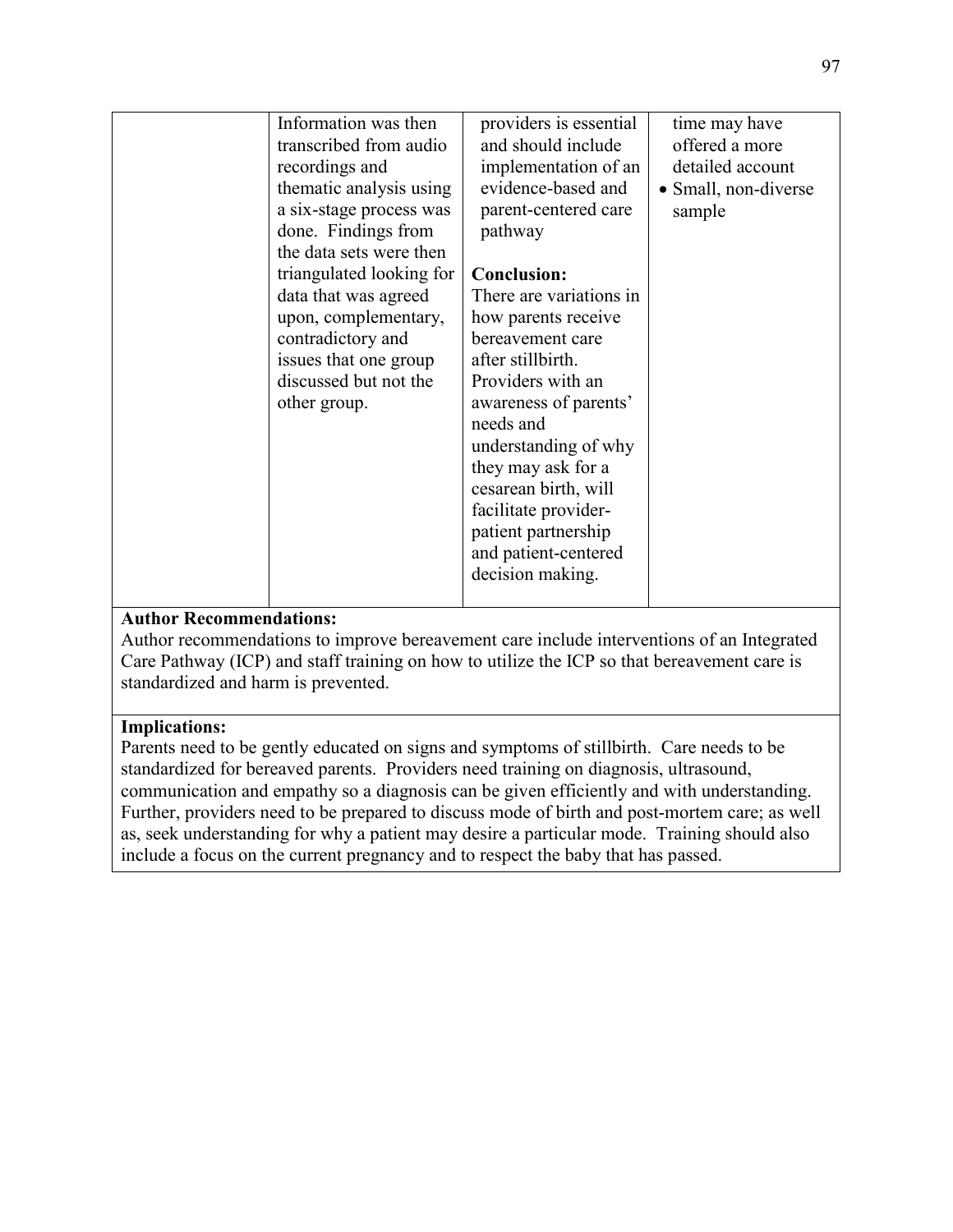Üstündağ – Budak, A. M., Larkin, M., Harris, G., & Blissett, J. (2015). Mothers' accounts of their stillbirth experiences and of their subsequent relationships with their living infant: an interpretative phenomenological analysis. *BMC Pregnancy and Childbirth*, *15*(263).  $\ln{ \frac{1}{100}}$  http://doi.org/10.1186/s12884-015-0700-3

| . <u>.</u><br><b>Purpose/Sample</b> | Design                  | <b>Results</b>          | <b>Strengths/Limitations</b> |
|-------------------------------------|-------------------------|-------------------------|------------------------------|
|                                     | (Method/Instruments)    |                         |                              |
| <b>Purpose:</b>                     | Qualitative semi-       | Analysis of written     | <b>Strengths:</b>            |
| To focus on the                     | structured interview.   | accounts led to the     | "The findings of this"       |
| meaning of the                      |                         | development of three    | study provide an             |
| stillbirth                          | An interview was        | Principle themes:       | insight into the             |
| experience to                       | completed to gain the   | • "Broken Canopy"       | stillbirth experience of     |
| women and its                       | account of the mothers' | "How This               | mothers and its              |
| influence on the                    | experience. Written     | Happen"                 | meaning to them with         |
| subsequent                          | accounts were then      | $\bullet$ "Continuing"  | an existential focus. It     |
| pregnancy and                       | analyzed using          | Bonds"                  | highlights the               |
| subsequent                          | interpretative          | The patients "revealed" | dilemmas and difficult       |
| parenting from the                  | phenomenological        | an ongoing process      | decisions that women         |
| mothers' own                        | analysis (IPA)          | where women             | face in their                |
| experiences.                        |                         | accepted a new          | experiences. It also         |
|                                     |                         | 'unsafe' view of the    | provides evidence for        |
| <b>Sample/Setting:</b>              |                         | world, re-evaluated     | the importance of a          |
| A purposive                         |                         | their view of self and  | continuing maternal          |
| sample of women                     |                         | others, and             | bond, how the stillbirth     |
| $(N=6)$ who                         |                         | established             | experience influences        |
| experienced a                       |                         | relationships with      | the mother's                 |
| stillbirth during                   |                         | both the deceased and   | subsequent pregnancy         |
| their first                         |                         | the living infant".     | and parenting. This          |
| pregnancy and                       |                         |                         | study reveals that the       |
| who then                            |                         | <b>Conclusion:</b>      | mothers' struggles to        |
| went on to give                     |                         | Mothers of stillborn    | accept the existence of      |
| birth to a living                   |                         | babies struggle with    | her baby while being         |
| child (age at the                   |                         | "accepting the          | aware of the non-            |
| time of the study                   |                         | existence of her        | existence of her baby,       |
| between 4 months                    |                         | deceased baby (this     | as she has no shared         |
| and 4 years) after                  |                         | baby once lived)        | or memories other than       |
| a further                           |                         | while being aware of    | those of the pregnancy       |
| pregnancy.                          |                         | the nonexistence (this  | and birth".                  |
| Women were                          |                         | baby)". For the         |                              |
| recruited with                      |                         | moms, being able to     | <b>Limitations:</b>          |
| approval from                       |                         | meet their stillborn    | This is a small sample       |
| University of                       |                         | child was critical in   | due to it having a           |
| Birmingham and                      |                         | their being able to     | qualitative design so        |
| was carried out on                  |                         | process their grief.    | generalizations of the       |
| social media                        |                         | There is significance   | findings are limited         |
| websites.                           |                         | in the importance       | Women in this study          |